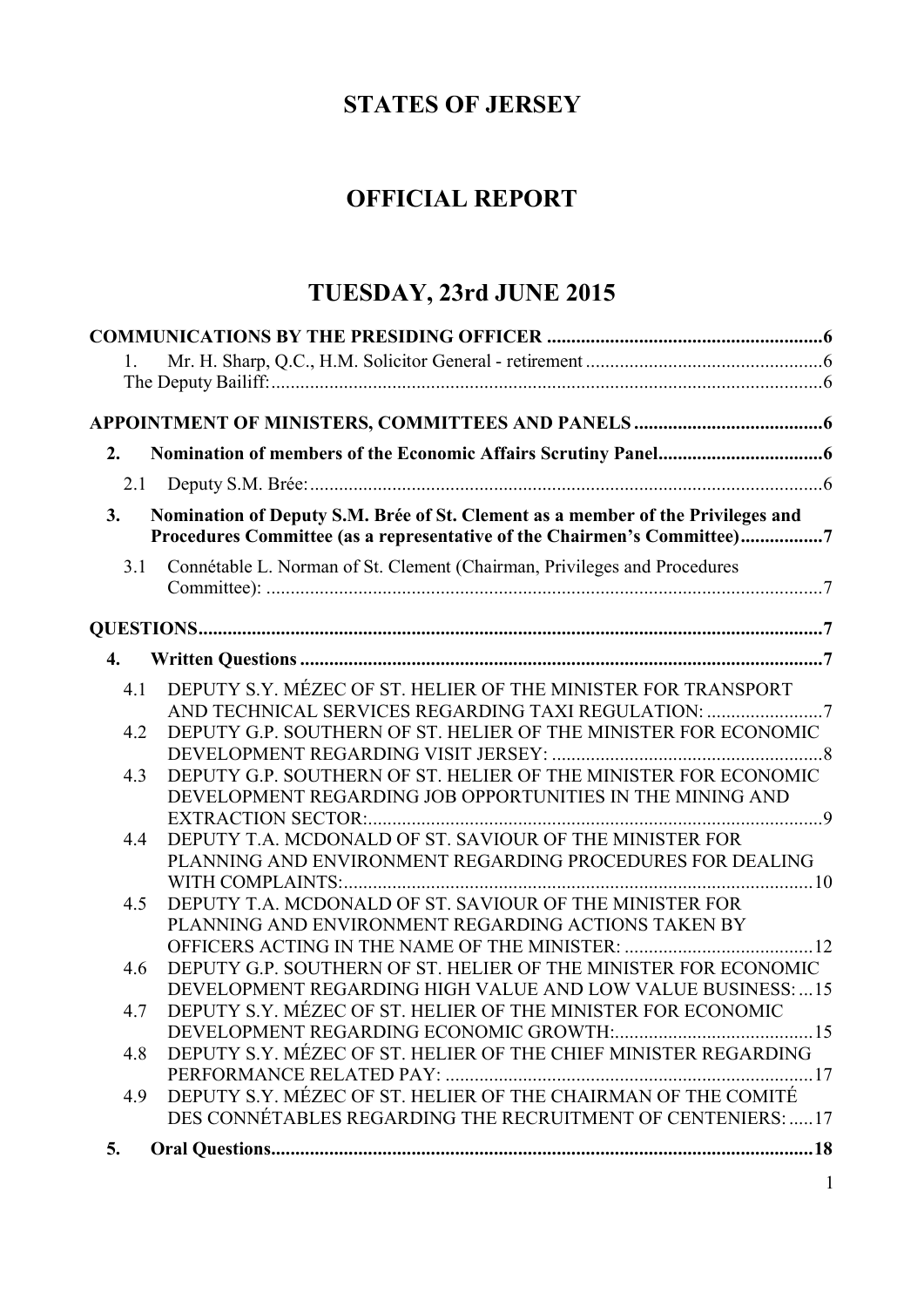| 5.1 | Deputy G.P. Southern of St. Helier of the Chief Minister regarding economic growth: .18  |  |
|-----|------------------------------------------------------------------------------------------|--|
|     |                                                                                          |  |
|     |                                                                                          |  |
|     |                                                                                          |  |
|     |                                                                                          |  |
|     |                                                                                          |  |
|     |                                                                                          |  |
| 5.2 | Deputy M. Tadier of the Chief Minister regarding the development of the Esplanade        |  |
|     |                                                                                          |  |
|     |                                                                                          |  |
|     |                                                                                          |  |
|     |                                                                                          |  |
|     |                                                                                          |  |
|     |                                                                                          |  |
| 5.3 | Deputy R. Labey of St. Helier of the Minister for Treasury and Resources regarding       |  |
|     |                                                                                          |  |
|     |                                                                                          |  |
|     |                                                                                          |  |
|     |                                                                                          |  |
|     |                                                                                          |  |
|     |                                                                                          |  |
|     |                                                                                          |  |
|     |                                                                                          |  |
|     |                                                                                          |  |
| 5.4 | Deputy S.Y. Mézec of the Chief Minister regarding redistribution through the tax and     |  |
|     |                                                                                          |  |
|     |                                                                                          |  |
|     |                                                                                          |  |
|     |                                                                                          |  |
|     |                                                                                          |  |
|     |                                                                                          |  |
|     |                                                                                          |  |
| 5.5 | Deputy J.A.N. Le Fondré of St. Lawrence of the Minister for Treasury and Resources       |  |
|     | regarding information requested from the States of Jersey Development Company by the     |  |
|     |                                                                                          |  |
|     |                                                                                          |  |
|     |                                                                                          |  |
|     |                                                                                          |  |
|     |                                                                                          |  |
|     |                                                                                          |  |
|     |                                                                                          |  |
|     |                                                                                          |  |
| 5.6 | Deputy G.P. Southern of the Chief Minister regarding the impact of the finance sector on |  |
|     |                                                                                          |  |
|     |                                                                                          |  |
|     |                                                                                          |  |
|     |                                                                                          |  |
|     |                                                                                          |  |
|     |                                                                                          |  |
|     |                                                                                          |  |
|     |                                                                                          |  |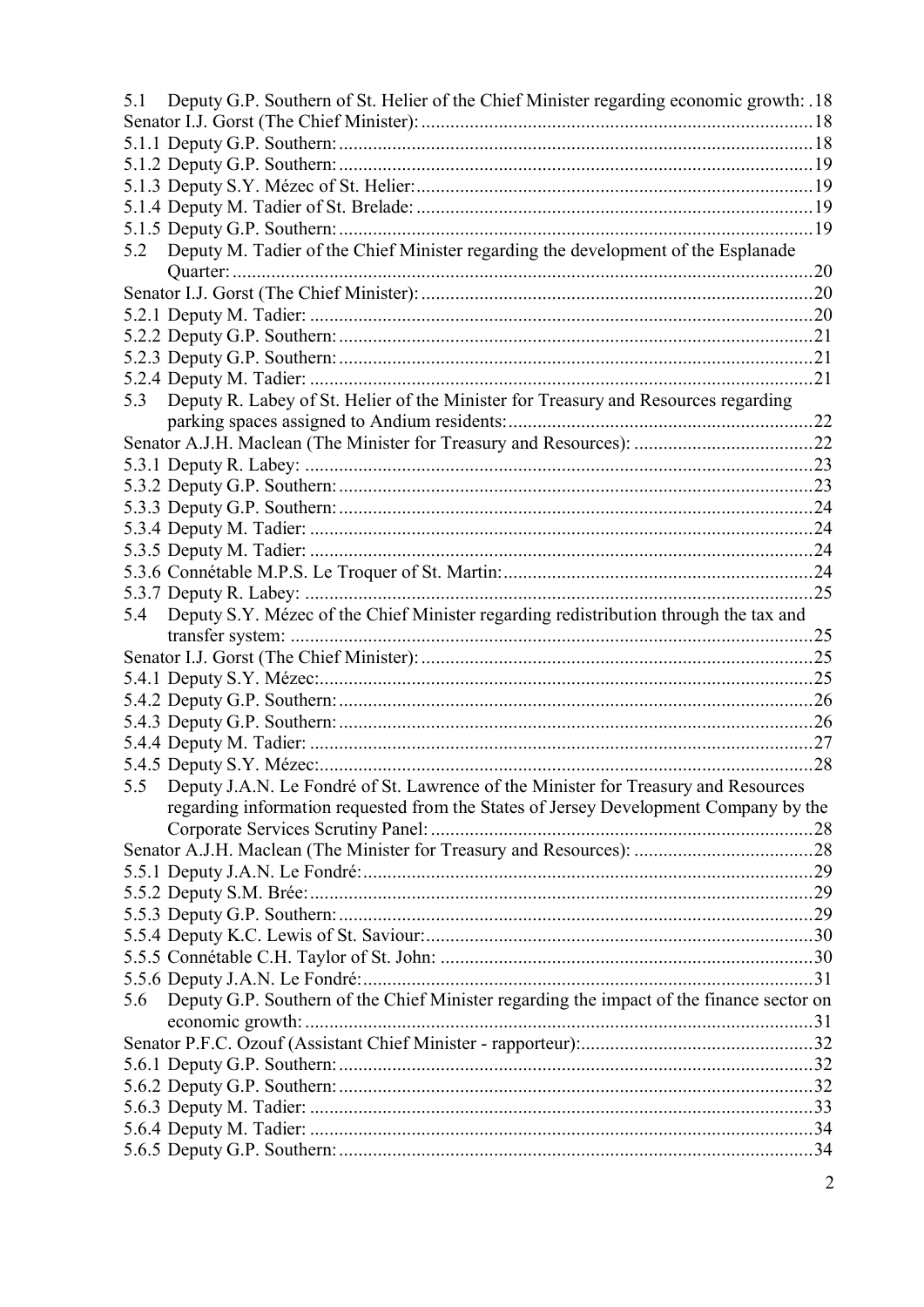| 5.7 | Deputy S.Y. Mézec of the Minister for Treasury and Resources regarding the         |   |
|-----|------------------------------------------------------------------------------------|---|
|     |                                                                                    |   |
|     |                                                                                    |   |
|     |                                                                                    |   |
|     |                                                                                    |   |
|     |                                                                                    |   |
|     |                                                                                    |   |
| 6.  | Questions to Ministers without notice - The Minister for Home Affairs 38           |   |
| 6.1 |                                                                                    |   |
|     |                                                                                    |   |
| 6.2 |                                                                                    |   |
| 6.3 |                                                                                    |   |
| 6.4 |                                                                                    |   |
|     |                                                                                    |   |
| 6.5 |                                                                                    |   |
|     |                                                                                    |   |
| 6.6 |                                                                                    |   |
| 6.7 |                                                                                    |   |
| 6.8 |                                                                                    |   |
| 6.9 |                                                                                    |   |
|     |                                                                                    |   |
|     |                                                                                    |   |
| 7.  |                                                                                    |   |
| 7.1 |                                                                                    |   |
|     |                                                                                    |   |
|     |                                                                                    |   |
| 7.2 |                                                                                    |   |
| 7.3 |                                                                                    |   |
| 7.4 |                                                                                    |   |
|     |                                                                                    |   |
| 7.5 |                                                                                    |   |
|     |                                                                                    |   |
| 7.6 |                                                                                    |   |
| 7.7 |                                                                                    |   |
| 7.8 |                                                                                    |   |
| 7.9 |                                                                                    |   |
|     |                                                                                    |   |
| 8.  | The Minister for Treasury and Resources - statement regarding the States of Jersey |   |
| 8.1 | Senator A.J.H. Maclean (The Minister for Treasury and Resources): 46               |   |
| 9.  | The Minister for Treasury and Resources - statement concerning Jersey Telecom47    |   |
| 9.1 | Senator A.J.H. Maclean (The Minister for Treasury and Resources): 47               |   |
|     |                                                                                    |   |
|     |                                                                                    |   |
|     |                                                                                    |   |
|     |                                                                                    | 3 |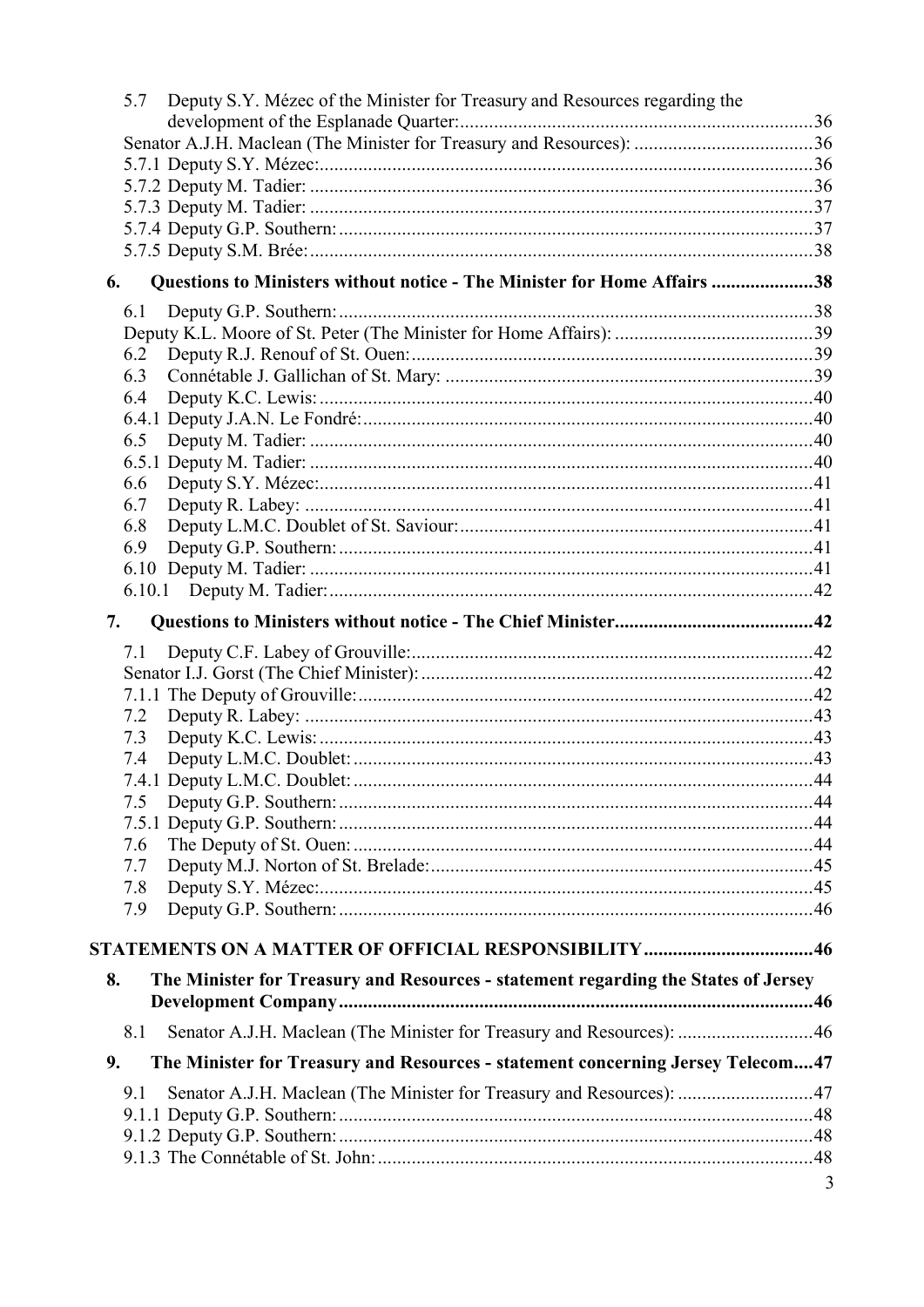| <b>States of Jersey Development Company: re-appointment of Non-Executive Director</b><br>10. |                |
|----------------------------------------------------------------------------------------------|----------------|
|                                                                                              |                |
| 10.1 Senator A.J.H. Maclean (The Minister for Treasury and Resources): 51                    |                |
| 10.1.1                                                                                       |                |
| 10.1.2                                                                                       |                |
| Draft Connétables (Amendment - Declaration of Convictions) (Jersey) Law 201-<br>11.          |                |
| 11.1 The Connétable of St. Clement (Chairman of the Comité des Connétables): 53              |                |
|                                                                                              |                |
|                                                                                              |                |
| 12.1 Deputy S.J. Pinel of St. Clement (The Minister for Social Security):54                  |                |
| 12.1.1                                                                                       |                |
| 12.1.2                                                                                       |                |
| 12.1.3                                                                                       |                |
| 12.1.4                                                                                       |                |
| 12.1.5                                                                                       |                |
| 12.2.1                                                                                       |                |
| 12.2.2                                                                                       |                |
| Draft Income Support (Amendment of Law No. 2) (Jersey) Regulations 201-<br>13.               |                |
|                                                                                              |                |
|                                                                                              |                |
| 13.1.1                                                                                       |                |
| 13.1.2                                                                                       |                |
| 13.1.3                                                                                       |                |
| 13.1.4                                                                                       |                |
|                                                                                              |                |
| 13.3.1                                                                                       |                |
| Draft Income Support (Amendment No. 13) (Jersey) Regulations 201- (P.52/2015)70<br>14.       |                |
|                                                                                              |                |
|                                                                                              |                |
| 14.1.2                                                                                       |                |
|                                                                                              |                |
| 15.                                                                                          |                |
|                                                                                              |                |
|                                                                                              |                |
|                                                                                              | $\overline{4}$ |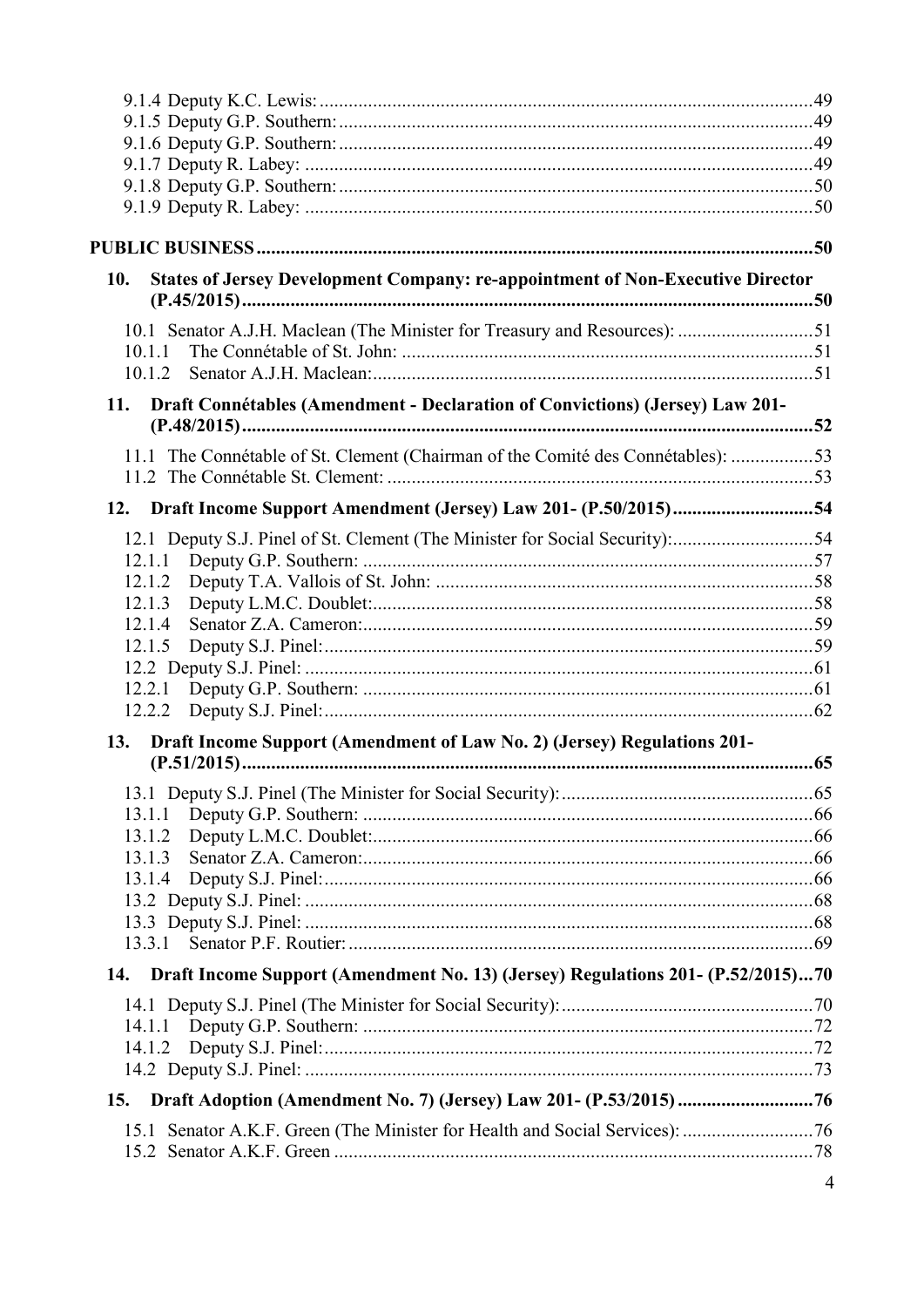|  | 16. The Connétable of St. Clement (Chairman, Privileges and Procedures Committee):79 |  |  |  |
|--|--------------------------------------------------------------------------------------|--|--|--|
|  |                                                                                      |  |  |  |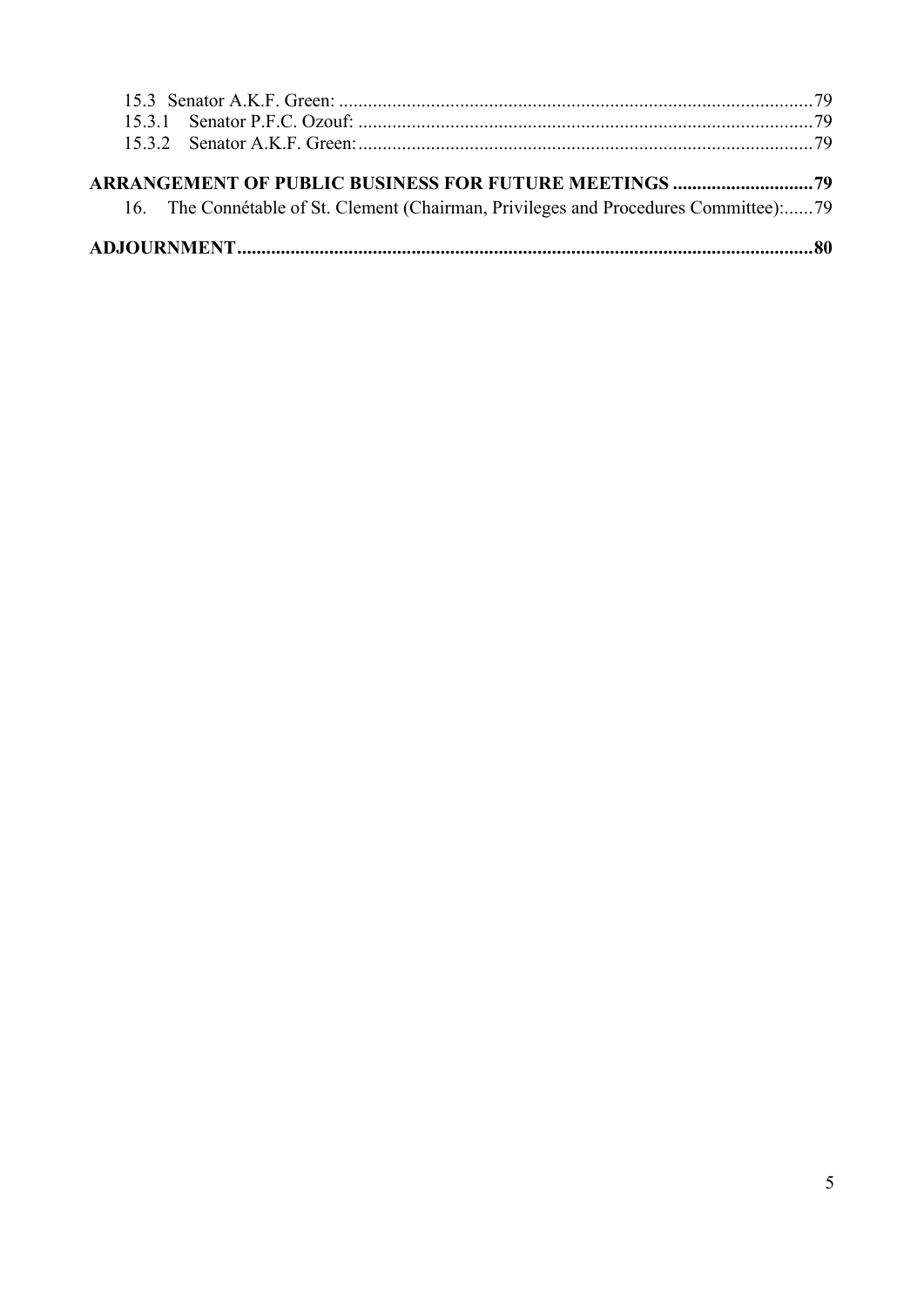## [9:31]

## **The Roll was called and the Dean led the Assembly in Prayer.**

## **COMMUNICATIONS BY THE PRESIDING OFFICER**

#### **1. Mr. H. Sharp, Q.C., H.M. Solicitor General - retirement**

#### **The Deputy Bailiff:**

There is one matter to refer to under item A. As Members may be aware, this is the last occasion on which the Solicitor General will advise the Assembly before his retirement from office and move into private practice. Mr. Sharp became Solicitor General in 2010 and has both from that time, and indeed from when he first joined the Law Officers' Department some years before, worked as a highly-able and diligent servant of the Island. In court he has appeared in some of the most high-profile criminal cases and has shown himself to be able to represent the public interest to the highest standard. He has represented the Island abroad in the best traditions of the Law Officers, addressing, on occasion, both conferences organised by the World Bank and by other notable organisations. His advice within the Assembly has always been robust and characterised by an enviable clarity that I am sure was appreciated by Members in setting out his view of the law. Delivering legal advice in politically-charged circumstances is not always easy but the key characteristics are that it must be given bravely, because it will be unpopular to some, and evenhandedly so the recipients know there is no political slant in it and that is something that the Solicitor General routinely has been able to achieve. Both the Bailiff and I have had the opportunity of working with the Solicitor General and we are both very grateful to him for his service in the Law Officers' Department; in particular I am particularly grateful for the support he gave me while I held the office of Attorney General. I have enjoyed working with him. I would like on behalf of Members, and also on behalf of the Bailiff and myself personally, to thank him very much for his service and to wish him very well indeed for the future. **[Approbation]**

#### **APPOINTMENT OF MINISTERS, COMMITTEES AND PANELS**

#### **2. Nomination of members of the Economic Affairs Scrutiny Panel**

#### **The Deputy Bailiff:**

We now come to the appointment of Ministers, Committees and Panels under F and there is a nomination by the chairman of the Economic Affairs Scrutiny Panel for the appointment of members to join his panel. Connétable, in accordance with Standing Order 125(1), how many members do you wish to have?

#### **Connétable J.E. Le Maistre of Grouville:**

Deputy Brée.

#### **The Deputy Bailiff:**

I beg your pardon.

#### **Deputy S.M. Brée of St. Clement (Chairman, Economic Affairs Scrutiny Panel):**

It is myself who is now the chairman of the panel.

#### **The Deputy Bailiff:**

I am terribly sorry, my note is rather behind the time.

#### **2.1 Deputy S.M. Brée:**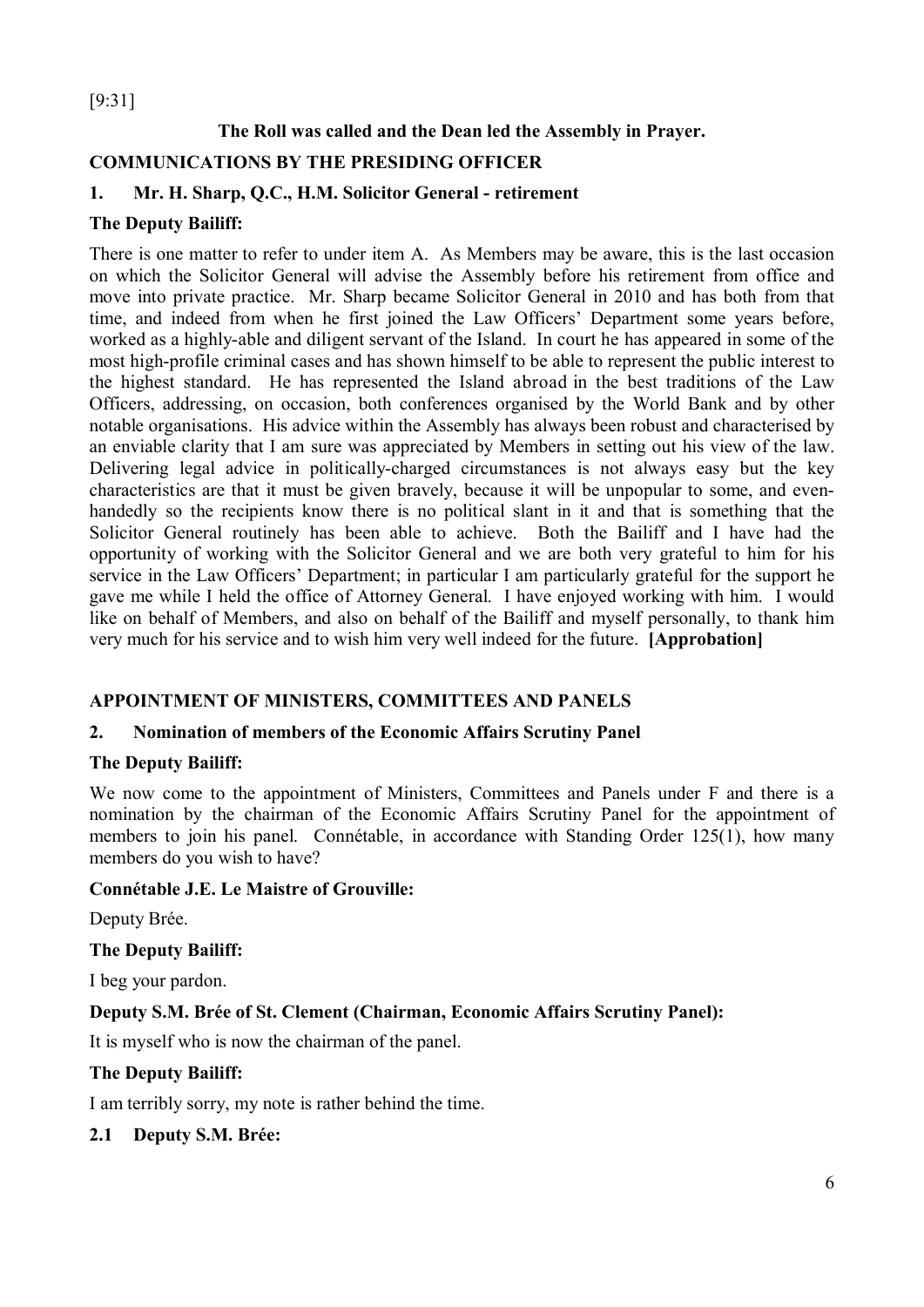I would like to nominate 3 Members for the panel. They are the previous panel. My reason for nominating them is that we work extremely well as a team together. This can be seen by the Scrutiny work that we undertook for the Ports of Jersey incorporation. So I would like to nominate the Connétable of Grouville, the Connétable of St. Ouen and the Deputy of St. Mary. Thank you.

#### **The Deputy Bailiff:**

Are those nominations seconded? **[Seconded]** Are there any other nominations? Well if there are no other nominations then I declare the Connétables of Grouville and St. Ouen and the Deputy of St. Mary to be members of the Economic Affairs Scrutiny Panel.

#### **3. Nomination of Deputy S.M. Brée of St. Clement as a member of the Privileges and Procedures Committee (as a representative of the Chairmen's Committee)**

#### **The Deputy Bailiff:**

There is a nomination now in accordance with Standing Order 122(9) for Deputy Brée of St. Clement to join the Privileges and Procedures Committee as a representative of the Chairmen's Committee. Chairman.

#### **3.1 Connétable L. Norman of St. Clement (Chairman, Privileges and Procedures Committee):**

The Chairmen's Committee have recommended to me that I should nominate Deputy Brée of St. Clement as a member of the Privileges and Procedures Committee and I am delighted to do so. If elected, Deputy Brée would take the place of the Constable of Grouville who is no longer a member of the Chairmen's Committee and therefore not eligible. I would like to take this opportunity of thanking the Constable for the contribution he has made during his period of office on the Privileges and Procedures Committee and the support he has given myself and the committee. I have pleasure in proposing Deputy Brée as a member of the committee.

#### **The Deputy Bailiff:**

Is the nomination seconded? **[Seconded]** Are there any other nominations? No? Then I declare that Deputy Brée of St. Clement is appointed as a member of the Privileges and Procedures Committee as a representative of the Chairmen's Committee. **[Approbation]**

#### **QUESTIONS**

#### **The Deputy Bailiff:**

There are no matters under G, nor matters under H, and that brings us to questions; first written questions.

#### **4. Written Questions**

#### **4.1 DEPUTY S.Y. MÉZEC OF ST. HELIER OF THE MINISTER FOR TRANSPORT AND TECHNICAL SERVICES REGARDING TAXI REGULATION: Question**

Could the Minister outline what progress, if any, has been made since the Taxi Regulation Review last year and detail what further work needs to be done?

#### **Answer**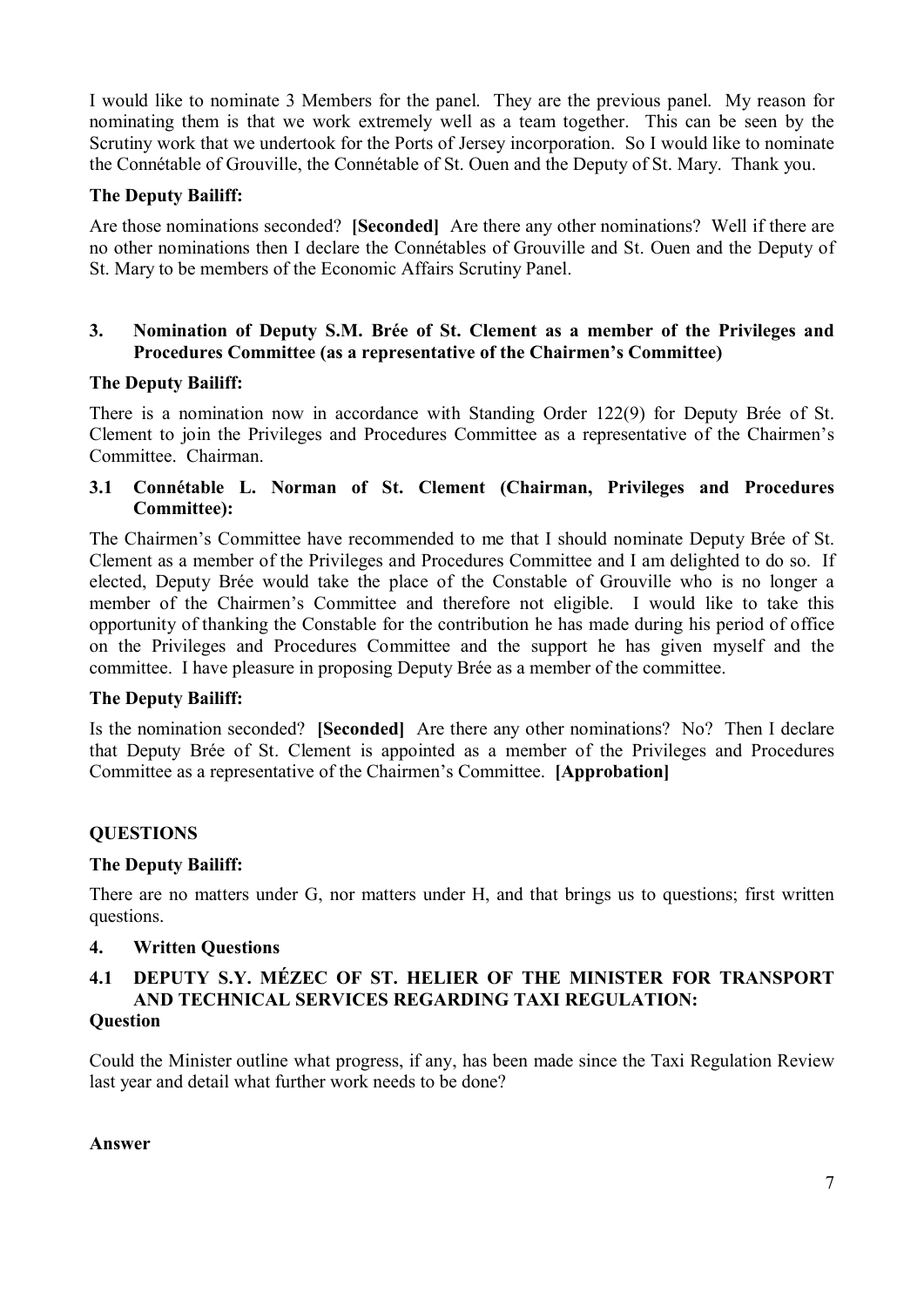Since the beginning of the year both the Assistant Minister and I have put a great deal of effort into researching into taxis, speaking with the main industry representatives and going out day and latenight to meet drivers and their customers.

I can confirm that my views on taxi regulatory policy and how it should be developed are now well formed. There has been a lot of uncertainty during the review for drivers and continued interest from the travelling public. So, I am looking forward to making public how I intend to improve and modernise the service.

However, I also recognise that many livelihoods rely on the taxi service, as well as the social, economic and leisure benefits that come from maintaining a stable cost effective and efficient service. Therefore, before I make any public announcement I have asked my officers to undertake some final research and technical development.

The areas being developed at a high-level are:

- **Service Enhancements** including matters such as: Driver Fitness, Driver Training, Industry Branding, Access for People with Disability, Driver Discipline and Complaint Procedures.
- **Tariff Transparency** including matters such as: Tariff Structures, Tariff Setting, Customer Information, Meter Requirements and Company Regulatory Requirements.
- **Regulatory Reform** including issues such as: Classes of Taxi-cab, Operating Restrictions and Quantitive Regulation.

As part of their due diligence work I have also asked officers to ensure that the necessary legislative articles are in place to allow my intended changes to be implemented and identify if and where new regulatory powers may be required, this work has started and is ongoing.

Furthermore, a significant amount of work will be required at a detailed technical level to actually implement the changes. This work has started and is being progressed within the necessarily and increasingly limited resources available.

I anticipate that the high-level work will be completed late July and I will be ready to announce my intentions at that point.

#### **4.2 DEPUTY G.P. SOUTHERN OF ST. HELIER OF THE MINISTER FOR ECONOMIC DEVELOPMENT REGARDING VISIT JERSEY: Question**

Now that the process of transforming the Tourism Department into Visit Jersey has been completed, will the Minister inform members how many public sector staff have:

- (i) transferred to Visit Jersey from the Tourism Department;
- (ii) been redeployed elsewhere in the public sector; and
- (iii) been made redundant, either voluntary or compulsory.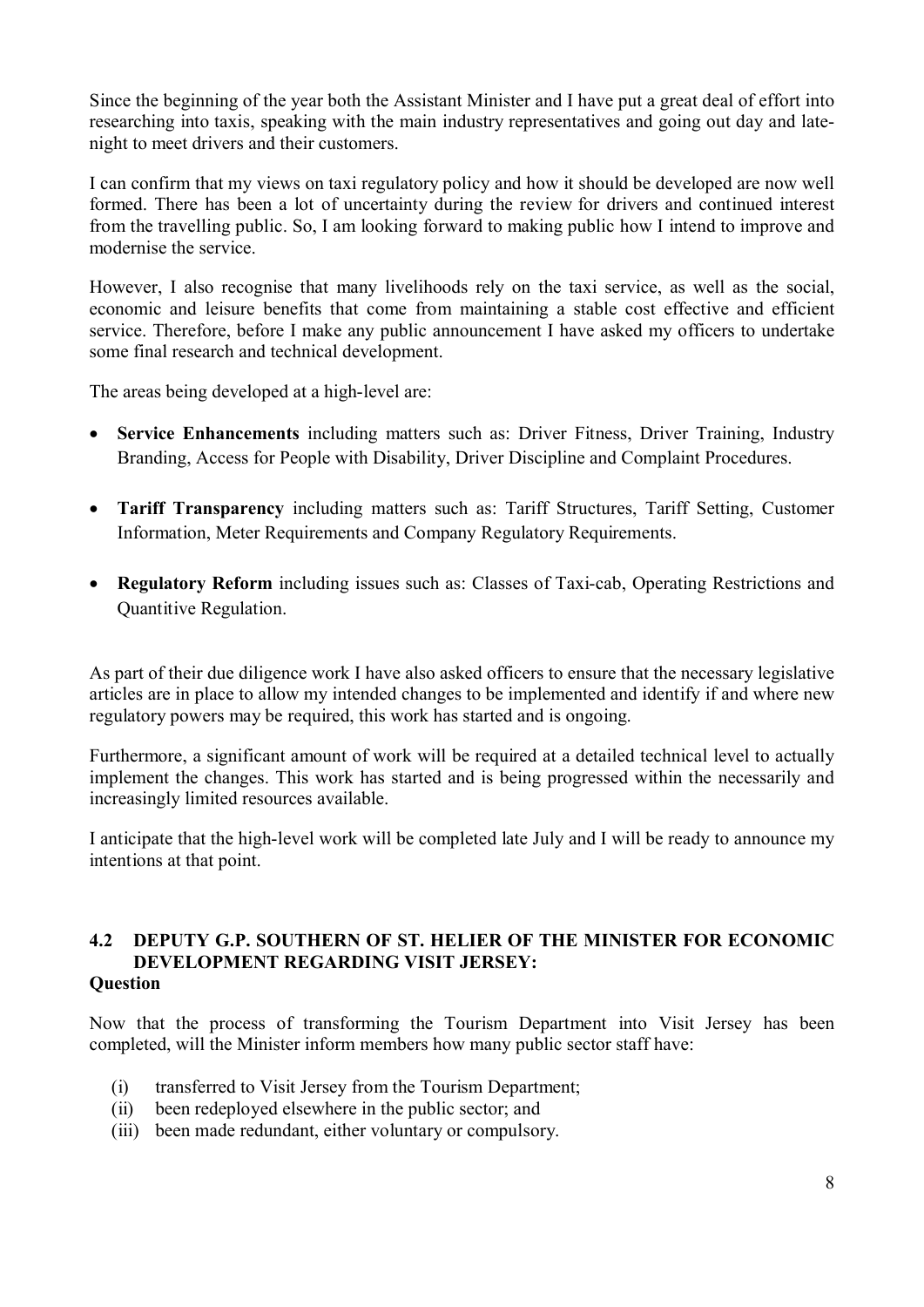For the first 2 groups above, will the Minister state what changes, if any, there have been to the salaries and terms and conditions of employment of those involved?

Will the Minister further detail how the terms and conditions (sickness, holidays, pension, hours, and so on) for employees of Visit Jersey differ from those applicable to public sector employees?

Will the Minister also give the total savings that are expected to be achieved from this reorganisation, including a breakdown of staffing and other costs, and outline what changes to the range and levels of service are planned?

#### **Answer**

- (i) No one transferred from Jersey Tourism to Visit Jersey. All Jersey Tourism staff were given an exclusive period to apply for jobs at Visit Jersey. In total 7 employees of Jersey Tourism accepted roles at Visit Jersey and resigned from the States of Jersey.
- (ii) 2 employees have been permanently redeployed across the States of Jersey, 1 employee is on maternity leave prior to commencing a trial period elsewhere in the States of Jersey, and 3 employees have accepted fixed term contracts in the States of Jersey (they remain on active redeployment for the duration of their contracts).
- (iii) 6 employees were made redundant at the end of May 2015.

Visit Jersey is an independent limited company, funded by the States of Jersey. The relationship between the Minister for Economic Development and Visit Jersey is governed by a Partnership Agreement under which the department provides an annual grant subject to the agreement of an annual business plan. The terms and conditions of its staff is a matter for Visit Jersey.

As Visit Jersey took over the promotion of tourism to and within Jersey under policy set by the Minister for Economic Development mid-year the business plan is being finalised once the budget has been finally established. The business plan, which will be published, will contain full details of staffing and any changes to the range and levels of service.

## **4.3 DEPUTY G.P. SOUTHERN OF ST. HELIER OF THE MINISTER FOR ECONOMIC DEVELOPMENT REGARDING JOB OPPORTUNITIES IN THE MINING AND EXTRACTION SECTOR:**

#### **Question**

Further to the Minister's answers in response to oral question 6910 on 29th March 2012, will he inform members how many job opportunities have been converted into real jobs by the 87 businesses which have been established in sectors including mining and extraction, and provide details of the income tax paid by the employees of those companies, and also the company tax paid during the period 2008 to 2013?

#### **Answer**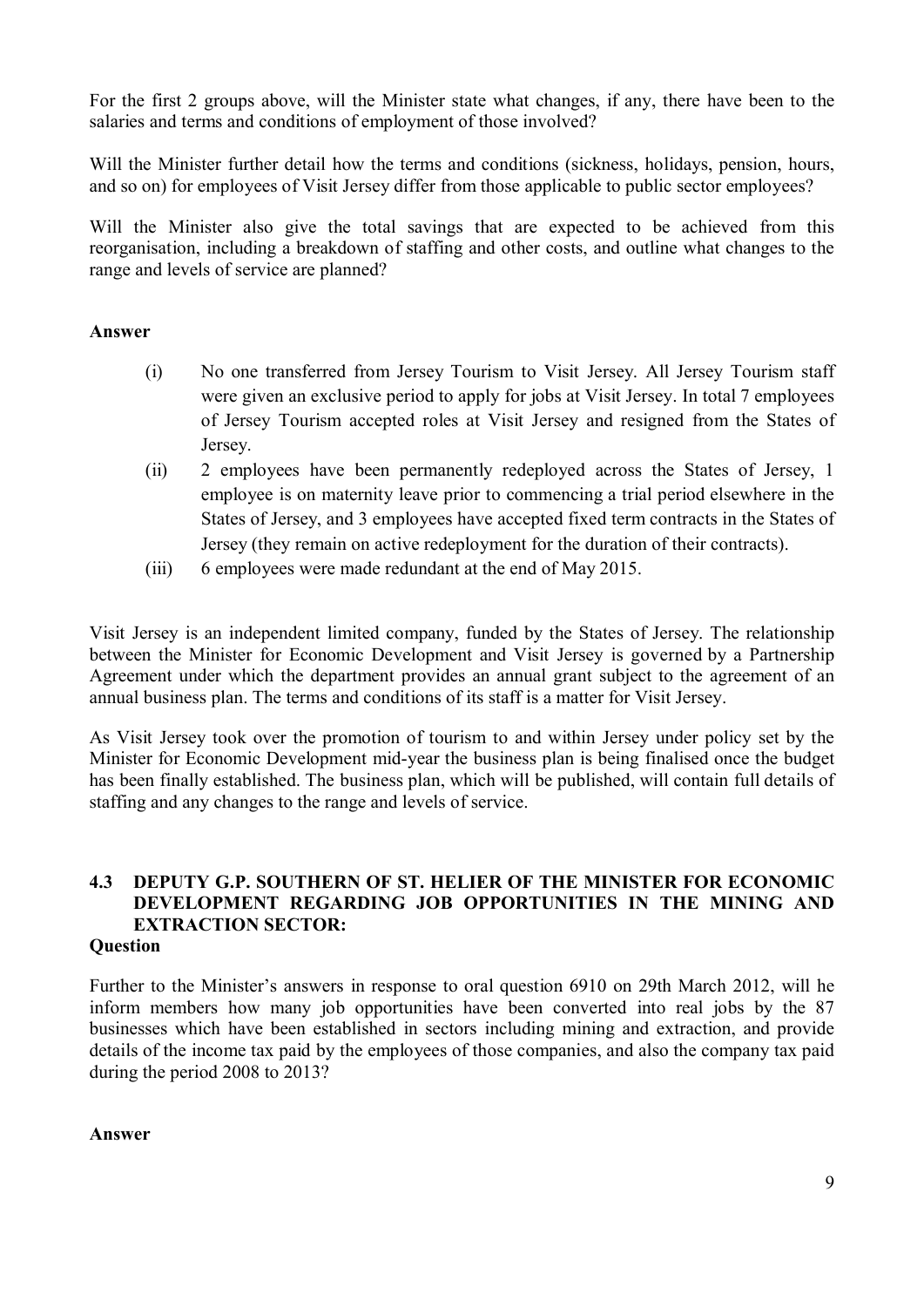The Deputy is referring to the 87 inward investment businesses that were granted licences between 2008 and 2010. By way of an update I am delighted to inform the Assembly that to date 264 licences have been granted to inward investment businesses since 2008. These 264 licenses granted to businesses had the potential to create over 2000 jobs at the point of approval.

The assessment of actual jobs created by these businesses can only be done on a 6 monthly basis, in line with Manpower returns, so the most recent information we can access is for those businesses that were trading as at December 2014. For those businesses that were established during that year, this is likely to be too early to evaluate the number of jobs created, additionally, these businesses are working to a 3-year staffing consent and will therefore recruit as business demand dictates within that period. A fuller picture of jobs created by businesses established in 2014 will be available from the June 2015 manpower figures.

As at the end of 2014, 150 inward investment businesses were trading and employing staff. The total number of jobs filled within these businesses is 1319, of which 82% were filled by locally qualified people.

As stated in numerous previous answers to the Deputy, my department is not privy to tax paid by individual businesses or persons. This is confidential information between the business and / or their employees and the Income Tax Office. Inward investment activity, and the associated job creation, generates new tax revenue for Jersey. We will continue to support inward investment and will continue our relentless focus on the creation of jobs and employment.

I reiterate that there is an open invitation for the Deputy to visit the Department so we can explain and discuss with him the nature of our work and the benefits of inward investment to Jersey. Given his clear interest in this area I am disappointed he is yet to take up this offer.

## **4.4 DEPUTY T.A. MCDONALD OF ST. SAVIOUR OF THE MINISTER FOR PLANNING AND ENVIRONMENT REGARDING PROCEDURES FOR DEALING WITH COMPLAINTS:**

#### **Question**

Further to the Minister's response to question 8772, tabled on 28th April 2015, could the Minister, being the corporate sole, advise whether he considers that the Department's current procedures for dealing with complaints, as outlined within his response, could give rise to any concerns regarding a conflict of interest, given that the complaints could be made against themselves or against officers acting under their direction and delegated responsibility while representing the corporate sole?

#### **Answer**

In my answer to question 8772 given in April 2015 I set out my department's procedure for dealing with informal and formal comments and complaints. It confirmed that if a complainant is not satisfied with the response they receive from the Department in relation to a complaint they could progress this with the States of Jersey Complaints Board. Any person may apply to the Greffier to have a matter reviewed by the Complaint Board if they are aggrieved by an act or decision made relating to any matter of administration by any Minister or Department of the States. Those who sit on the Complaints Board are appointed by the States but are not States members and they are all completely independent and give their services on a voluntary basis. In some instances the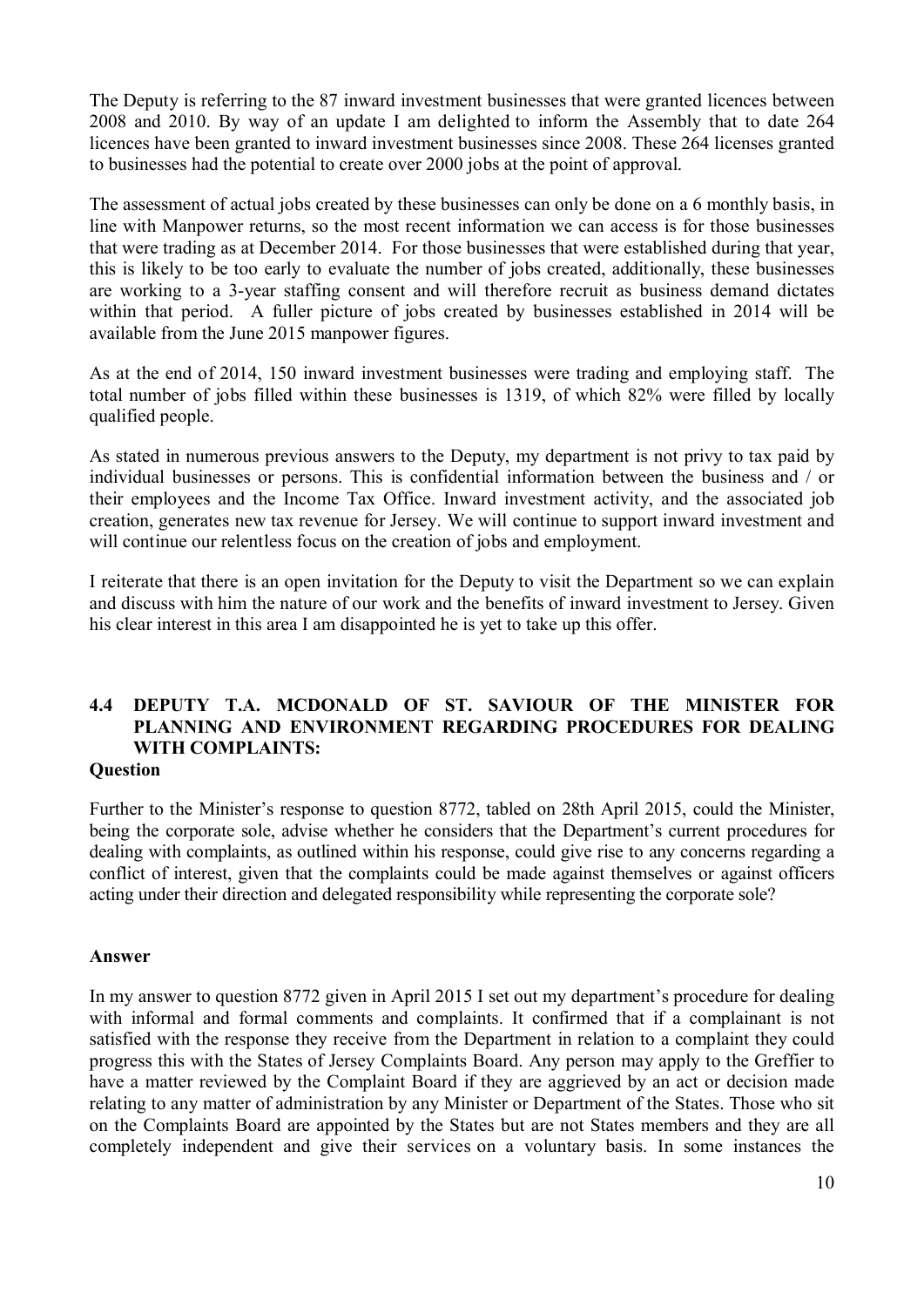complainant may have the option to refer the complaint to another independent body (e.g.: Information Commissioner).

I believe this is the process followed across the States of Jersey and full details of the States of Jersey complaints procedure are available on the States of Jersey website.

Given the independence of the States of Jersey Complaints Board and the other bodies that may be involved in a complaint I believe the process followed is fair and correct and should not lead to any conflict of interest.

I am happy to meet with the Deputy to discuss any concerns he may have regarding this process.

Alternatively, he may prefer to discuss this matter with the Greffier of the States who administers the States of Jersey Complaints Board process, which has been established under the Administrative Decisions (Review) (Jersey) Law 1982.

*Below is the answer given to question 8772.*

1240/5(8772)

#### **WRITTEN QUESTION TO THE MINISTER FOR PLANNING AND ENVIRONMENT**

## **BY DEPUTY T.A. MCDONALD OF ST. SAVIOUR**

#### **ANSWER TO BE TABLED ON TUESDAY 28th APRIL 2015**

#### **Question**

The Royal Court Judgement in the case of 'Manning v Minister for Planning and Environment', ([2015]JRC013 dated 15th January 2015) states: "It is absolutely critical that those charged with the administration of this legislation act in a transparently fair and even handed way. Very regrettably this has not been the case here.".

Is it the department's procedure, in the first instance, for the Chief Executive Officer and possibly other departmental directors, to examine and respond to complaints regarding the department or staff acting under the officer's responsibility, and, if so, would the Minister advise whether officers or directors will continue to investigate allegations of misconduct, alleged intentional underhandedness, or alleged negligence, which could be made against themselves or officers acting under their direction and responsibility, whilst representing the Minister?

#### **Answer**

My department receives informal and formal comments and complaints in relation to its operations and these are carefully considered and assist in service improvements. In relation to Court judgements, these are reviewed by the department and can also help towards changes to policies, processes and procedures.

Complaints, comments or compliments can be made to the department by phone, submitted via the gov.je website or submitted in writing. We try and resolve matters, including informal complaints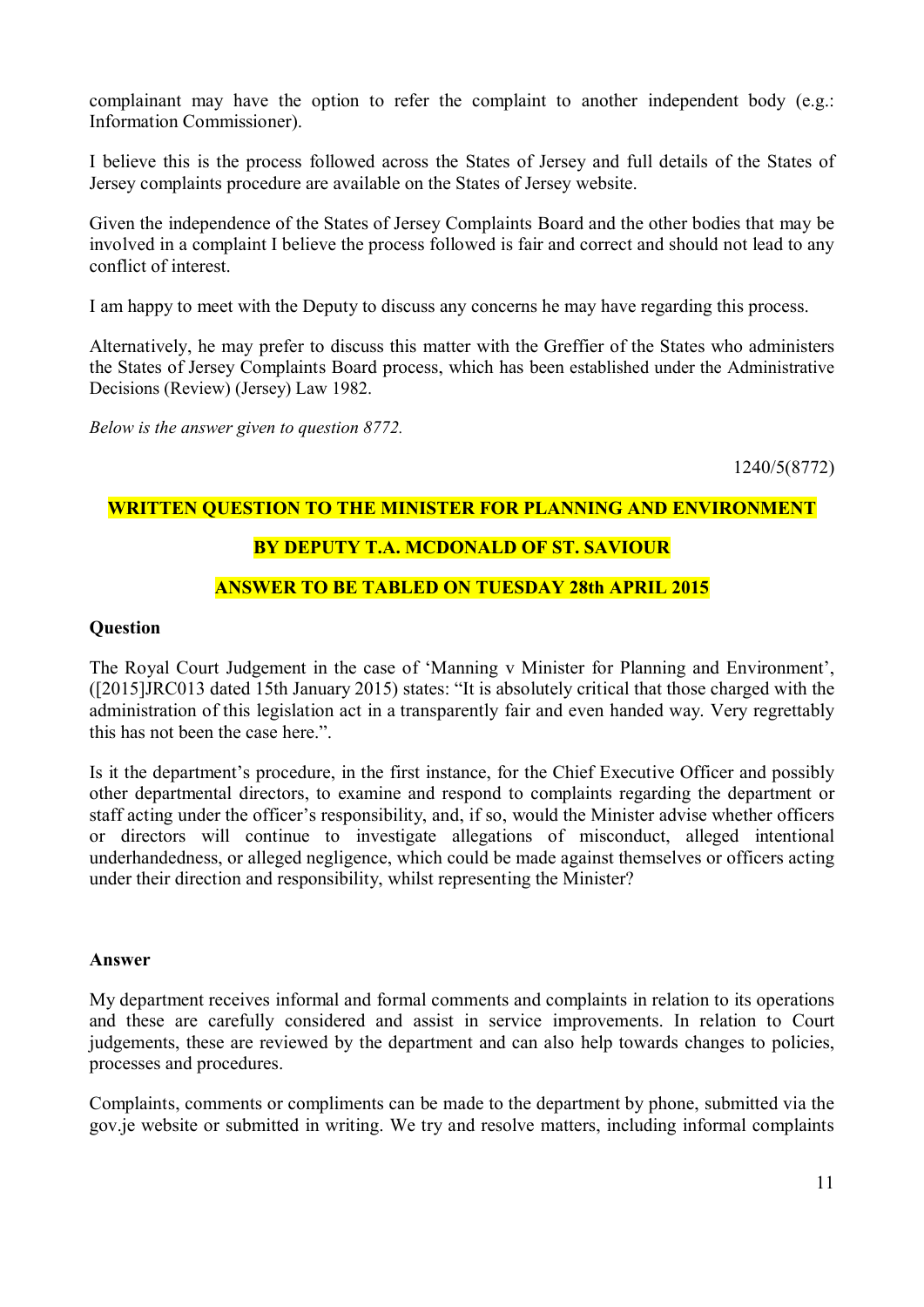with the customer straight away. If the complainant is not satisfied with the outcome of their complaint, they are advised to make a formal complaint to the department.

Formal complaints made in writing are fully investigated by a relevant Manager or Director and a response is provided. If the complainant is not satisfied with the result of any investigation they can request that their complaint is reviewed by the Chief Executive Officer of the department. The Chief Executive Officer will investigate the complaint and provide a response. If the complainant is not satisfied with the response they receive from the Chief Executive Officer they will be informed of the procedure they can follow to progress their complaint with the States of Jersey Complaints Board. In some instances the complainant may be able to refer the complaint to another independent body (e.g.: Information Commissioner). Full details of the Department Customer Feedback Policy and complaints procedures are available on the States of Jersey website.

Any matter relating to the conduct of an employee of the States Employment Board, following a formal complaint and investigation, would be dealt with by the department Chief Officer or his nominee in accordance with States of Jersey disciplinary procedure.

#### **4.5 DEPUTY T.A. MCDONALD OF ST. SAVIOUR OF THE MINISTER FOR PLANNING AND ENVIRONMENT REGARDING ACTIONS TAKEN BY OFFICERS ACTING IN THE NAME OF THE MINISTER: Question**

With reference to the Minister's answer to written question 8774, tabled on Tuesday 28th April 2015, can he advise whether he has been made aware of any concerns by officers within the Department regarding –

- 1. the possibility that officers in the Department may have acted outside of the powers contained within the Regulation of Investigatory Powers (Jersey) Law 2005 and the Police and Criminal Evidence (Jersey) Law 2003; and,
- 2. actions taken by officers acting in the Minister's name being been contrary to several procedures detailed in the "Supplementary Planning Guidance" Practice Note 4 of 3rd December 2010, published by the Minister following the publication of recommendations and findings by the Reg's Skips Committee of Inquiry?

#### **Answer**

Question 8774 asked by the Deputy and tabled on Tuesday 28<sup>th</sup> April was divided into six parts and most of the question related to Magistrate and Royal Court prosecutions initiated by my department. For the benefit of States members I include below the full answer I gave to question 8774 in April.

Part 1 of this new question appears to be very similar to part 6 of question 8774 and part 2 relates to the guidance issued in 2010 in relation to enforcement procedures under the Planning and Building (Jersey) Law 2002. I believe both questions from the Deputy imply wrongdoings in the compliance or enforcement function of my department and I am surprised and disappointed that despite my request in April the Deputy has failed to provide me with any evidence of irregularities within my department or met with me to discuss any concerns he has.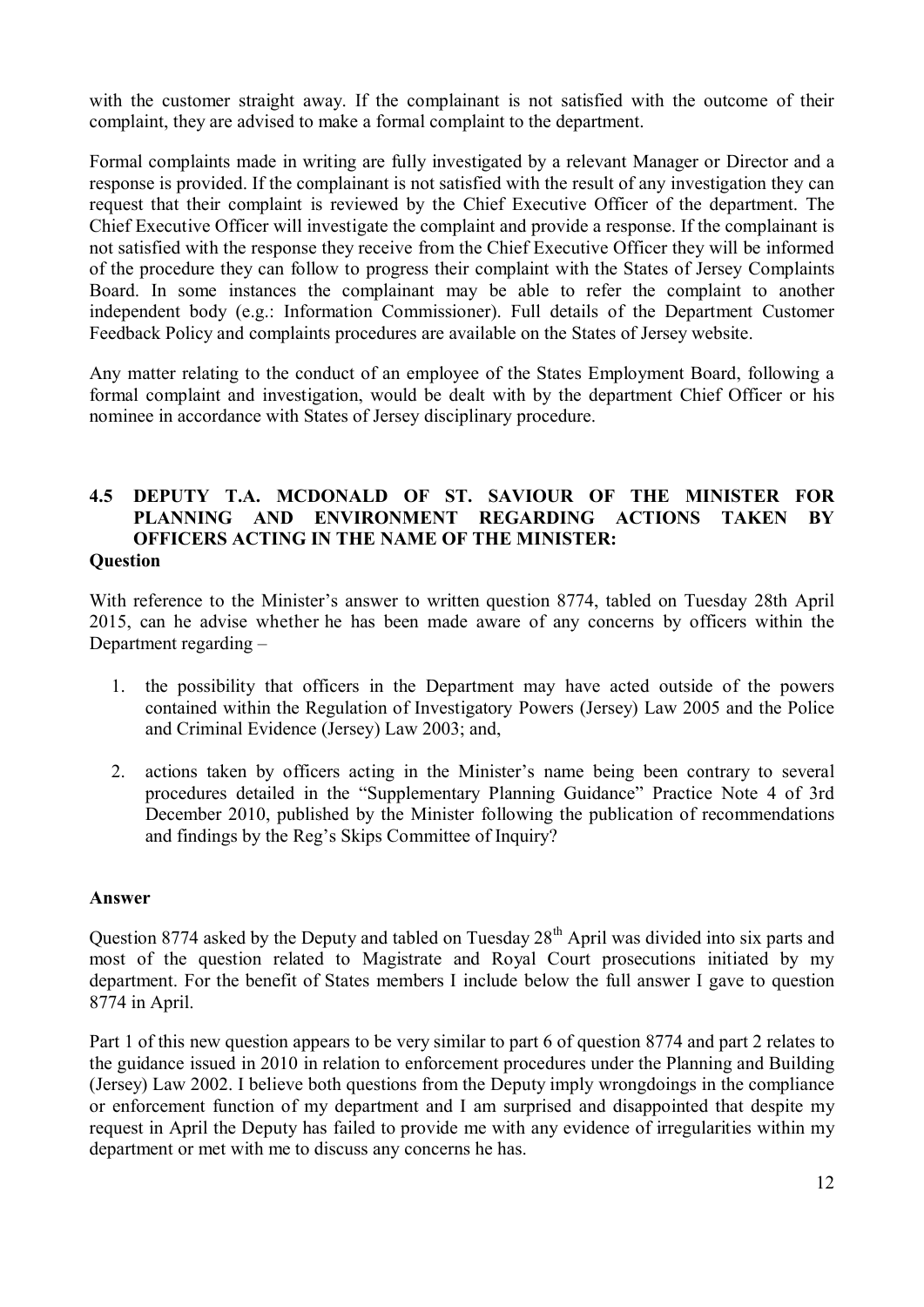While I am aware of allegations of abnormalities against my department by some members of the public and I have been in contact with some of these people, neither my Chief Officer nor I have seen any evidence to support the serious claims being made.

In answering question 8870 asked by Deputy Mc Donald at this States sitting I have clarified the States of Jersey complaints procedure which includes the escalation of complaints to the independent States of Jersey Complaints Board, who can review any matter relating to the administration by any Minister or Department of the States. I would urge the Deputy and those he is trying to support to provide any evidence they have of any irregularities to me, my department Chief Officer or to the Greffier of the States in order that this can be investigated and appropriate action taken.

I extend my invitation again to the Deputy to meet and discuss any concerns he has.

*Copy below of Question 8774 referred to in Question 8871 above:* 

1240/5(8774)

#### **WRITTEN QUESTION TO THE MINISTER FOR PLANNING AND ENVIRONMENT**

#### **BY DEPUTY T.A. MCDONALD OF ST. SAVIOUR**

#### **ANSWER TO BE TABLED ON TUESDAY 28th APRIL 2015**

#### **Question**

Will the Minister –

- 1. Provide a list of all cases the department has recommended for prosecution from January 2008 to April 2015, and in which court (Magistrate's Court or Royal Court), they were presented;
- 2. Detail the alleged breach of which statuary provision/enactment in each case;
- 3. Provide the result of each case (withdrawn, dismissed, or resulting in conviction);
- 4. State whether, given the resources and cost of pursuing and resolving each case, the department believes that each case was sufficiently justified and in the public interest;
- 5. State whether the department has any reason to believe that there are cases that it has been recommended to pursue by investigation, which are questionable with regards to the lawful procedures and probity in connection with why and how they were pursued and actions taken;
- 6. Notify the Assembly if the department has any reason to believe that there are cases where investigative officers may have exceeded their duties and taken a non-departmental approach with regards to exercising non-existent rights under the Regulation of Investigatory Powers (Jersey) Law 2005, the Data Protection (Jersey) Law 2005, Criminal Justice (Evidence and Procedure) (Jersey) Law 1998 and the Police and Criminal Evidence (Jersey) Law 2003?

#### Answer

The answer has been supplied in parts as set out in the question, as follows: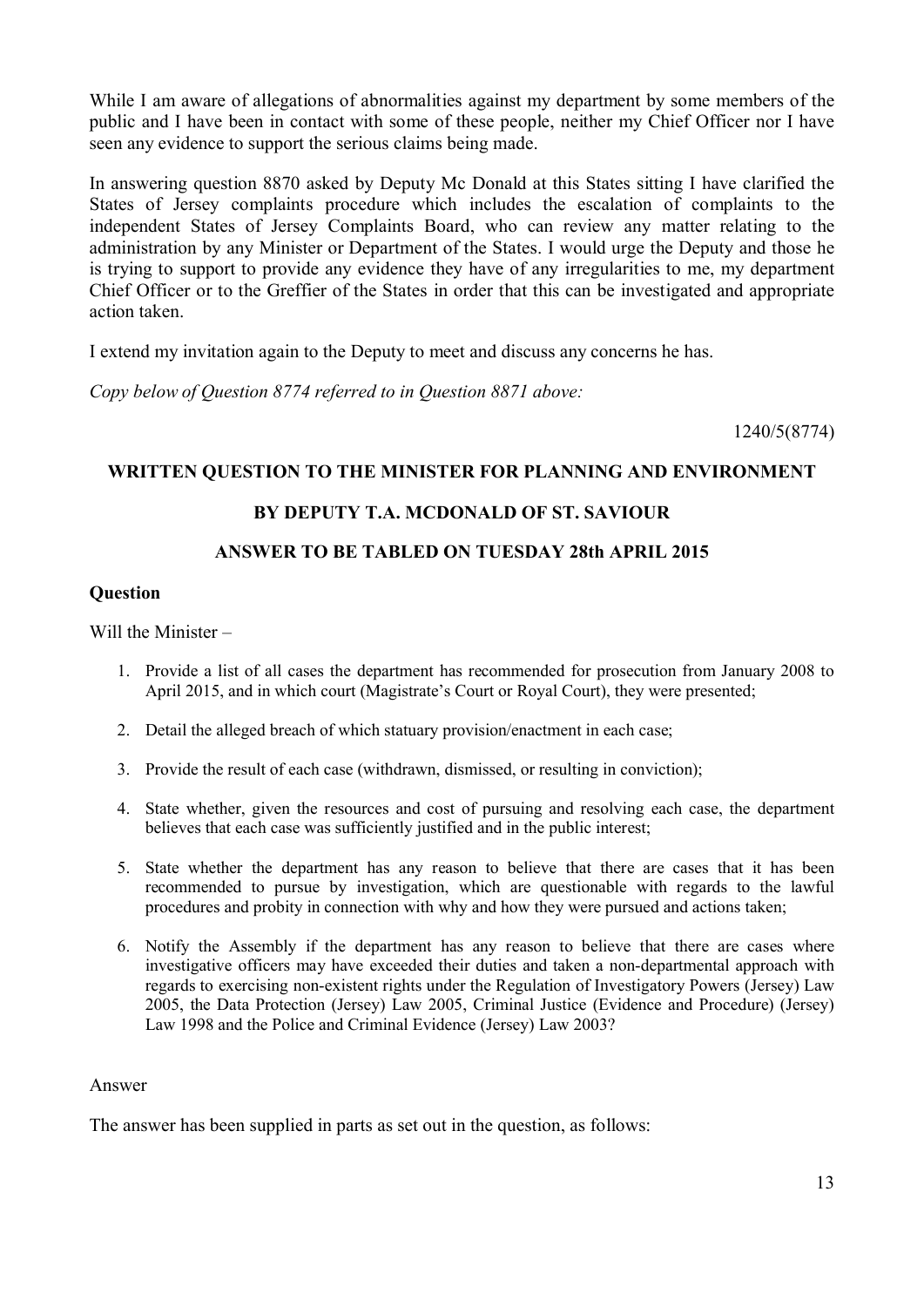- *1. Provide a list of all cases the department has recommended for prosecution from January 2008 to April 2015, and in which court (Magistrate's Court or Royal Court), they were presented;*
- *2. Detail the alleged breach of which statuary provision/enactment in each case;*
- *3. Provide the result of each case (withdrawn, dismissed, or resulting in conviction);*

My department is responsible for progressing enforcement actions in relation to several different laws. To provide the detailed information requested by the Deputy in parts 1, 2 and 3 of his question requires several hours of detailed work and I will provide this information to Members as soon as possible.

*4. State whether, given the resources and cost of pursuing and resolving each case, the department believes that each case was sufficiently justified and in the public interest;*

Depending on the law which has allegedly been breached and the particular circumstances of the case my department will consider what action (if any) to take in relation to an alleged breach of the law and will endeavour to avoid taking formal action unless necessary. My department will refer some cases to the States of Jersey Law Officers' Department or to the appropriate Parish Centenier before a case is brought to the Magistrate's or Royal Courts. The public interest test in deciding whether to bring a prosecution to the Courts is made by the Attorney General's Office or appropriate Parish Centenier. Officers from my department may submit a report to the Attorney General's Officer or Parish Centenier outlining an alleged breach of the Law, but it rests with the Attorney General's Office or Centenier to decide if to proceed with a prosecution.

*5. State whether the department has any reason to believe that there are cases that it has been recommended to pursue by investigation, which are questionable with regards to the lawful procedures and probity in connection with why and how they were pursued and actions taken;* 

My department only progresses enforcement matters it believes merit action and cases are only brought to the Courts following States of Jersey Law Officers' Department or Parish Centenier review and support.

*6. Notify the Assembly if the department has any reason to believe that there are cases where investigative officers may have exceeded their duties and taken a non-departmental approach with regards to exercising non-existent rights under the Regulation of Investigatory Powers (Jersey) Law 2005, the Data Protection (Jersey) Law 2005, Criminal Justice (Evidence and Procedure) (Jersey) Law 1998 and the Police and Criminal Evidence (Jersey) Law 2003?*

Any matter relating to the conduct of a States Employment Board (SEB) employee is dealt with by the department Chief Officer or his nominee in accordance with agreed SEB policies and procedures.

If the Deputy is aware of any irregularities within my department I would ask that these are brought to my attention, or the attention of the Department Chief Officer, in order that these are investigated. I would welcome the opportunity to meet with the Deputy to discuss any concerns he has.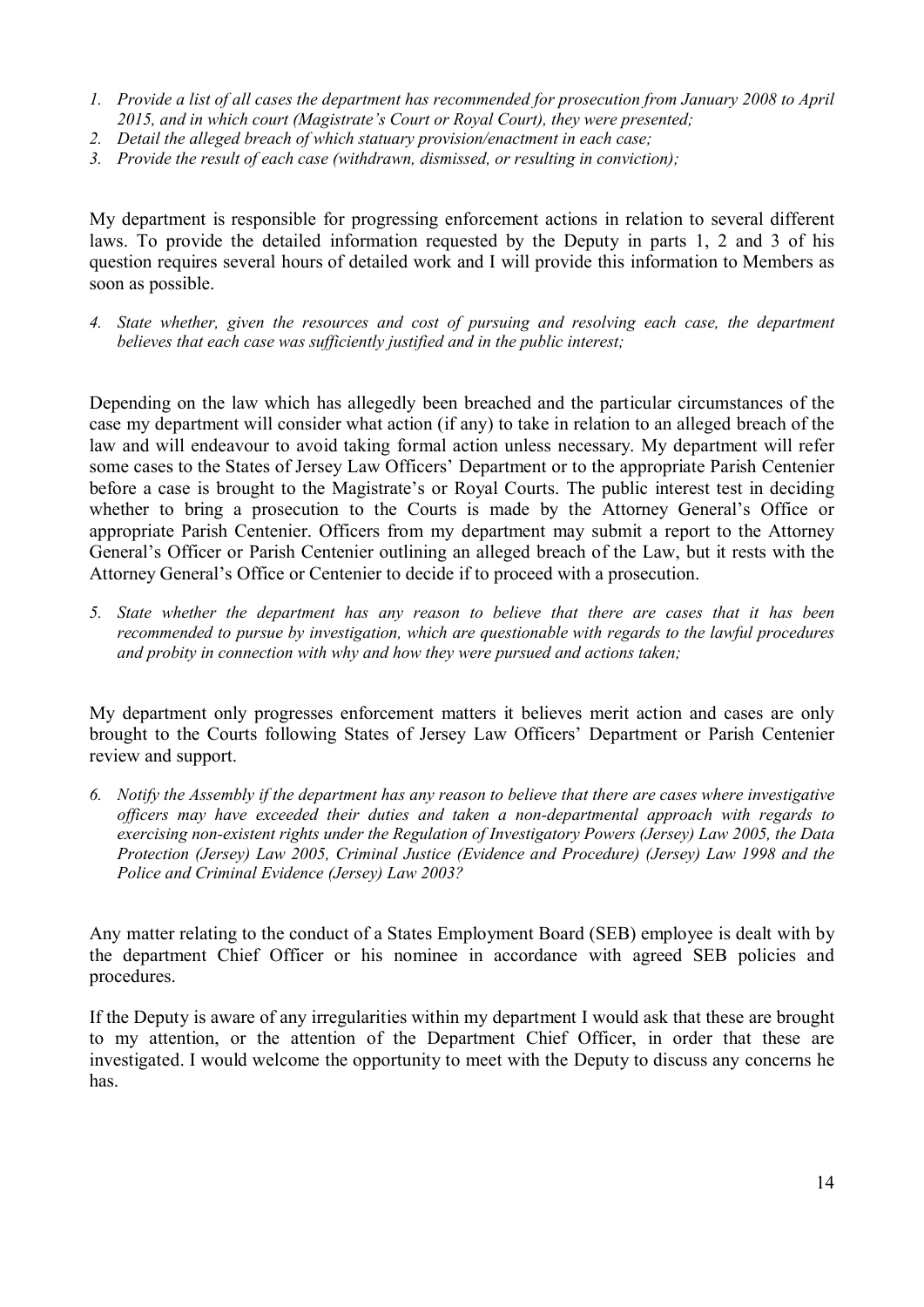#### **4.6 DEPUTY G.P. SOUTHERN OF ST. HELIER OF THE MINISTER FOR ECONOMIC DEVELOPMENT REGARDING HIGH VALUE AND LOW VALUE BUSINESS: Question**

Further to the Minister's speech to the Jersey Chamber of Commerce on 11th June 2015, can he explain what he meant when he said that Economic Development had "swept away the old mantra of high value and low value business"? Can the Minister advise whether this a new policy decision and, if so, when will it be brought to the States for endorsement?

#### **Answer**

One of the four objectives in the Economic Growth and Diversification Strategy (EGDS), approved by the States, is to increase productivity across the whole economy.

Whilst it is clear from published statistics that the GVA per capita varies from sector to sector the strategy and policy of the Council of Ministers, the Economic Development Minister and EDD is founded on the belief that all sectors have a significant contribution to make to increased productivity-led growth. As a consequence, consistent with the EGDS, the policy is to work with all sectors to increase productivity.

EDD's work, in partnership with other departments, in sectors such as tourism and agriculture that have a relatively low per capita GVA is aimed at increasing productivity. For instance:

Productivity in the tourism sector can be increased, in part, by increasing visitor numbers. In 2014 and the first quarter of 2015 it is encouraging to see that visitor number have indeed increased. Sustaining this trend is, in no small part, why Visit Jersey has been created with an aggressive target to increase visitor numbers and further increase productivity.

In addition to continued work on farm productivity, increasing exports from Jersey's rural sector has the potential to significantly increase profitability and productivity in the dairy sector.

The statement made in the speech to the Chamber of Commerce on  $11<sup>th</sup>$  June 2015 is wholly consistent with the broad based approach to productivity-led growth which is an established and well developed policy position.

#### **4.7 DEPUTY S.Y. MÉZEC OF ST. HELIER OF THE MINISTER FOR ECONOMIC DEVELOPMENT REGARDING ECONOMIC GROWTH: Question**

What statistical evidence does the Minister have to justify the statement made during his speech to the Jersey Chamber of Commerce on 11th June 2015 that Jersey's economy is returning to growth?

In this regard, could the Minister provide a yearly breakdown of growth in Jersey's Gross Value Added over the past decade?

#### **Answer**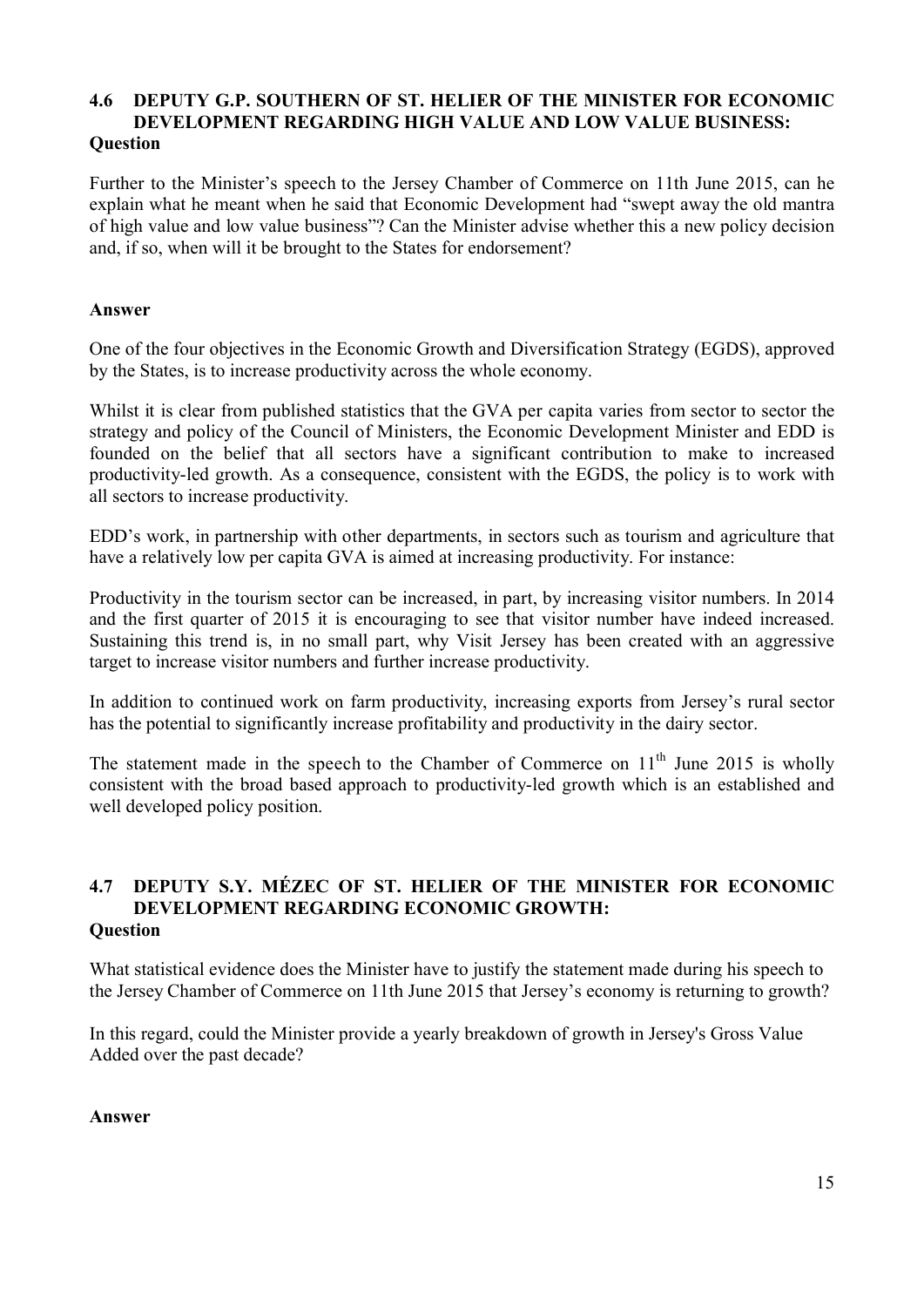Statistics that define economic growth in Jersey are published by the independent Statistics Unit in the third quarter of every year for the preceding calendar year. The latest available GVA figures for 2013 (published in September 2014) and previous years can be accessed here:

http://www.gov.je/government/jerseyworld/statisticsunit/businesseconomy/pages/gvaandgni.aspx

This information and more comprehensive economic data is also published in the "Jersey in Figures" booklet published by the Statistics Unit on an annual basis. The latest Jersey in Figures booklet can be found here:

http://www.gov.je/government/jerseyworld/statisticsunit/factsfigures/pages/jerseyfiguresbooklet.as px

The statement made in the speech to the Jersey Chamber of Commerce on 11th June was based, in no small part, on the opinion of the independent Fiscal Policy Panel (FPP). In their pre-MTFP Report published the FPP concluded that:

"The Jersey economy has shown some signs of a moderate improvement in 2014, with a likely return to growth for the first time in six years. Survey data suggest more positive sentiment in both the finance and non-finance sectors"

This is consistent with the latest Business Tendency Survey produced by the Statistics Unit that showed

http://www.gov.je/SiteCollectionDocuments/Government%20and%20administration/R%20Busines s%20Tendency%20Survey%20March%202015%2020150410%20SU.pdf

The highlights of the survey are:

The headline all-sector Business Activity Indicator was 26 percentage points (pp), implying that the proportion of businesses in Jersey reporting an increase in business activity compared with three months previously was 26 pp greater than the proportion reporting a decrease;

The all-sector Business Activity Indicator increased significantly in the latest quarter, recording its highest level since this survey was introduced in September 2009; Over all sectors: five of the ten indicators increased significantly, three recording their highest levels to date, whilst one declined in the latest quarter and four were relatively unchanged;

For the Finance sector:

Four indicators improved compared with the previous quarter, five were essentially unchanged and one declined;

The Business Activity, Profitability, Employment and Future Business Activity indicators improved in the latest quarter, whilst the Input Costs indicator declined;

For the non-finance sectors overall:

Seven indicators were improved compared with the previous quarter, two were essentially unchanged whilst the Input Costs indicator declined

Combined with the latest Actively Seeking Work statistics published by the Statistics Unit it seems clear that the likelihood is that, as stated by the FPP, Jersey's economy has returned to growth.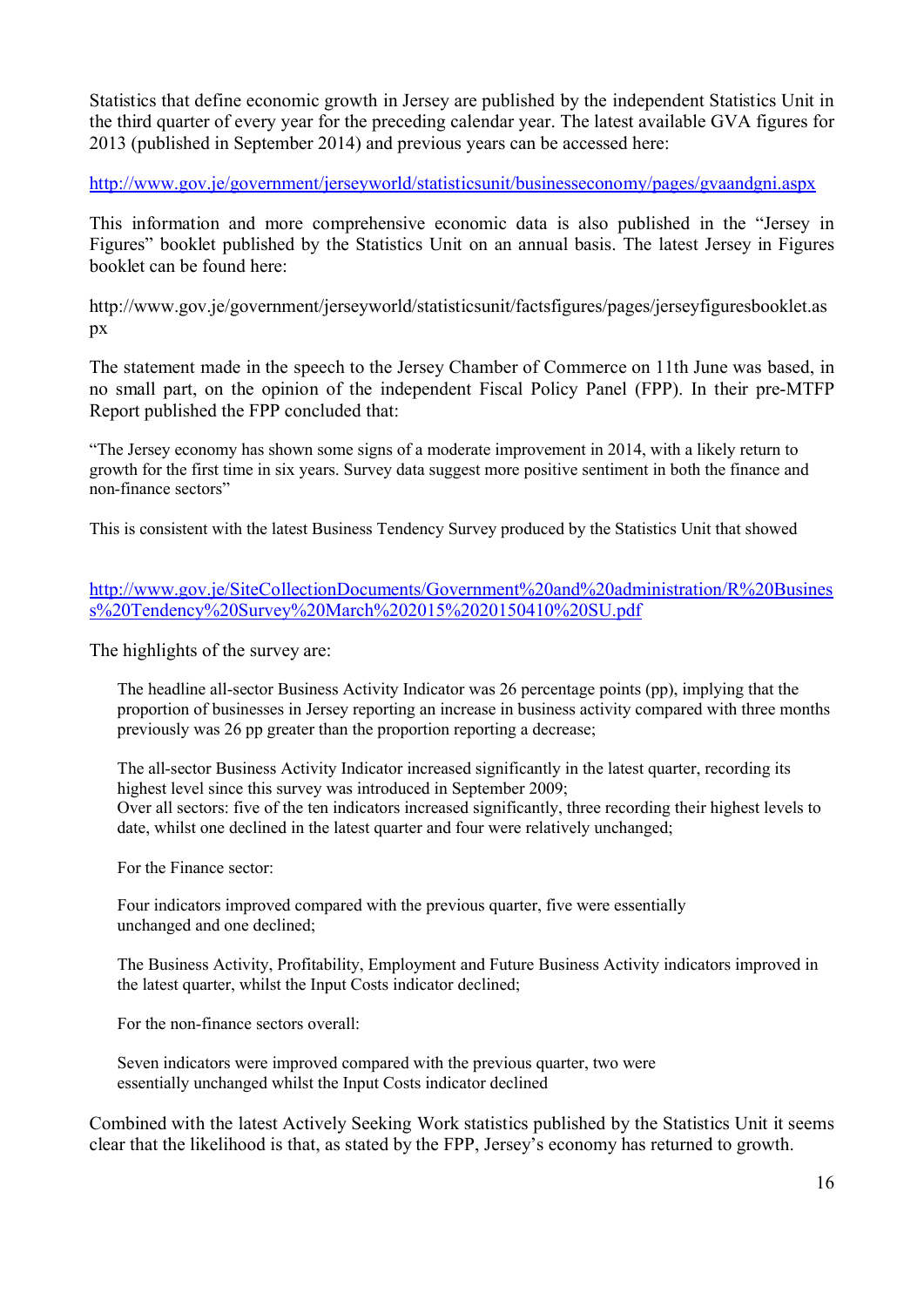## **4.8 DEPUTY S.Y. MÉZEC OF ST. HELIER OF THE CHIEF MINISTER REGARDING PERFORMANCE RELATED PAY:**

#### **Question**

Further to the comments of the Minister for Economic Development in support of performance related pay during his address to the Chamber of Commerce on 11th June 2015, could the Chief Minister outline how he would see the principle of 'performance related pay' applying to public sector workers such as fire fighters, nurses and teachers?

#### **Answer**

As made clear in his speech to the Chamber of Commerce on June  $11<sup>th</sup>$  2015, the comment made by the Minister for Economic Development in support of performance related pay was made in a personal capacity.

As part of the Public Sector Reform programme the Workforce Modernisation project is being developed in partnership with the Trade Unions. It is aiming to deliver a more productive and sustainable public service, with well-designed roles managed through an improved performance culture that provides organisational flexibility and supports continual service redesign.

Modern public sector organisations no longer rely on 'time served' as a prompt for pay progression. It is likely that pay progression within the States of Jersey will be linked to a combination of experience, knowledge or qualifications.

Similar frameworks are already in place for areas of the public sector that have been modernised. For example pay progression in the Fire Service and the Law Officers Department depends on staff meeting competencies from job descriptions, professional body requirements or National occupational standards.

Should the States Employment Board develop proposals for performance related pay, we will consult with staff and unions, as we have done throughout the workforce modernisation programme.

## **4.9 DEPUTY S.Y. MÉZEC OF ST. HELIER OF THE CHAIRMAN OF THE COMITÉ DES CONNÉTABLES REGARDING THE RECRUITMENT OF CENTENIERS: Question**

Following the decision of the Royal Court to fine the Parish of St. Saviour for being unable to recruit the required number of Centeniers, does the Comité intend to bring forward proposals to change the law to alter the requirement for a particular number to be appointed?

Could the Chairman also advise what actions, if any, the Comité has taken to address recruitment difficulties within those Parishes which have struggled to fulfil the requirements, as has been the case in recent years?

#### **Answer**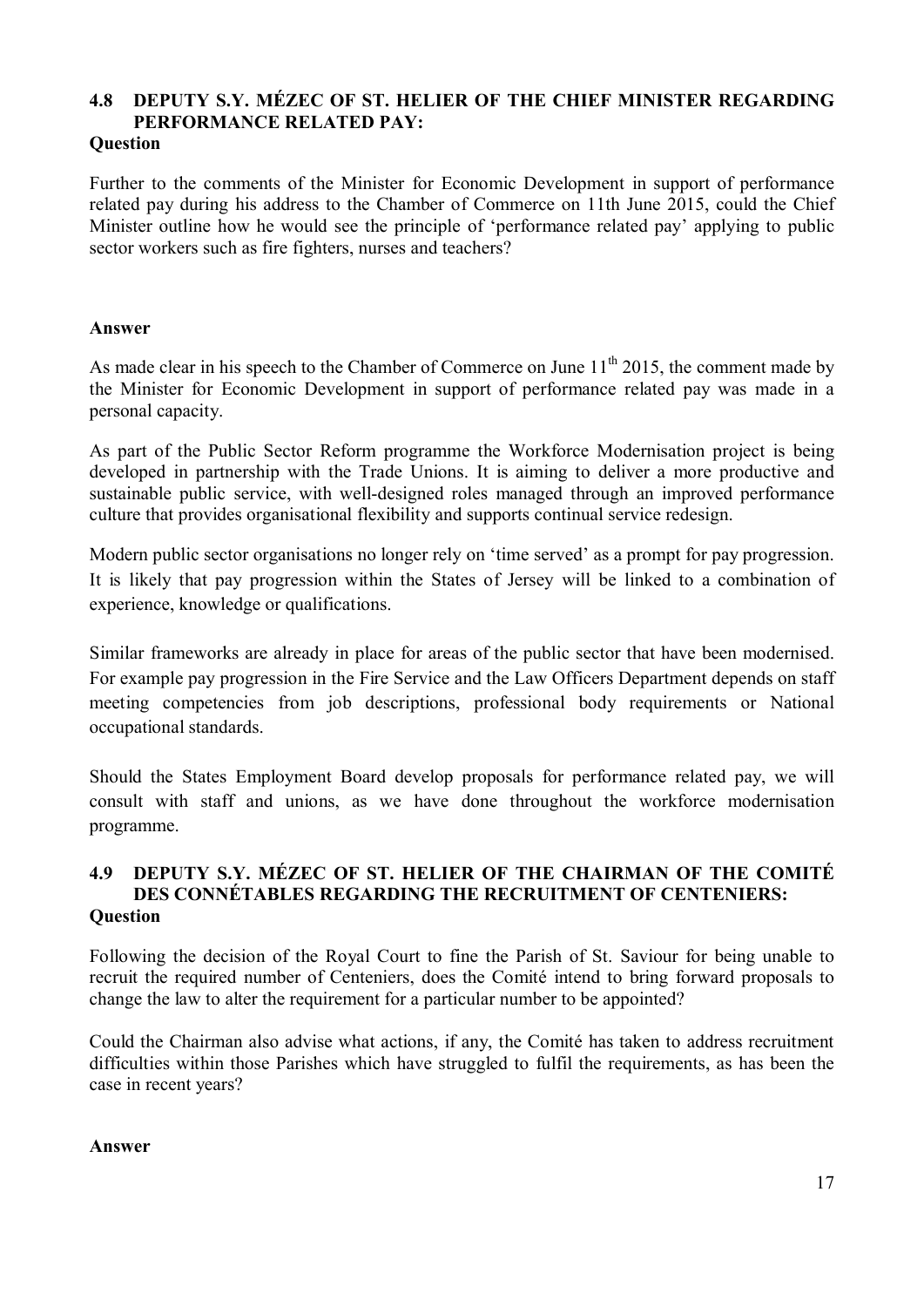The Comité, in conjunction with each Connétable, keeps under review the authorised strength of the Honorary Police in each Parish which is set out in law. It is ultimately a decision for each Connétable as to the number of Honorary Police officers required to fulfil the community policing role in his parish.

Whilst there has, on this occasion, been a difficulty in finding a Centenier for the Parish of St Saviour this is a relatively isolated situation and the last occasion that a fine was imposed on a parish for failing to fill the office of Centenier was in 2005.

## **5. Oral Questions**

## **5.1 Deputy G.P. Southern of St. Helier of the Chief Minister regarding economic growth:**

When promoting economic growth, what attention, if any, has the Chief Minister given in proposals for the Medium-Term Financial Plan and Budget 2016 to the evidence from International Monetary Fund discussion note SDN/15/13 and elsewhere that increasing the income share of the top 20 per cent decreases G.D.P. (gross domestic product) growth while increasing the income share of the bottom 20 per cent promotes higher G.D.P. growth?

## **Senator I.J. Gorst (The Chief Minister):**

I will just apologise in advance that my opening answer is slightly longer than normal. It is important to recognise that such discussion notes represent the views of the authors and do not necessarily represent I.M.F. (International Monetary Fund) views or I.M.F. policy and we should understand what the authors say about why widening income disparities would matter for growth. They say higher inequality lowers growth by depriving the ability of lower-income households to stay healthy and accumulate physical and human capital and that it can lead to under-investment in education as poor children end up in lower-quality schools and are less able to go on to college. This would appear to validate the focus in the Strategic Plan and the next M.T.F.P. (Medium-Term Financial Plan) on investing in health and education. The paper also explains that growth policies can be more inclusive if they focus on encouraging innovation, removing barriers that stifle competition and technology diffusion and move goods produced upwards in the value chain.

#### [9:45]

These are areas we have already identified as priorities in our Strategic Plan.

#### **5.1.1 Deputy G.P. Southern:**

While it is the case that this is only a discussion paper and represents the views of the contributors, nonetheless the Chief Executive Officer of the I.M.F. has joined in with this sentiment and has stated over the weekend that poor and middle-class households have come to realise that hard work and determination may not be enough to keep them afloat, contradicting the adage that a rising tide floats all boats. What measures specifically in the M.T.F.P. and Budget plans for 2016 does the Chief Minister have to promote growth?

#### **Senator I.J. Gorst:**

I do not think it is going to be useful if we have a debate across this Assembly about particular sentences in a particular document or a sentence given by a senior official. If we take the approach in the round, it is why I gave a slightly longer answer because there are underlying issues that policy-makers and we, as a government, are cognisant of and that is because people stop being able to afford and access appropriate health care and sufficient investment is not put into education.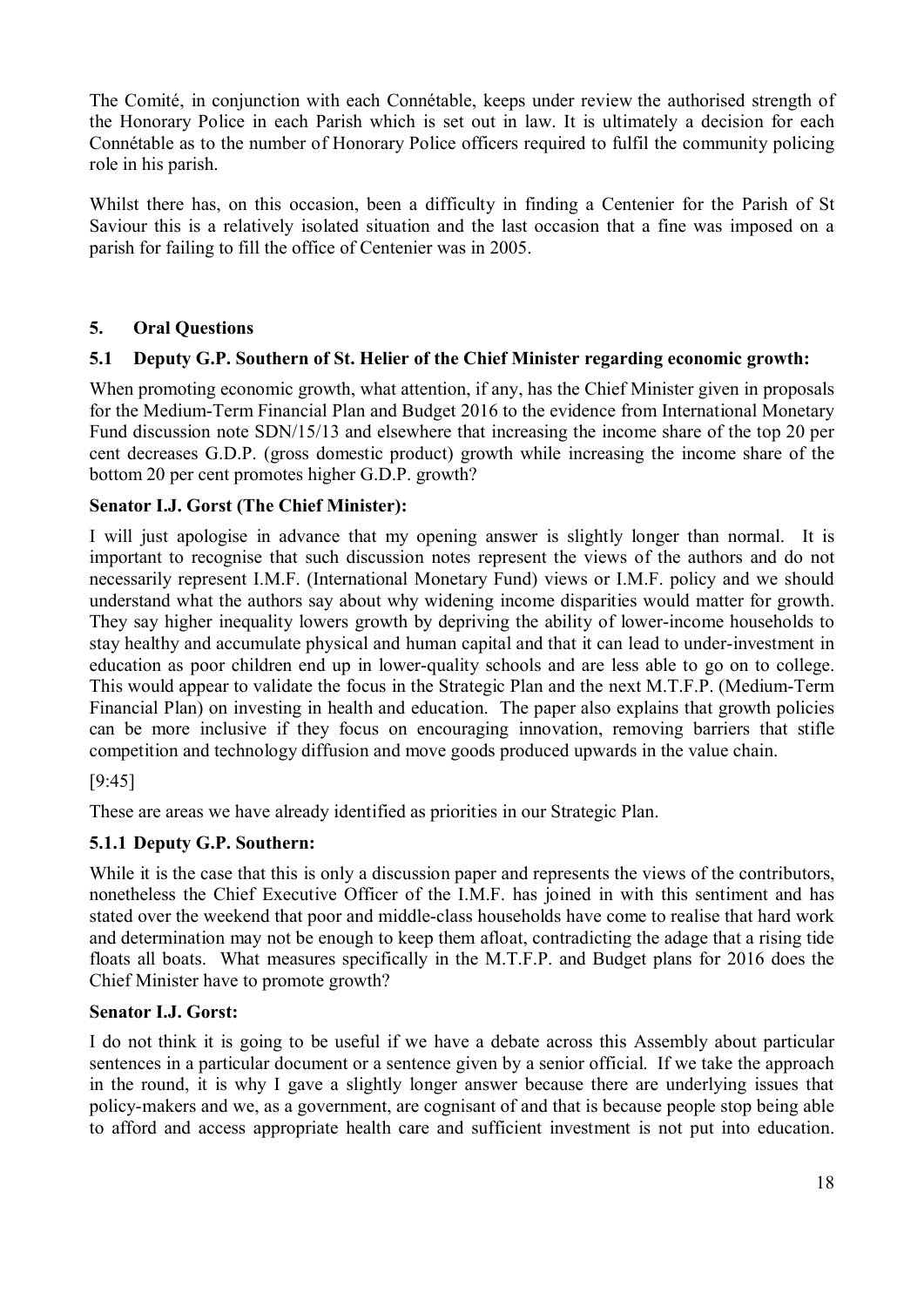They are things that this Government is determined to address, unlike other governments around the world.

## **5.1.2 Deputy G.P. Southern:**

Would the Chief Minister mind awfully answering the question? What measures do you have in the M.T.F.P. to promote growth?

#### **Senator I.J. Gorst:**

We continue to promote growth; we continue to support financial services. The Members opposite do not seem to agree with that approach but when we see the average earnings of people in that industry, they are dealing with exactly the issues that the questioner is asking about and, yet, on the other hand, he does not seem to support it. We have had a new Financial Services Strategy, we are maintaining the investment in the financial services section of the Chief Minister's Department. We are delivering on the policy suggestions of the jurisdictional review; we are supporting technology and Digital Jersey and Jersey Finance. We are continuing to support the work of the External Relations Department. Many, many policies we are continuing to support and are being successful because in the labour force, rather than jobs falling in that sector, we have seen growth of 400 over the period of the last year.

## **5.1.3 Deputy S.Y. Mézec of St. Helier:**

In reference to the Chief Minister's first answer, while it is the case that the I.M.F. paper will validate his Government's position on increasing funding and investment in health and education, would he agree that it invalidates his Government's position on introducing a waste disposal charge and a health charge?

#### **Senator I.J. Gorst:**

Not at all, no.

#### **5.1.4 Deputy M. Tadier of St. Brelade:**

Of course we have already realised that the way to invest in education and health goes through regressive charges rather than progressive taxation which is only to be expected from this type of Council of Ministers. But does the Chief Minister also accept the conclusions of the discussion paper which state that the redistributive role of fiscal policy could be reinforced by greater reliance on wealth and property taxes and more progressive income taxation and, if so, will he incorporate such measures in the 2016 Budget?

#### **Senator I.J. Gorst:**

The questioner sometimes makes a statement in his question which then is perceived as fact. He knows very well that decisions have not yet been made on how we are going to have the conversation with the public and how we are going to all decide to pay more for our appropriate health care into the future. So he is asking a question which is not based on fact yet because this Assembly will ultimately decide. When it comes to property taxes, I seem to remember that the Members opposite, when the previous Minister produced an excellent discussion document on the possibility of property tax changes and re-evaluations and extracting appropriate sums from that arena, I am not sure that the Members opposite supported that. It was an excellent document and I know that the current Minister is going to continue to work on it and bring some proposals forward in that regard. We continue to have some of the highest thresholds before people start to pay income tax so I do not accept the comments of the questioner in that regard either.

#### **5.1.5 Deputy G.P. Southern:**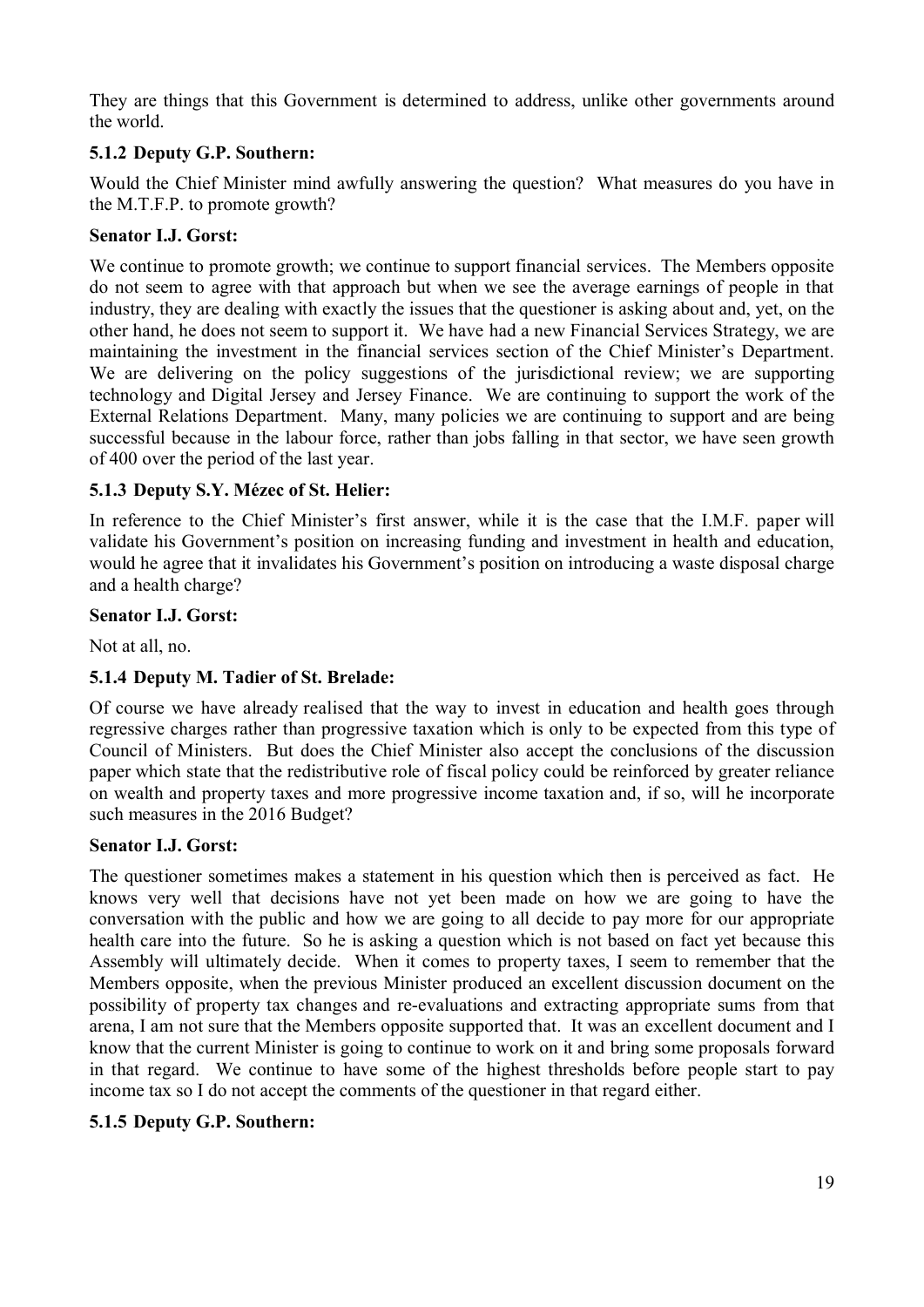Returning to the core of the question and the paper which states that increasing the income share of the bottom 20 per cent promotes higher G.D.P. growth, why then, if that is the case, does the Chief Minister propose to cut support to the poorest in our society by cutting benefits as proposed by his Social Security Department?

#### **Senator I.J. Gorst:**

If we look at some of the work that came out of the work that was undertaken to look at the possibility of the introduction of a living wage, we will perhaps draw some conclusions from the benefit levels coupled with work that needs to review and support the work that the Minister will be doing in that regard. The Deputy keeps wanting to talk about growth and inequality in the abstract. That is not how we should deal with it. We should look at why is inequality concerning this discussion document and it is exactly the reasons that I said in my opening answer: because it will lead to under-investment in education and under-investment in healthcare, neither of which are what we are proposing as this Government. In actual fact, the reverse.

#### **5.2 Deputy M. Tadier of the Chief Minister regarding the development of the Esplanade Quarter:**

Is the Chief Minister satisfied that the statement made by the Minister for Treasury and Resources on 4th February 2014, when he told the Assembly that he was "absolutely clear with S.o.J.D.C. (States of Jersey Development Company) that their buildings are to be progressed on a fully-let basis in order to reduce the risk" was accurate?

#### **Senator I.J. Gorst (The Chief Minister):**

In 2010 when this Assembly approved a proposition to establish S.o.J.D.C. there was a clear requirement for a sufficient level of legally-binding pre-lets to fund the cost of construction. In 2014 the former Minister's answer to a supplementary question was given at a time when negotiations were underway for a tenant to take 100 per cent of a specific building. It appears that the answer was alluding to those negotiations. However, to focus on one answer is to ignore the many other debates where it was made clear that the requirement was for sufficient pre-lets. For instance, on 10th September 2013: "The office developments will be demand-led with construction only proceeding with pre-lets in place. This is in accordance with P.73/2010 and the memorandum of understanding." On 13th May 2014: "There is a level of pre-lets that are required before any of the buildings can go ahead." Sufficient but not necessarily 100 per cent. Again, on 9th December 2014, we heard: "A sufficient level of legally-binding pre-lets to fund the cost of construction in the first phase of this scheme."

#### **5.2.1 Deputy M. Tadier:**

It will appear that the Chief Minister adopts a policy of mushroom growing when dealing with the Assembly. So from his answer, can the Chief Minister just reconfirm that it was the case that Senator Ozouf at the time was absolutely clear that the building should be progressed on a fully-let basis? But not only that but S.o.J.D.C. had fully understood that and, thirdly, that this States Assembly has, from that point until a couple of weeks ago, also been working on the assumption that that development would be progressed on a fully-let basis, because nothing came back to the Assembly at any point from the shareholder representative, either the previous or the current one, to tell the Assembly otherwise?

#### **Senator I.J. Gorst:**

No, I do not. It is quite clear from even those 3 extracts that I read in my opening statement that that was not the case. We can continue to take a sentence out of many, many supplementary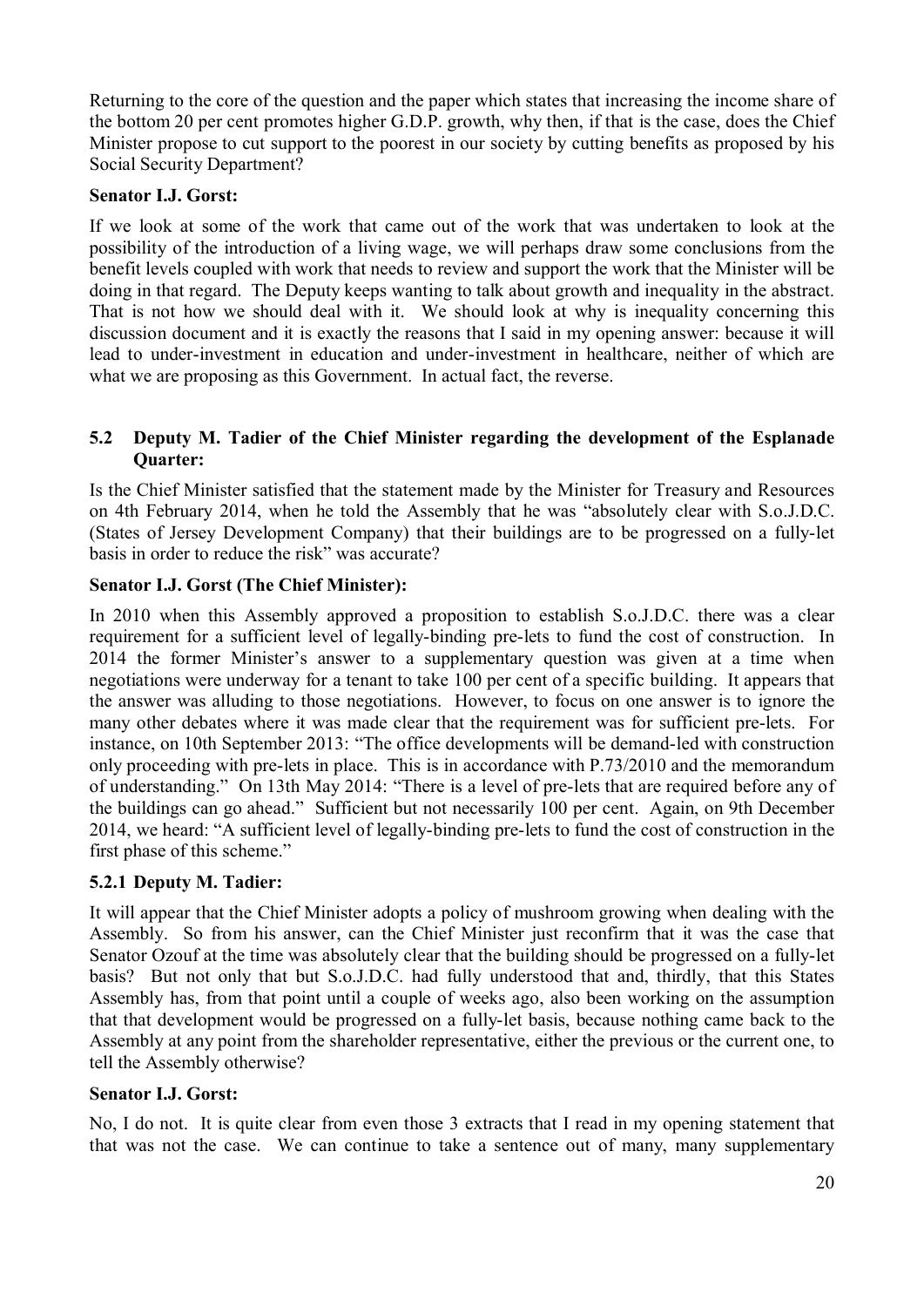answers in a situation that we are continuing to change. As I said, at that point it was expected that a particular building would have been pre-let to 100 per cent but it has always been my understanding, and it is clear in the memorandum of understanding, that there would be sufficient pre-lets to fund the cost of construction.

#### **5.2.2 Deputy G.P. Southern:**

Would the Minister expect that such an important and significant understanding would appear in any minutes or notes taken from the meeting referred to on 4th February 2014 or not? Is he surprised that they are not in existence?

#### **Senator I.J. Gorst:**

I have not seen the minutes but if we take into fact the context that S.o.J.D.C. were, as I understand it, at that point in, extending negotiations with a tenant to take on 100 per cent of a particular building. I am not necessarily surprised that there would not be a line as the Deputy might be intending but that does not mean that that conversation was not around that particular issue because I have no doubt that it was.

## **5.2.3 Deputy G.P. Southern:**

Is the Minister confident that the understanding, which was significant, was made between the relevant Minister and the board of S.o.J.D.C?

## **Senator I.J. Gorst:**

We have to take the answer that the Minister gave in the context of everything that he said in that supplementary answer and not just take one line out of context, which I fear that we are in danger of doing. Because if we look at the many supplementary answers and the many answers that the Minister had to give on this issue, it becomes clear, I think, that the 100 per cent pre-let was in relation to the particular tenant for a particular building and therefore we need to look at the M.O.U. (memorandum of understanding) and other comments that were said both before and after that particular date.

## **5.2.4 Deputy M. Tadier:**

Well I am glad that it has taken even a few weeks for the Council of Ministers to get their story straight on this one because the Minister for Treasury and Resources, only last week and the week before, was telling us that he assumed that the former Minister for Treasury and Resources was mistaken. But we have the Chief Minister today telling us after a few weeks that the former Minister for Treasury and Resources was not mistaken, he was absolutely correct, and that things have changed since that. Does the Chief Minister genuinely expect us to believe his answer when the former Minister for Treasury and Resources stated that the buildings are to be progressed on a fully-let basis with no mention of this particular contract with this particular tenant? There was no context provided in that answer given on 4th February. Is it not the case that the Minister for Treasury and Resources was correct and that S.o.J.D.C. just chose to move the goal posts and for the current Minister for Treasury and Resources not to come back to the Assembly and do his job to tell us, and that this Council of Ministers is not to be trusted and that the S.o.J.D.C. is completely out of control?

## **The Deputy Bailiff:**

Well, there are a number of questions there, Deputy. Which ones would you like the Chief Minister to answer?

## **Deputy M. Tadier:**

I think a "yes" would be sufficient for all of those answers.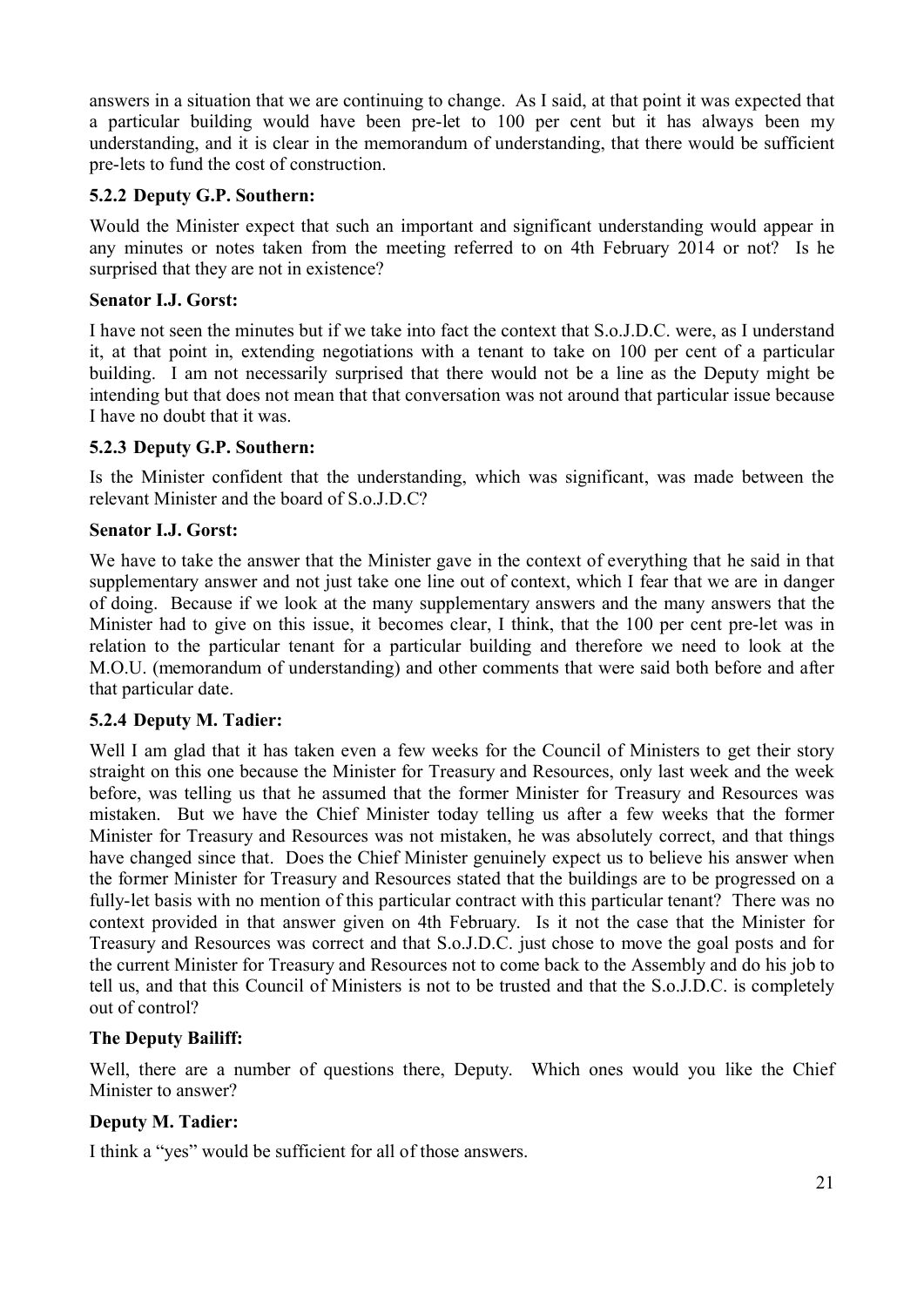## **The Deputy Bailiff:**

Well which question would you like the Chief Minister to answer, Deputy? Very succinctly, please.

## **Deputy M. Tadier:**

I would like to ask the Chief Minister whether he agrees in the round that the political oversight for S.o.J.D.C. has been negligent on their behalf.

#### **Senator I.J. Gorst:**

Absolutely not. The memorandum of understanding makes it absolutely clear. Sometimes when Ministers are put on the spot about something that somebody else has said, they do not have the details in front of them, they do not have the entire transcript in front of them, they might not be able to give the full answer that they are able to give upon appropriate research in considering all of the answers and all of the facts before them. I think it is about time that this Assembly acknowledged that for at least 5 times it has voted and asked S.o.J.D.C. to develop the waterfront site. We know that some Members do not accept that and that is their absolute democratic right to do so. But to try and suggest that the Assembly has decided anything other than development on the waterfront site I think is disingenuous and I do not think that we should do it. A pre-let is in place, it is sufficient to fund the cost of construction. We should allow that building to be developed and then we will wait for the Scrutiny report. Thank you.

#### **Deputy M. Tadier:**

Not relevant and that means that we can mislead the Assembly if we choose to.

#### **The Deputy Bailiff:**

Deputy, if you please. This is question time and you have had your final supplementary question. Could I remind, Members, please, that questions are supposed to be succinct? That is provided for in Standing Orders and they should be one question at a time. They should not be multiple questions.

#### **5.3 Deputy R. Labey of St. Helier of the Minister for Treasury and Resources regarding parking spaces assigned to Andium residents:**

What efforts, if any, are being made by Andium Homes to ensure that parking spaces assigned to Andium residents are not being occupied by unauthorised vehicles; does Andium have the same legal authority to tow such vehicles away as was the case, I believe, with the former Housing Department, and, if not, what action, if any, will the Minister take?

#### **Senator A.J.H. Maclean (The Minister for Treasury and Resources):**

Andium Homes advised me that they continue to closely monitor their car parks, the majority of which require a permit. In many cases either a key or electronic swipe card is necessary in order to access parking.

## [10:00]

They monitor parking actively in close collaboration with tenants and their representative groups and have a contract for patrolling car parks, particularly those in town. Vehicles parked without authority are issued with warning notices and owners pursued to remove their vehicles. On 1st July 2014 when ownership of the State social housing stock transferred to Andium Homes, their powers under the Road Traffic (Removal of Vehicles) (Jersey) Order 1963 as amended ceased in respect of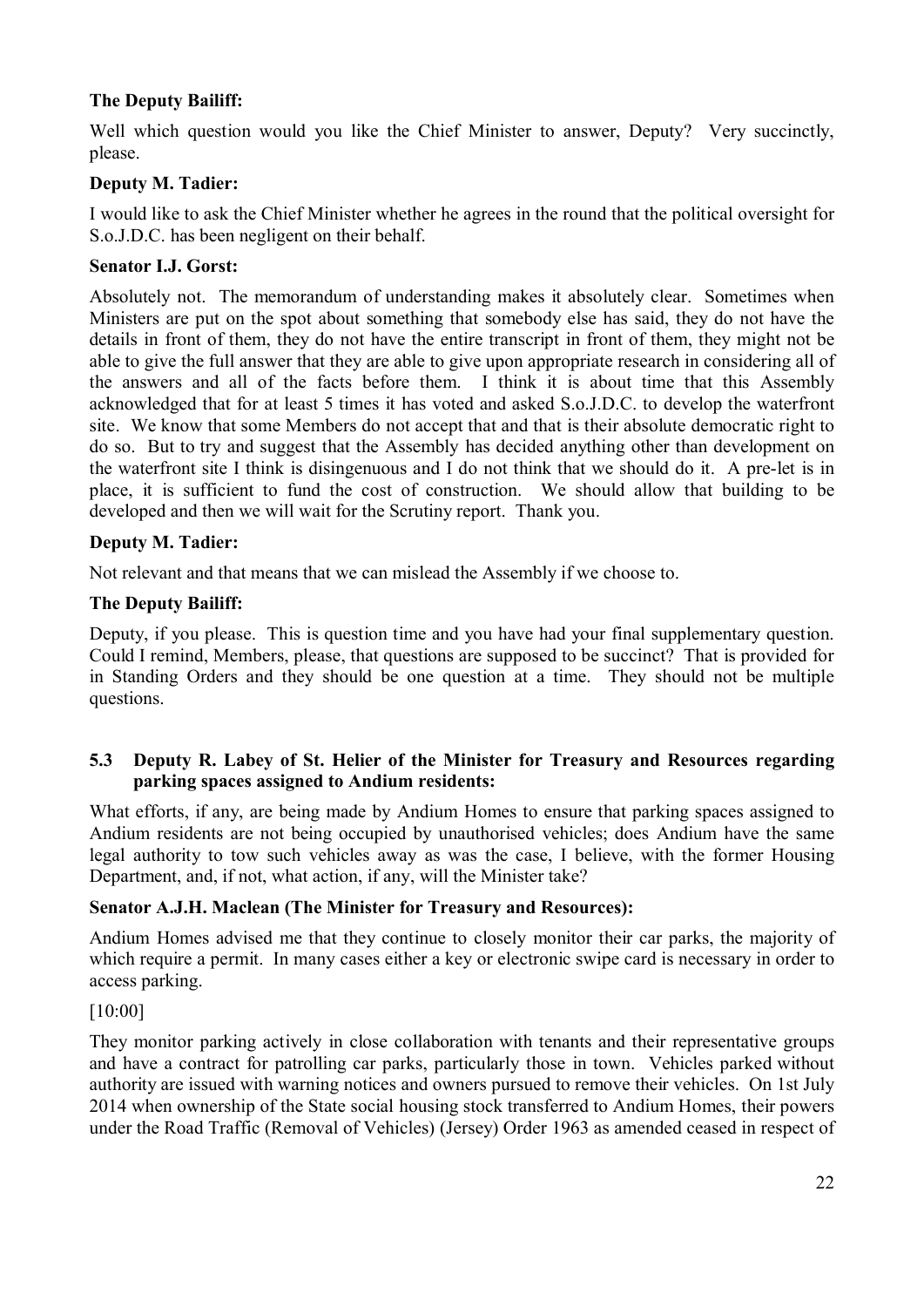all land specified in the transfer regulations. That put Andium Homes in the same position as any other private land owner, including all other affordable housing providers.

## **5.3.1 Deputy R. Labey:**

It seems odd to be having this conversation with the Minister for Treasury and Resources when we have a perfectly good Minister for Housing sitting over there but there we are. I do not get the system. **[Interruption]** I do not think it is being closely monitored enough because we are talking about places in town and I have had people complain to me that working shifts, they come back at all hours of the night after working and regularly their spaces are taken up. Obviously this is not places with a barrier because the cars are parking there.

## **The Deputy Bailiff:**

Could we have a question, please, Deputy? This is question time.

## **Deputy R. Labey:**

Yes. Let me think of one immediately on my feet. **[Laughter]** Would the Minister ask Andium to monitor this even closer?

## **Senator A.J.H. Maclean:**

I thoroughly agree with the Deputy about the very fine Minister for Housing and I do, in many respects, wish she were answering this question. Perhaps I can help in one area. An example in St. Helier or in town, La Collette, there are in fact 77 spaces but there are not any for visitors. That is 0.67 spaces per unit. But as the site is developed, which is the intention, that is going to create 193 spaces and importantly 29 for visitors, which moves it up to 1.1 space per unit. That clearly, as a result of development, is going to improve the position. But to answer specifically the question of the Deputy, of course we will continue to ask Andium to closely monitor, even more closely monitor, the parking situation with regard to housing.

## **Deputy R. Labey:**

Just for clarity, I was not referring to La Collette.

## **The Deputy Bailiff:**

You have a final supplementary as usual, Deputy.

## **Deputy R. Labey:**

I am so sorry.

## **5.3.2 Deputy G.P. Southern:**

Is it still the practice of Andium Homes, as the Housing Department previously, to let spaces out to members of the public rather than residents, in certain cases reducing the supply of parking spaces for those residents?

## **Senator A.J.H. Maclean:**

Indeed. A small number of paid parking permits are indeed let to individuals and that is the case. But as far as parking and the availability of adequate parking for residents, that is a matter that is being monitored very closely by Andium Homes. What I should point out perhaps, the issue about the statutory powers of Andium Homes to be able to deal with parking infringements is, in my opinion, the crux of this matter. I can tell Members that the Home Affairs Department is looking at this issue because of course it does not just apply now to Andium Homes but all those private landlords and housing associations that have similar problems. Home Affairs Department are looking at ways in which powers can be put in place to ensure that infringements of parking can be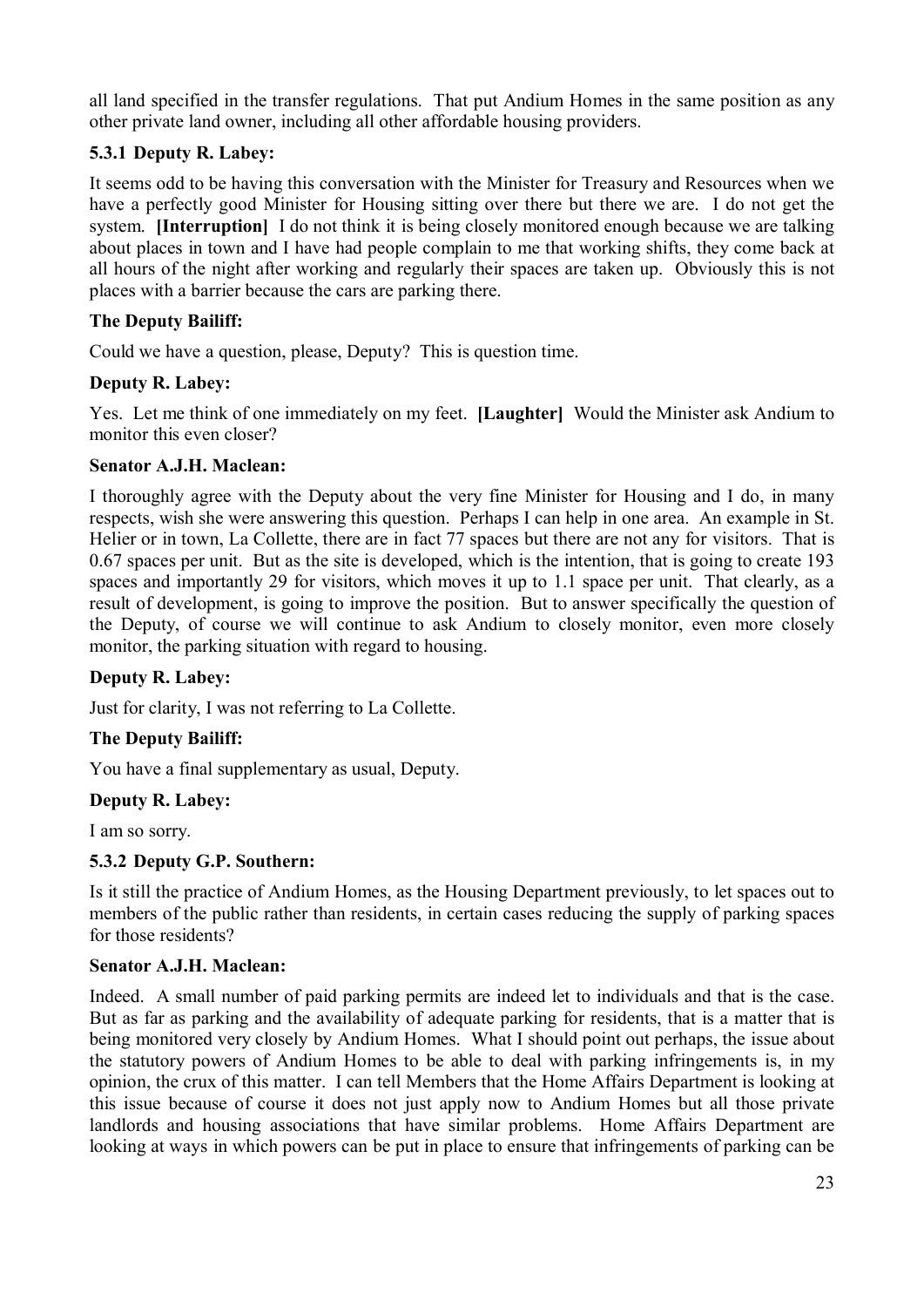properly monitored. I think that is an appropriate step forward. I can also add that the State Strategic Housing Unit is also raising these matters with the other social housing associations to assess exactly the scope and level of the problem that exists and that will be fed into the work that the Home Affairs Department is doing to find a solution.

## **5.3.3 Deputy G.P. Southern:**

A supplementary? Would the Minister collate and circulate figures for those private lets, including staff members of Andium who may have parking spaces as well?

## **Senator A.J.H. Maclean:**

Yes, I am very happy to do that and I am happy to circulate that detail for Members as well. I should point out there are something in the region of 4,600 homes and a significant number of different sites that are monitored but nevertheless I am sure the data can be collated relatively quickly and circulated to Members.

## **5.3.4 Deputy M. Tadier:**

I am presuming that the Minister and Andium are using Car Parking and More or CPARK, a patrol company which has a contract for monitoring private car parks. But even if it is not that particular company, can the Minister for Treasury and Resources explain that there is no legal basis for such companies to pursue any notices that they put on an individual's car? On that basis, given the fact that there will never be any possibility until the law is changed of a successful claim in the Petty Debts Court, why are Andium wasting money on a contractor who is little more, under the current setup, than bogus?

## **Senator A.J.H. Maclean:**

I do not agree with the final point the Deputy made although he is correct that there are no statutory powers, as I pointed out, for Andium. They do in fact have a company that monitors the car parks. It is important that there is a presence seen around the various sites and indeed that acts as a deterrent. I have no doubt the fact that there is a company in place monitoring what is going on and, I might add, issuing notices, helps from a deterrent perspective. It is not ideal and I know, as I have already pointed out to Members, that the Home Affairs Department is looking at this matter and indeed that would, in my view, require a change to legislation and I would hope that can be progressed quickly.

## **5.3.5 Deputy M. Tadier:**

A supplementary? Is it really good practice for a quasi-government body to be employing a company which has no legal basis for the tickets which they issue? It does not seem to make sense to me. Certainly, when anyone comes and asks me, hopefully the Minister for Treasury and Resources, in his constituent capacity, would advise constituents definitely not to pay these fines because they cannot be pursued in the Petty Debts Court. That is the point at which we are at; why is Andium Homes engaged in a process that is costly to themselves and to their tenants which cannot be enforced by law?

## **Senator A.J.H. Maclean:**

Well it may not be enforceable by law but, as I have pointed out, it is a matter of deterrence. Where you have monitoring of the various sites by this particular firm it does deter individuals from abusing the parking arrangements that are in place specifically for tenants. I think that is the only sensible position that Andium can take at this moment and I think it is absolutely right that they so do.

## **5.3.6 Connétable M.P.S. Le Troquer of St. Martin:**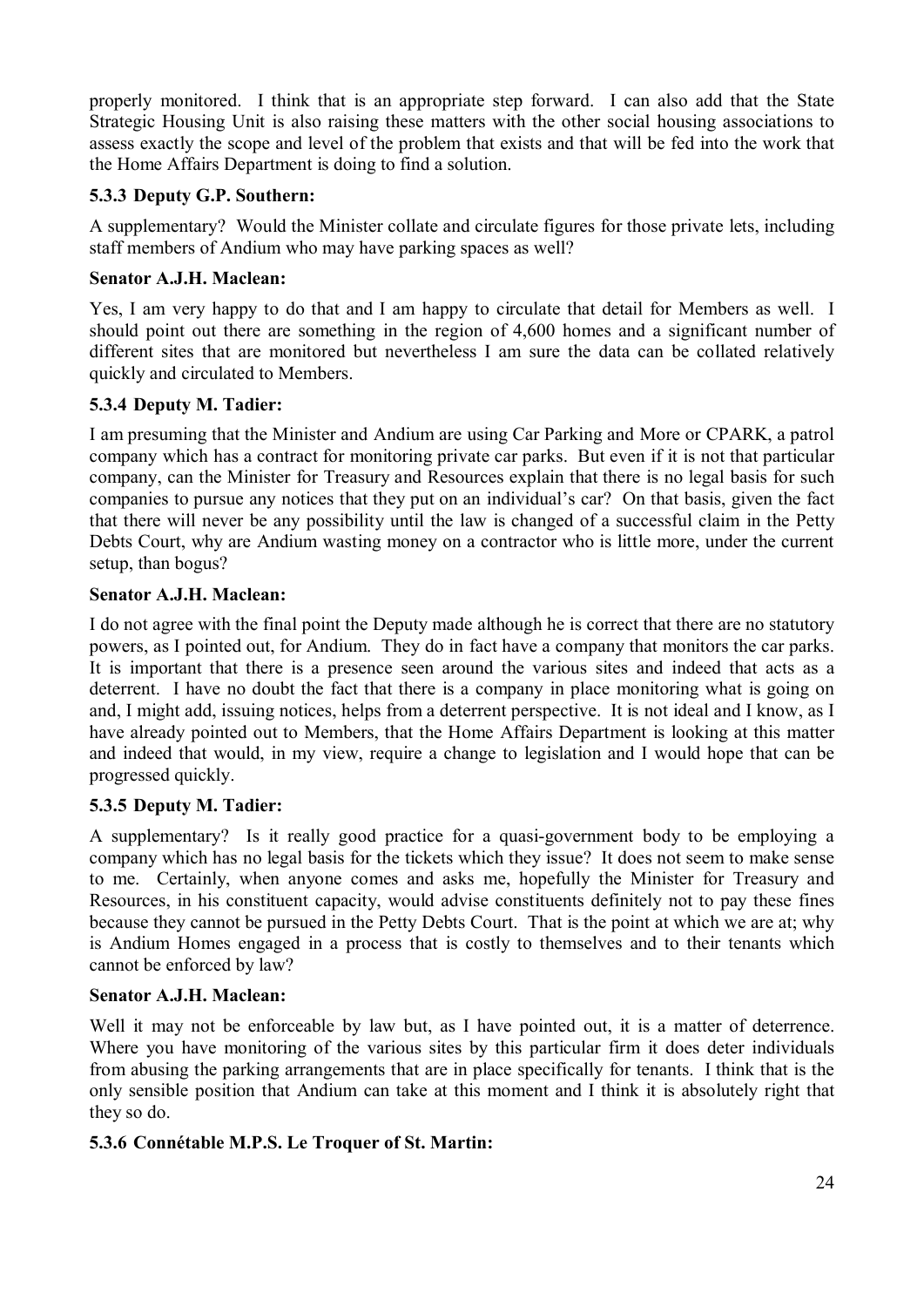Listening to the first answer from the Minister, does the Minister foresee problems with parking on land owned by the Ports of Jersey following the incorporation?

#### **Senator A.J.H. Maclean:**

No, that matter is being addressed as a separate issue and that will be dealt with as part of the Regulations when they come before the States in due course.

## **5.3.7 Deputy R. Labey:**

My apologies for jumping the gun earlier. Just to clarify that I am not talking about La Collette here where parking is the least of the residents' problems at the moment. Clearly the deterrent is not working and I have heard nothing from the Minister today, unless he can correct this now, that the situation I am talking about with residents not being able to park their cars in the middle of the night because other people are there, is going to get no better, is it?

## **The Deputy Bailiff:**

Is there a question, Deputy?

## **Senator A.J.H. Maclean:**

I think the Deputy was asking whether it is going to get any better. I would first of all perhaps put into context the level of the problem. The level of the problem is approximately 17 notices per week being issued. That is across a total of 200 sites and, as I have said, this involves 4,600 homes so there is a significant number and 10,000 spaces in total. So this is a very low level issue that we have to address but nevertheless it does need to be addressed. Finally, on the point of La Collette, I used that as an example whereby redevelopment is going to improve the parking situation and Andium are continuously looking at ways in which they can improve it, not just through changing the legislation to be able to enforce a situation where certain people are infringing the rights of tenants and that does need to be stopped.

## **5.4 Deputy S.Y. Mézec of the Chief Minister regarding redistribution through the tax and transfer system:**

Does the Chief Minister accept the statement on page 30 of the International Monetary Fund discussion paper SDN/15/13 that "redistribution through the tax and transfer system is found to be positively related to growth for most countries" and, if so, what, if any, redistributive measures does he have under consideration for the 2016 Budget, and if he does not accept the statement, would he outline why?

## **Senator I.J. Gorst (The Chief Minister):**

As I said in my previous answer, such discussion notes represent the views of the authors. I would not disagree with such a statement in general terms but we should not, I think, leap to conclusions as to what it may mean for Jersey. The authors of the report also point out that there is no "one size fits all" approach and that the drivers of inequality and their impact differ across countries for different income groups. As such, the nature of appropriate policies would necessarily vary across countries and would also need to take into account country-specific policy and institutional settings and capacity implementation constraints. The Deputy uses one quote from this paper to imply we need to do something in Budget 2016, however, the paper also explains, as I said in my previous answer, that better access to education and healthcare can help to address the inequalities. These are 2 issues that we are focusing on in the next M.T.F.P.

## **5.4.1 Deputy S.Y. Mézec:**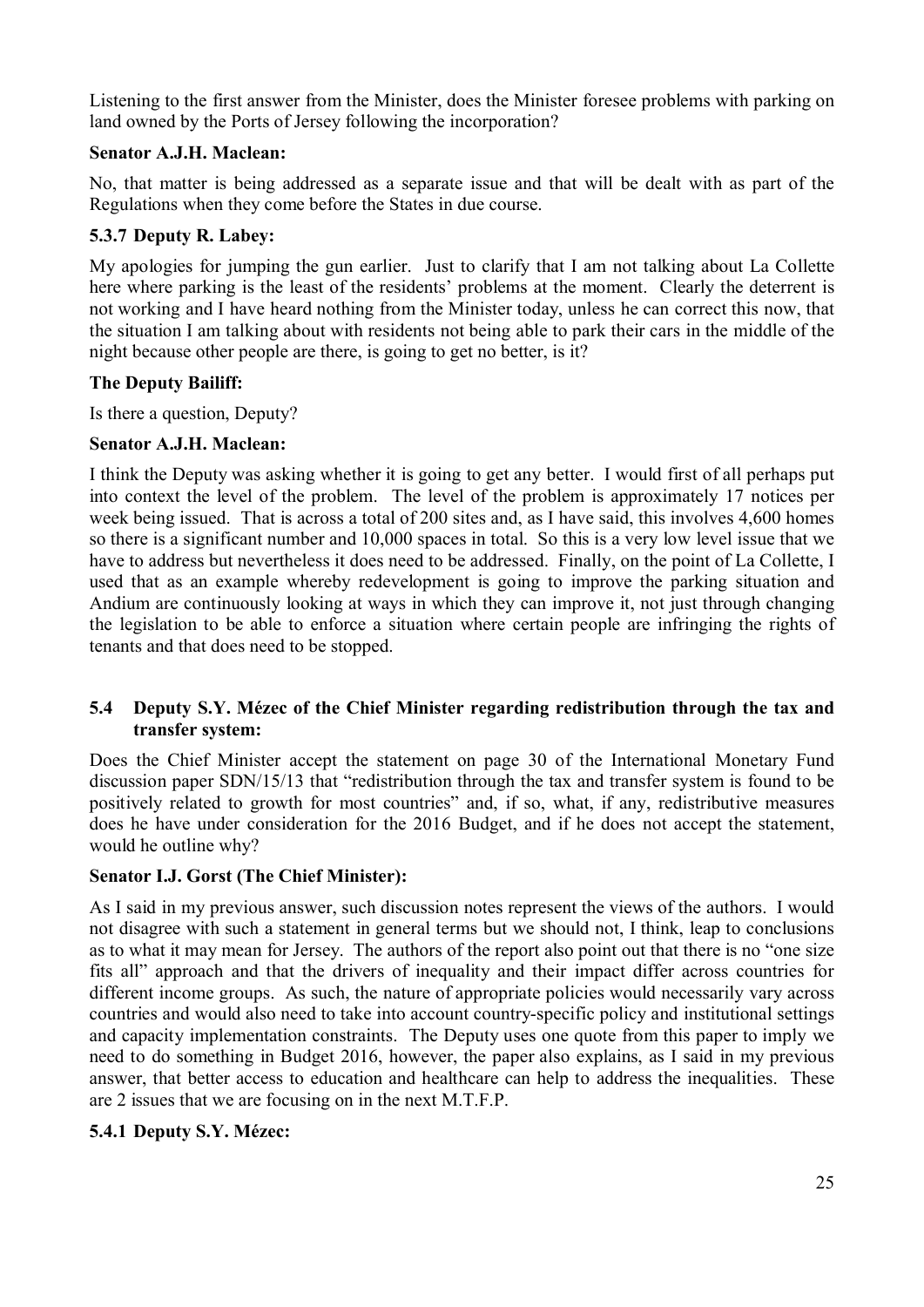Would the Chief Minister care to explain just exactly how he thinks taking money out of lower and middle-income earners' pockets through a health charge and through a waste disposal tax is going to be conducive to growth and would he instead consider looking at income tax as the most progressive way to raise the funds which the Government needs to put forward its investment in health and education?

#### **Senator I.J. Gorst:**

Once again, the questioner has assumed that there is any proposal to take money out of lowerincome households and that is a ... the Deputy seems to find that amusing. Well one of them, anyway.

#### **The Deputy Bailiff:**

Yes. Perhaps the Chief Minister could be allowed to give his answer.

#### **Senator I.J. Gorst:**

As the Deputy knows from the answer I gave to a question some moments ago, we have not yet decided on that but it would appear to me that in any new charge or discussion of a charge there should be appropriate provision for lower-income households to mitigate the effects of such a charge.

#### **5.4.2 Deputy G.P. Southern:**

I will return to the question, particularly which comes in this policy discussion under the final section "Final Remarks", which states that: "The redistributive role of fiscal policy could be reinforced by greater reliance on wealth and property taxes and more progressive income taxation." If he does accept that the removal of inequality increases economic growth, as referred to earlier, what measures to redistribute will he put in the 2016 Budget?

#### **Senator I.J. Gorst:**

Once again, the questioner is taking one sentence out of 3 pages worth of Final Remarks. The first point that they make is "no one size fits all" despite what the questioner seems to wish to indicate. The second is squaring equality and efficiency concerns. The third is fiscal policy can be an important tool for reducing inequality. We have got - educational policies are key - we have got fostering financial inclusion safely, well-designed labour market policies and it goes on for another 2. So we have to take these issues in the round and I believe that in the Strategic Plan and in the M.T.F.P. that is exactly what we are doing and not simply taking one policy because it might suit our political persuasion.

#### **5.4.3 Deputy G.P. Southern:**

Is it not the case that the Chief Minister and his Ministers are ignoring all the options there, removing and reducing employment protection, for example, and removing and reducing benefits to those in the bottom 20 per cent, thereby increasing inequality in our society, all of which works against economic growth, which is his prime aim? Is it not the case that he is refusing to acknowledge the entire finding produced by the I.M.F.?

#### **Senator I.J. Gorst:**

Absolutely not. Yet again we have a partial use of information in the question put before us. I believe fundamentally that it is better for people to be in work than out of work for not only financial reasons but for emotional, for psychological reasons, for being part of the community, and the change that this Council of Ministers made, ably led by the Minister for Social Security, about unfair dismissal criteria, the sole aim of that policy change was to get people into work and to remove the barriers from employers who were in a position where they were not employing people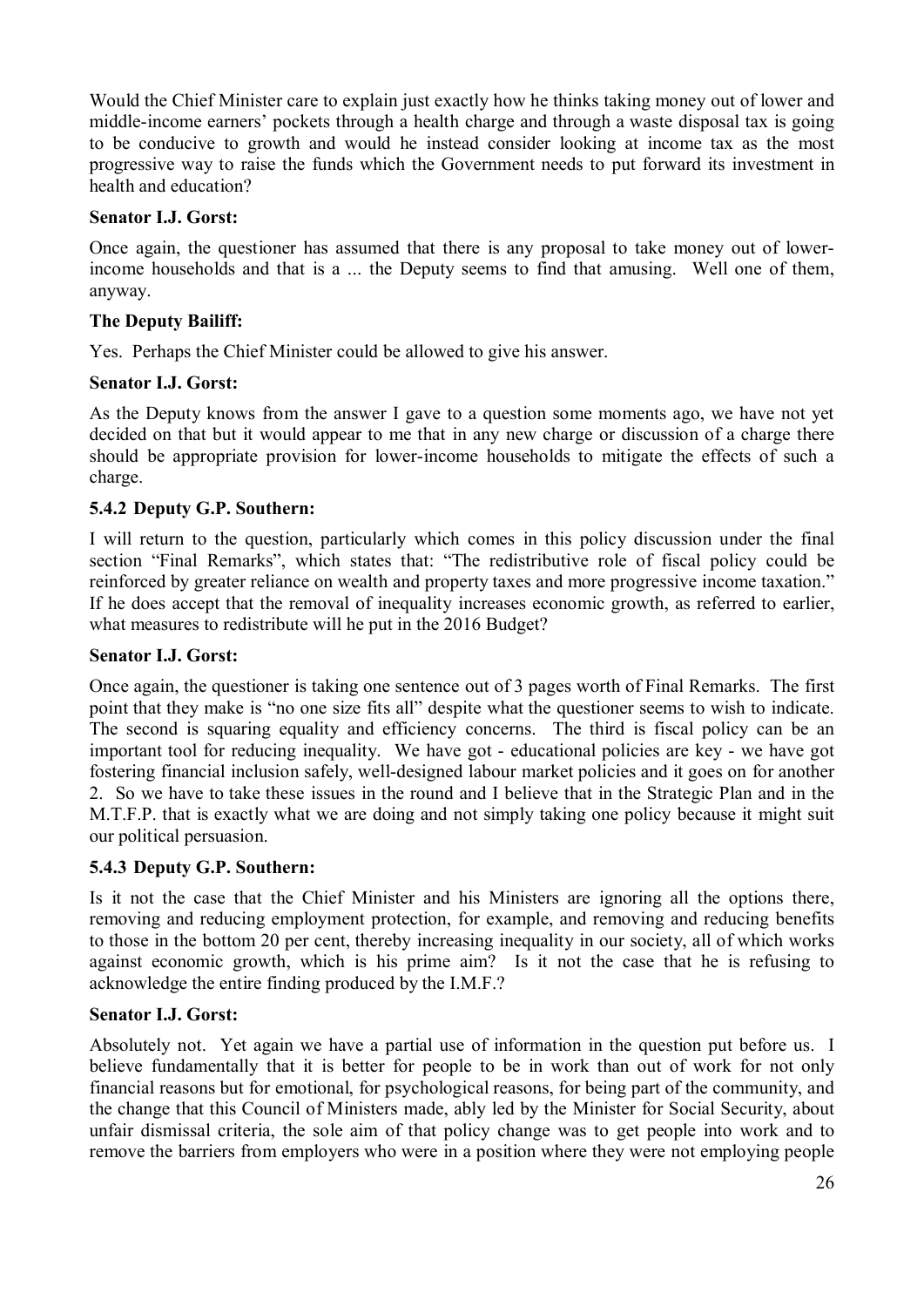because they felt that the requirements of that particular part of the law were too onerous. It is a balance. We absolutely accept that. But we believe that in that instance that was the right balance and it was the right policy because it is going to encourage employers to work and get more people into work, which is a fundamental requirement to deal with inequality that the Deputy seems to forget.

#### **5.4.4 Deputy M. Tadier:**

I am glad we found some common ground because we have a common policy of believing that people should be in work and people are better off in work.

[10:15]

But we have an additional caveat which says that people should have dignity in work and that they should not be paid poverty wages, but they should be able to survive on the money they get from a full week's work without having to resort to government handouts. That is our position. But I am talking about this document. It is not the case that one quotes selectively because right throughout the document the whole ethos is that inequality affects growth drivers, inequality dampens investment and hence growth by fuelling economic financial and political instability. Inequality can lead to policies that hurt growth. Inequality hampers poverty reduction. So this is very much where we are coming from ...

## **The Deputy Bailiff:**

Deputy, could I have a question please.

#### **Deputy M. Tadier:**

... as a party. Does the Minister not agree ...

#### **The Deputy Bailiff:**

Deputy, this is not a party statement. This requires a question. This is question time.

#### **Deputy M. Tadier:**

Thank you, Sir, but we have had counter-statements from the Chief Minister trying to impute what our policies are. At the end of the day this is a political forum, but I am coming to my question. I take that direction humbly, is that: does the Minister not agree that the nub of the issue is to do with inequality and does he also share our vision that we want a society which has less inequality and therefore if we can do that, that is much better for society as a whole?

#### **Senator I.J. Gorst:**

I am pleased to say we are going to be able to finish ... well, no, because we have got a follow-up question from Deputy Mézec. But with regard to that last question, I think there were 2 areas where we agree. First is that it is best and the fundamental issue is getting people into work and the right to a job and, secondly, that we do acknowledge that inequality is a corrosive thing in a community and we need to consider and balance policies to try and deal with that as much as we possibly can. But of course the challenge is that while Members of the Government say that they want to support sectors of our economy that pay larger wages, and want to work with those sectors of our economy where they struggle to pay such wages, because of the margins involved, it sometimes seems that the members of the party that the questioners represent do not accept that fact and think that we can just simply impose upon those employers, therefore removing jobs from our economy by forcing them to pay larger salaries and therefore putting people out of work. Surely better to work with those sectors of our economy, support them with in-work benefits while working with them to increase their margins, increase their productivity, so that over time they are going to be able to increase their wages.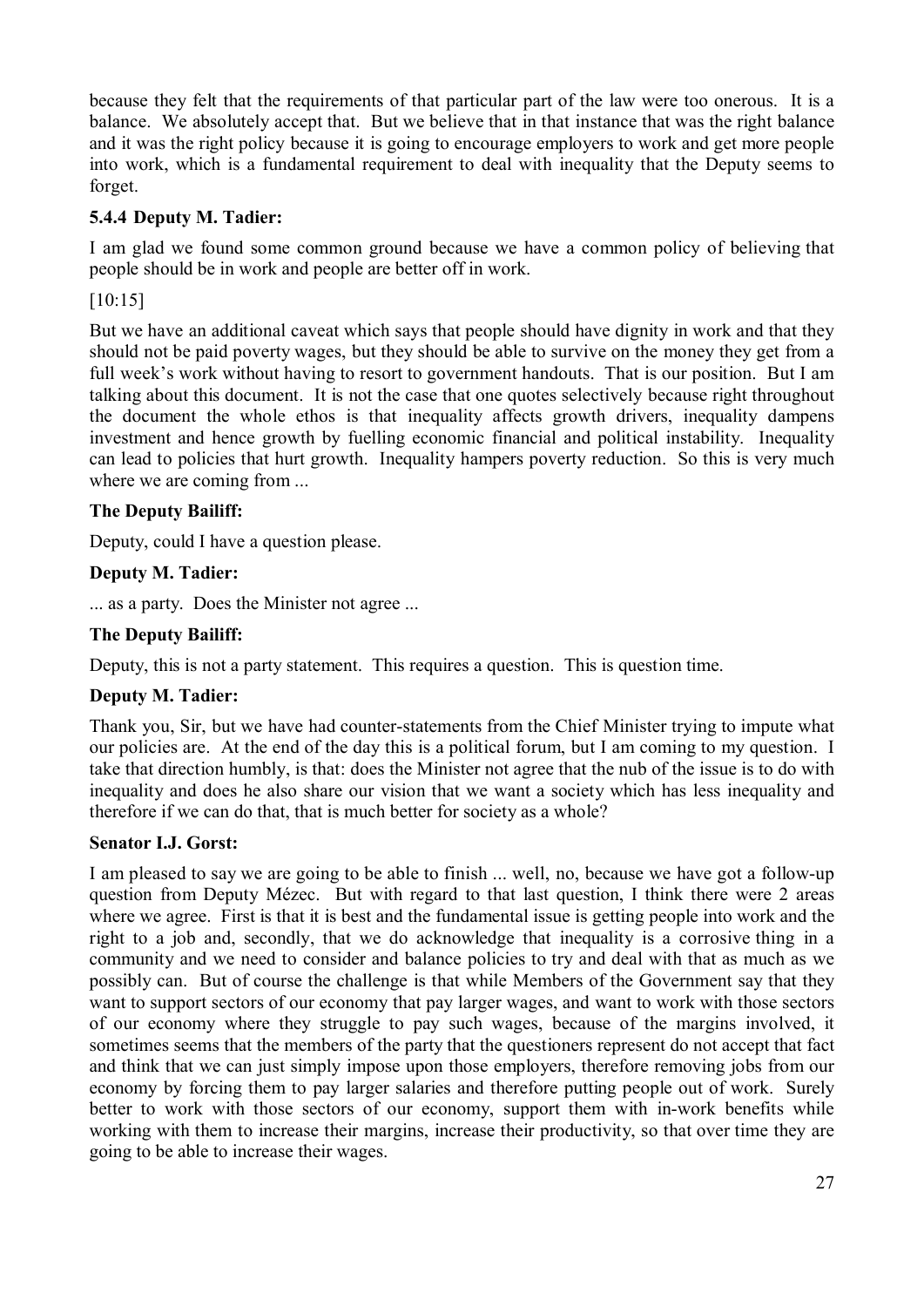## **5.4.5 Deputy S.Y. Mézec:**

You can tell how much confidence the Chief Minister has in what he says when he simply has to attribute statements and policies to a party that do not believe those things. Does the Chief Minister agree with what the I.M.F. C.E.O. (Chief Executive Officer) Christine Largarde says, which is that poor and middle class households have come to realise that hard work and determination may not be enough to keep them afloat? If he does agree that always being in work is better than not being in work, which is what my party also believes, would he accept that the Government position should be that it needs to do more to help those people who are in work but are being paid poverty wages and are having their income support cut, giving them a worse standard of living, which is ultimately bad for economic growth, which is the entire ethos of this entire document, not just a few sections at the end, like he suggested before?

#### **Senator I.J. Gorst:**

I am a little confused about what the party policy is. Some moments ago members of their party seem to be suggesting that in-work benefits were not appropriate. Now they seem to be suggesting that refining those benefits to encourage work and make sure there are not incentives to keep people out of work is not appropriate either. The policy of this government is to support those individuals appropriately so that being in work always pays rather than being out of work and work with those sectors of our economy that struggle with difficult margins to improve their productivity so that ultimately over time we can see the minimum wage increase, which is also part of the policy of this Government, working with the Employment Forum to address some of those issues. Not imposing above believing that we know better, which ultimately would lead to fewer people in work in those sectors, which cannot be good either for those sectors, cannot be good for those individuals, and ultimately is not good for Jersey into the future.

#### **5.5 Deputy J.A.N. Le Fondré of St. Lawrence of the Minister for Treasury and Resources regarding information requested from the States of Jersey Development Company by the Corporate Services Scrutiny Panel:**

Would the Minister, as shareholder representative, advise whether he considers it to be acceptable that the States of Jersey Development Company has still not supplied all requested information to the Corporate Services Scrutiny Panel in order for it to complete its review and, if so, what action does he propose to take to resolve the situation?

#### **Senator A.J.H. Maclean (The Minister for Treasury and Resources):**

The States of Jersey Development Company has been established by the States of Jersey to operate as an arm's length commercial entity. The States set out operating protocols within the proposition on the establishment of S.o.J.D.C., P.73/2010, that provided oversight and approval by the Minister for Treasury and Resources with political direction being given by the Regeneration Steering Group. Some of the information that has been requested by the Corporate Services Scrutiny Panel is commercially sensitive and is subject to confidentiality clauses in the signed legal contracts which involve third parties. By disclosing the requested information to Corporate Services the directors of S.o.J.D.C. would personally be in breach of their contractual commitments. The States of Jersey Development Company has endeavoured to provide Corporate Services and its advisers with sufficient information to enable the panel to carry out its review without putting the directors of the company in breach of their legal duties, which is a difficult balance. In similar cases in the past, advisers to Scrutiny Panels have been prepared to sign non-disclosure agreements. In this case EY, the adviser appointed by the panel, were also prepared to sign such an agreement and would therefore have received all the requested commercially sensitive information. However, the panel did not feel it appropriate that the adviser sign such an N.D.A. (non-disclosure agreement)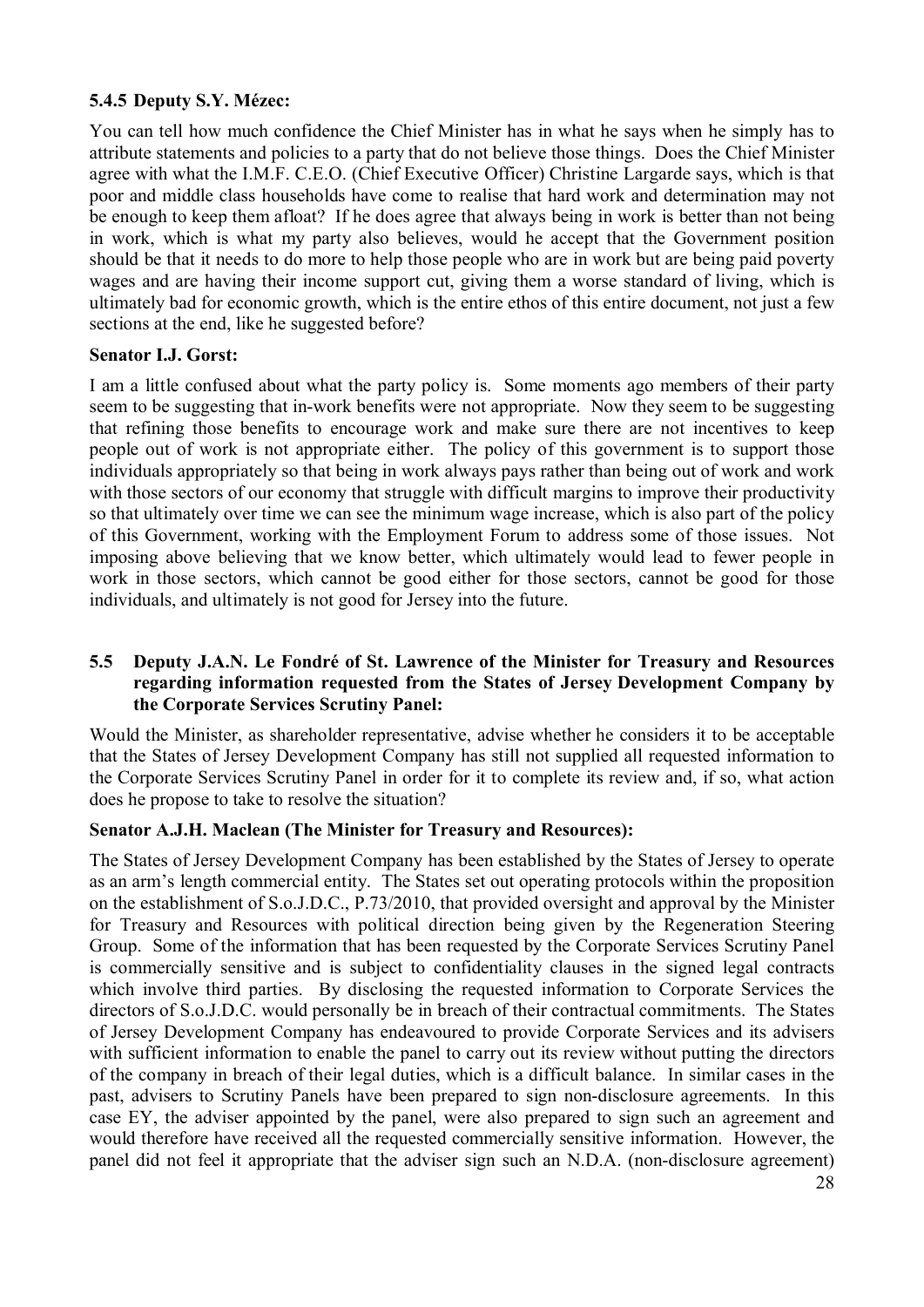and instructed them not to do so. Notwithstanding that, all parties have worked hard to find a solution, progress is now being made and I am aware that discussions have taken place over the last week alone between S.o.J.D.C. and EY as an information flow has followed, which is being assessed by EY and will hopefully provide them with all the information that they require.

## **5.5.1 Deputy J.A.N. Le Fondré:**

Can the Minister confirm that Treasury have themselves not had sight of the pre-let agreement with the tenant, the final lending agreement, or the contract with the contractor, which are the key documents being referred to and which are the ones that we are requesting.

#### **Senator A.J.H. Maclean:**

I can. Although there was an original agreement, I believe, in outline form received back in October before the last elections with regard to a previous agreement but apart from that the Deputy is correct.

## **5.5.2 Deputy S.M. Brée:**

Can the Minister confirm that as neither he nor his department had sight of the legally binding contracts with the tenant, the lender or the contractor prior to signature by S.o.J.D.C., no form of due diligence or independent verification was undertaken by the Minister as shareholder representative to ensure that the pre-let conditions, as imposed upon S.o.J.D.C., contained within P.73/2010 and the memorandum of understanding, had been met, and that he merely relied upon an interpretation from S.o.J.D.C. that this was in fact the case?

## **Senator A.J.H. Maclean:**

That is correct and it is as Members would, I suspect, expect. It is certainly a position that I find acceptable, after all we set up organisations and companies to be at arm's length, we resource them appropriately, we ensure that they have an effective board, the board has oversight and is therefore accountable. Certainly, as far as I am concerned, that provides a suitable arrangement to ensure that the obligations of the company are undertaken and carried out.

## **5.5.3 Deputy G.P. Southern:**

Does the Minister accept that the fact that we are still going on about this particular topic is because when it was learnt that the Scrutiny Panel concerned wished to hold an inquiry into this topic the Minister or his predecessor decided to plough ahead with the whole project anyway and hence we have got these timing and information problems at this stage now. Should he have not been talking to the Scrutiny Panel way back in December to work out a proper way forward, with proper timescales to avoid what we have got now?

#### **Senator A.J.H. Maclean:**

In fact the Deputy raises a very good point, and indeed when it was brought to my attention by the newly appointed panel, and indeed the chairman, that there was an intention to carry out a review, despite the previous Corporate Services Scrutiny Panel deciding over a year ago not to do so, and I spoke to the panel chairman and said that what was of critical importance was that the review was undertaken in a timely fashion. I made that point specifically because commitment had been given by S.o.J.D.C., tenants had signed heads of terms, and indeed were progressing towards legally binding agreements. I was given an assurance that the matter would progress quickly. What I can say is that the panel, as I understand it, appointed an expert in late November, early December, and I believe that particular expert reported in January. We have not seen that particular review and it was only since then that a further expert has been appointed by the panel and in part has resulted, I suspect, in the delays. Not the only reason. The other reasons are flow of information, which we have already discussed in this question earlier this morning.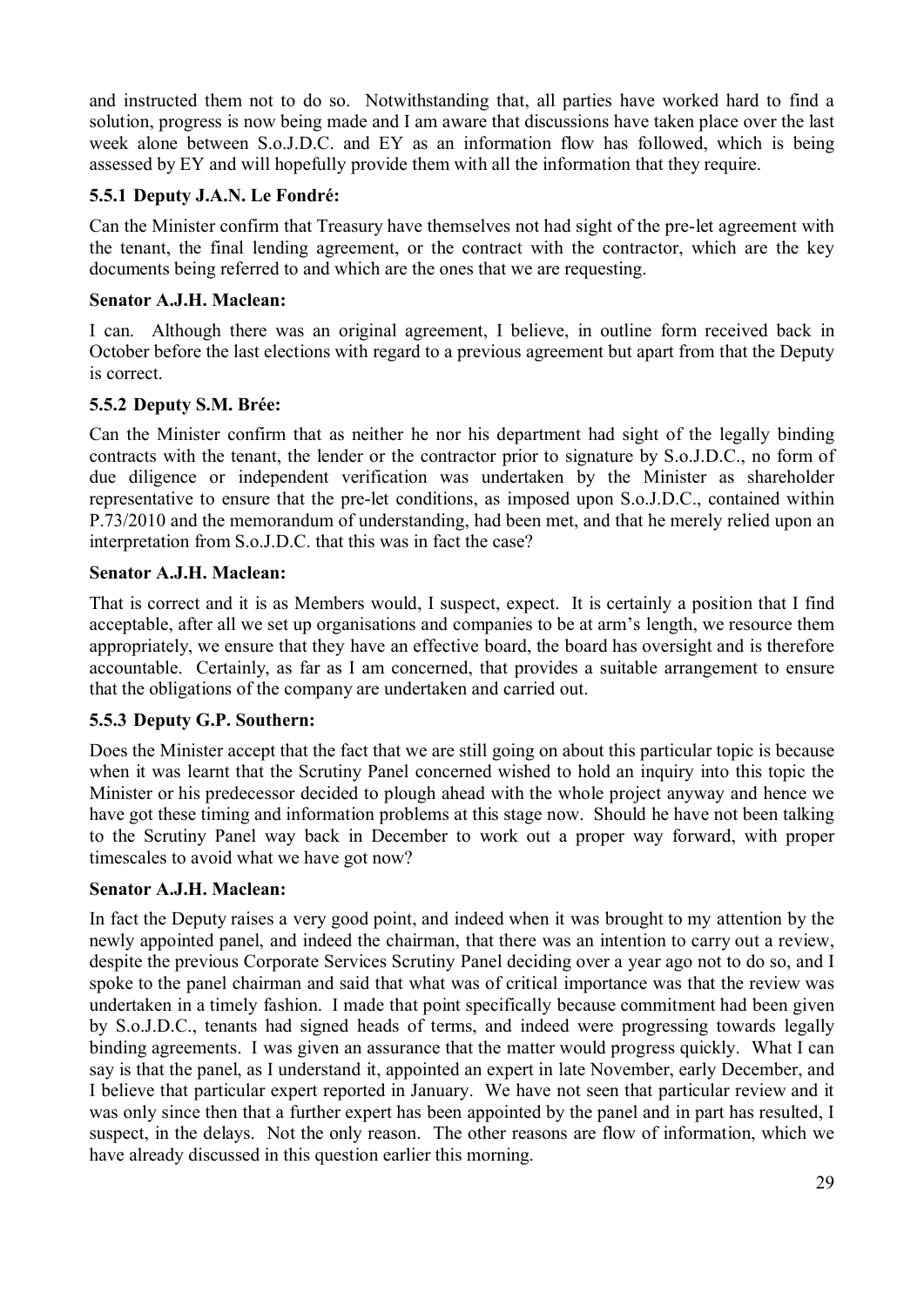## **5.5.4 Deputy K.C. Lewis of St. Saviour:**

Does the Minister not understand that because of both the stated importance of the project and the concerns identified during our review thus far we are asking for the data to do the due diligence that Treasury should have done and which they have confirmed in hearings to us that they have not?

#### **Senator A.J.H. Maclean:**

No, the matters are unlinked. Treasury have undertaken their role and responsibility in an appropriate way in my view. The panel are undertaking their own review. They are looking at the viability of the whole development. It is an entirely different matter. I am sure the results of that will be a matter of great interest, not only to myself and Treasury, but to Members as a whole. We look forward to the result of the review when indeed it is eventually published and we will listen to the conclusions of that review in due course. What we have committed to and what this Assembly has committed to is to continue with the development of the first building, the first phase, that is phase 1A, because of the level of commitments that have already been undertaken.

#### **5.5.5 Connétable C.H. Taylor of St. John:**

Both the Minister and the Chief Minister have responded that they await the report from Scrutiny. Will the Minister therefore undertake in this Assembly here and now that he will give a clear direction to the board of S.o.J.D.C. to release the information we request in confidence to the panel and its advisers, or does the Minister wish us to go down an expensive route of obtaining legal powers to obtain this information. The undertaking is will the Minister here and now undertake to the Assembly that he will get this information: yes or no?

#### **Senator A.J.H. Maclean:**

It is not a yes or no answer that is appropriate.

#### **The Connétable of St. John:**

Point of order

#### **Senator A.J.H. Maclean:**

What I have done ...

#### **The Deputy Bailiff:**

I beg your pardon. A point of order has been raised. This is a point in which you require a ruling from the Chair. Do you require a ruling from the Chair?

#### **The Connétable of St. John**

Yes, I asked for an answer, yes or no, will he direct S.o.J.D.C. to ...

#### **The Deputy Bailiff:**

You can ask whatever question reasonably you like, Connétable, but it is up to the Minister how he chooses to answer it.

#### **Senator A.J.H. Maclean:**

I met first of all with the Chief Minister and the panel last week. I had 2 further meetings last week so we had 3 meetings in 3 days in order to find a solution to this issue. As I pointed out in my earlier remarks, it is not unusual that Scrutiny Panels sign non-disclosure agreements. If indeed the Scrutiny Panel had agreed to allow their adviser to sign a non-disclosure agreement, as has happened in the past, then all the commercially sensitive data to which the Connétable is referring would have been passed some considerable time ago across to the adviser so they could undertake their work. The panel decided, for their own reasons, that it was not appropriate to do so, and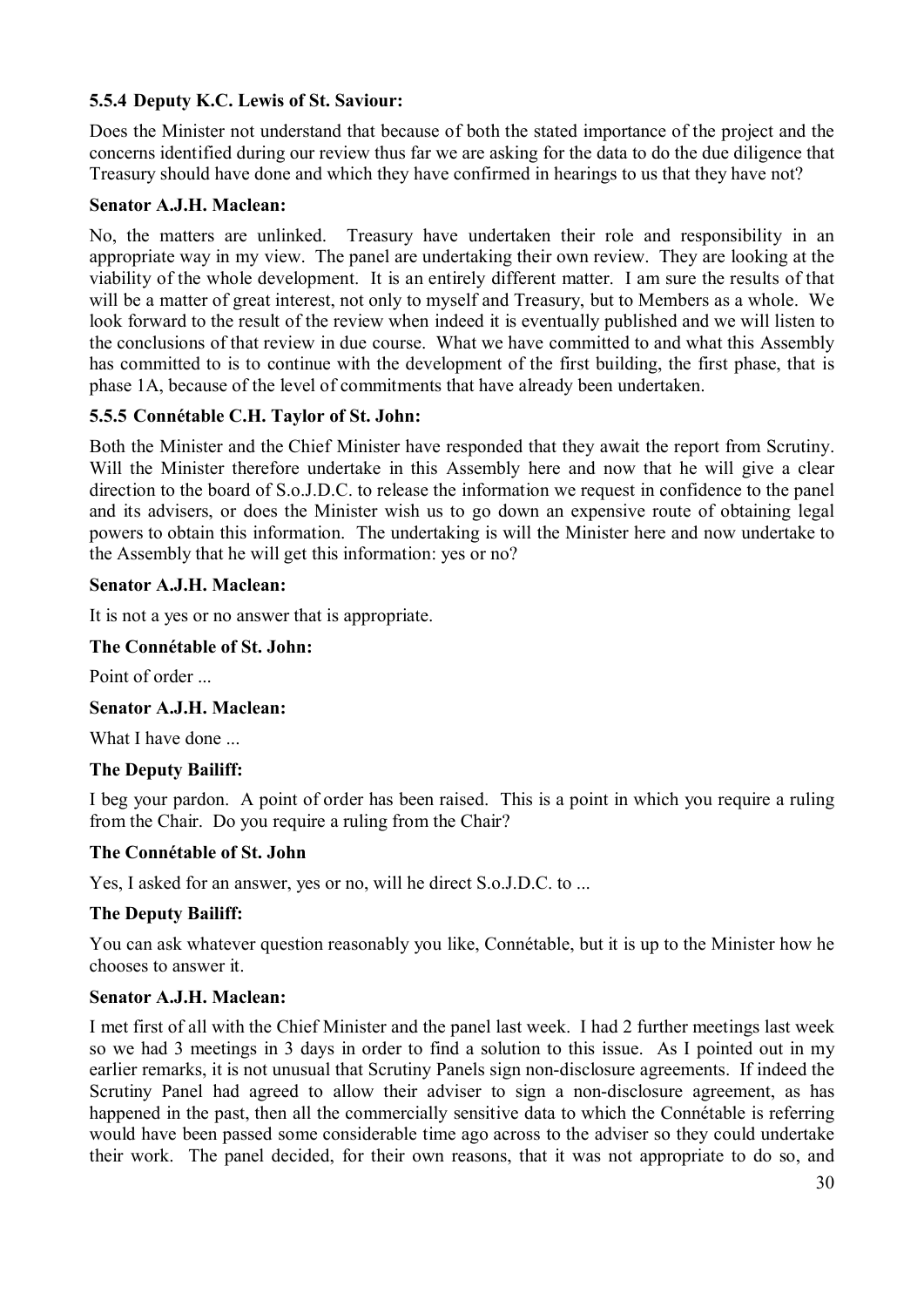therefore the impasse that Members have witnessed has occurred. However, I do believe now there is progress and data has been passed to EY from S.o.J.D.C. and EY are assessing that data to see if it meets their requirements so that they can undertake the review which they had been tasked by the panel to do. We will continue to monitor the situation and do everything we can, as I have emphasised before, both in this Assembly and to the panel themselves at a public hearing, I fully support the Scrutiny process. It is necessary to have the suitable data but equally there are fiduciary obligations on the directors of the company and it is a difficult balance that we need to strike. This is a far wider issue, I might point out, that needs a proper code to be put in place between the Executive and Scrutiny to resolve issues of commercial confidentiality in the future. It is not just about this issue and this panel and this Minister. It is across the whole of the States. There are issues here that must be resolved for the future.

## **5.5.6 Deputy J.A.N. Le Fondré:**

I would just note in response to that last comment that we understand that the nature of any N.D.A. would prohibit us from discussing in any detail any findings by our advisers with us. That causes the problem.

[10:30]

The question is that directly at the Minister for Treasury and Resources in respect of his department to run the company, is given that some of our later requests of the department are now some weeks old could the Minister undertake that all documentation outstanding within his department will be supplied to us by the end of this week?

#### **Senator A.J.H. Maclean:**

If there is outstanding data not of a commercially sensitive nature, yes, of course. Otherwise I see no reason why the panel cannot have it. As far as I was aware there was nothing that was still outstanding other than what we have discussed this morning. As I said, we had 3 meetings in 3 days last week and the only items mentioned were the 3 the Deputy was referring to before of a commercially sensitive nature.

#### **Deputy J.A.N. Le Fondré:**

There are some outstanding issues within the department, for example, various minutes and other directions.

#### **5.6 Deputy G.P. Southern of the Chief Minister regarding the impact of the finance sector on economic growth:**

We move from one set of experts, the I.M.F., to another, the O.E.C.D. (Organisation for Economic Co-operation and Development). Does the Chief Minister accept the conclusions of Catherine Mann, O.E.C.D. Chief Economist, that jurisdictions with bigger banking sectors suffer weaker growth and worse inequality, and what impact, if any, does her statement that: "There can be too much finance. When the finance sector is well developed … further increases in its size usually slow long-term growth"? What effect does that have upon plans for growth in the Medium-Term Financial Plan?

#### **Senator I.J. Gorst (The Chief Minister):**

Could I ask my Assistant Minister with responsibility for financial services to answer this please?

#### **Deputy G.P. Southern:**

I always address my questions to Ministers rather than Assistant Ministers. I do not understand why this is delegated.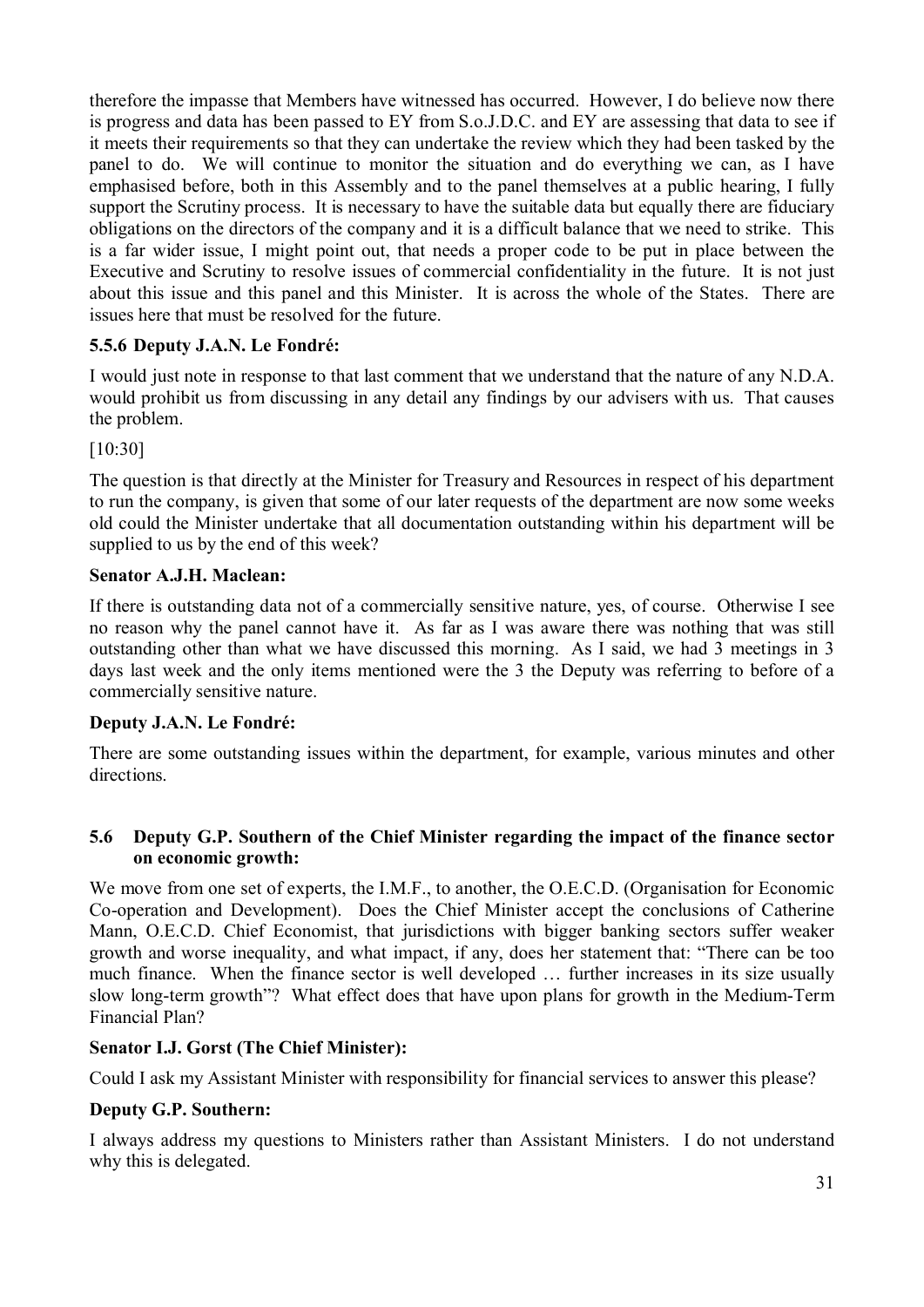## **The Deputy Bailiff:**

Deputy Southern, Standing Orders provide that if you require a question to be answered by a specific Minister you have to say so at the time that the question is lodged.

#### **Senator P.F.C. Ozouf (Assistant Chief Minister - rapporteur):**

I am very grateful to be able to answer a question, and I take this opportunity to thank Members for all of their kind words in my recent illness. Members can see that I am hopefully back on reasonable form or at least getting there. So turning to the answer. I am pleased to answer this question because it is an important question. It is the third question being asked this morning that takes conclusions of a report from the O.E.C.D. or I.M.F. and seeks to extrapolate those reports to justify or at least criticise the actions of the Council of Ministers. Now this O.E.C.D. report, *Finance and Inclusive Growth,* which I have read, seeks to make observations about domestic financial services markets and how they are run, and particularly the functioning of the domestic credit markets and how those can impact on equality and long-term growth within those domestic economies. The questioner is seeking to link those observations, which are no doubt extremely good for domestic markets, to effectively what Jersey does in their exports service market, and the 2 things are completely different. The O.E.C.D. conclude that high levels of domestic personal credit and domestic corporate lending are ways that the finance sector might contribute to widening inequality. Well, that is probably right for a domestic economy but it has got nothing to do with the facts of what we could do in Jersey in terms of financial services. The only thing that is relevant is the report does say that the finance sector pays a high level of wages compared to other sectors. Therefore it would be right to say that that is true and that the personal tax collected from our financial export financial services market does maintain public services, helps to fund planned investment in health, education and infrastructure projects, and these go along to reduce inequality as opposed to the contrary.

## **5.6.1 Deputy G.P. Southern:**

The Council of Ministers seem to be dependent on growth in the financial sector. Has the Chief Minister or his Assistant Minister any concrete evidence that the finance sector is out of recession and, if so, would further growth hold back recovery in other sectors?

#### **Senator P.F.C. Ozouf:**

You have allowed a supplementary question, Sir, but I am struggling to see how that relates to the original question because it is about a report from the O.E.C.D. If Deputy Southern is agreeing and now sees the error of linking observations and good observations by the O.E.C.D. about the functioning of domestic financial services credit markets and financial services then clearly we have achieved something. In terms of growth: yes, the Council of Ministers is absolutely determined to continue and to expand good quality export services of which financial services is one aspect of it, because doing that will increase incomes, give opportunities for a wider group of people to improve themselves, get social mobility and, more importantly, fund the very social investment that the Council of Ministers is so determined to do in terms of health investment, education and at least limiting the burden of taxation on providing those things. The Jersey model, as I discussed repeatedly in my recent trip at the World Economic Forum, is a model which many other people look up to.

## **5.6.2 Deputy G.P. Southern:**

Would the Assistant Minister please try and address the question in the supplementary which is perfectly appropriate? Has the Assistant Minister any concrete evidence that the financial sector is growing?

#### **Senator P.F.C. Ozouf:**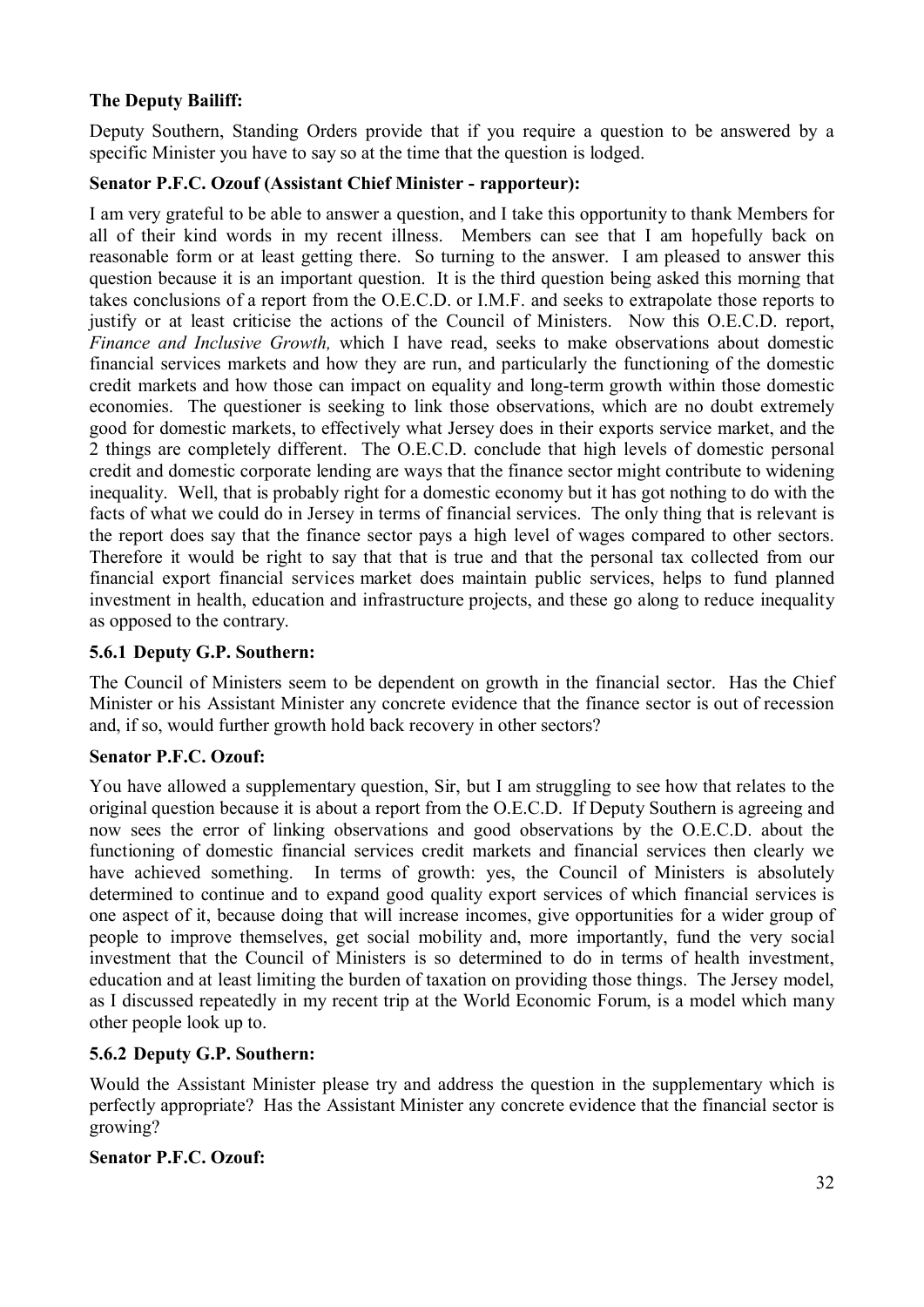The finance sector I think is clearly growing. The evidence of the recent Business Tendency Surveys indicate that there is an improvement in optimism in financial services. We are seeing the very debates that this Assembly has had in relation to new tenants seeking to consolidate their operations, take additional space, all of the work that I have been doing in recent weeks to growing the footprint of the financial services indicates that it is growing. But of course the world, as we are seeing last night with the Greek arrangements, continues to be on a precarious situation in terms of growth but the good news is of course we are not dependent increasingly on that European market because we are seeking to grow our international financial services and business and professional services in areas such as the Middle East, in the growing areas of Africa and in the Far East. So yes, we are seeing growth but we must work hard to continue to make sure it happens, and sending messages of non-confidence or saying that somehow we do not want a big export financial services and business and professional services market is going to be completely counteractive to the very issues that the Deputy is trying to do. He is shaking his head but I do not understand why.

## **5.6.3 Deputy M. Tadier:**

The issue that we have is that when we hear the Senator use the words like "clearly", "absolutely" and "categorically" followed by a statement it turns out to be that those statements turn out not to be correct. So one can be forgiven for believing why, when he says that clearly the banking sector is growing and the evidence is that it is not growing, one has difficulty in knowing which premise to believe. So is the Senator basically saying that he bases his financial projections for the future for the industry on blind optimism insofar as if we want to grow the industry, for example, we can build an office block for finance and that will be sufficient and contribute and perhaps we could also do the same for tourism to build a hotel, and then S.o.J.D.C. build a hotel and then tourism will be okay? Or is it valid for us as parliamentarians to suggest that there is a decline in finance and it is for this Assembly to manage that decline into the future?

#### **Senator P.F.C. Ozouf:**

Point of order, I think that the Deputy almost strayed into casting aspersions on to the honesty of my answers in this Assembly. I would ask you to consider whether or not he should withdraw such a potential allegation or at least confirm that he was not saying that I simply do not tell this Assembly the truth.

## **The Deputy Bailiff:**

No, Senator, I was listening very carefully to the way the Deputy put his questions. I did not detect in those questions, although it may be felt that they sailed quite close to any suggestion that you deliberately misled the Assembly or mislead the Assembly in any way at all, and consequently I do not think there is anything to ask.

#### **Senator P.F.C. Ozouf:**

Thank you for that, I think that is very helpful. It certainly came very close to the wind. I am interested in growing the export services economy for the benefit of all Islanders. That is the responsibility that the Chief Minister has asked me to discharge, together with himself, in close working with other Ministers, Treasury and Economic Development. That is what we are doing. Indeed we are increasingly seeing that Jersey's standing in terms of what we do in financial and professional services is held up as a model. For example, the Island's approach in relation to central registries and regulating financial services business company providers is held up as a model to deal with many of the issues of tax evasion, corruption and other things around the world. That narrative which Jersey has, of which I was privileged to be able to explain to various audiences across Africa in recent weeks, was extremely well received by some pretty discerning individuals and I hope that that confident response to this African roadshow, which was held at the same time as the Middle Eastern roadshow, which is seeing good and profitable interest in Jersey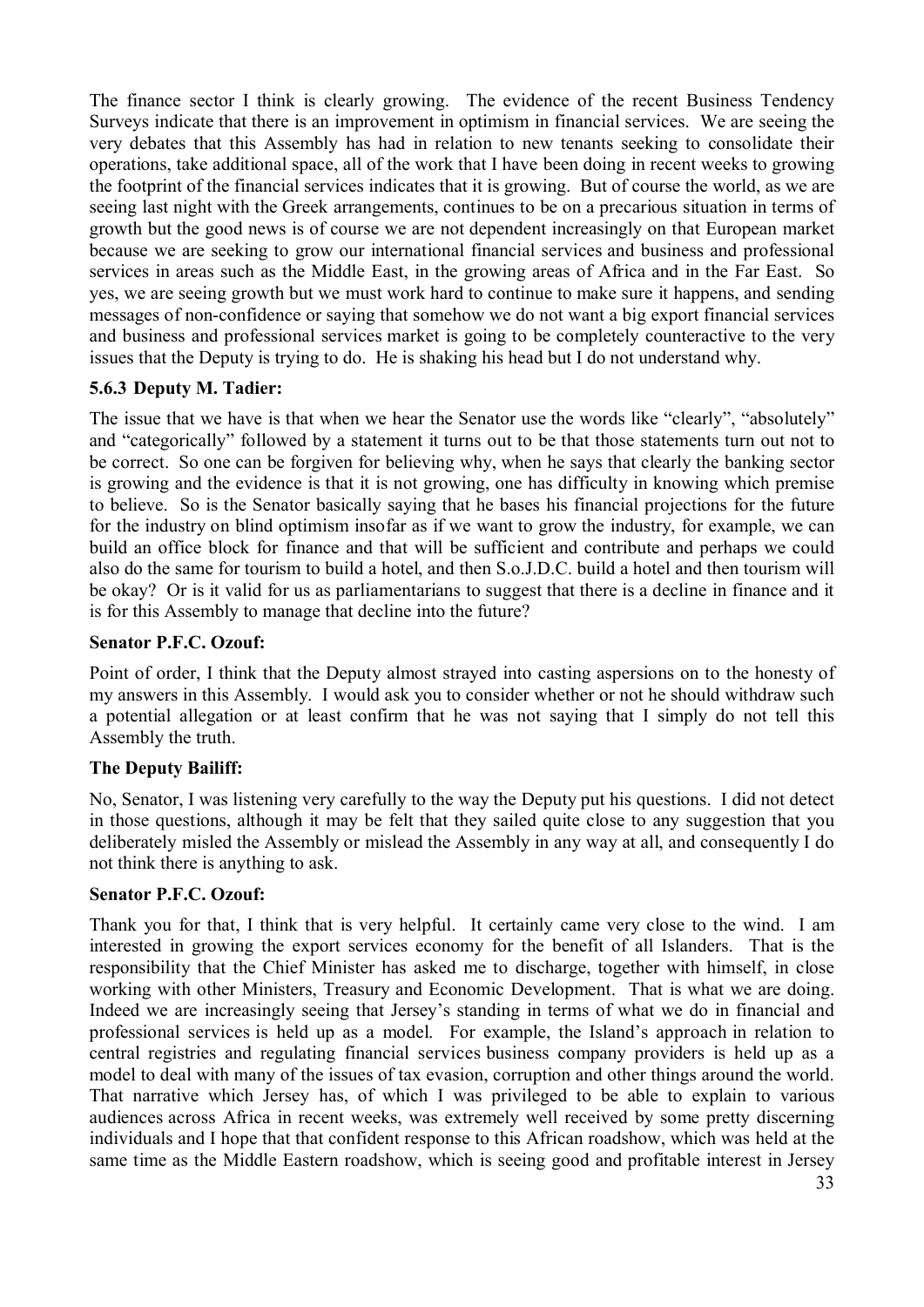professional services, should give the Deputy some confidence that Ministers know what they are doing and are believed in terms of what we are doing. We are held in the highest regard by many international agencies and many international commenters, including the O.E.C.D. that think that we are doing a good thing and we do good services in many of the work that we do.

#### **5.6.4 Deputy M. Tadier:**

Ultimately I think it is all related. Given the fact that so much time and energy and financial resources are diverted to the financial services industry, and I am not saying that is wrong. It is a key and big industry. Is it not also correct that in times of austerity the higher earners and the most obvious beneficiaries in that sector who are in Jersey should also be asked to pay a little bit more income tax? So if they were earning 6 figure salaries and they are quite clearly benefiting when many others, including their own colleagues that are lower ranked, are struggling, is it not now the time to say: "You can afford to pay a bit more, we are going to increase the upper rate of income tax from 20 per cent to whatever is perhaps a more optimum figure.

## **Senator P.F.C. Ozouf:**

There are lots of questions in that.

## **The Deputy Bailiff:**

I actually think that question is not in order, Deputy. It relates to increases in income tax which I think has strayed a very considerable difference away.

#### **Senator P.F.C. Ozouf:**

There was one bit that I thought was relevant. There were 5 questions. Whether or not the focus on financial services was correct.

#### **The Deputy Bailiff:**

Very well.

#### **Senator P.F.C. Ozouf:**

What I would say to the Deputy is that growing ... we are increasingly a centre which is ... I think the word "finance" covers a multitude of activities increasingly. We are an export services centre. We are a service-based economy that is adding professional and business services in terms of what we do. That is underpinning mining, it is underpinning intellectual property, the increasing and growing tech centre; that is what it is about. So the Deputy's sort of stuck record in relation to observations that we are simply a finance centre, he needs to move on to represent what the real growth and the real inward investment that we are seeing in Jersey, which is so important to create income, which is going to solve the problems that he wants us to deal with, which is inequality. This question is about inequality. If we increase economic activity and economic growth in these areas, which is good economic growth, and well-regarded economic growth, then we are going to be able to deal with social mobility. He does not have and his colleagues do not have the monopoly on caring about social mobility and inequality. We all care about that and that is what we are trying to do. Also there is no austerity. Where is austerity? We are not cutting government expenditure, we are switching government expenditure from some aspects of inefficiency into areas that we are doing so that we do not have to put burden on taxation. That I think is what the Minister for Treasury and Resources, which I fully support, is trying to do.

#### **The Deputy Bailiff:**

Can I just remind Members that questions and answers must be succinct?

#### **5.6.5 Deputy G.P. Southern:**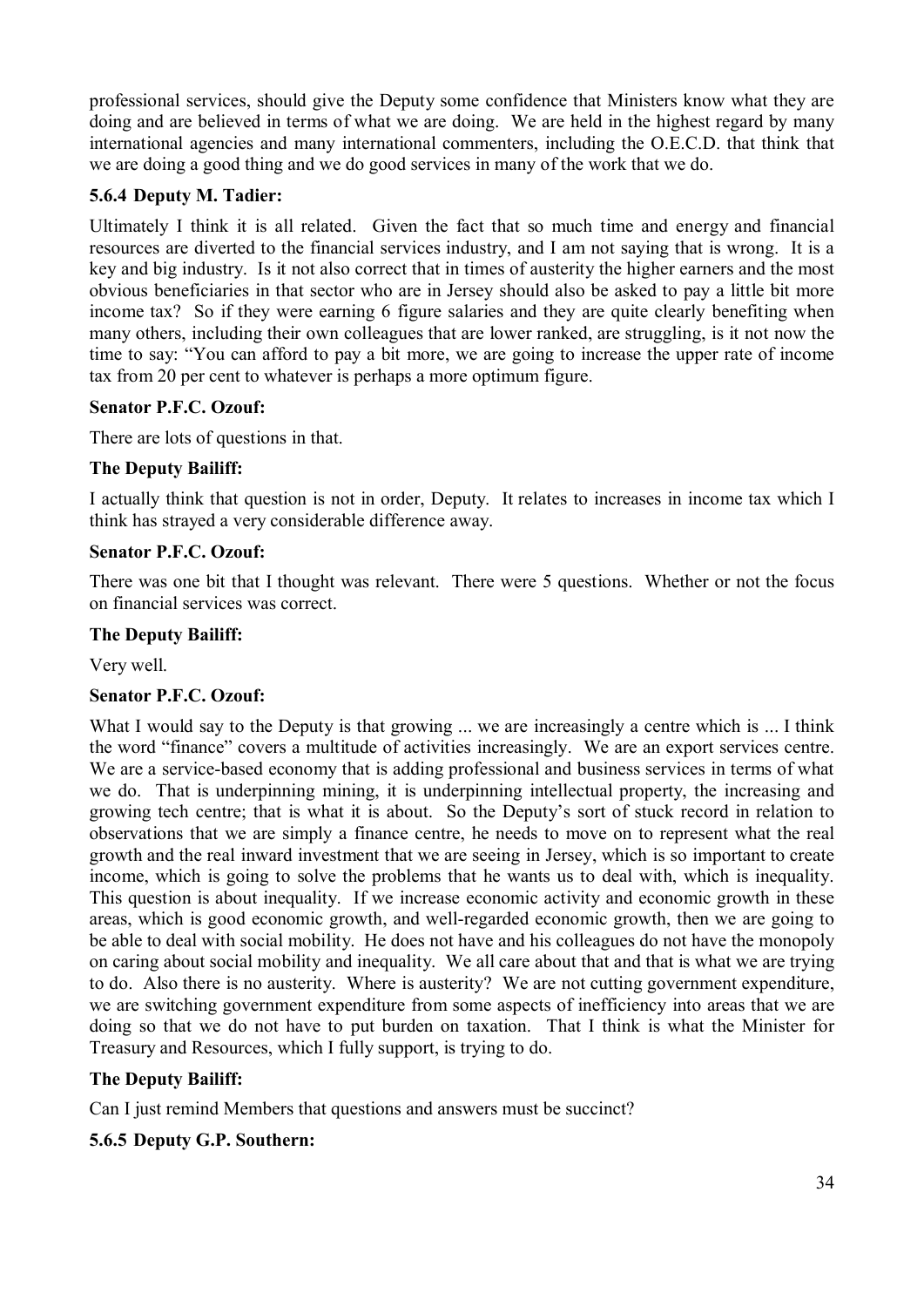Does the Minister agree that economic growth figures for the past 2 decades, time and time again, have stayed rested ultimately close to zero over the 2 decades? Does the Assistant Minister have any new and innovative methods to ensure that at last, after 2 decades of efforts on behalf of Council of Ministers after Council of Ministers, and he has sat on many of them, to ensure that we get some growth in the economy at last rather than what we have had over the past 2 decades?

#### **Senator P.F.C. Ozouf:**

That is an excellent question because again I would encourage Deputy Southern and his colleagues to understand that economic growth numbers and G.D.P. and G.V.A. (gross value added) numbers, which are calculated for Jersey are not necessarily ... first of all if they go down then you have to understand why. Why have they gone down? They have gone down because interest rates are low and that is pulled down. The moment interest rates return to normality because of the scale of the financial services industry you are going to see economic growth go up. Is that going to solve some of the underlying pressures of public finances in terms of more income required to spend on the hospital? No, it is not. So we need to move away from the single binary suggestions that one figure matters. The figures that I look at are employment numbers and Business Confidence Survey. Those are the things that matter and is it not absolutely remarkable that at the end of a worldwide financial crisis where many I.F.C.s (International Financial Corporations) have come under huge pressure Jersey has a rising number of people engaged in business and professional and financial services compared to many other places that are falling, and Jersey has a rising area of expertise in this area and a rising population as opposed to a falling one.

## [10:45]

Those are the figures that he needs to look at as opposed to broken record accusations of G.V.A. which he simply does not understand because G.V.A. has fallen because of interest rates.

## **Deputy G.P. Southern:**

The question was and it has not been addressed ...

#### **The Deputy Bailiff:**

No, I have ...

#### **Deputy G.P. Southern:**

The question was does he have any new weapons?

#### **The Deputy Bailiff:**

Deputy, please ...

#### **Senator P.F.C. Ozouf:**

I said employment.

#### **The Deputy Bailiff:**

When I ask for a final supplementary and the answer is given that is the end of that question, once the answer is given.

#### **Deputy M. Tadier:**

On a point of order, not to do with that ruling, is it in order for the Senator to stand up and say that his colleague in the Assembly does not understand something or is that perhaps going over the line? He seems very touchy this morning.

#### **The Deputy Bailiff:**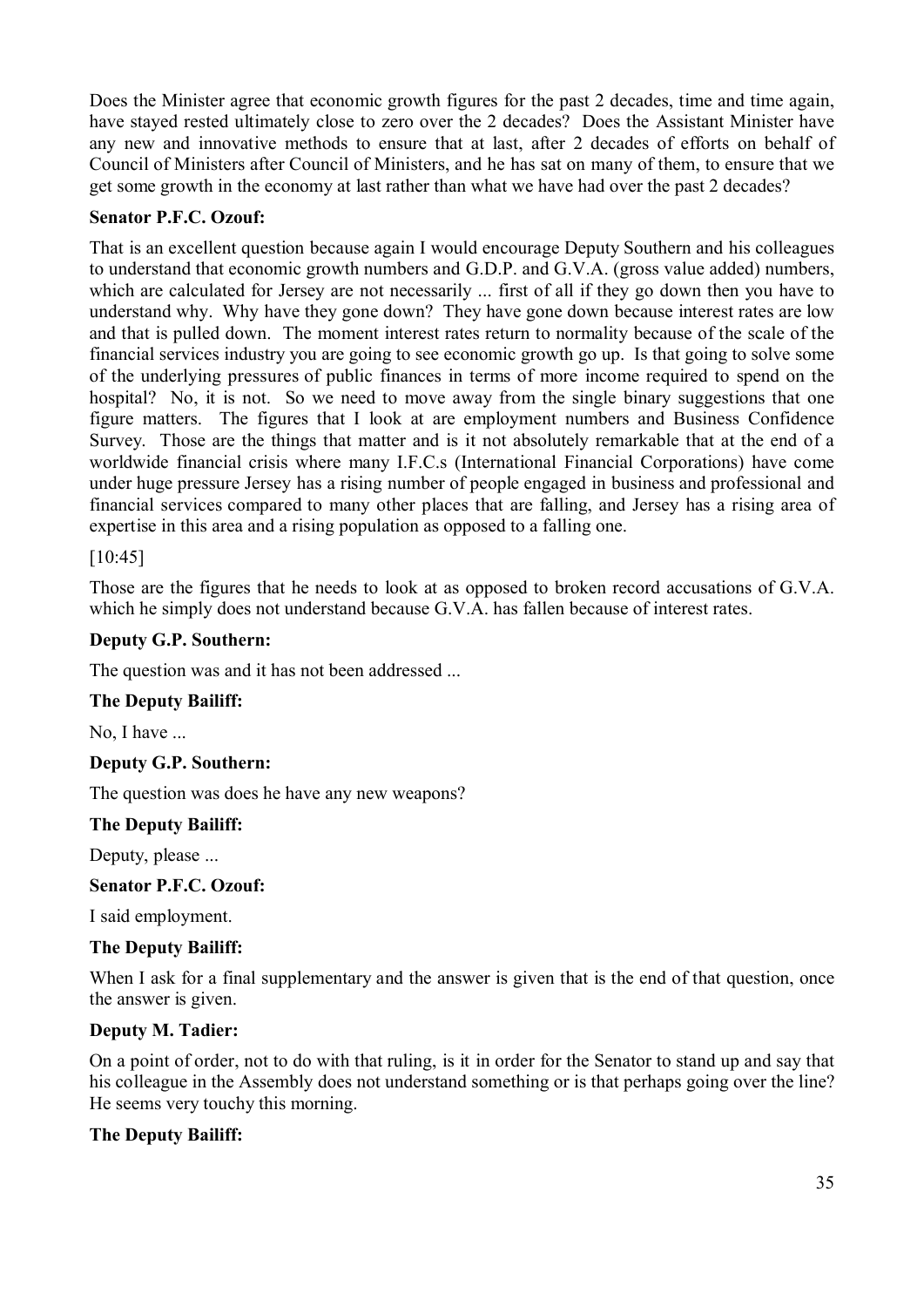I do not rule that observation necessarily as out of order. It has to be taken in context, I think.

#### **5.7 Deputy S.Y. Mézec of the Minister for Treasury and Resources regarding the development of the Esplanade Quarter:**

Can the Minister, as the shareholder representative, advise whether it was the States of Jersey Development Company's understanding that the buildings should "be progressed on a fully-let basis in order to reduce the risk" as stated by the then Minister for Treasury and Resources on 4th February 2014, and if it was not, what did the S.o.J.D.C. believe his instructions to be?

## **Senator A.J.H. Maclean (The Minister for Treasury and Resources):**

The States of Jersey Development Company did not and do not believe that the building should be progressed on a fully-let basis. The position with regard to pre-lets is set out in P.73/2010, which is the proposition agreed by this Assembly that established S.o.J.D.C. to be our development company. Under the heading "Managing Risk" there is a subheading, "Sales", which states, and I quote: "If it is proposed that a specific development is undertaken directly by S.o.J.D.C. before committing to construction costs S.o.J.D.C. will have to secure a sufficient level of legally binding presales or pre-let to fund the costs of constructing the first phrase of a scheme. This will remove part of the sales risk of a particular development project and will ensure that there will be no financial liabilities relative to a particular development's construction costs." That is the end of the quote. This does not say that S.o.J.D.C. must only proceed on a fully-let basis. S.o.J.D.C. has proceeded in accordance to its operating protocols set down in P.73, which was agreed by this Assembly. As I said last week, the minutes of the meeting did not record any specific instruction from the former Minister for Treasury and Resources.

## **5.7.1 Deputy S.Y. Mézec:**

The Minister was quoting a document from 2010 and here we are talking about a statement from 2014. So were the S.o.J.D.C. operating at any point on the basis that buildings were to be progressed on a fully-let basis? If so, from when to when, how long, and if not why was this statement made at all?

#### **Senator A.J.H. Maclean:**

We have covered this particular point time and time again. Since clearly I am not being clear enough I will try again. P.73/2010, under the proposition agreed by this Assembly, was an M.O.U. of which I have just read out a clear extract which makes it abundantly obvious that S.o.J.D.C. were operating on the basis of not the 200,000 square feet, which was historic and related to Harcourt, or fully-let basis of particular buildings. The only matter, and the Chief Minister has referred to it earlier this morning, is that at the time that the former Minister for Treasury and Resources made comments in this Assembly there was indeed a tenant that was likely to take one entire building, and in fact more than one entire building, but let me be absolutely clear, S.o.J.D.C. were operating under the M.O.U. and under the terms laid out that I have just read to this Assembly that they had to cover the construction costs of a particular building with a pre-let and that is exactly what they are doing.

## **5.7.2 Deputy M. Tadier:**

Clearly it is not quite the case when the Minister refers to a document from 2010 which did not specify what sufficient pre-lets meant. There was no definition one way or the other and therefore the fully-let basis was not contrary to what was outlined in 2010. The difference is that subsequent to that the sole person who was responsible for S.o.J.D.C. and to be accountable to this Assembly stated that he was quite clear that S.o.J.D.C. should proceed on a fully-let basis, therefore sufficient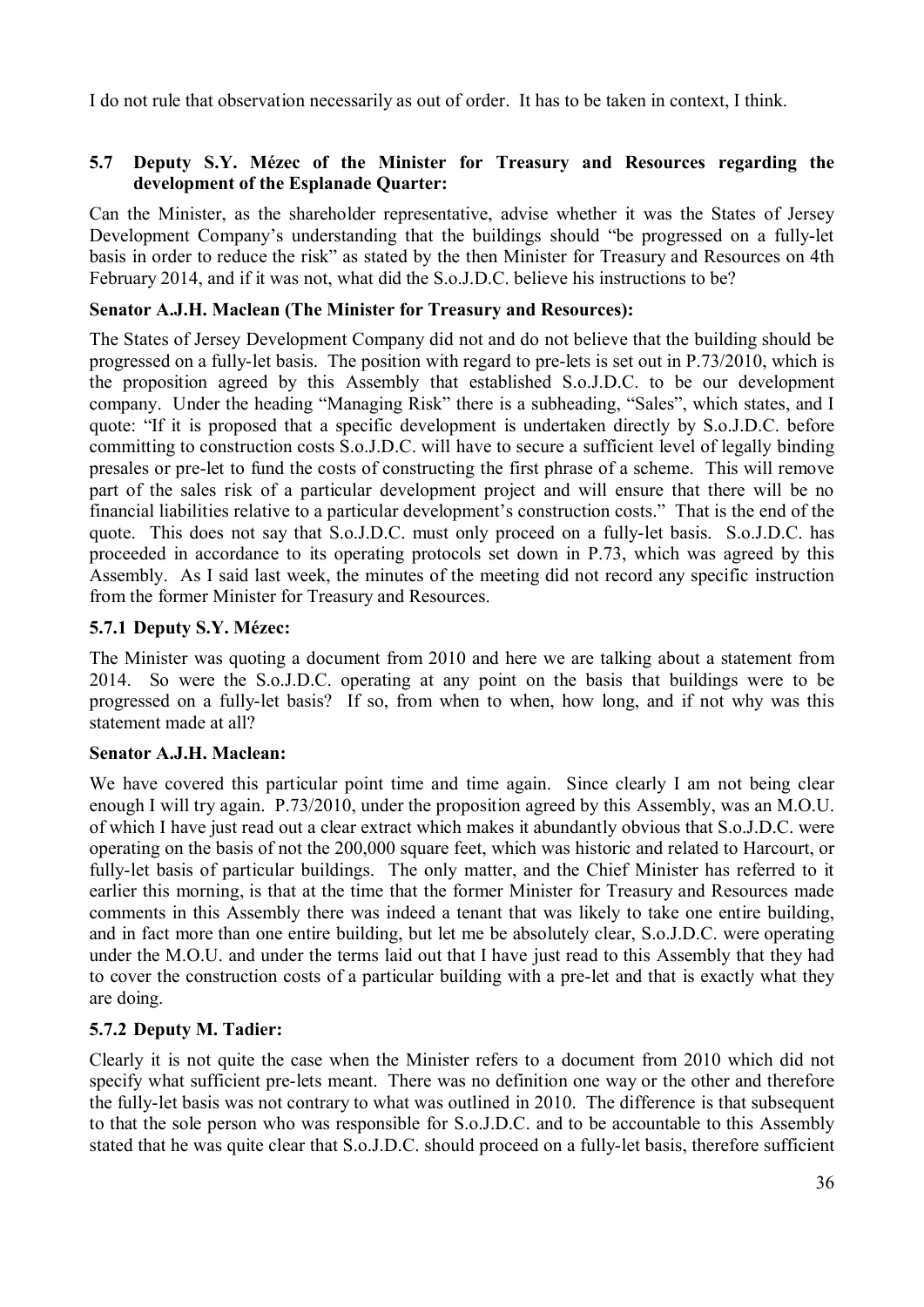lets in his mind meant fully let. Can he confirm that S.o.J.D.C. understood that clear instruction is the question?

# **Senator A.J.H. Maclean:**

I think I have made it clear that certainly with regard to the minutes of the meeting that was referred to there is nothing in those minutes that gives any indication of a clear instruction and certainly nothing that deviated from the position that was in place under P.73/2010. A moment ago the Deputy said that it was not clear what the level of pre-lets were. In fact it makes it absolutely explicit in the M.O.U., which I read out a moment ago, that S.o.J.D.C. will have to secure a sufficient level of legally binding presales or pre-lets to fund the cost of constructing the first phase of the scheme. That is going to be assessed and it has been assessed in the case of building number 4, the first one, by an independent valuation. That valuation has been undertaken by the institution providing the funding to S.o.J.D.C. S.o.J.D.C., of course, as our development company, and like any other development company, go to the market place to find funding to be able to start construction. That valuation confirms that the cost of construction of building 4 is covered as a result of the pre-let that is now in place, the legally binding agreement now in place.

#### **5.7.3 Deputy M. Tadier:**

This is not relevant. This is not to do with the 2010 document and the M.O.U.s and the interpretation of S.o.J.D.C. This is about a statement given in this Assembly in good faith which should have all those codes of practice surrounding it where it was told that S.o.J.D.C., you have to only proceed on a fully-let basis. They either understood that instruction or they did not. If they did not understand that instruction then they are not doing their job or the communication has broken down. Either way it is the job of the Minister for Treasury and Resources, whether the previous one or the current one, to come back to this Assembly and tell us when the understanding changes so can he state: does he stand by his former statement that his predecessor was mistaken or is it now the case in the revised or well in history that we are receiving this morning that the Minister was correct and that S.o.J.D.C. were the ones in the wrong? Because it has to be an either/or.

#### **Senator A.J.H. Maclean:**

My predecessor made some comments in this Assembly which have been pulled over for some considerable time and in part have been taken out of context. But notwithstanding that fact and all the surrounding information that was part of the answer given by the Chief Minister this morning, the fact of the matter is that S.o.J.D.C. were under and are under no obligation and no illusion other than that which was laid out under that proposition P.73 and the M.O.U. I do not think I need to go through that again. It has been clearly stated and that position has not changed and is not changing.

# **5.7.4 Deputy G.P. Southern:**

Once again I have to draw attention to the words of the M.O.U. which suggested that the level of pre-lets should have been sufficient to cover the cost of the building and not what actually happened was a level of pre-lets sufficient to take out a bank loan. The 2 are different, are they not?

#### **Senator A.J.H. Maclean:**

Yes, of course they are different and, in fact, let me be clear about this point as well. The borrowing from S.o.J.D.C. for the construction of building number 4, that is the first building which has the pre-let in place, that borrowing covers the construction of the building in total. The value of the building far exceeds in fact the construction of that building and that has been independently verified by valuers for the bank that are providing that funding.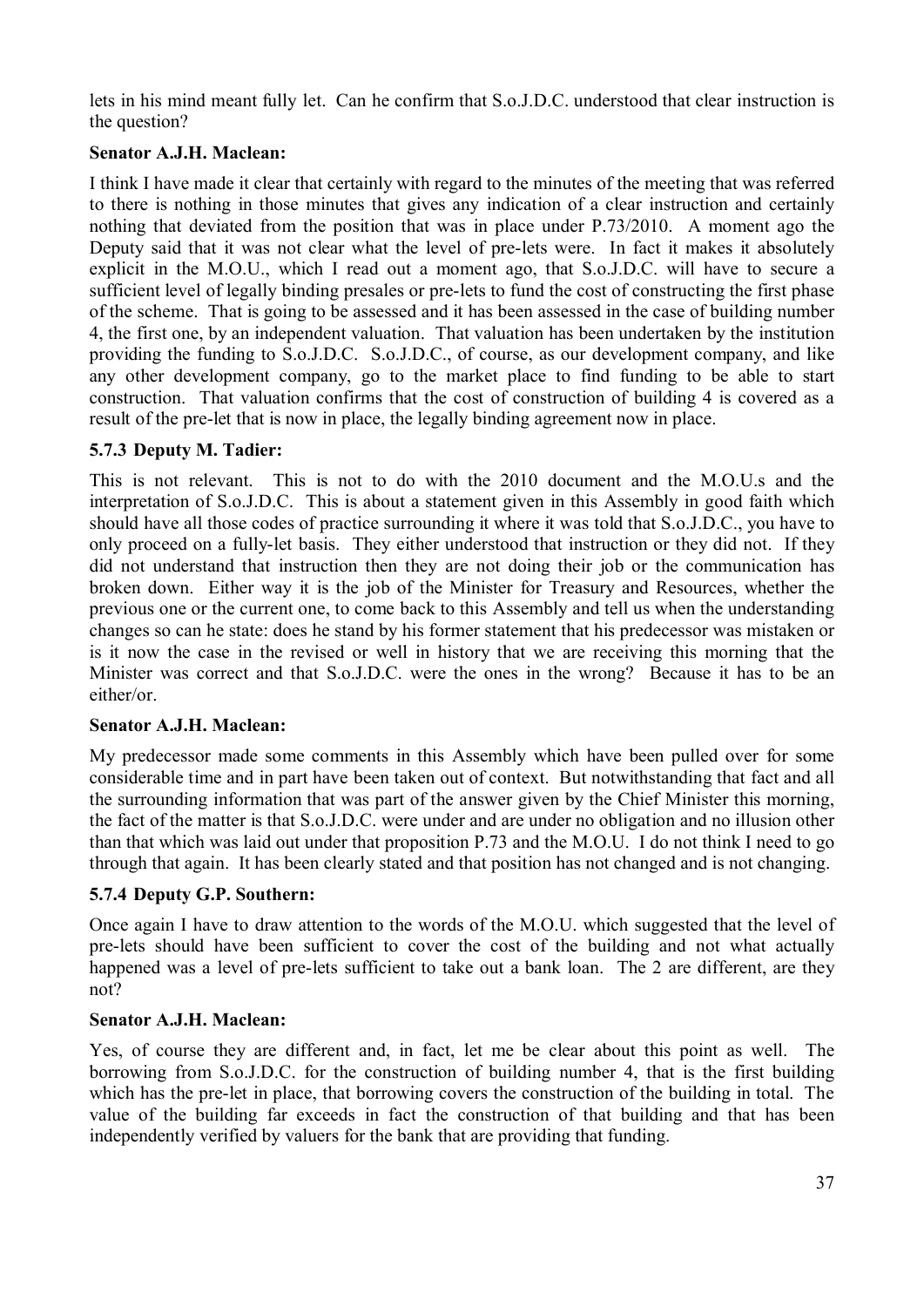#### **5.7.5 Deputy S.M. Brée:**

I would hasten to try and correct the Minister but the lender's valuation is based on the ability of the borrower to service the loan. It is not, and neither would any lender do this ever, it is not about verifying that the borrower can meet a condition imposed on it by this Assembly. The 2 are totally divorced from one another. The bank is looking at risk. This Assembly is also looking at risk but a different type of risk. The Minister has also made mention that - the question I have is the Minister has made mention many times about the conditions in P.73 and M.O.U. having been met but he has already stated today that he undertook no due diligence or independent verification. Can he please confirm what he is basing his statement that the conditions have been met?

#### **Senator A.J.H. Maclean:**

I think the Deputy knows the answer to that question, we have already covered it. He is right, it is about assessing risk. Both the bank and indeed the company and those responsible for the company, both the directors under their responsibilities, under Companies Law, and of course the Board of Directors, all have responsibilities. In terms of assessing whether the obligations have been met in terms of the pre-lets for this particular building, that was undertaken by the lending institution. Yes, it is not just about servicing the debt, it is also the value of the building and the valuation has come out in excess of the construction costs of the building, and that is based purely on one pre-let agreement that is in place. Indeed one fully expects the building will be fully let and of course on that basis the value therefore increases still further.

#### **Deputy J.A.N. Le Fondré:**

Point of clarification, Sir? Only from the last speaker. The speaker made a comment that the valuation is based purely on the value of the pre-lets ...

#### **The Deputy Bailiff:**

Sorry, Deputy, if I call on you to ask a question during question time you can ask a question but it is not a question of asking for a point of clarification. This is not a speech. This is answer and questions.

#### **Deputy J.A.N. Le Fondré:**

It is just I think the Minister may have inadvertently ...

#### **The Deputy Bailiff:**

I am afraid we are running out of time that can be allocated to this question, so I call on Deputy Mézec for a final supplementary.

#### **Deputy S.Y. Mézec:**

No further questions.

#### **The Deputy Bailiff:**

I think question 8 has been withdrawn, Deputy Tadier, am I correct?

#### **Deputy M. Tadier:**

That is right, Sir.

#### **6. Questions to Ministers without notice - The Minister for Home Affairs**

**6.1 Deputy G.P. Southern:**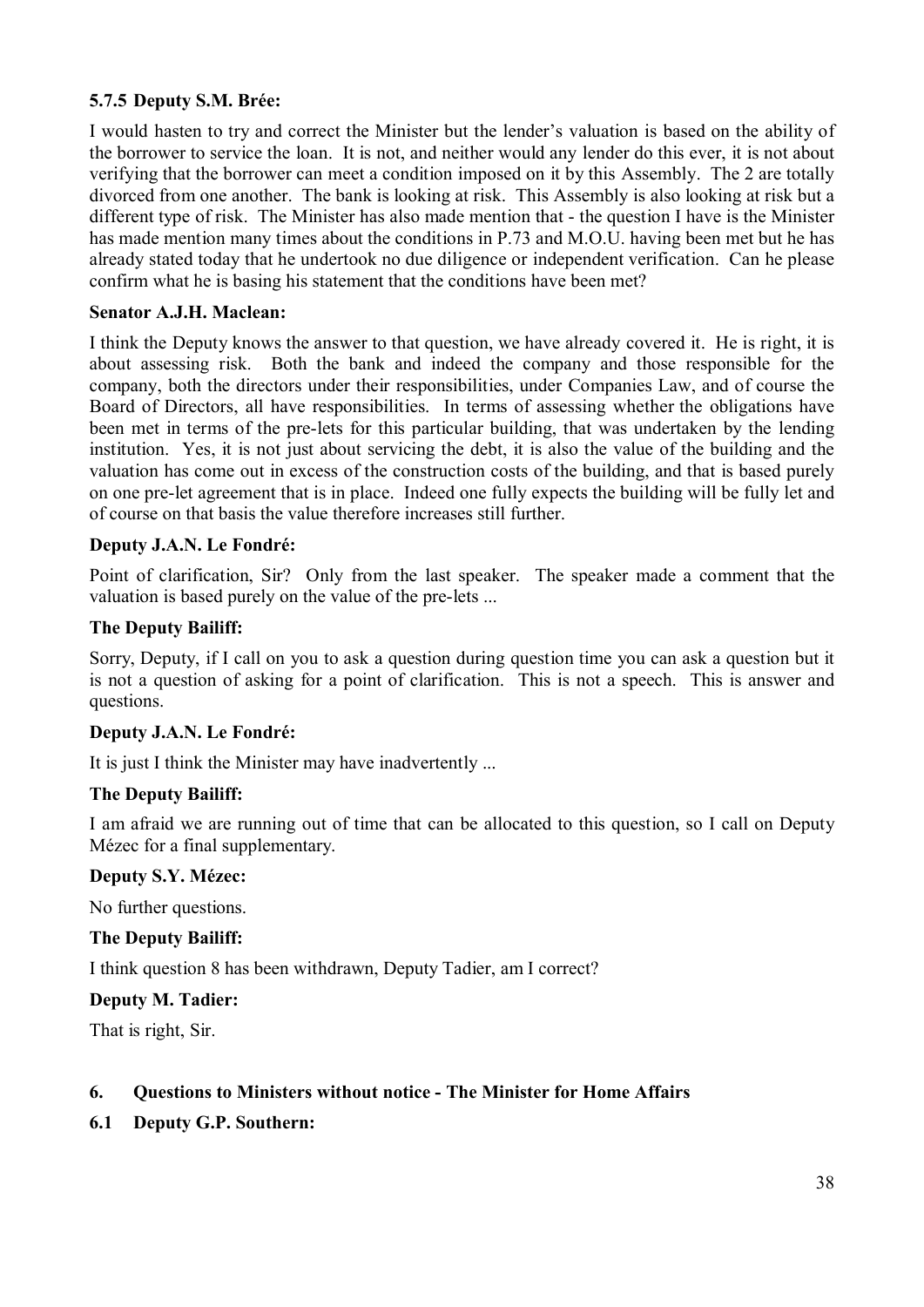It was referred to earlier today that Andium Homes as an incorporated body no longer has the power to enforce properly its parking regulations on particular sites. It was said that the Airport and the Ports authority, which is due to be incorporated, will have the same problem. What proposals does the Minister have under consideration to solve these particular issues for incorporated bodies?

#### **Deputy K.L. Moore of St. Peter (The Minister for Home Affairs):**

Sorry, could the Deputy repeat his question? I am not quite sure of the relevance to my department.

#### **Deputy G.P. Southern:**

I understand that the towing away of vehicles and the enforcement of fines is something that traditionally the Home Affairs Department has taken under its brief in the past. If not, then the question is not relevant, but the question is: when we are developing incorporated bodies like Andium Homes and the Airports and Ports authority, what remit has anybody, but certainly Home Affairs, to regulate those particular activities in terms of parking?

#### **The Deputy Bailiff:**

Are you able to answer that question, Minister?

#### **The Deputy of St. Peter:**

I think so. I would assume that it would become private land and in that instance the onus would be upon the owner of the land to organise the parking restrictions. As the Deputy is well aware, at the moment this is an area that is under some consultation. We have been reviewing current regulations and at the moment we have requested expert legal opinion from the RAC and from a Q.C. (Queen's Counsel) and we are waiting for their responses.

#### **6.2 Deputy R.J. Renouf of St. Ouen:**

Is the Minister planning to bring proposals to assist the resettlement of offenders after having left prison and served their sentence and thereby help reduce the rate of reoffending?

#### **The Deputy of St. Peter:**

At the moment there are procedures in place to give offenders assistance in resettlement through a number of different organisations and this culminates in an event called the Workplace, I believe, which has happened recently in the prison whereby different bodies can attend at the prison, meet with offenders and help to develop relationships.

#### [11:00]

I am talking about bodies such as Freedom for Life Ministries and other bodies who can help with accommodation and access to work.

#### **6.3 Connétable J. Gallichan of St. Mary:**

Does the Minister have any update regarding discussions for on-the-spot fines introduction, please?

#### **The Deputy of St. Peter:**

I am grateful for the question and I thank the Connétable. Last month, my Assistant Minister, the Connétable of St. Lawrence, and I went to the City of London Police to find out about their mobile data investigations. They are looking at introducing mobile data to assist police officers in their work and we thought it would be interesting to find out what stage they are at. So we have gained some information from them as have officers from States of Jersey Police and we are giving some consideration to how we can make progress ourselves, but that will not progress much further before we attend upon the Comité des Connétables to assess their views on the issue.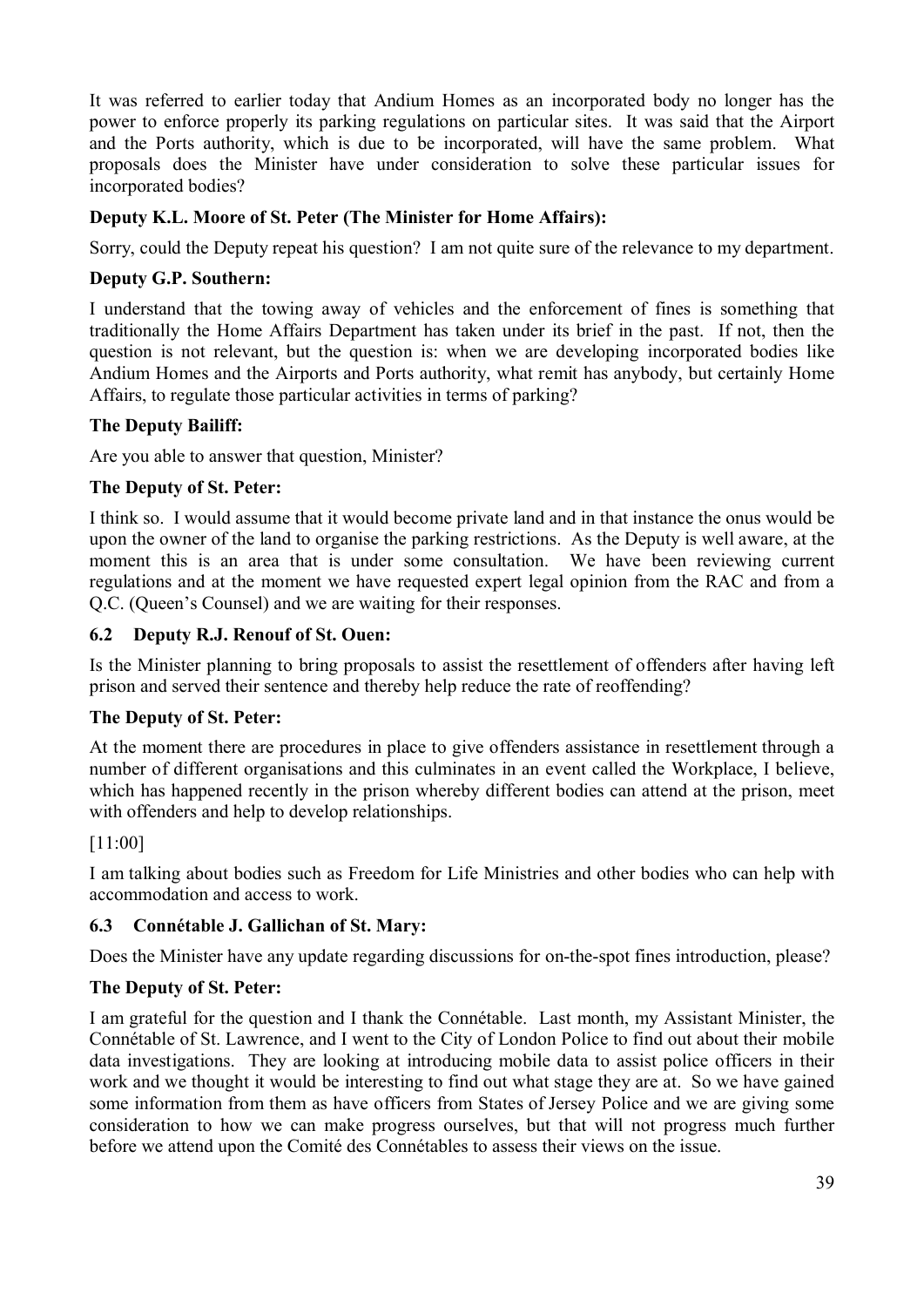# **6.4 Deputy K.C. Lewis:**

Further to news that Jersey has more people addicted to drugs per head of population than the U.K. (United Kingdom), what action is the Minister taking in relation to this and especially in relation to the so-called legal highs? I am aware that this is a multi-agency problem.

#### **The Deputy of St. Peter:**

The questioner is absolutely right, it is a multi-agency issue and something that we are working with our colleagues at Health in order to tackle many aspects of the findings of that report. The police do take very seriously drugs offences and you will note the recent seizure of £1.2 million worth of drugs that occurred just this week, which was a significant success for the force in preventing drugs from reaching the streets.

#### **6.4.1 Deputy J.A.N. Le Fondré:**

When wheel clamping was abolished, the Minister for Home Affairs undertook to introduce an alternative under law to allow private landowners to be able to enforce parking restrictions on their land. From memory, that was a good 2 years ago. When are we going to see that alternative?

#### **The Deputy of St. Peter:**

Yes, I did refer to that piece of work in my first question from Deputy Southern that we are still awaiting some legal advice.

#### **Deputy J.A.N. Le Fondré:**

Do we have any indication of the timeframe?

#### **The Deputy of St. Peter:**

Currently I do not. I believe it is being chased up.

#### **6.5 Deputy M. Tadier:**

It is in the same vein. Interestingly, we already have on-the-spot fines in Jersey. We have a car parking control company operating and giving on-the-spot fines to people which are not legally enforceable and which is backed up by the D.V.S. (Driver and Vehicle Standards) Department, who give data to the company to find out who the individuals are doing that, but it seems we cannot do that with the police force or with the honoraries. So there is some disconnect going on. Does the Minister for Home Affairs believe that it is a completely unsatisfactory situation to have this kind of company operating, if you like, by chance because it is not legally enforceable, just as a deterrent we have heard from another Minister? Is this the Government policy that we can have no law to back it up but we can have companies operating as deterrents? Is this something that can be resolved by her department?

#### **The Deputy of St. Peter:**

I believe this is exactly why we are conducting this research at the moment to try and resolve the problem.

#### **6.5.1 Deputy M. Tadier:**

The supplementary is would it not be better to tell this particular car parking control company and those similar to them that they must stop operating immediately until there is a legal basis in place?

#### **The Deputy of St. Peter:**

I do not think it would be sensible if I were to give a direct answer to that question at this point. I would need to take some consideration.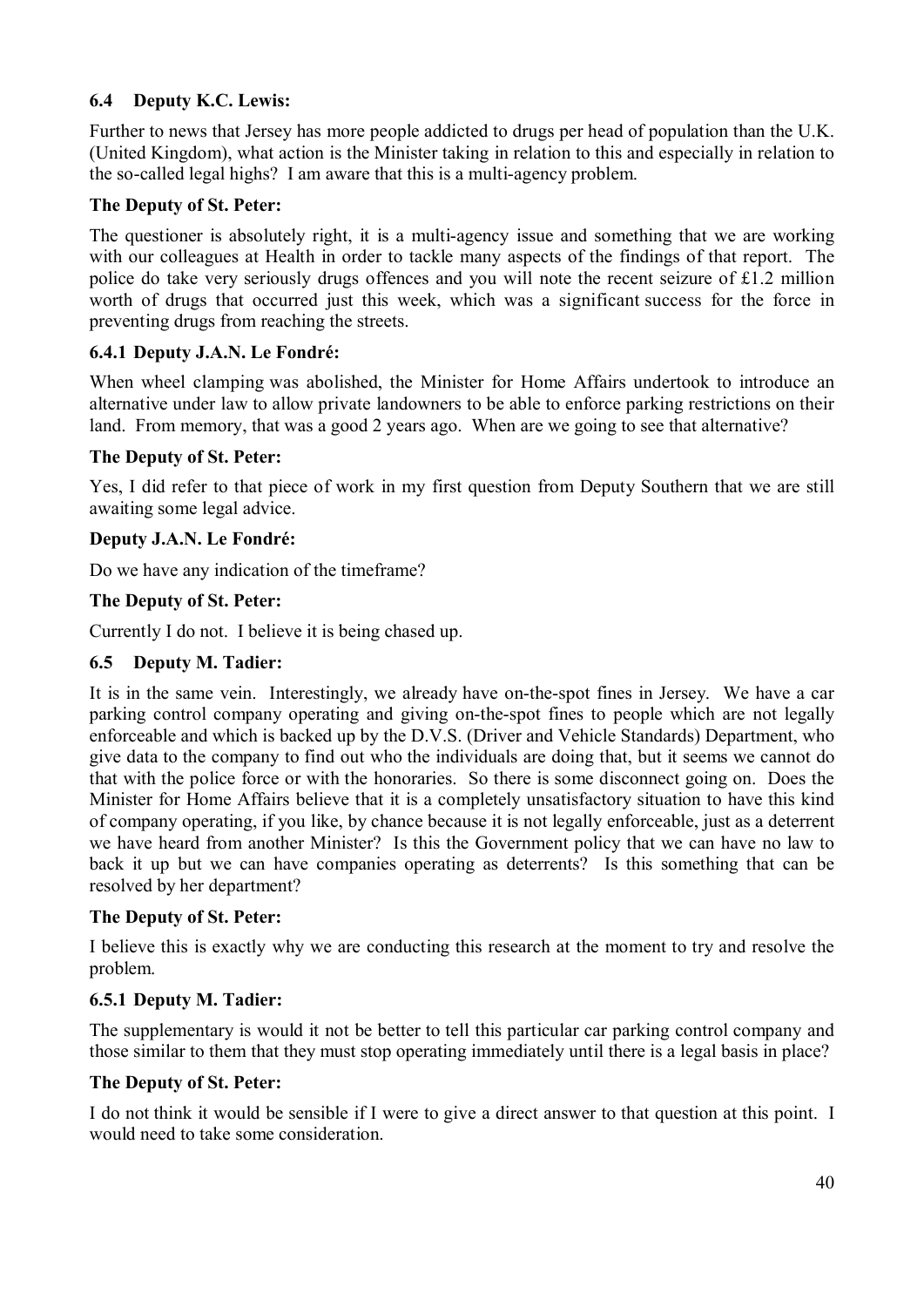# **The Deputy Bailiff:**

I also do not think it is a matter for this Minister, in fact, Deputy.

# **6.6 Deputy S.Y. Mézec:**

Would the Minister inform the Assembly how overtime in the police force has been affected given the department's decision not to recruit more police officers when vacancies have arisen?

#### **The Deputy of St. Peter:**

I have a great of deal of statistics and facts at my fingertips here, but over time within the police force is not one that I have. I can certainly endeavour to find that information and provide it to the Deputy.

# **6.7 Deputy R. Labey:**

Does the Minister regard the purchase of BMWs last year for the force as value for money and why were the services of fleet management not employed for these transactions?

#### **The Deputy of St. Peter:**

This is a question that we have gone into some depth to answer and I am satisfied that the police, in fact, did receive value for money on this purchase. They did not use fleet service management, much to the dismay of our Minister for Transport and Technical Services who asked this question some time ago. The reason was because BMW supply cars to many police forces throughout the world and particularly the U.K. and we were able to use a particular deal that was being made available to other police forces. So we bought them for exceptionally good value and they were already fitted for the purposes of the police force.

#### **6.8 Deputy L.M.C. Doublet of St. Saviour:**

Can the Minister see any scope for moving registration of births into children's centres as recommended in the 1,001 Days document, which we have signed up to, in order to get near to 100 per cent contact with all families in the system of the children's centres at the earliest stage possible?

#### **The Deputy of St. Peter:**

Sorry, I think I missed the beginning of the question.

#### **Deputy L.M.C. Doublet:**

Can the Minister see any scope for moving registration of births into children and family centres?

#### **The Deputy of St. Peter:**

Apologies for not hearing that. It is something that we are considering and looking into. It is an interesting and valid question.

#### **6.9 Deputy G.P. Southern:**

Are the figures underlying the purchase of vehicles for the police - which have satisfied the Minister - in the public domain and, if so, will the Minister point Members at a reference to them? If they are not in the public domain, will she agree to put them in the public domain?

# **The Deputy of St. Peter:**

I am sure the police will be delighted to prove their good bookkeeping.

# **6.10 Deputy M. Tadier:**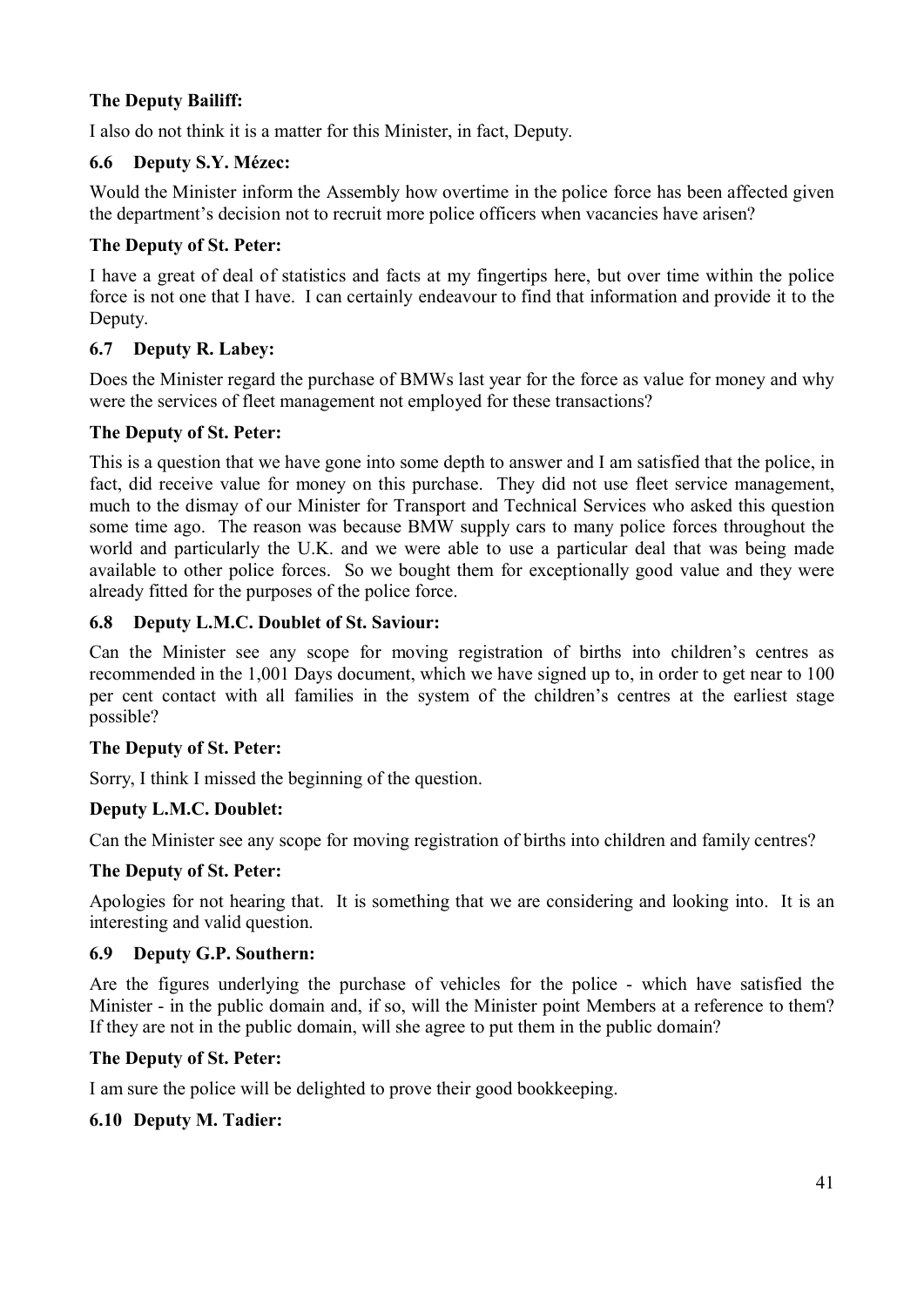I am sure that the Minister shares my desire to see less drug dependency, a reduction in harm caused by drugs and combating organised drug crime globally. In that vein, is her department keeping an eye on countries which have perhaps adopted decriminalisation or regulation of certain types of drugs to see what the outcomes are, social outcomes, in those jurisdictions?

#### **The Deputy of St. Peter:**

I believe the Deputy is referring to some states of America where there has been some decriminalisation and that is ...

# **Deputy M. Tadier:**

Not exclusively, but those are some.

#### **The Deputy of St. Peter:**

Not exclusively. It is a subject that is often looked at and observed from our perspective but I think at the moment the initial important facts are that we work with Health and Social Services and also that the work is carried out regarding the new psychoactive substances and changing the law in relation to the compounds of those substances so that they are all made illegal.

#### **6.10.1 Deputy M. Tadier:**

A supplementary: has any thought been given to the fact that psychoactive substances are being used more and more in proliferation because Jersey is so successful at stopping other drugs coming in that perhaps people seek to use these substances, which are arguably even more dangerous and certainly more unknown?

#### **The Deputy of St. Peter:**

Well, it is for that reason that the consideration is being given to changing the law and the police are very well experienced in dealing with people who are under the influence of new psychoactive substances. I think the effects are, indeed, very distressing on the individuals who have taken those drugs. Customs and Immigration also take this very seriously and officers are regularly in post at Jersey Post early in the morning checking parcels. Indeed, they have been very successful in seeking and stopping those parcels from arriving into the Island.

#### **7. Questions to Ministers without notice - The Chief Minister**

#### **7.1 Deputy C.F. Labey of Grouville:**

Does the Chief Minister's Minister for Planning and Environment enjoy the full backing of the collective responsibility of his Council of Ministers in appealing the Royal Court decision against the development of Keppel Tower, Grouville, or is his Minister pursuing the appeal on his own initiative?

#### **Senator I.J. Gorst (The Chief Minister):**

That is a very good question out of the gate. I am not aware that it has been discussed at the Council of Ministers, but I have no doubt that the Minister has taken full and appropriate advice and will in due course update the Council of Ministers on his actions.

#### **7.1.1 The Deputy of Grouville:**

A supplementary: would it not be more favourable to the taxpayer, let alone a senior citizen being persecuted by this action, to bring forward an amendment to the Island Plan, although maybe this action would be less favourable to the developer?

#### **Senator I.J. Gorst:**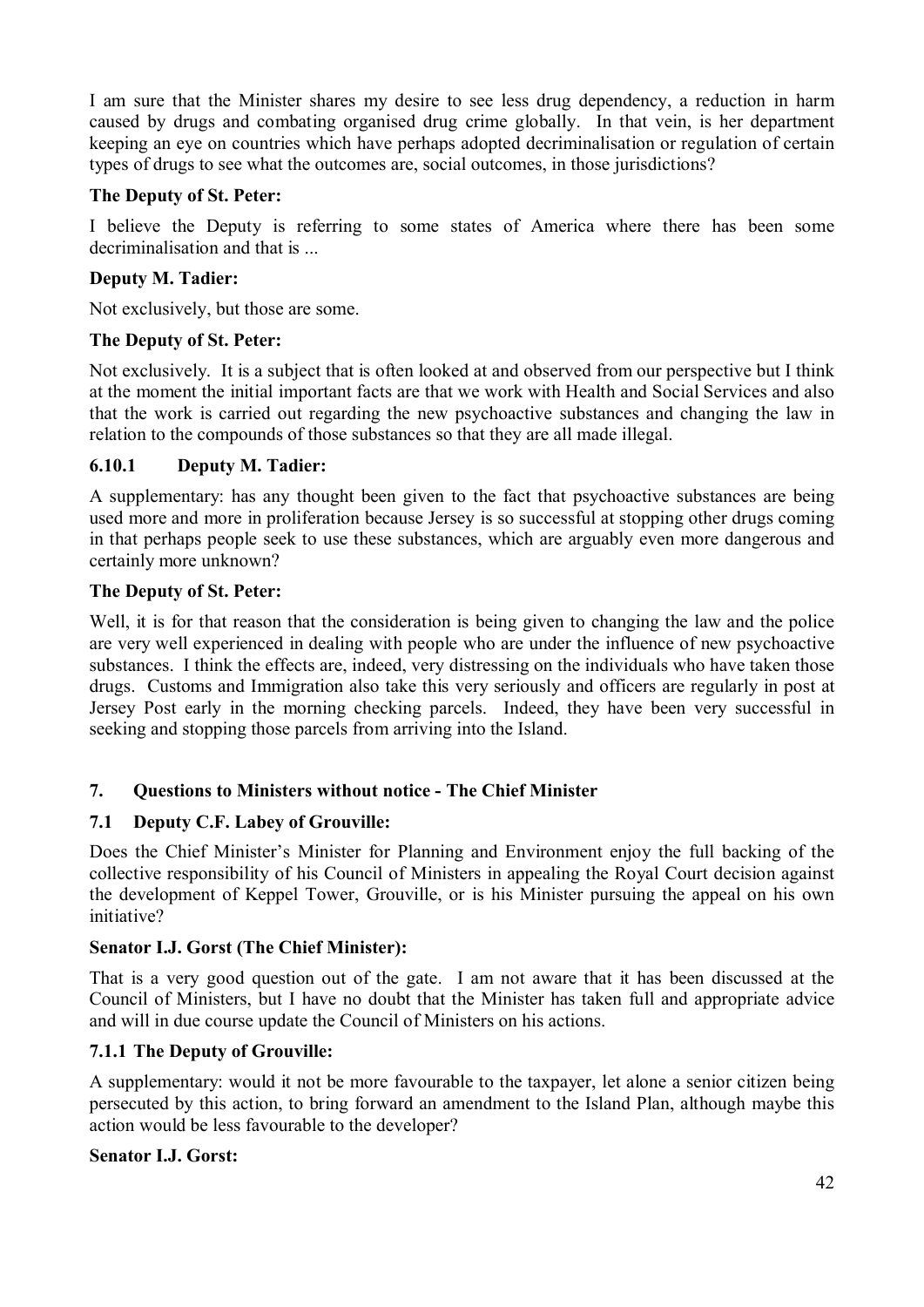As I said, it is not an issue which I have discussed with the Minister, but I have no doubt that should the Deputy wish to ask that question of the Minister that he will consider it along with the other advice that I expect he will have received prior to following the course of action that has been given some publicity recently.

# **7.2 Deputy R. Labey:**

The Chief Minister will be aware of my attempts over several weeks to establish why Jersey's competition regulator has failed to oblige J.T. (Jersey Telecom) to introduce wholesale rental on broadband, on multiple fixed lines, and also number portability. The former Minister for Economic Development and now J.T., sole shareholder as Minister for Treasury and Resources referred me to the current Minister for Economic Development, who referred me to the Assistant Chief Minister, who I can only ask questions of via the Chief Minister, so my question is this. **[Laughter]** Is this joined-up government or is it an attempt to delay and to protect the monopoly of J.T. contrary to stated policy?

# **Senator I.J. Gorst:**

No, it is not and there is always a balance which needs to be struck in this regard. I think that all Ministers accept that the current balance is not the appropriate one. While we might want to extract the greatest possible value that we can out of the shareholding of Jersey Telecom, there is the broader competitive element which needs to be considered and the cost and speed of connectivity, and that is why my Assistant Minister is currently undertaking a review to consider these issues. I do not know what date that that review is going to be available, but it is the appropriate course of action because we think that there needs to be rebalancing in that equation.

# **7.3 Deputy K.C. Lewis:**

Will the Chief Minister use his influence to unblock the impasse we have at the moment between S.o.J.D.C., Treasury and the Scrutiny Panel? At the moment, we cannot finish our report until we have full and unfettered access to all the information. At the moment, it is something we have not seen is better or worse than something else we have not seen. We must have full access to this information and free, unfettered access to our consultants, Ernst & Young. Will the Chief Minister use his influence to unblock this impasse?

# **Senator I.J. Gorst:**

I understand the difficulties that the Scrutiny Panel are experiencing and I also understand the difficulties that the Minister for Treasury and Resources has and the need for commercial confidentiality that the organisation that we have set up to undertake this development has as well, particularly when it comes to third parties. The Deputy knows that my influence, much as it is, is already being brought to bear and I hope that the current course of action is going to alleviate the impasse that we have. But we will not know that until we hear back from EY whether that is the case or not. One of my officers has been working not quite full time on trying to deliver information to the Scrutiny Panel and support them in the best way that we can. I of course personally met with them, or they came to see me, shall I put it like that, last Wednesday as the States rose early.

[11:15]

# **7.4 Deputy L.M.C. Doublet:**

Could the Chief Minister please provide a further update on the progress of the early years taskforce given that a lead person has now been appointed, including timescales and some specific priorities?

# **Senator I.J. Gorst:**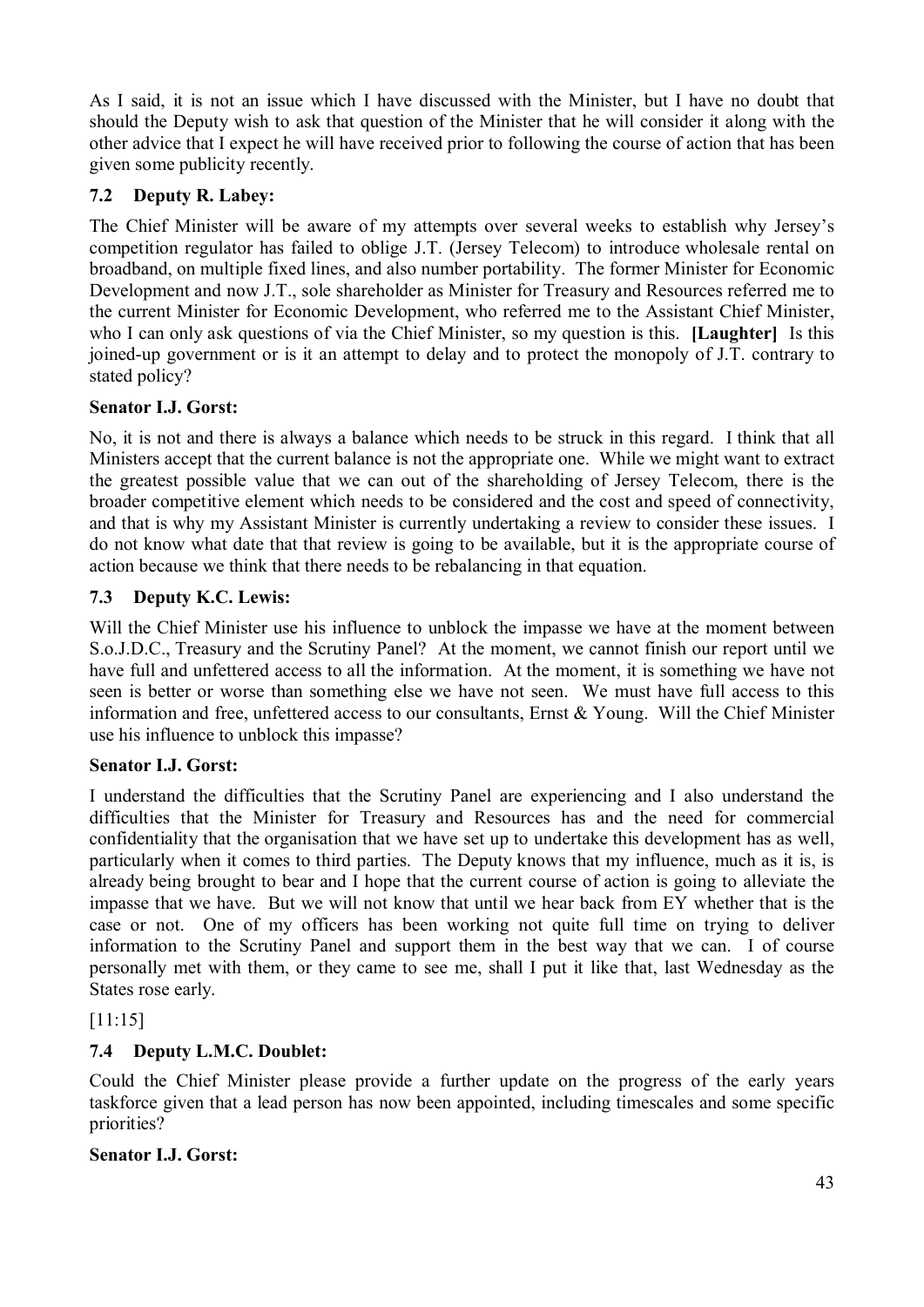Yes, I do not have those with me this morning but I will endeavour to do so because I understand that good progress is now being made and that one of the areas that needs to be considered is exactly the question that the Deputy asked of the Minister for Home Affairs earlier.

#### **7.4.1 Deputy L.M.C. Doublet:**

A supplementary: in order to facilitate the work of the early years taskforce, has the Chief Minister given any further thought to the creation of a Minister for Children given that his answer, when questioned by Deputy Hilton in February of this year, was that he had been a supporter of this idea in the past and there may be a realistic opportunity for making it happen?

#### **Senator I.J. Gorst:**

I have not given it any further consideration. It would be unfair for me to say that we have. I still support that option but, as the Deputy knows, Ministers have been extremely busy with preparing for the M.T.F.P. and we are in due course going to see a number of changes during the course not only of 2016 but 2017, 2018 and 2019. Therein I think lies the opportunity to rationalise and perhaps create such a post.

#### **7.5 Deputy G.P. Southern:**

What new measures or methods does the Chief Minister have in his second term of office, as distinct from his first term of office, to promote economic growth, which remains stubbornly close to zero net growth over the past decade?

#### **Senator I.J. Gorst:**

We are going to continue the policies that we brought into force at the end of the last Government. When we look at the labour market survey we see that those policies are working. I can reiterate the words of the Assistant Chief Minister earlier: we know why G.V.A. has remained difficult to shift because of the basis of our economy historically on banking and the interest rates and the stubbornness of moving those, although the latest advice is that they might move perhaps a little bit sooner than we at first thought. But we continue to promote all sectors of our economy. The new Minister for Economic Development is delivering a changed Visit Jersey. We are seeing visitor numbers in that sector grow and we need to ensure that we have profitability in that sector increased and productivity increased. That means using full occupancy of the facilities already available, but there are many, many streams to that work because we recognise that it is fundamentally important to each Islander's future.

#### **7.5.1 Deputy G.P. Southern:**

Is the Chief Minister content that one of the signals of economic growth, i.e. the number of jobs, over half the new jobs created in the past year have been zero hours and presumably low pay jobs?

#### **Senator I.J. Gorst:**

The honest answer is no, I am not. But if we look at the sectors where those jobs have been created, that gives us the challenges that I spoke about in questions on notice earlier about the balance of supporting businesses to increase their productivity, the work I was just talking about that Senator Farnham is doing particularly in the tourism sector, to improve their margins so that over time they can create permanent jobs and we can see an increase in the minimum wage. But it has to be a balance because what we do not want to do is tip in the opposite direction so that people are put out of work. If we look I think in the financial services sector the increase in zero hours contracts in that particular sector was miniscule. It is elsewhere in the economy that we have the issues that need to be addressed.

#### **7.6 The Deputy of St. Ouen:**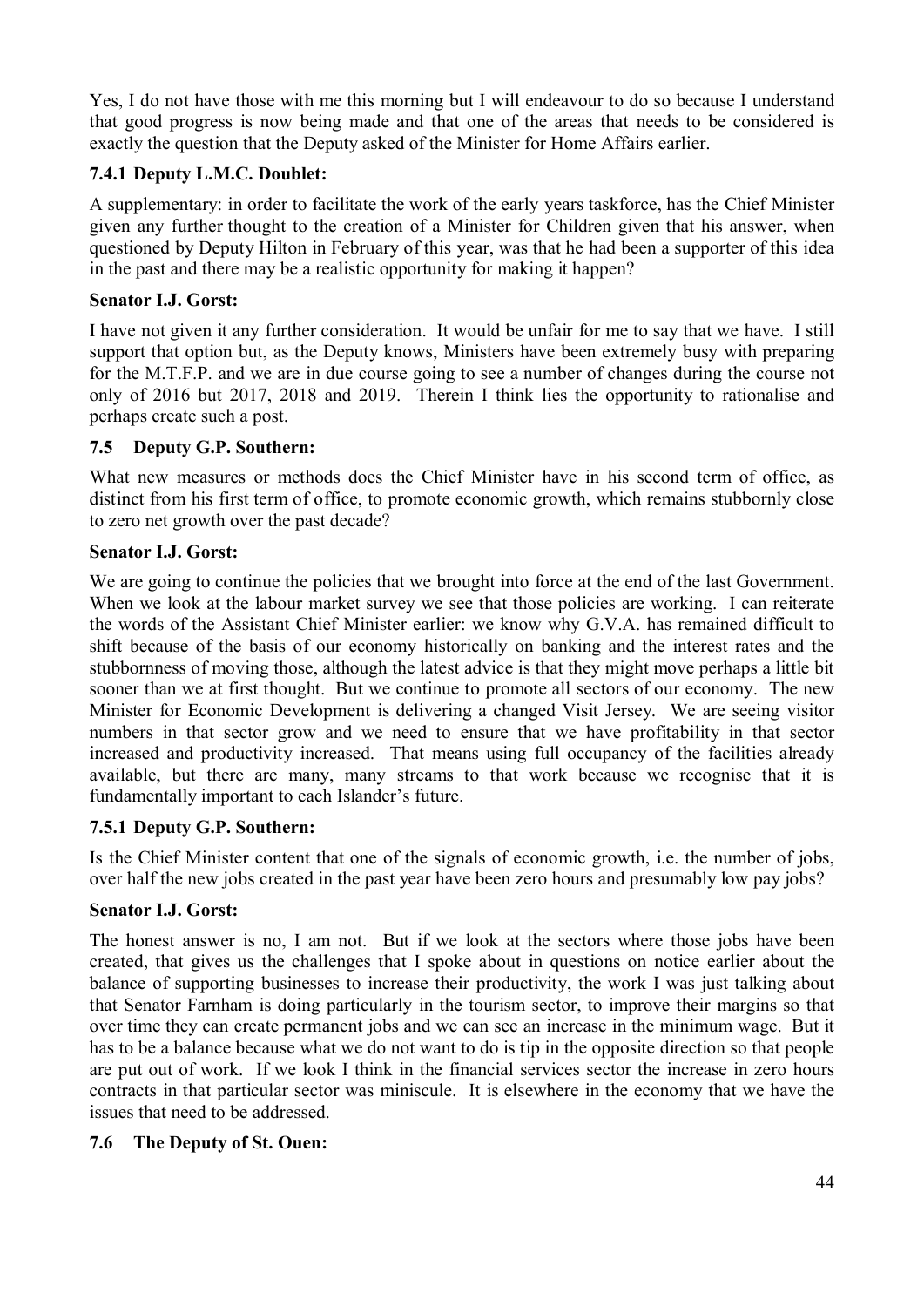Would the Chief Minister advise the Assembly what is the timetable for lodging a proposition relating to the new hospital?

#### **Senator I.J. Gorst:**

It is all the difficult questions this morning. Again, I do not know from conversation with the Minister for Health and Social Services exactly what that timetable will be. I know that that is unsatisfactory for the chairman of the Scrutiny Panel, but there is the issue of site selection and there is the issue of cost and how we are going to pay for it. Those 2 issues do need to be considered together and there is no easy answer to either of those questions. That is why it is taking much longer than any of us would like.

#### **7.7 Deputy M.J. Norton of St. Brelade:**

I noticed with interest in the media recently that there is a non-co-operative jurisdiction blacklist called the E.U. (European Union) blacklist, which is out currently, in which Guernsey is on and Jersey is not. I wonder if the Chief Minister would care to comment on that, please.

#### **Senator I.J. Gorst:**

Yes, it is a difficult question. The Chief Minister of Guernsey and myself recently met with the E.U. Commissioner of Tax and at our meeting he said he very much welcomed the active engagement of the Channel Islands in the key initiatives involved in the fight against tax evasion, fraud and abusive tax avoidance, in which we are important partners of the E.U. Therefore, it is difficult for us to understand why such a consolidated list, which is what it is, can have been produced when it is not based on the international standard set out by the O.E.C.D. Global Forum. The O.E.C.D. and the Global Forum have written to the E.U. in the following way. They say: "We would like to confirm that the only agreeable assessment of countries as regards their co-operation is made by the Global Forum, but a number of countries identified in the E.U. exercise are either fully or largely compliant and have committed to automatic exchange of information, sometimes as early adopters as Jersey and Guernsey have done." Therefore, they say: "Without prejudice to a country's sovereign position, we are happy to confirm that these jurisdictions are co-operative [which seems to run counter to the E.U. comments] and we would like to commend the tremendous progress made over the past years as well as the co-operation and integrity of the global forum process." Guernsey, Jersey and the Isle of Man are part of that process. I would also like to support the work that Her Majesty's Government in the U.K. have done in lobbying on behalf of Guernsey to make sure that the position is clearly understood in the E.U. that Guernsey is a cooperative jurisdiction as Jersey is and that it should not be for the E.U. or for Member States thereon to have arbitrary lists of black lists when indications to some of those jurisdictions, ourselves included, have been to the contrary and that we would be removed because we are compliant with the requirements for automatic exchange of information and we are exchanging that information.

#### **7.8 Deputy S.Y. Mézec:**

One policy that both the Chief Minister and I share is the view that more classes of social security contributions should be introduced for the self-employed. Could I ask the Chief Minister to update the Assembly on what progress is being made with this and when he believes it will come to fruition?

#### **Senator I.J. Gorst:**

It seems that this morning I am being asked to step on the toes of all Ministers in this Assembly and these questions would be far better addressed to those Ministers rather than the Chief Minister, but there we are. The Deputy knows that the actuarial valuation recently published - I think it was last year; I lose track of days - suggested that over the medium term we needed to consider how we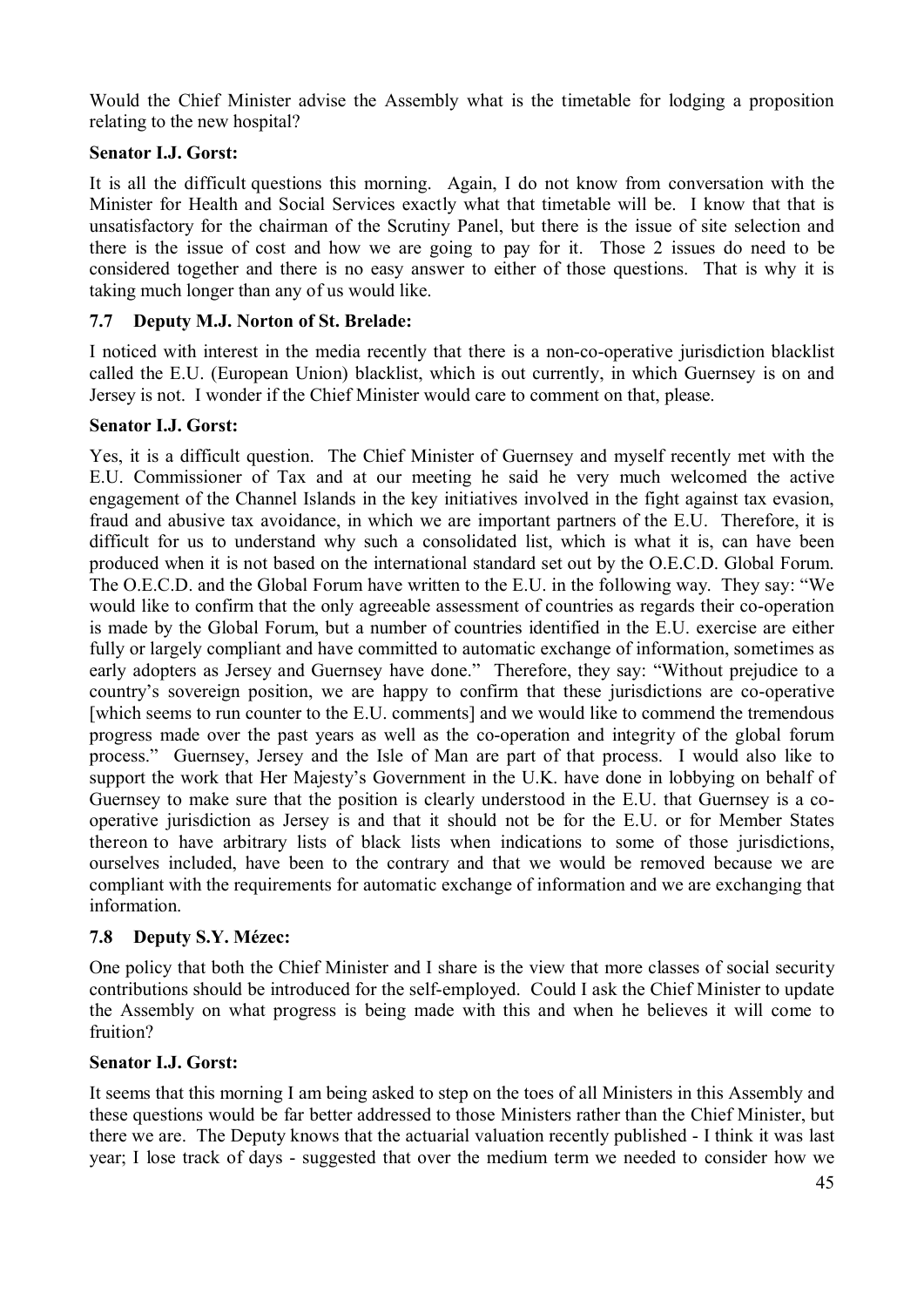would continue to fund pensions into the future. We have the Social Security Reserve Fund, which we know has been set up to smooth out the need to raise contributions and make the funds sustainable into the future and at the same time we need to consider other classes. That work, as I understand it, is going to take place ... and I am just forgetting because I mentioned it in a meeting yesterday. I am not sure whether it is later this year or next year. I think it is probably next year.

#### **7.9 Deputy G.P. Southern:**

Is the Chief Minister aware that the Minister for Treasury and Resources has just circulated a major piece of communication tonight about the potential purchase of J.T. when many Members of this Assembly were at a meeting last night of J.T., the annual general meeting of J.T., at which the Minister, although he was there, made no mention at all of the potential sale of J.T. at that meeting? Is it not a bit inappropriate that he should be announcing it today rather than last night?

#### **Senator I.J. Gorst:**

Absolutely not. This is an important approach which has been made. Staff in both the organisation which made the approach and J.T. needed to be informed. As I understand it, they will be informed as the Minister rises to make this statement. I know the Deputy does not always agree when I give answers, but it is appropriate that the Minister makes such an important statement in this Assembly so that he can be appropriately questioned and held to account **[Approbation]** by this Assembly. Therefore, I fully support the Minister in making the statement openly in this Assembly and not in a private briefing where not all Members were able to attend last night. **[Approbation]** I just wish that timing was such that we could do it more frequently like this.

# **The Deputy Bailiff:**

If there are no further questions for the Chief Minister, then that brings this question period to an end. There are no matters under J. Under K, there are 2 statements to be made. The first is a statement by the Minister for Treasury and Resources concerning the States of Jersey Development Company.

# **STATEMENTS ON A MATTER OF OFFICIAL RESPONSIBILITY**

**8. The Minister for Treasury and Resources - statement regarding the States of Jersey Development Company**

# **8.1 Senator A.J.H. Maclean (The Minister for Treasury and Resources):**

The Minister for Treasury and Resources has on behalf of the States the responsibility for the public shareholding in S.o.J.D.C. In that capacity, I would like to inform Members that the chairman of the States of Jersey Development Company is retiring with effect from 30th June 2015. Mr. Mark Boleat has provided notice of his intention to retire but agreed to be flexible on his retirement date to fit in with the company business. He made it clear that he would not wish to retire until a pre-let had been secured on the Jersey International Finance Centre, something that has now been achieved. Mr. Boleat has been offered and has accepted a position on PwC's United Kingdom Advisory Board. However, he could not take up the position while he was chairman of a company, S.o.J.D.C., that PwC audits. He had initially been offered the position in the autumn of last year but declined it at the time as he wished to see S.o.J.D.C. through to commencing work on the Jersey International Finance Centre and the former J.C.G. (Jersey College for Girls) site. I would like to publicly thank Mr. Boleat for guiding the business of the Jersey Development Company since its inception in July 2011, initially stepping in at the last minute to fill the chairman's position on a temporary basis. His vast business experience has been instrumental in advancing the various projects that the Jersey Development Company is responsible for. He leaves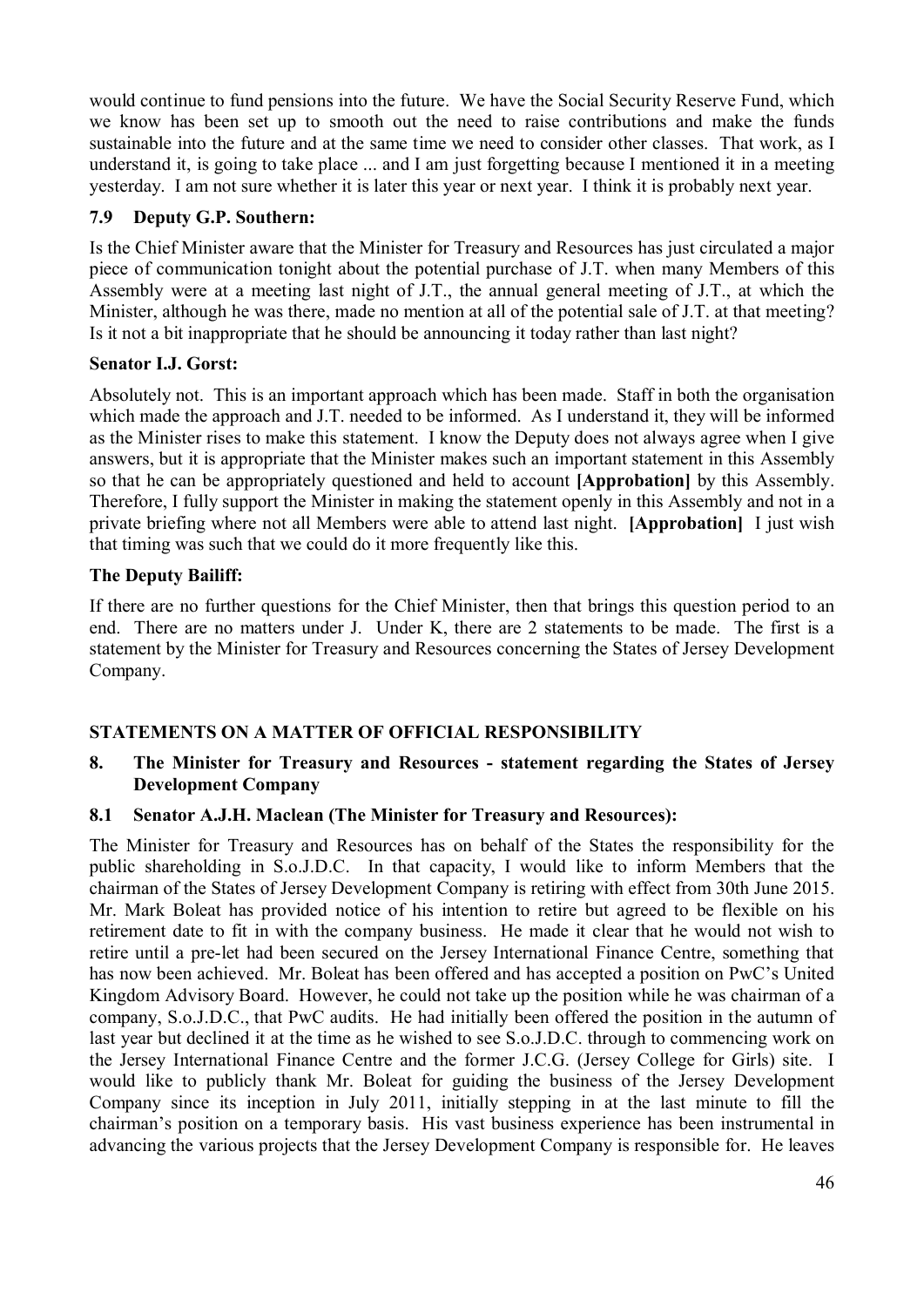the company in a sound position and with a positive future. The process to secure a replacement is under way and I hope to be recommending a candidate to the States in September.

# **The Deputy Bailiff:**

Thank you, Minister. There is now a period of 15 minutes available to Members to ask the Minister questions arising out of the statement. If there are no questions for this Minister, then that brings us on to the following statement, which is again by the Minister for Treasury and Resources concerning J.T.

# **9. The Minister for Treasury and Resources - statement concerning Jersey Telecom**

# **9.1 Senator A.J.H. Maclean (The Minister for Treasury and Resources):**

The Minister for Treasury and Resources has on behalf of the States the responsibility for the public shareholding in J.T. It is in that capacity that I would like to inform Members of an important development for the business which could, if agreed, result in changes to the future ownership structure. I can confirm that an unsolicited written offer has been received addressed to the Minister for Treasury and Resources and the J.T. board. The offer is from the ultimate owner of the Airtel business in the Channel Islands, Mr. Sunil Bharti Mittal. Mr. Mittal is the owner of Bharti Airtel, an Indian multinational telecommunications company that operates in 20 countries. The offer sets out a proposal to (a) merge J.T. and Airtel in Jersey and Guernsey in return for a percentage ownership in the combined business; and (b) to purchase an additional holding in the merged entity. This would mean the States retaining just under 75 per cent of the shares. The strategic minority interest would amount to 25 per cent plus one share of the merged business. I recently met Mr. Mittal at his request and I am satisfied that his offer is intended to develop and grow the J.T. business and build on his long-term commitment to Jersey.

#### [11:30]

Having considered the offer, the board of J.T. has confirmed that it views the offer as worthy of very serious consideration. Its reasoning for such a positive response to the significant challenges relating to scale that it faces in the market is the access to wider sales channels and the opportunity to properly leverage the significant international capability of the Airtel business and its owners to grow J.T. and deliver greater value for consumers and Islanders. Clearly, this initial offer is subject to further detailed evaluation. Consideration of such an offer raises important questions on the most appropriate ownership structure for J.T. in order to balance the need for financial returns with the need to continue to meet strategic objectives in telecoms, facilitate future investment in the infrastructure, and protect the interests of consumers. The Comptroller and Auditor General in a report dated 24th July 2014 about the States as a shareholder in J.T. has already raised the issue of whether the States should continue to own J.T. in whole or in part. Any significant changes in ownership, especially resulting in consolidation in the Jersey telecoms market, would require the approval of C.I.C.R.A. (Channel Islands Competition and Regulatory Authorities) under the terms of the Competition (Jersey) Law 2005 and provisions contained in the licences of J.T. and Airtel. The Treasury is now working on a firmer timeframe that will allow a full and detailed evaluation of the commercial and strategic aspects of this offer. This will involve working across government with colleagues from the Council of Ministers, in particular the Chief Minister and the Minister for Economic Development. We will complete this work in a timely manner and I will update Members when we have a firmer indication of likely timescales. I have briefed the chair of the Corporate Services Scrutiny Panel and will keep him and his panel regularly updated on progress and development on what is clearly an interesting offer from a leading international telecoms operator. All parties realise the importance of keeping staff and customers of both companies fully informed. Accordingly, J.T. employees are being briefed by J.T. directors as I speak and I understand Mr. Mittal will be briefing Airtel staff at the same time. I know both employees and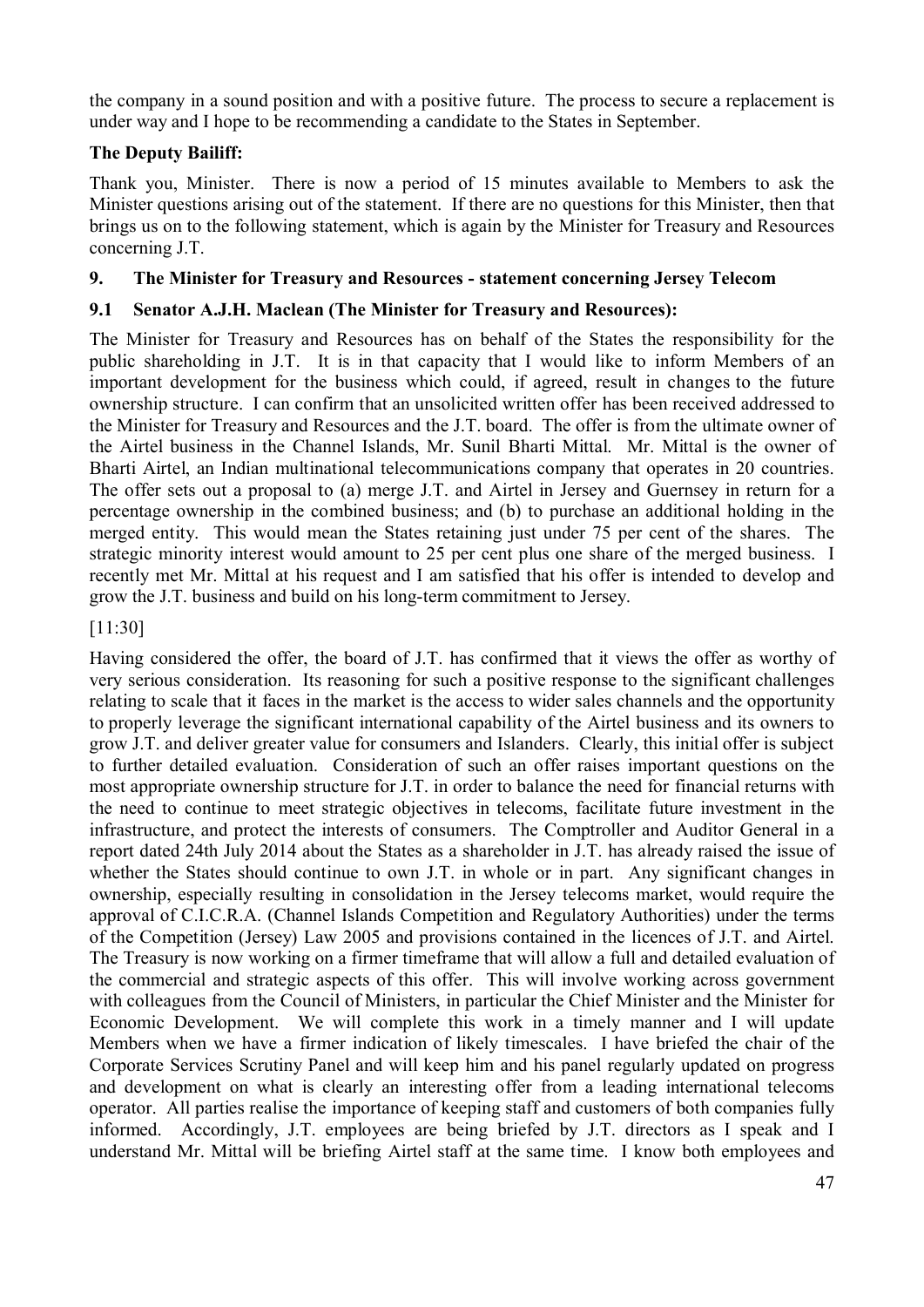customers of J.T. and Airtel will want a thorough, professional and comprehensive evaluation of the offer made leading to a swift and clear conclusion. I can also confirm that to accept this offer or any decision to change the future ownership structure of J.T. would require a decision of this Assembly.

# **The Deputy Bailiff:**

Thank you, Minister. There now follows a period of 15 minutes within which Members can ask questions of the Minister arising out of this statement.

# **9.1.1 Deputy G.P. Southern:**

At the briefing held by J.T. last night, it was pointed out that increasing amounts of the profits made by J.T. were being made in the rest of the world. I think it is something of the order of 51 per cent of profits now made in the rest of the world. To what extent will Airtel subsidiaries enable the diversion of tax revenues which are coming to us currently as sole owner ... what potential is there for diversion of those tax revenues being diverted elsewhere in the world because of some form of structure that is adopted by the new company, thereby taking away our monopoly on that tax structure?

#### **Senator A.J.H. Maclean:**

It is a very important question the Deputy raises. In fact, at the presentation last night which was undertaken by J.T. with regard to its results from 2014, the directors made it clear that, yes, 51 per cent or so of profits are now generated from outside of Jersey. The majority of that return that comes from those businesses is invested back into Jersey. What I can say to the Deputy ... and Members will appreciate this is very early stages of an offer that has been received, notification to Members of that offer, but the process has to be undertaken, the due diligence and suchlike. All I can say is that having met Mr. Mittal, who has had a relationship with Jersey since the mid-1990s, had considerable investments here in the Island, has had a considerable investment that he has already made in the Airtel business across the Channel Islands, his commitment is to grow the business, and without doubt certainly the initial offer that has been presented and the words that he has given to me in our initial meeting indicates that that will generate value and revenue and benefits locally as well as securing the longer term future of the J.T. business by giving it access to the considerable economies of scale through an international network that is part of the Bharti Airtel Group.

# **9.1.2 Deputy G.P. Southern:**

Will the Minister bear in mind the commitment of J.T. historically and at present to local training at all levels within the company and be aware that if those positions were to be outsourced to a wider Airtel Group elsewhere that that would cause difficulties or might cause difficulties for our skill base on the Island?

#### **Senator A.J.H. Maclean:**

Another good question from the Deputy. I think this represents tremendous opportunities. To answer his question in short, yes, of course, and we do see with inward investment more generally that it generates opportunities for employment locally within the local economy. But excitingly, I would suggest, if this were to go ahead - and as I am at pains to point out, this is the first step of a journey - then, of course, opportunities for those working within J.T. locally to work within the international group clearly must be there. So from a job progression perspective I think potentially it could be a very exciting opportunity for employees.

#### **9.1.3 The Connétable of St. John:**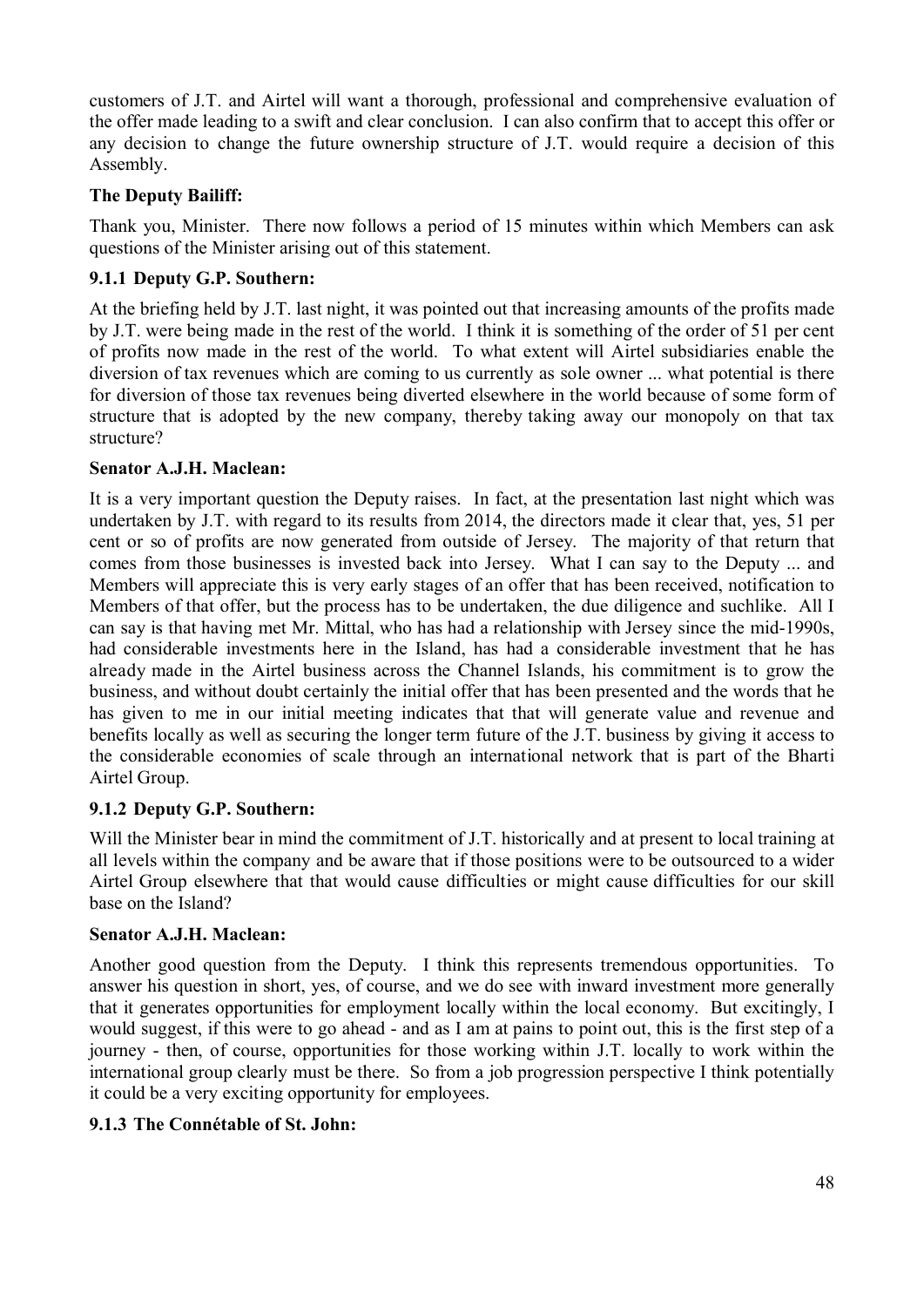Does the Minister agree with me that this is fantastic news and it is giving Jersey businesses access and better access through a large international telecoms company that should benefit businesses, especially the finance industry, on the Island?

#### **Senator A.J.H. Maclean:**

Yes, potentially, of course, I do. I think it is a very interesting offer that we have received with many benefits, but clearly it has to be properly evaluated. This is only the first step. There is a great deal of due diligence to be undertaken and that work is only just about to begin. But at face value, which is why I am making the statement today to Members, certainly it is the view of the J.T. board, and I support this view, that this represents a very interesting opportunity potentially for J.T. and for the Island as well.

#### **9.1.4 Deputy K.C. Lewis:**

I am aware it is very early days yet, but is the Minister anticipating a name change or an addition to the Jersey Telecom name?

#### **Senator A.J.H. Maclean:**

I am not but again, as the Deputy points out, it is very early days and those sorts of details are yet to be discussed.

#### **9.1.5 Deputy G.P. Southern:**

On a different and perhaps more philosophical point, is it not the case that this particular company, which is already in Jersey but unable to compete I think on a level playing field because of the lack of powers of C.I.C.R.A. ... as you say, this has to come before C.I.C.R.A. in terms of a reduction in the number of operators. Is it not the case that in the absence of sufficient powers of C.I.C.R.A. a level playing field has not been able to be created and this is an alternative to take over your dominant player in the field rather than compete and it does reduce competition?

#### **Senator A.J.H. Maclean:**

Yes, the whole issue around competition, and I made the point, was that this is a matter for C.I.C.R.A. to obviously consider, but more generally the matter around the number of licences, the 4 licences, the 3 that are in occupation at the moment, there is a question mark and I think the Comptroller and Auditor General was in a different way also alluding to the structure of the market as well. But yes, that is a matter that does need to be given some consideration. If indeed this were to go ahead and if indeed, therefore, there were 2 leading operators in the Island, then the role of the competition authority would be even greater. To ensure that the appropriate powers are in place to protect consumers, other operators and suchlike is absolutely paramount.

#### **9.1.6 Deputy G.P. Southern:**

If I may, does the Minister accept that it would become more paramount, if that is possible, if we were to reduce the number of operators?

#### **Senator A.J.H. Maclean:**

Yes, I would and as a part of the consideration of the telecoms market generally, the Minister or Assistant Minister with responsibility specifically for the competition authority, Senator Ozouf, is about to undertake a review of that area and as such will feed into this particular consideration.

#### **9.1.7 Deputy R. Labey:**

It might just have been answered. I was going to ask for clarity on the timescale here, the timeline here, and how the current review into wholesale rental, *et cetera*, will affect this deal. Will it prolong it or can it be done without it? Is it a deal breaker?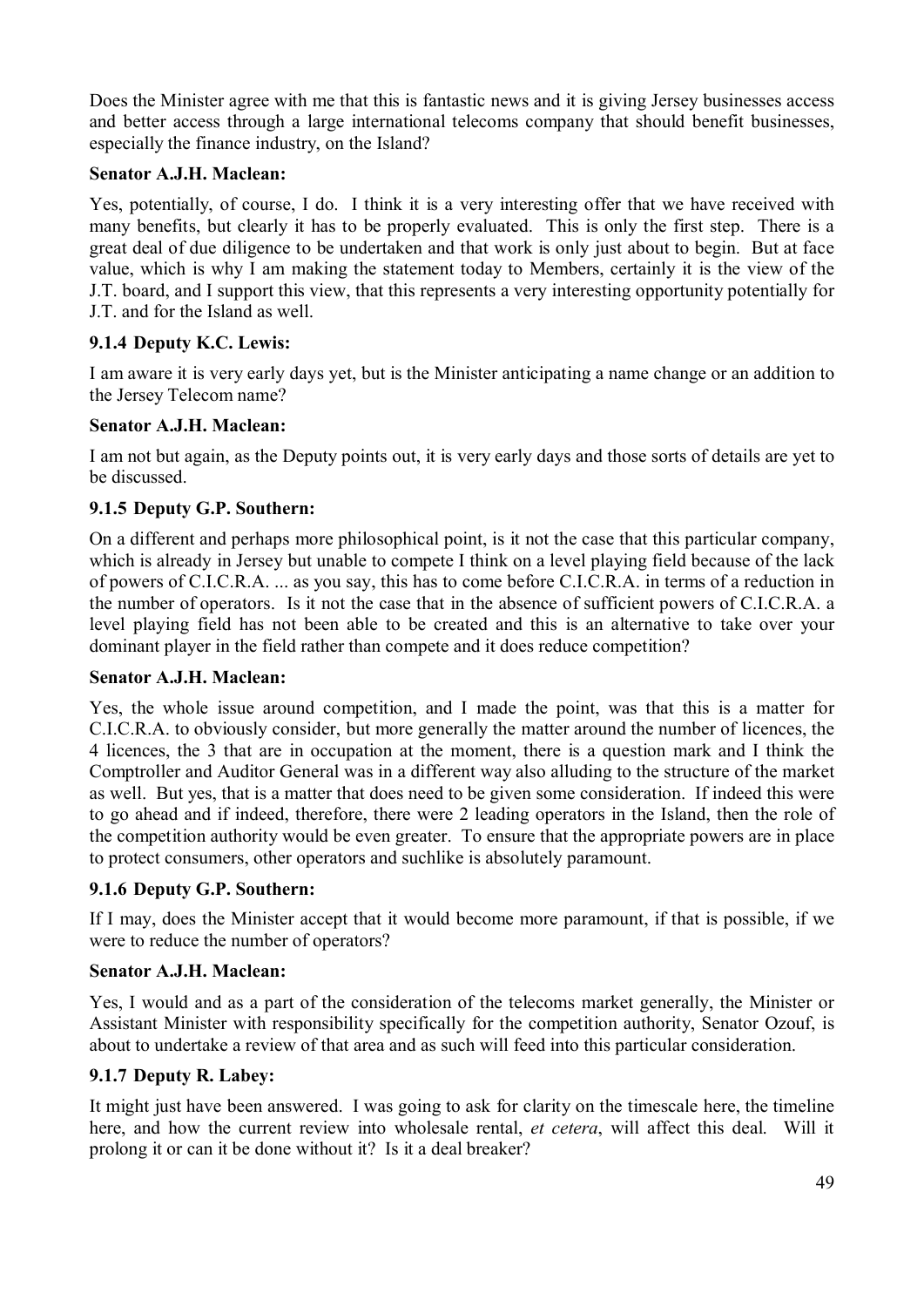#### **Senator A.J.H. Maclean:**

No, it is not but in terms of the timeframe I said in my opening remarks that I would come back to the Assembly and advise Members exactly what the timeframe is going to be. This is, as I have said several times, a very early stage. What we do need to do, though, without any shadow of doubt, we have received an offer; it is essential that we consider it in a timely fashion both for the employees on all sides but also to ensure that we maximise the opportunity as it exists. As I have said, I will come back to Members to update the timeframe but this is going to be dealt with in a timely manner.

#### **9.1.8 Deputy G.P. Southern:**

One of the things that was mentioned at the meeting last night was that the big boys often pass on their costs to the smaller operators in that, for example, a company was quoted as saying: "We have just been made to reduce our charges in the European market. You are not Europe so, therefore, we are going to put up your rates." To what extent is that a risk and will the Minister be aware of the potential for using Jersey, as a small operator still, for a place where profits are maintained and the customer comes second and them first.

#### **Senator A.J.H. Maclean:**

I think the point that the Deputy is making; there are some issues for J.T. as a small operator in the global sphere and, as such, Members and members of the public will be aware of the costs associated with roaming charges and such like. J.T. have worked hard to find, if I can put it this way, work-arounds to assist consumers from those sometimes very high charges that they are disadvantaged by. I would suggest that, should this particular deal go ahead and give access to the international family of Bharti Airtel, then that would open up opportunities for better value for consumers as the buying power would be significantly greater and economies of scale would potentially be to the significant advantage of local consumers. But that is a matter which will come out as part of the consideration of this offer.

#### **9.1.9 Deputy R. Labey:**

Does the Minister agree that if the Airtel merger with J.T. was to go ahead then consideration might have to be given to a replacement third operator?

#### **Senator A.J.H. Maclean:**

I think it is the market that ultimately will dictate whether a third operator is going to be beneficial, and, indeed, viable for that matter. One could come to the conclusion that the reason that this offer has come about is because having the 3 operators is perhaps not viable. If we do reduce to 2 operators, then there is a very, very relevant, and Deputy Southern was alluding to this, role for the regulator to undertake and, ensuring the regulator does that job properly and is resourced accordingly, is going to be critically important to ensure that there is a proper functioning and costeffective marketplace.

#### **PUBLIC BUSINESS**

#### **10. States of Jersey Development Company: re-appointment of Non-Executive Director (P.45/2015)**

#### **The Deputy Bailiff:**

Well, questions for the Minister, then we come on to Public Business. The first item of Public Business is the proposition lodged by the Minister for Treasury and Resources entitled the States of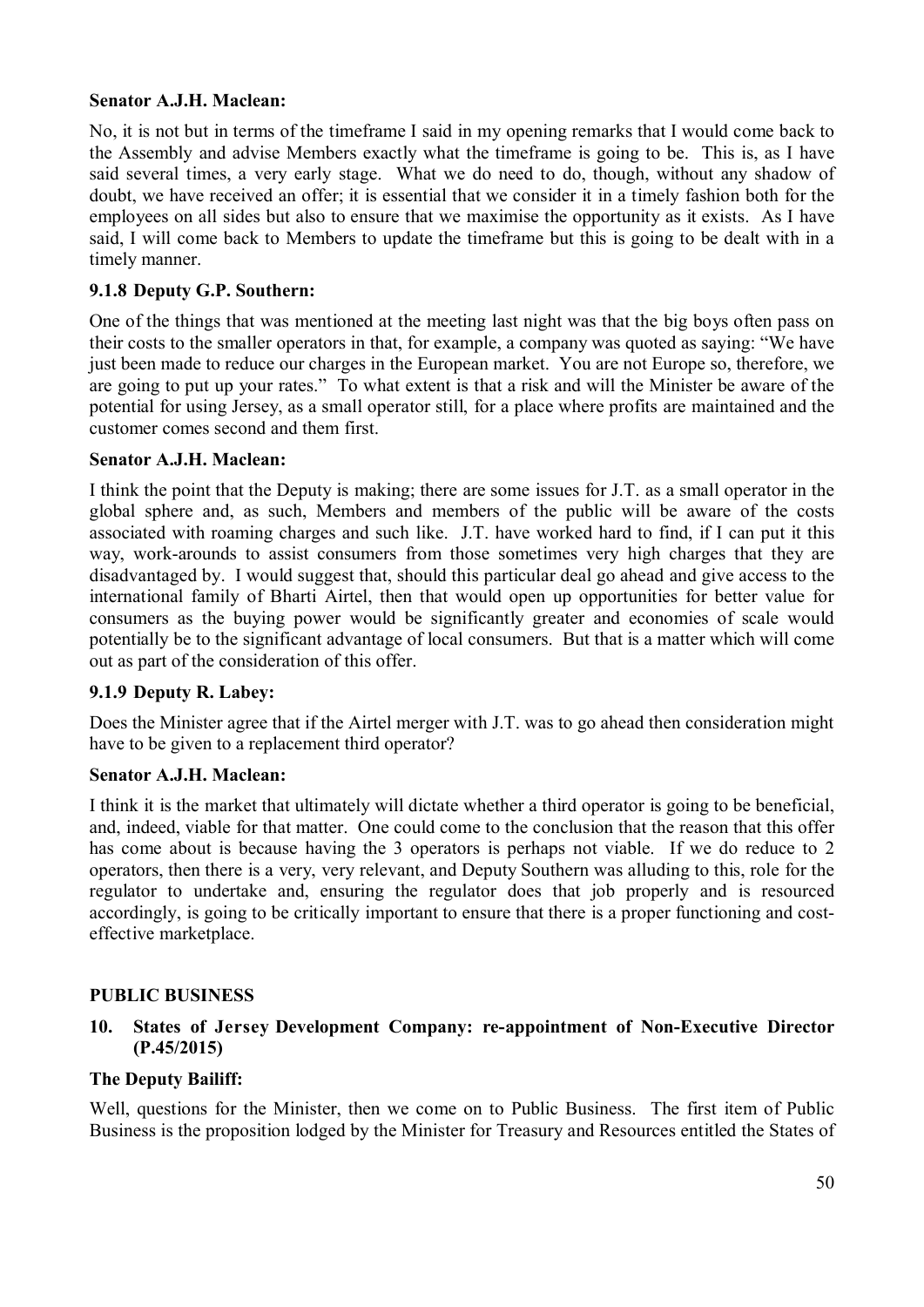Jersey Development Company Limited: re-appointment of Non-Executive Director, P.45/2015, and I ask the Greffier to read the proposition.

# **The Greffier of the States:**

The States are asked to decide whether they are of opinion - (a) to re-appoint Mr. Paul Masterton as a Non-Executive Director of the States of Jersey Development Company Limited, for a period of 3 years, in accordance with the Memorandum and Articles of Association, to take effect from the delivery to the company of the notice referred to in paragraph (b) below; (b) to authorise the Greffier of the States for and on behalf of the States to deliver a notice to the States of Jersey Development Company Limited, in accordance with Article 21(b) of the Memorandum and Articles of Association, to give effect to the appointment.

# [11:45]

# **10.1 Senator A.J.H. Maclean (The Minister for Treasury and Resources):**

I am seeking Members' approval for the re-appointment of Mr. Paul Masterton to the board of the States of Jersey Development Company. The board consists of 7 members: 2 executive directors and 5 non-executive directors. Mr. Masterton was first appointed on 12th July 2012 for a term of 3 years, and I am seeking his re-appointment for a further 3-year period, to expire on 11th July 2018. There are attached notes on the background of Mr. Masterton, and I am happy to answer any other questions that Members may have, but it is broadly a procedural issue. I maintain the proposition.

# **The Deputy Bailiff:**

Is the proposition seconded? **[Seconded]** Does any Member wish to speak on the proposition? If no Member wishes to speak on the proposition, those Members who are in favour of adopting the proposition, kindly show. I beg your pardon, Connétable; I did not see your light and, as we have not concluded the voting, then I am pleased to hear you speak.

# **10.1.1 The Connétable of St. John:**

This is a difficult situation and, as a member of the Corporate Scrutiny Panel, I feel that my opinion needs to be aired. It is the responsibility of the Corporate Scrutiny Panel, naturally, to carry out its duties as diligently and as thoroughly as possible and we require the help and assistance of various authorities to do this. As a member of the board of S.o.J.D.C. it is a responsibility to act collectively in their dealings with us. There have been significant delays in obtaining information and, at times, the integrity not only of the Corporate Scrutiny Panel has been brought into question, but I think also the integrity of our advisers. I personally, and I speak personally and not on behalf of the Corporate Scrutiny Panel, feel that a standard needs to be made, and I cannot support the election or re-election of any current members on to the board that does not co-operate with the Corporate Scrutiny Panel, and I would urge Members to think carefully and to oppose this proposition.

# **The Deputy Bailiff:**

Does any other Member wish to speak on the proposition? If no other Member wishes to speak, I call on the Minister to reply.

# **10.1.2 Senator A.J.H. Maclean:**

I am afraid I cannot leave those comments alone and unresponded to. The board have met all their legal obligations, as a board member, and I think to suggest not supporting the re-appointment of this particular board member N.E.D. (non-executive director) is absolutely inappropriate. I understand that the panel is frustrated. We have talked in questions earlier today about some of the challenges faced in this particular issue, and they are much broader than just this particular panel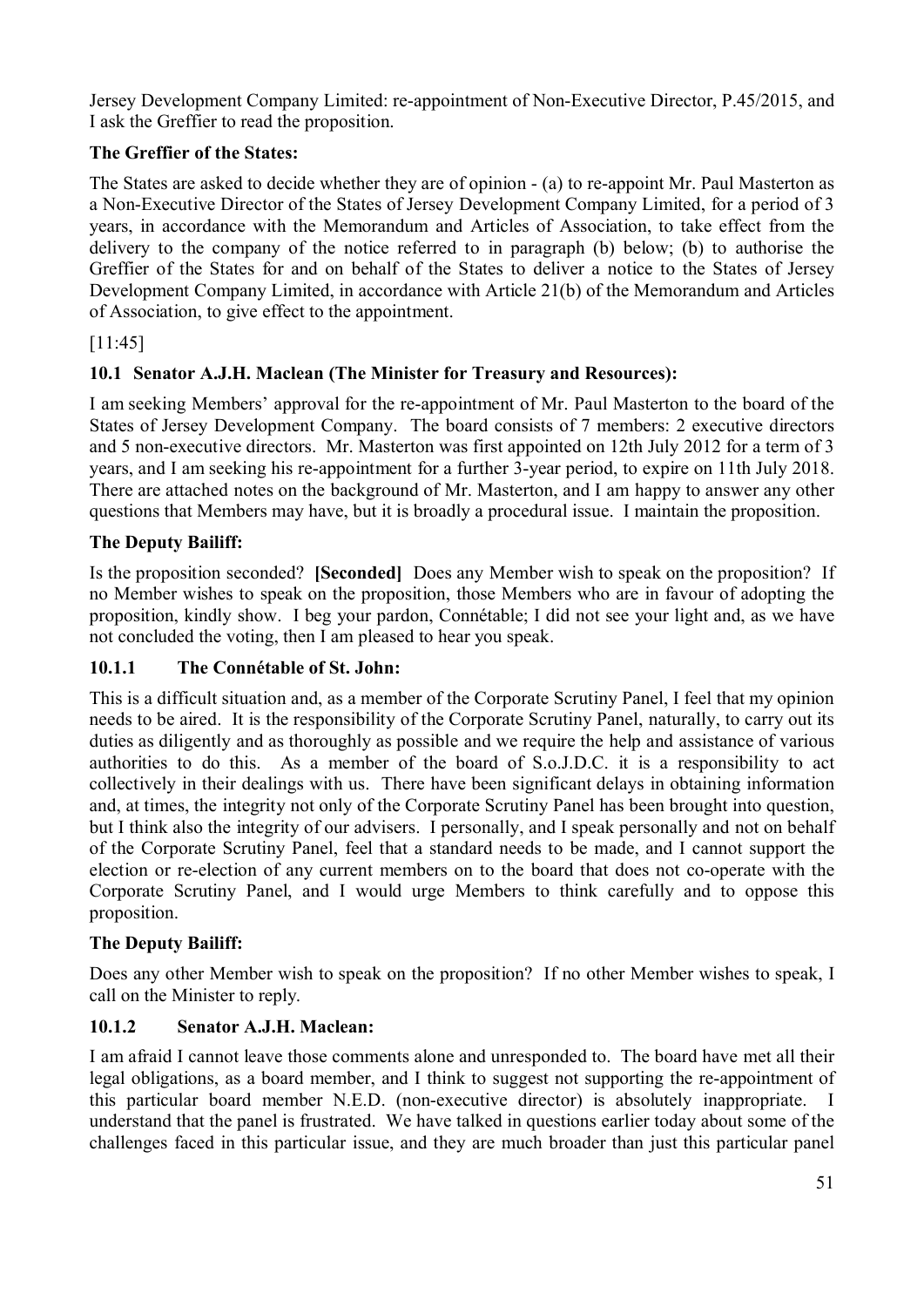and this particular matter. But, to suggest the integrity of the panel, or indeed for that matter, the panel's advisers, is called into question by any member of the board, any member of the executive of S.o.J.D.C., or anybody else for that matter, is completely and utterly untrue and unfounded. That is not the question. There are obligations for directors and officers of companies to undertake, and that is simply what S.o.J.D.C. executives and board have been doing. I have said in this Assembly, I find myself in an extraordinarily difficult position in terms of striking the right balance here and protecting the legal obligations and interests of the relevant parties. As I said, this matter does need to be resolved, and I believe we are fortunately now making, hopefully, some progress. I maintain the proposition about the re-appointment of Mr. Masterton as an N.E.D. for S.o.J.D.C., which I think is thoroughly appropriate.

#### **The Deputy Bailiff:**

The appel has been called for. I invite any Members outside of the Chamber to return to their seats and I ask the Greffier to open the voting.

Senator P.F. Routier Connétable of St. John Senator P.F.C. Ozouf Deputy G.P. Southern (H) Senator A.J.H. Maclean Deputy J.M. Macon (S) Senator I.J. Gorst Deputy S.Y. Mézec (H) Senator L.J. Farnham Deputy S.M. Bree (C) Senator P.M. Bailhache Senator A.K.F. Green Connétable of St. Clement Connétable of St. Peter Connétable of St. Lawrence Connétable of St. Mary Connétable of St. Ouen Connétable of St. Brelade Connétable of St. Martin Connétable of St. Saviour Connétable of Trinity Deputy of Grouville Deputy of Trinity Deputy E.J. Noel (L) Deputy of St. John Deputy S.J. Pinel (C) Deputy of St. Martin Deputy R.G. Bryans (H) Deputy of St. Peter Deputy of St. Ouen Deputy R. Labey (H) Deputy M.J. Norton (B) Deputy T.A. McDonald (S) Deputy of St. Mary Deputy G.J. Truscott (B) Deputy P.D. McLinton (S)

# **POUR: 31 CONTRE: 5 ABSTAIN: 0**

**11. Draft Connétables (Amendment - Declaration of Convictions) (Jersey) Law 201- (P.48/2015)**

**The Deputy Bailiff:**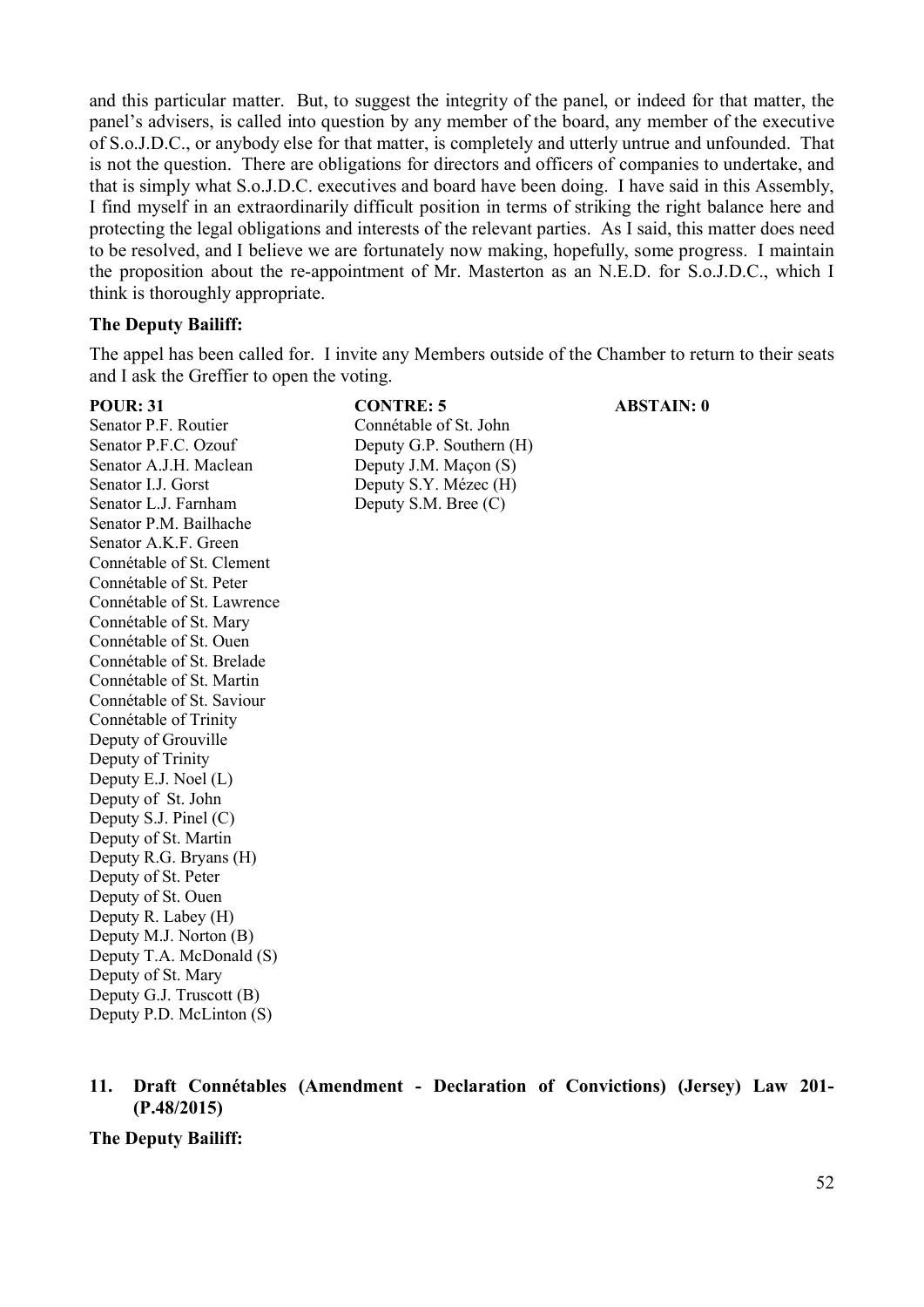The next item of Public Business is the Draft Connétables (Amendment - Declaration of Convictions) (Jersey) Law 201- lodged by the Comité des Connétables, P.48/2015, and I ask the Greffier to read the citation.

#### **The Greffier of the States:**

Draft Connétables (Amendment - Declaration of Convictions) (Jersey) Law 201-. A Law to amend further the Connétables (Jersey) Law 2008. The States, subject to the sanction of Her Most Excellent Majesty in Council, have adopted the following Law.

# **11.1 The Connétable of St. Clement (Chairman of the Comité des Connétables):**

When the Connétables surrendered their policing powers last year, I think it was, or the year before, the ability for a person standing for Connétable to have a criminal record check done was also removed. Therefore, it was agreed that the Connétables should be treated similarly to Deputies and Senators and make a declaration of convictions at the time of nomination. That is the purpose of this amendment to the law and I propose the principles.

#### **The Deputy Bailiff:**

Are the principles seconded? **[Seconded]** Does any Member wish to speak on the principles? Would all Members in favour of adopting the principles kindly show? Against? The principles are adopted. Firstly, does the Corporate Services Scrutiny Panel wish to take this matter?

#### **Deputy J.A.N. Le Fondré (Chairman, Corporate Services Scrutiny Panel):**

No, Sir, we do not.

#### **The Deputy Bailiff:**

Connétable, do you wish to deal with the ...

#### **11.2 The Connétable St. Clement:**

I would like to propose the Articles *en bloc*, Sir. This simply, as I said in my opening remarks, brings the Connétables into line with the Deputies and Senators, with the Constables now also having to make a declaration of convictions at nomination time. I maintain the Articles.

#### **The Deputy Bailiff:**

Are the Articles seconded *en bloc*? **[Seconded]** Does any Member wish to speak on the Articles? No Member wishes to speak. Those Members who are in favour of adopting the Articles, kindly show. The appel is called for. Any Member who wishes to vote, please return to the Chamber, and I ask the Greffier to open the voting.

| <b>POUR: 37</b>            | <b>CONTRE: 0</b> | <b>ABSTAIN: 0</b> |
|----------------------------|------------------|-------------------|
| Senator P.F. Routier       |                  |                   |
| Senator P.F.C. Ozouf       |                  |                   |
| Senator A.J.H. Maclean     |                  |                   |
| Senator I.J. Gorst         |                  |                   |
| Senator L.J. Farnham       |                  |                   |
| Senator P.M. Bailhache     |                  |                   |
| Senator A.K.F. Green       |                  |                   |
| Senator Z.A. Cameron       |                  |                   |
| Connétable of St. Clement  |                  |                   |
| Connétable of St. Peter    |                  |                   |
| Connétable of St. Lawrence |                  |                   |
| Connétable of St. Mary     |                  |                   |
| Connétable of St. Ouen     |                  |                   |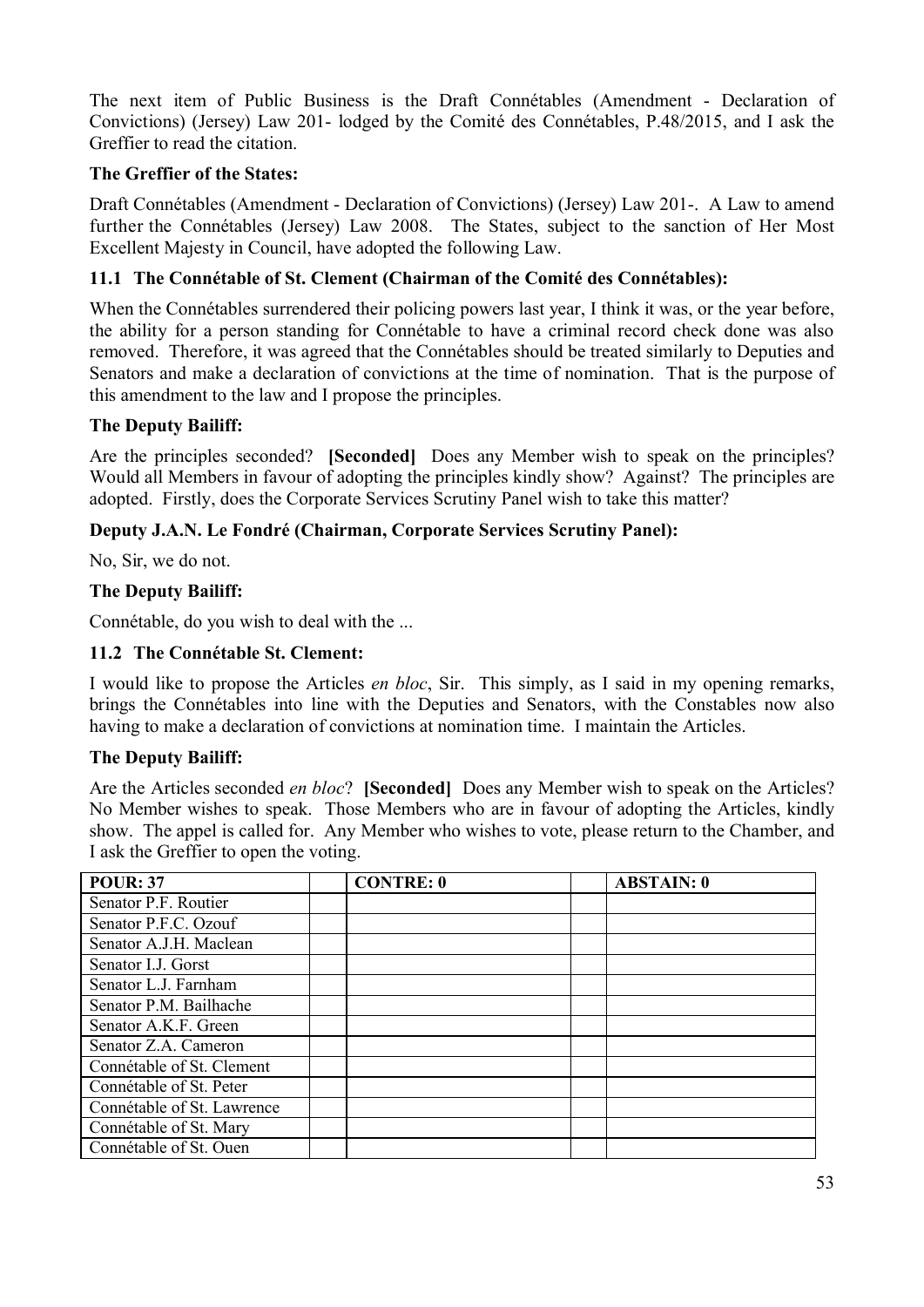#### **The Deputy Bailiff:**

Do you propose the matter in Third Reading?

#### **The Connétable St. Clement:**

Yes please, Sir.

#### **The Deputy Bailiff:**

Is it seconded in Third Reading? **[Seconded]** Does any other Member wish to speak on the proposition in Third Reading? Members in favour of adopting the law in Third Reading, kindly show. Any against? The law is adopted in Third Reading.

#### **12. Draft Income Support Amendment (Jersey) Law 201- (P.50/2015)**

#### **The Deputy Bailiff:**

The next item of Public Business is the Draft Income Support Amendment (Jersey) Law 201-, lodged by the Minister for Social Security, P.50/2015. I ask the Greffier to read the citation.

#### **The Greffier of the States:**

Draft Income Support Amendment (Jersey) Law 201-. A Law to amend further the Income Support (Jersey) Law 2007. The States, subject to the sanction of Her Most Excellent Majesty in Council, have adopted the following Law.

#### **12.1 Deputy S.J. Pinel of St. Clement (The Minister for Social Security):**

As Members will know, I am not a fan of long speeches, however, this is complicated legislation and I will do my best to explain it as concisely and clearly as possible. In this sitting, Members will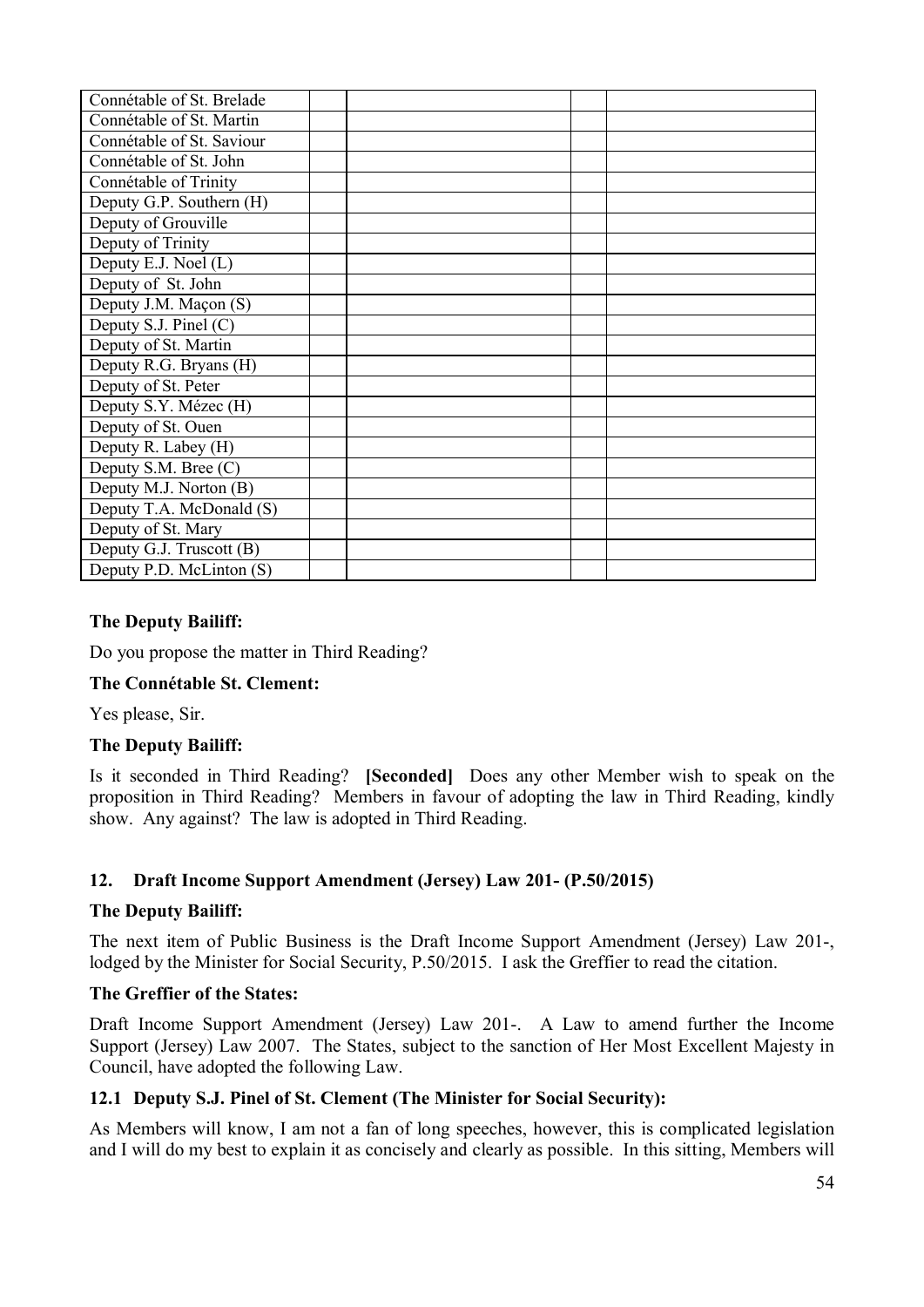be asked to vote on 3 separate propositions relating to income support, although the first 2 of these propositions amend the primary Income Support Law and the third the Income Support Regulations, they are designed to work together to achieve an overall aim. I will start by explaining the general objective of the policy and the most significant outcomes that I hope to achieve. I will then go on to explain the individual changes in detail in a short introduction to each separate proposition. I have also proposed some minor changes to the administration of income support; these are all designed to improve the day-to-day functioning of the benefit. The overall aim of these amendments is to change the way that income support helps the parents of young children and remove any barriers that are preventing them from taking up employment. To achieve this, we have taken a fresh look at the way income support and Back-to-Work function together to help lowincome families with young children. My conclusion is that we are now able to create a specific focus on these families and to successfully introduce changes that will bring the reasonable expectations placed on parents claiming income support more closely in line with the economic realities faced by the majority of working families in the Island. To achieve this, I propose to change the point at which the parent of a young child is expected to engage with our Back-to-Work employment services. For all people who are able to do so, the requirement to look for and take up work is a central principle of the income support system. However, until now, a person looking after a child under the age of 5 has been completely exempt from needing to work or, indeed, from undertaking any kind of activities to prepare them for work or help them look for work. These parents have not been expected to seek work, attend training or even visit the department to discuss these important matters, until the child's fifth birthday. This situation needs to be addressed. Several years ago the Minister for Education, Sport and Culture established the Nursery Education Fund, which funds free nursery places for children aged 3 to 4. The take-up for nursery places in the Island is extremely high; the Education Department should be congratulated for this scheme in which virtually every local child is attending nursery education in the year before they start primary school. Under the current income support system, by the time of the child's fifth birthday, the child will have completed one full year of nursery education and has started its first year of primary school. For parents of children with summer birthdays, the child may even have completed its first year of school. This means that there is a period of up to 2 years where children from income support households are at nursery or school for most of the day, yet their parents are not expected to talk to us about what steps they can take to start looking for work. Therefore, I am proposing that the start of that pre-school nursery year is the year in which parents claiming income support will be required to engage with us to start looking for work. This change, if approved, will take effect from September 2015 at the start of the new school year. Aligning the beginning of job-seeking activities for parents with the start of nursery education for the child underlines the valuable role that the Nursery Education Fund plays in preparing children for formal schooling and building-up the life skills that children get through socialising with their peers. As well as benefiting children, there is substantial experience to show that helping parents into suitable employment is one of the best ways to help improve the financial situation of their household and that the longer a person stays out of the workforce, the harder it is for them to successfully return to employment. The Back-to-Work teams have for several years been focused on the historically high levels of unemployment that have affected the Island since the economic downturn. Our staff have been able to help some parents on a voluntary basis, with a number of inspiring successes to report, but until now we have not been required to provide this to all parents as a condition of receiving income support. The steady and welcome reduction in the numbers of unemployed people over the last year means that our experienced team can turn more of its focus towards helping the parents of younger children. Some parents will be ready to look for work immediately, whereas some will be further from work and will need a lot more of the specialist help we provide. This will always include coaching in looking for work, but there is also a full programme of training to help people who have been out of work for longer. We can help parents improve their confidence, build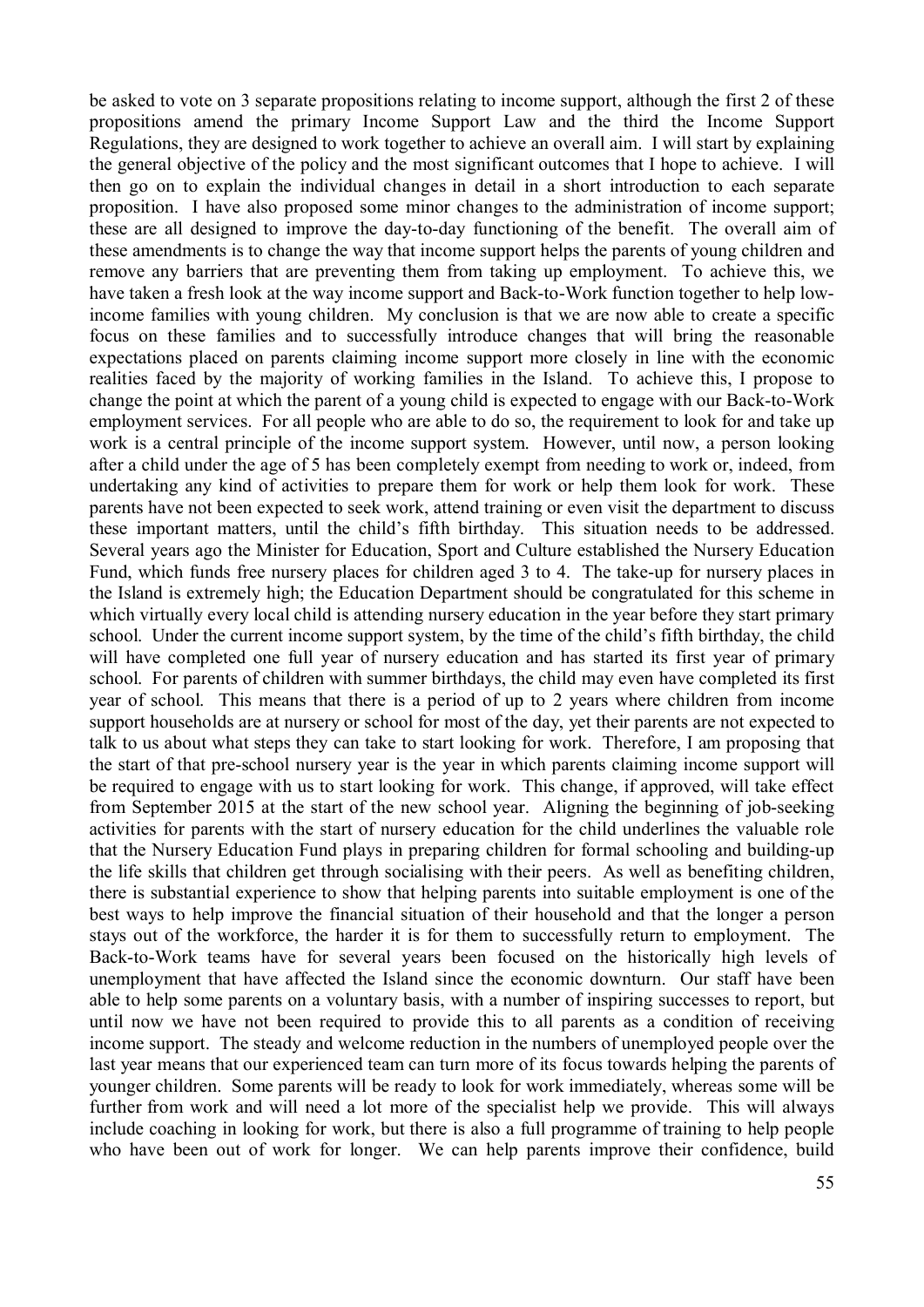motivation and bolster their skills. In each case, we will work with parents to establish what represents a realistic goal for the individual as they begin looking for work. I hope that Members will agree that it makes no sense for the income support rules to continue to allow a parent to opt out of taking up employment or getting help through job training and the work preparation services we now are able to offer them. Of course, there is little to be gained from expecting parents to look for work if flexible support is not available to care for their child while they are working or undertaking training. There are free nursery places, but the proposed changes also contain an increase to the financial help that can be offered towards paid childcare and new powers that will enable the Minister to approve financial support to a broader range of childcare providers in the future. This will enable us to continue supporting childcare needs that fall outside the free hours provided by the Nursery Education Fund, or that are required to help parents take up jobs that might fall outside these hours. I have also created a new provision in the law which allows parents of a very young child to share care while they are both working or looking for work part-time. I hope that this Assembly will agree that these changes represent nothing more than common sense. However, I would like to reassure Members that the requirement to look for work will not be onerous or unrealistic. It will not affect parents who are caring for a very sick or disabled person or who are unable to work themselves because of illness or disability.

#### [12:00]

The parents affected by this change will not be expected to work or look for full-time work, but will be expected to do these on a part-time basis as soon as their child is able to take up that free nursery place. A very small group of parents will need additional support, for example, working with the services based at the Bridge, such as Brighter Futures, before they are ready to take up more workbased training. The effect of the proposed changes is to bring a modest number of families into a well-established system that is more than capable of meeting their needs. There are about 100 income support families with a child starting nursery each school year. The proposed changes support other States policies and the recently-approved Strategic Plan. They will help to remove barriers to employment and increase workforce participation. They will reduce the need for inward migration because more local people will be helped into work. They fit well with the introduction of family-friendly employment rights, which also come into force in September 2015. Alongside these larger objectives, I have also taken the opportunity to propose a number of smaller changes that help improve the administration of income support. I will describe these in detail prior to the start of each proposition but, at this point, I should say that these are minor technical changes which will not affect the overall eligibility for income support. In summary, the focus today is on sensible, proportionate changes to the rules concerning parents of young children. I hope Members will support me in modernising the income support system to help more of these families move towards economic independence. I would now like to concentrate on the details of Proposition 50, which proposes the Draft Income Support Law. The changes I have just discussed have required adjustments to separate parts of the primary income support legislation. P.50 represents one of 2 changes to the primary legislation, with P.51 being the other. Although they have a common aim, 2 separate propositions are required as the changes made in P.50 must be placed before the U.K.'s Privy Council for approval, whereas the changes made in P.51 are already permitted to be made to the primary legislation by means of regulation. These only need to be approved by this Assembly. The changes made through Proposition 50 proposing the Draft Income Support Amendment Law support the policy to help parents of young children in a number of ways: through Article 2, they introduce the power for the Minister to amend the definition of "day care" by Order. This is important as it will allow the Minister in future to support a wider range of childcare options than are currently possible under income support. At present, the child day care component can only be paid in respect of care offered, either by providers registered under the Day Care of Children (Jersey) Law 2002, or by nannies registered with the Jersey Childcare Trust. Although these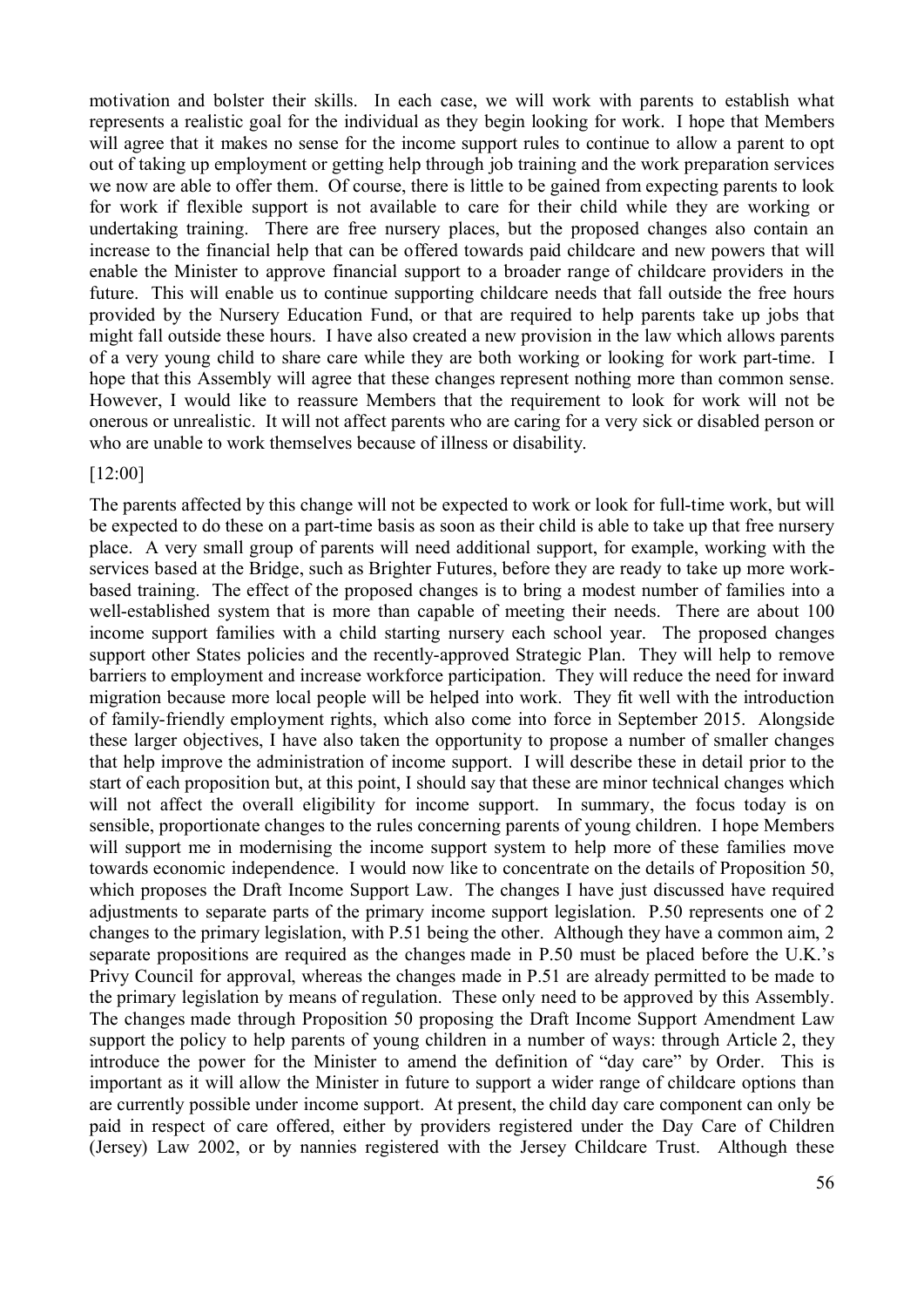continue to represent the most common forms of day care provided in the Island, in the future it might be desirable for the income support child day care component to be paid towards time at breakfast and after-school clubs, for example. Some of these clubs may not fall under the remit of the Day Care of Children (Jersey) Law. Prior to any Orders being made, I intend to continue working with colleagues in Education, the Jersey Childcare Trust and childcare providers themselves, to investigate the appropriate ways in which we might be able to extend the support within the income support system. In Article 3, the proposition introduces for the first time the concept of shared care of a very young child. Under the present rules, one parent can be completely exempt from job-seeking activities where they have a very young child, but the other parent is required to work, or look for work, on a full-time basis. The change proposes the option of a more flexible arrangement where both parents could agree to look for part-time work and share the childcare between them. This will help those parents who want to balance time with a new baby with the laudable aim of remaining in touch with the world of work. The rest of the changes made as part of P.50 take the opportunity to improve the administration of income support. As well as shared care of a young child, Article 3 also has the effect of expanding the regulation-making power found in the principal law, specifically the part that determines which people are eligible to receive income support, despite not being engaged in fulltime work. Articles 4 and 5 expand the Order-making power to allow the Minister to prescribe circumstances in which income support payments might be suspended or withheld. For example, this power could be used to avoid the situation in which households are sometimes overpaid significant amounts of benefit which they are then later required to pay back. Article 6 expands an existing Order-making power that deals with decisions and appeals. In layman's terms, this amendment would allow the Minister to make an order specifying when and why a question of law can be referred to the Royal Court for a ruling. Finally, I can confirm that the draft law has been subject to a full human rights audit. I urge Members to support these commonsense changes to the income support legislation. I propose the principles.

#### **The Deputy Bailiff:**

Are the principles seconded? **[Seconded]** Does any Member wish to speak on the principles? Deputy Southern.

#### **12.1.1 Deputy G.P. Southern:**

Once again, we have an admirable presentation using all the key words to pull at the heart strings of Members before they consider this particular action. For example, we have reasonable demands made by the departments. Reasonable requests to go to work. We have the presence of friendly employers prepared to be flexible. I have to question how many friendly employers, flexible employers we have got out there, because certainly it seems to me, the only flexibility that we see in the vast majority of the job market is that belonging to zero hours, which suits employers and most often not the employees. Then, finally, we have the word "modernising", and my ears pricked up whenever I heard that; it is the Tony Blair word, and it usually hid an awful lot. I think to describe this as modernising is a misnomer. I think what we are talking about, and the key was in the small amendments at the end which said: "And, if necessary, we can impose sanctions." So: "After discussion, depending upon what we think, we advise, we then make." Time and time again, I see cases in Social Security in these and similar areas where reasonableness is a matter of judgment, where fairness is a matter of judgment and, certainly, sanctions is a matter of judgment. Now, the fact that here is an area where we can further impose sanctions to make people take a particular action, whether they will or nay, I think is a wrong move; we should not be doing it. By all means, yes, we have made progress on a voluntary basis, but now we want to make it effectively compulsory. While I can see that the principle of permitting those parents who wish to, to train to go back to work at an earlier point in their child's upbringing, there are many, many cases where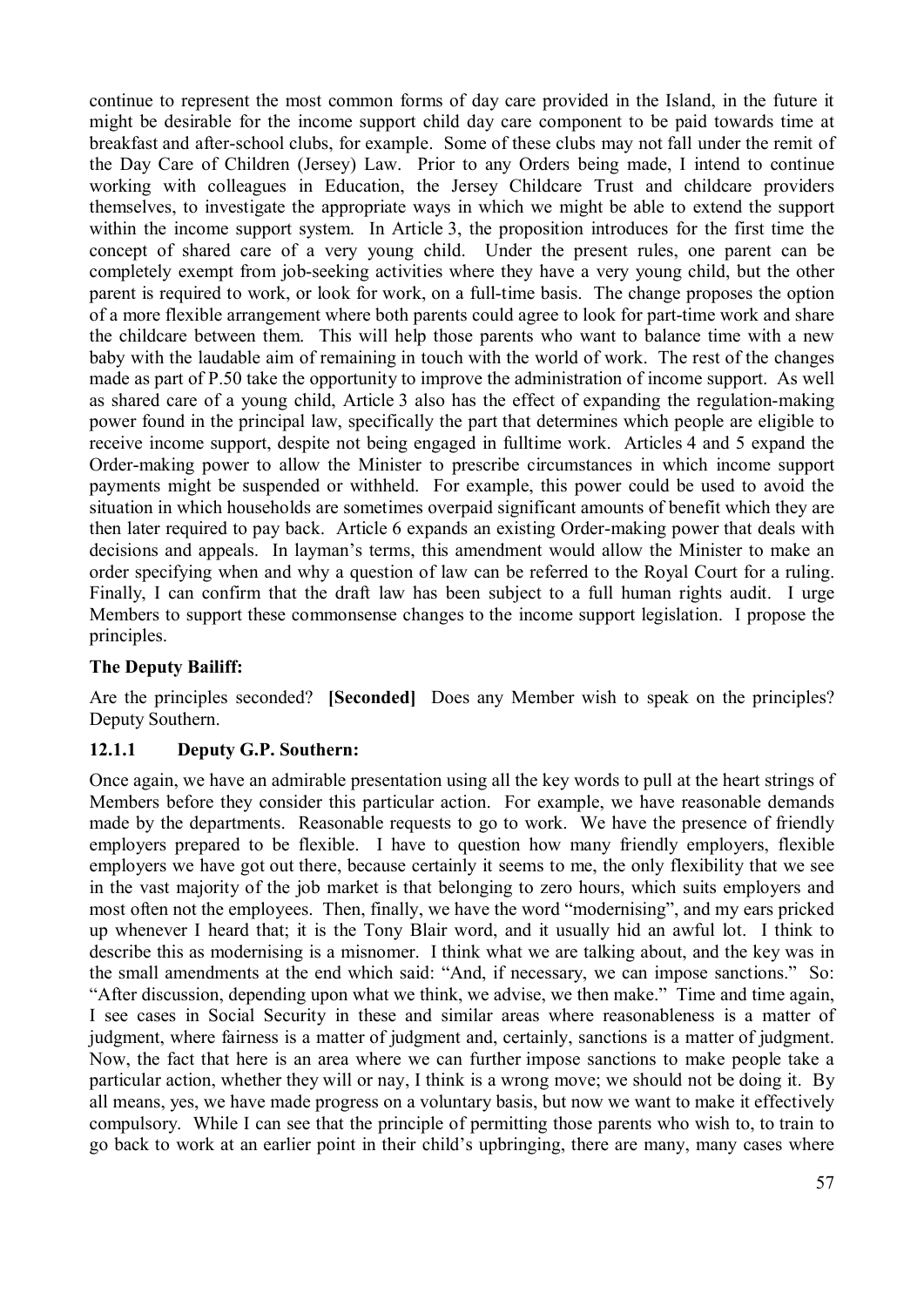sufficient flexibility is not employed by the department. Above all, to end up making yet another area where we can sanction people to try and force them to take actions that we decide are good for them and not them deciding what is good for them, is wrong. This, at its heart, is a motion to save not a great deal of money, but a little money from the taxpayers' pot belonging to Social Security. I suspect that that is why this particular move has been made, and I shall, I think at this stage, unless I hear further justification, be voting against this particular move because of the presence of sanctions and the presence of making people do something that they may not agree is best for them in their situation and their children.

# **12.1.2 Deputy T.A. Vallois of St. John:**

I am just going to briefly ask, I think from my point of view, for some reassurance from the Minister. It is very similar to the speech Deputy Southern has just made with regards to the definition of what "reasonable" is. I have experienced cases over the last couple of years through Social Security where, I would suggest, reasonableness has either gone out the window or does not exist, from my point of view. But the biggest issue is, of course, that many people have had to go into Social Security and see various different people and get various different advices, and this does not do anybody any good. This is where issues come in in terms of what the Minister was talking about: overpayments and having to claw-back that money at the end of the day. But there is a bit of a bigger issue here than what is happening in terms of how the administration is working, and I need reassurance from the Minister to support the principle of this law that, as suggested on page 8 of the law, there would be flexibility so that if 2 parents could go and work 20 hours each, that that would be the case; that that is a form of reasonableness that the department see. Because I have seen and I have experienced where people who have been on the Back-to-Work initiatives have managed to get a job after searching for a long period of time, say for 18 hours, but the department have turned round and said: "No. You have to have 25 hours or more" and so they have had to come out of that job and go and find another job that requires them to do 25 hours or more; they are not allowed to keep that job and try and work forward. I have seen that happen, cases that have come to me, so for me to support this and for this to go forward ... because I understand the principle of what is trying to happen here. I do not believe it is fully just about the whole saving the money; okay, there is always cynicism around those areas, but I think that, from my point of view, to ensure that going forward we do not experience more and more cases of members being pushed out of particular areas of work because they are not doing the legitimate 25 hours, as prescribed by Social Security.

# **12.1.3 Deputy L.M.C. Doublet:**

I just wanted to thank the Minister for parts 2 and 3; I think it is really sensible to increase the range of childcare options available to parents and to have the flexibility for both parents to share the part-time work. I do have some questions for the Minister on the 20 hours of work a week, which has a parallel with the 20 hours of childcare a week. Could the Minister just perhaps commit to keeping their number of hours under review? Because if you are a single parent and you are taking your child to a nursery then the child is there for 20 hours. You have to factor-in the time to get the child there and to pick them up, so you might not be able to work the 20 full hours a week. So it might be that we need to increase the number of free hours of childcare weekly, just to be sensible about this and allow for people to get their children to the childcare and then get to work. Also, I just wanted to draw Members' attention to my amendment to the Strategic Plan, by which we have all committed to ensuring that children should be developmentally-ready before they start school. I think we can assume that by "school" we mean any kind of childcare or education setting. Could the Minister just tell me what mechanism would there be, for example, if a child is not developmentally-ready to attend a setting outside the home, that a child might still need to stay with their primary caregiver and not be ready to go into a formal setting for childcare in the year that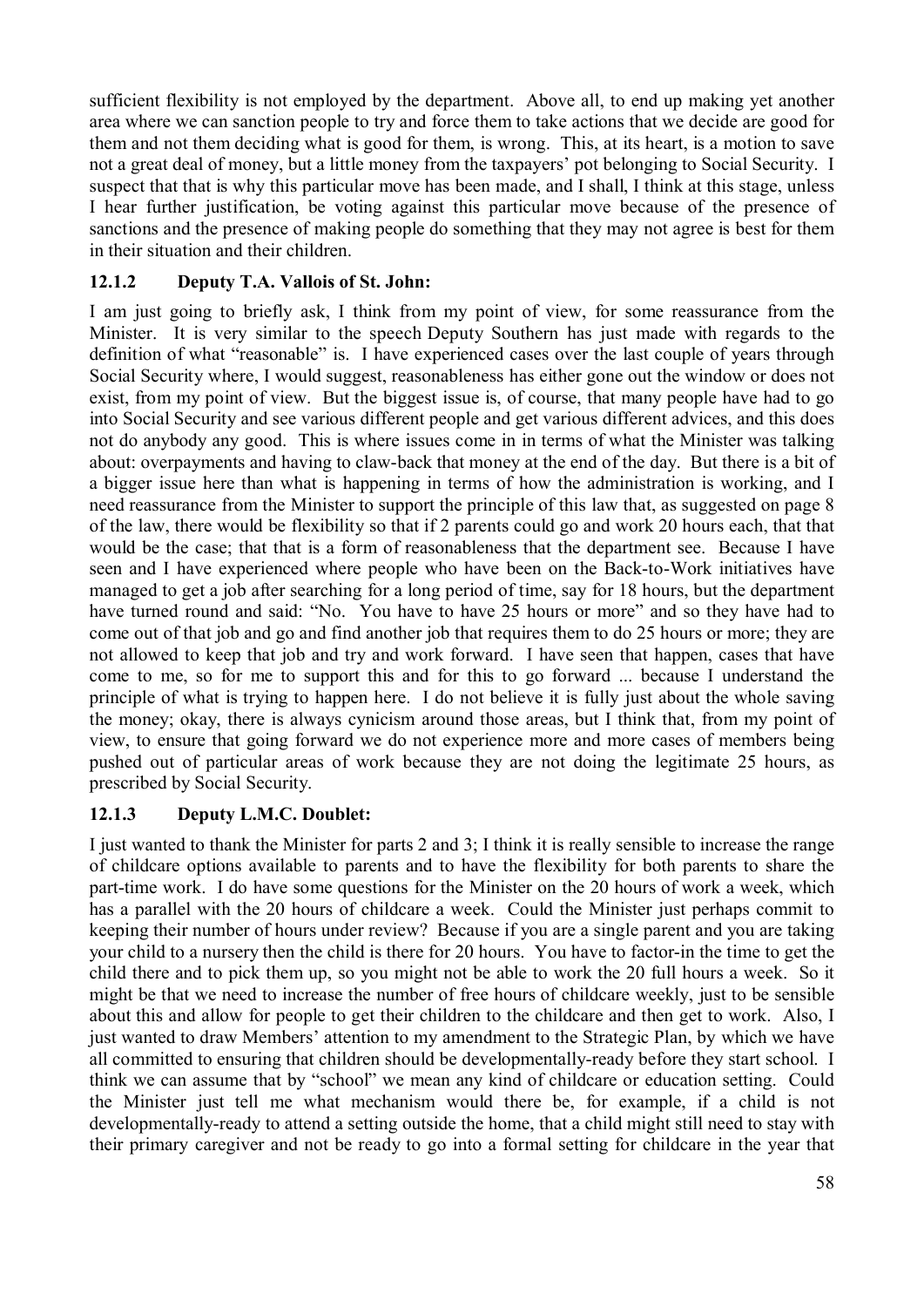they turn 4. What mechanism is there for any kind of assessment of that nature and what might happen as a result if it is found that a child is not developmentally-ready to go into any kind of childcare?

# **12.1.4 Senator Z.A. Cameron:**

At a recent Commonwealth Parliamentary Conference, the topic of youth unemployment and employability of youth in different countries was raised and it was interesting that Guernsey and Germany do not require parents to seek work until the child is 7. They interestingly had far lower youth unemployment than countries with less generous welfare benefit payments. I would like to follow up on Deputy Doublet's comment on the need to ensure that the child is socially, behaviourally and emotionally at the right developmental age to be able to cope with nursery and interacting with their peers.

#### [12:15]

A recent report from the National Children's Bureau in the U.K. suggested that as many as one in 4 4 year-olds in England failed to have the necessary social and emotional development to start school. I just wondered whether Jersey has any plans to assess the impact of this legislation on our children's emotional and social development. We do not currently assess school readiness, unlike Scandinavian countries that have this assessed in all children by the age of 2 and early intervention put in place to ensure that children have proper attachment behaviour. I would like reassurance from the Minister before I can back this proposition that we are going to put such measures in place and measure the impact of the proposed legislation.

#### **The Deputy Bailiff:**

If no other Member wishes to speak upon on the principles, I call on the Minister to reply.

#### **12.1.5 Deputy S.J. Pinel:**

I thank those who have spoken. To allay the doubts of Deputy Southern and the Deputy of St. John, this is not a money-saving exercise at all. It is essentially done to encourage parents - parent returners, if you want to call them that - back into the workforce when their child starts nursery school. It seems unreasonable to expect people to claim income support when their child is being offered 20 hours per week of free nursery. Deputy Southern says it is pulling at the heart strings; it is just a change of law to make it more equitable. People in the workplace who are not on income support are all expected to go back to work sooner rather than later; some when their child is 6 months old, some when it is a year old. Deputy Southern mentioned sanctions. This is absolutely no different than would apply in the workplace: if somebody fails to turn up for work or is late, they will be given a warning, as they would if they are on income support, and that would be followed by disciplinary action, as a sanction would follow if people do not comply with the requirements to turn up to work or be late or improper behaviour. So that is no different from the workplace, and that is what we are trying to encourage people to do, is to return to that normal situation and to attain financial independence. Deputy Doublet mentioned 20 hours of work per week, and we have addressed that: the 20 hours of free nursery per week is going to also be covered for those on income support with extra childcare hours, either in breakfast clubs or after-school clubs, which would allow, of course, for shift work, perhaps, if that was the job that the parent acquired, or different timings. The childcare component, as I will describe coming on in another proposition, has increased in order to be in line with childcare costs. So there is a great deal of flexibility in the childcare that we are offering to provide. There is also, as I have already mentioned in my opening speech, a lot of work with Education, with Talking Therapies, with Brighter Futures, to ensure that a child will not be put into a situation where they are not nurseryready, which I think also Senator Cameron mentioned. I am aware of the schooling systems in Europe, having lived in Germany for quite a while, and although they do not attend school until 7,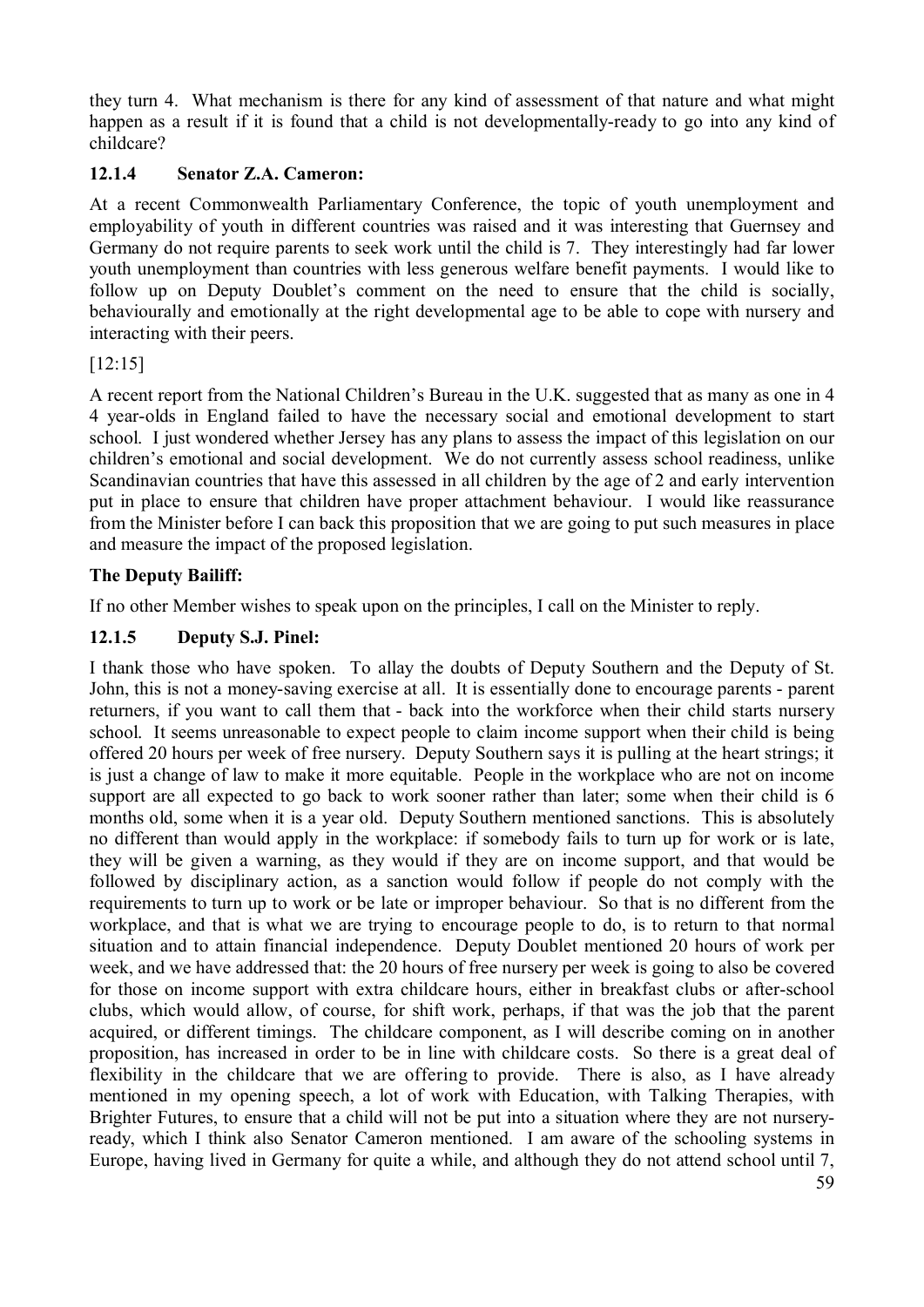they do attend kindergarten from 3 or 4, and the kindergartens are excellent. Going on from that, 98 per cent of children in Jersey now are in nurseries, so this is not making it any different, it is just bringing it forward by an appropriate amount of time to take advantage of the free nursery places offered.

#### **The Deputy Bailiff:**

Do you maintain the principles?

#### **Deputy S.J. Pinel:**

Thank you, Sir. I maintain the principles and call for the appel, please.

#### **The Deputy Bailiff:**

The appel is called for.

#### **Deputy G.P. Southern:**

Can we have some debate on separate items on this particular ...?

#### **The Deputy Bailiff:**

Well, this is the principle, the debate has been closed and we move to the Articles next, Deputy. The appel has been called for. I invite Members to return to their seats and I ask the Greffier to open the voting.

| <b>POUR: 31</b>             | <b>CONTRE: 2</b>         | <b>ABSTAIN: 1</b>    |
|-----------------------------|--------------------------|----------------------|
| Senator P.F. Routier        | Deputy G.P. Southern (H) | Senator Z.A. Cameron |
| Senator I.J. Gorst          | Deputy S.Y. Mézec (H)    |                      |
| Senator P.M. Bailhache      |                          |                      |
| Senator A.K.F. Green        |                          |                      |
| Connétable of St. Clement   |                          |                      |
| Connétable of St. Peter     |                          |                      |
| Connétable of St. Lawrence  |                          |                      |
| Connétable of St. Mary      |                          |                      |
| Connétable of St. Ouen      |                          |                      |
| Connétable of St. Brelade   |                          |                      |
| Connétable of St. Martin    |                          |                      |
| Connétable of St. Saviour   |                          |                      |
| Connétable of Trinity       |                          |                      |
| Deputy J.A.N. Le Fondré (L) |                          |                      |
| Deputy of Trinity           |                          |                      |
| Deputy E.J. Noel (L)        |                          |                      |
| Deputy of St. John          |                          |                      |
| Deputy J.M. Maçon (S)       |                          |                      |
| Deputy S.J. Pinel $(C)$     |                          |                      |
| Deputy of St. Martin        |                          |                      |
| Deputy R.G. Bryans (H)      |                          |                      |
| Deputy of St. Peter         |                          |                      |
| Deputy of St. Ouen          |                          |                      |
| Deputy L.M.C. Doublet (S)   |                          |                      |
| Deputy R. Labey (H)         |                          |                      |
| Deputy S.M. Bree (C)        |                          |                      |
| Deputy M.J. Norton (B)      |                          |                      |
| Deputy T.A. McDonald (S)    |                          |                      |
| Deputy of St. Mary          |                          |                      |
| Deputy G.J. Truscott (B)    |                          |                      |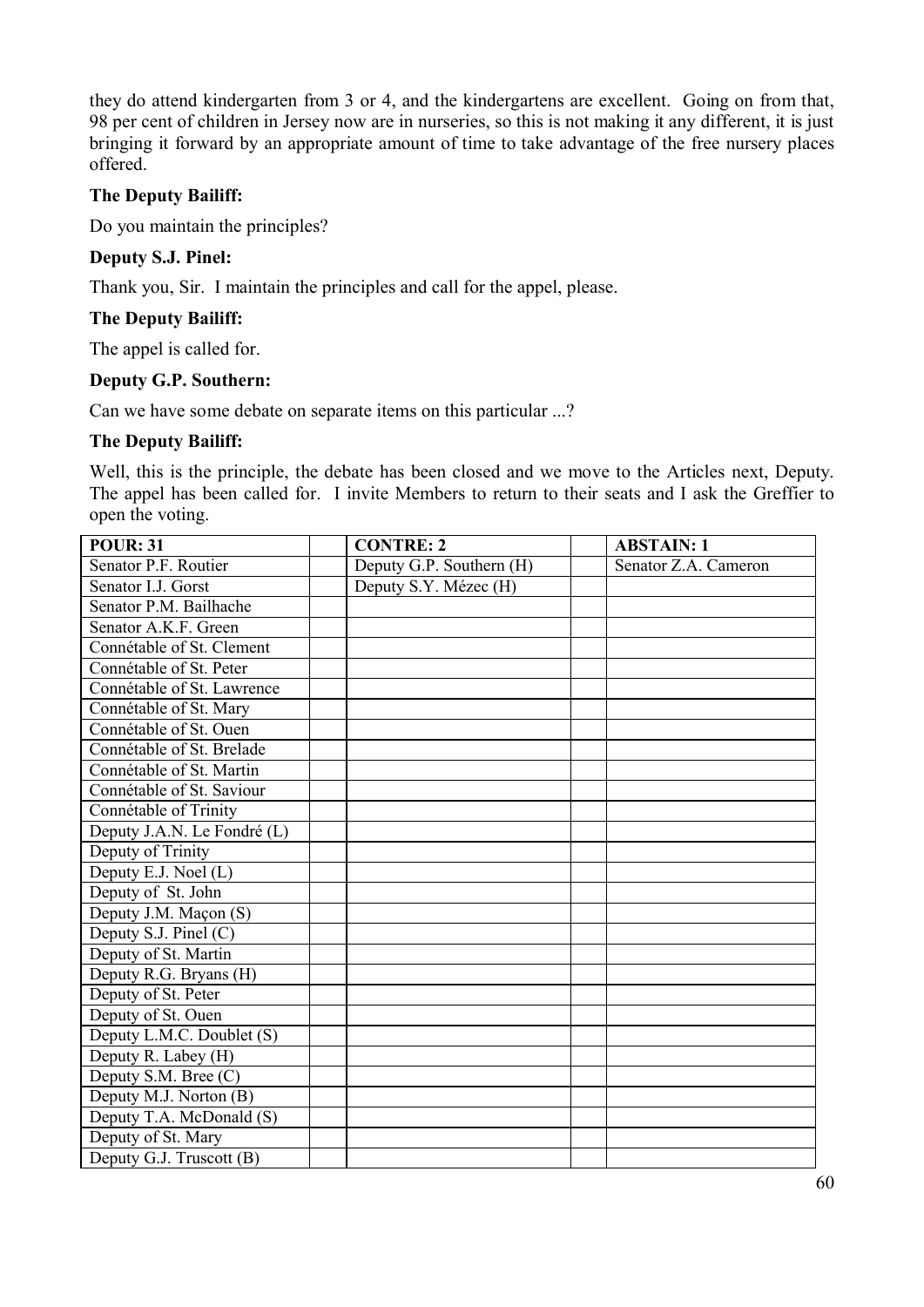| "<br>. .<br>-<br>- |
|--------------------|
|--------------------|

#### **The Deputy Bailiff:**

Now, this is within the purview of the Health and Social Security Scrutiny Panel. Chairman, does your panel wish to take this on? **[Aside]** Minister, then, how would you like to deal with the Articles?

#### **12.2 Deputy S.J. Pinel:**

Can I take them *en bloc*, please, Sir?

#### **Deputy G.P. Southern:**

Could we have a separate debate and vote on the Article which refers to the potential sanctions, Sir, in particular?

#### **The Deputy Bailiff:**

Which Article number is that, Deputy?

#### **Deputy G.P. Southern:**

Which is the second one in 50. I do not know ...

#### **Deputy L.M.C. Doublet:**

Sir, is it possible to take all parts separately?

#### **The Deputy Bailiff:**

Yes. Any Member can ask for parts to be taken separately. Are you asking for that Deputy?

#### **Deputy L.M.C. Doublet:**

Yes, please.

#### **The Deputy Bailiff:**

Minister, so do you propose the Articles *en bloc* or do you wish to take them separately?

#### **Deputy S.J. Pinel:**

I wish to propose them *en bloc*, Sir.

#### **The Deputy Bailiff:**

Are the Articles seconded? **[Seconded]** Does any other Member wish to speak on any of the Articles?

#### **Deputy G.P. Southern:**

Sir, the ruling is that if the Minister wishes to take them all *en bloc*, the objection of any Member that wishes to take them separately is overruled. Is that the case?

#### **The Deputy Bailiff:**

The Minister has proposed them *en bloc*. The position is that Members are entitled to request that the vote is taken separately for each of the Articles, and Members now can speak on any of the Articles. When the vote is taken, it will be taken on each Article separately. Does any Member wish to speak on any of the Articles? Deputy Southern.

#### **12.2.1 Deputy G.P. Southern:**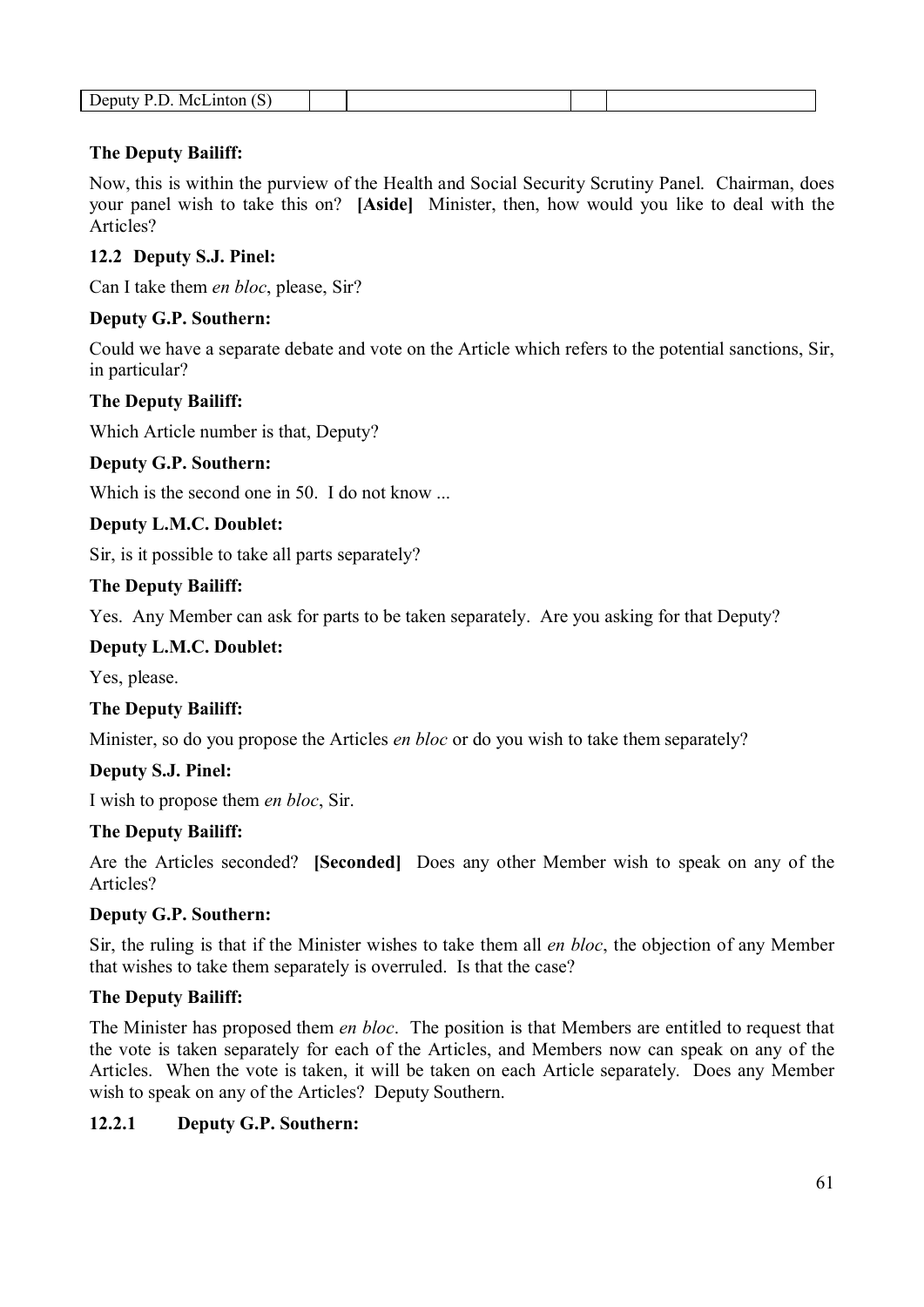Yes, and without wishing to repeat my objections in principle, I do believe that the principle is not necessarily correct and that the mechanisms set up within the department ... it was particularly referred to by the 2 previous questioners in this debate saying: "And who decides when a child is nursery-ready?" and the answer will be: "An officer at the department." That will be the reality, and who understands the family needs? Who understands the needs of the child? That, surely, is the parent. Now, being potentially forced… and if you include sanctions in the mechanism then you can be forced to do something which you consider to be inappropriate for the needs of your particular child or your family. The balance should be one of negotiation not where somebody else, the officer, has a big stick to say: "And when we have finished negotiating over what you think is reasonable, I will impose the big stick." So: "I will sanction you if you do not agree to do it this way" with this particular provision put in. Now, you can say: "Reasonable demands" till the cows come home, but that is not necessarily the case, and it is certainly not, in my experience, always the case that officers are reasonable. I have seen some really unreasonable demands made of families in particular, made of individuals, that suggest that their solution is not good enough and sanctions will be applied. Now, that should not be happening, whatever happens. We are talking here about 98 per cent of children in Jersey are in nursery schools, so who do we need to force into nursery schools? Who do we need to force to be applying or training or getting jobs in order to make sure that the children's needs are met? When do you say: "We know best for you and, whether you agree to it or not, we are going to sanction you if you do not do what we say"? That is ultimately what we are saying in this. So I will be voting against this, I think probably all the way through, because I think the principles are wrong but, in particular, I want to register my vote on the Article that involves sanctions. I want to object to that and I urge all Members to vote against the sanctions paragraph in this. These arrangements should be done by negotiation and not with the threat of a big stick, sanctions, behind: "We are going to dock whatever money you are receiving until you agree that we know best for your child and you in your circumstances." That should not be happening.

# **Deputy S.J. Pinel:**

He is referring to a different proposition, Sir. It is P.52 is the one where sanctions are addressed.

#### **Deputy G.P. Southern:**

I am glad we have got that clarity, Sir, if that is the case.

#### **The Deputy Bailiff:**

Does any other Member then wish to speak on the individual Articles in connection with this, on P.50? If no other Member wishes to speak, then I call upon the Minister to reply.

#### **12.2.2 Deputy S.J. Pinel:**

I do not know whether you wish me to reply now to the Deputy or whether to wait until the pertinent proposition is brought forward?

#### **The Deputy Bailiff:**

Well, is a matter for you how you reply to someone who has spoken, so you have the opportunity to reply to them if you wish to, Minister, but you certainly do not have to.

#### **Deputy S.J. Pinel:**

I think I shall wait until the proper proposition, P.52, is brought forward.

#### **The Deputy Bailiff:**

So you maintain the proposition on the Articles. There was a request from Deputy Doublet that each of the Articles be voted on separately. Any Member is entitled to require that that is the case,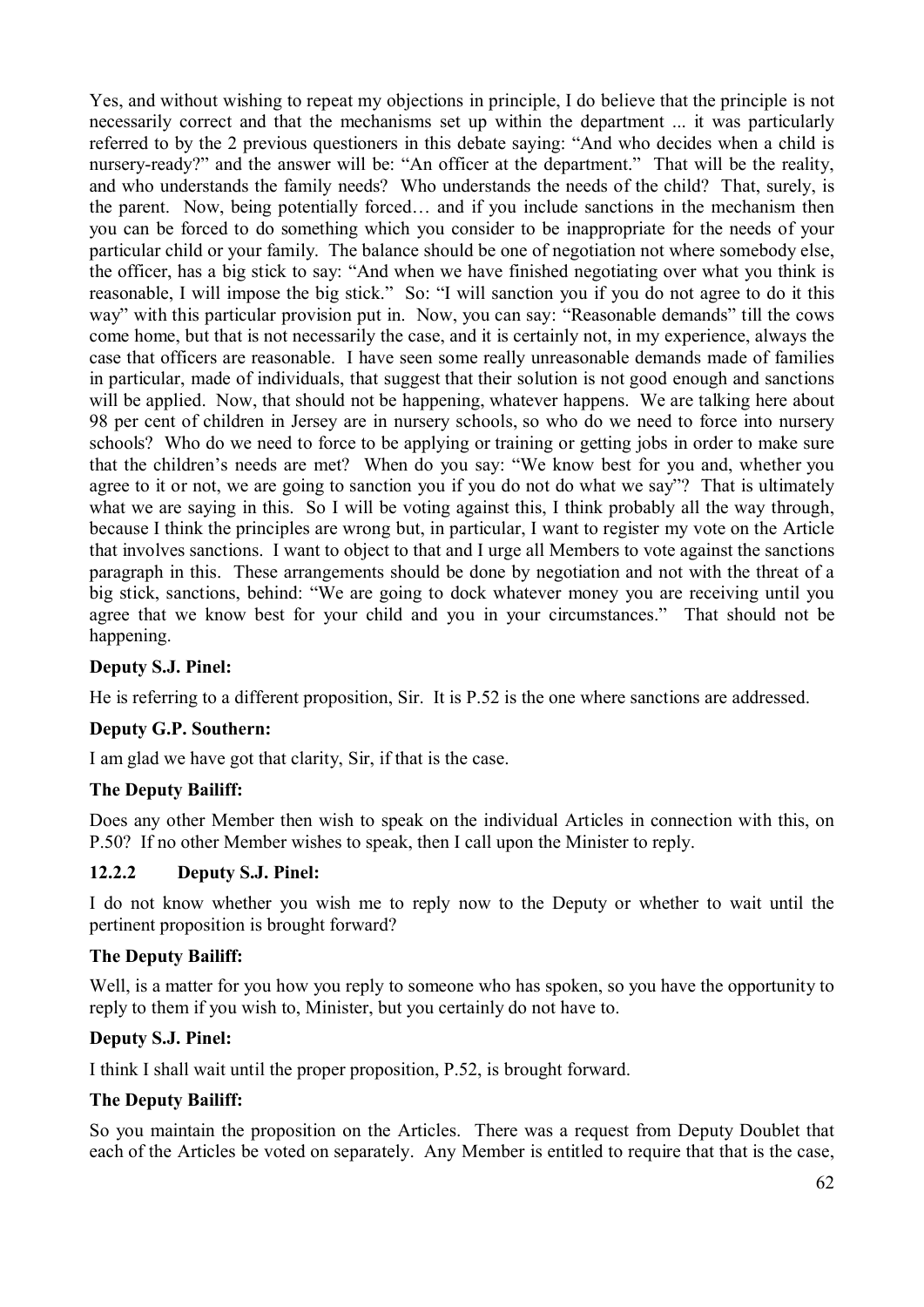and so we will vote on them separately. The first Article is, of course, the interpretation. It may not be necessary to have the appel on each of these Articles. That is, of course, a matter for Members. All Members in favour of Article 1, kindly show? Those against? Article 1 is adopted. All those in favour of Article 2, kindly show? Article 2 is adopted. All those in favour of Article 3, kindly show?

#### **Deputy S.J. Pinel:**

Could I have the appel, please?

#### **The Deputy Bailiff:**

The appel is called for in respect of Article 3. I invite Members to return to their seats. I ask the Greffier to open the voting.

| <b>POUR: 34</b>             | <b>CONTRE: 4</b>          | <b>ABSTAIN: 0</b> |
|-----------------------------|---------------------------|-------------------|
| Senator P.F. Routier        | Deputy G.P. Southern (H)  |                   |
| Senator A.J.H. Maclean      | Deputy J.M. Maçon (S)     |                   |
| Senator I.J. Gorst          | Deputy S.Y. Mézec (H)     |                   |
| Senator L.J. Farnham        | Deputy L.M.C. Doublet (S) |                   |
| Senator P.M. Bailhache      |                           |                   |
| Senator A.K.F. Green        |                           |                   |
| Connétable of St. Clement   |                           |                   |
| Connétable of St. Peter     |                           |                   |
| Connétable of St. Lawrence  |                           |                   |
| Connétable of St. Mary      |                           |                   |
| Connétable of St. Ouen      |                           |                   |
| Connétable of St. Brelade   |                           |                   |
| Connétable of St. Martin    |                           |                   |
| Connétable of St. Saviour   |                           |                   |
| Connétable of Trinity       |                           |                   |
| Deputy of Grouville         |                           |                   |
| Deputy J.A. Hilton (H)      |                           |                   |
| Deputy J.A.N. Le Fondré (L) |                           |                   |
| Deputy of Trinity           |                           |                   |
| Deputy K.C. Lewis (S)       |                           |                   |
| Deputy E.J. Noel (L)        |                           |                   |
| Deputy of St. John          |                           |                   |
| Deputy S.J. Pinel $(C)$     |                           |                   |
| Deputy of St. Martin        |                           |                   |
| Deputy R.G. Bryans (H)      |                           |                   |
| Deputy of St. Peter         |                           |                   |
| Deputy of St. Ouen          |                           |                   |
| Deputy R. Labey (H)         |                           |                   |
| Deputy S.M. Bree (C)        |                           |                   |
| Deputy M.J. Norton (B)      |                           |                   |
| Deputy T.A. McDonald (S)    |                           |                   |
| Deputy of St. Mary          |                           |                   |
| Deputy G.J. Truscott (B)    |                           |                   |
| Deputy P.D. McLinton (S)    |                           |                   |

#### **The Deputy Bailiff:**

We move on to Article 4, all those in favour of Article 4, kindly show? Those against? Article 4 is adopted. Those in favour of Article 5, kindly show? Article 5 is adopted. Those in favour of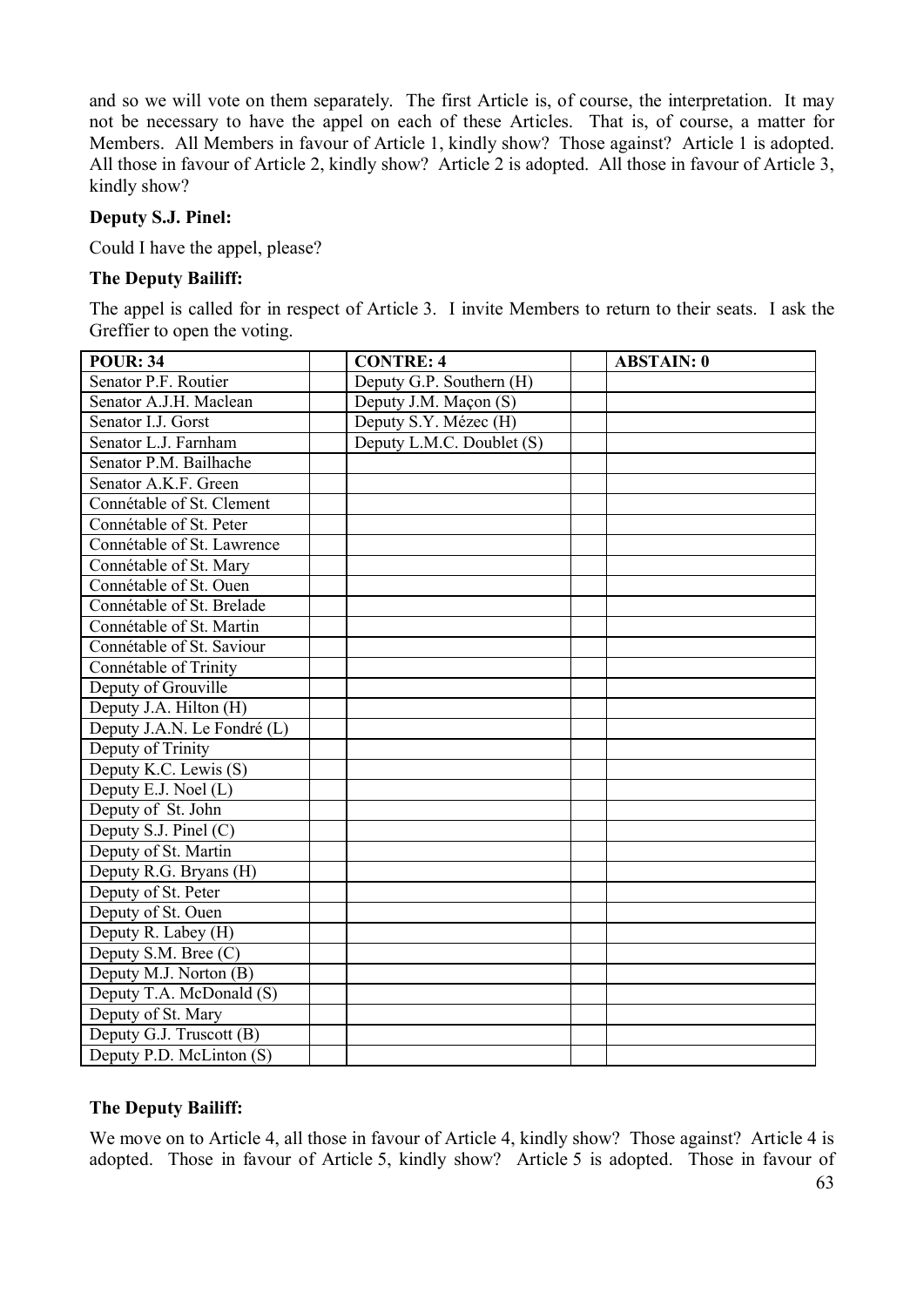Article 6, kindly show. Article 6 is adopted and Article 7 is the citation and commencement, all those in favour of Article 7, kindly show? Article 7 is adopted. The Articles are accordingly adopted. Do you propose the matter in Third Reading, Minister?

#### **Deputy S.J. Pinel:**

Thank you, Sir.

#### **Deputy G.P. Southern:**

Can we have the appel, please, on that?

#### **The Deputy Bailiff:**

Is that seconded in Third Reading? **[Seconded]** Does any Member wish to speak on the matter in Third Reading? No Members wish to speak and the appel is called for. I invite Members to return to their seats and I ask the Greffier to open the voting.

| <b>POUR: 35</b>             | <b>CONTRE: 2</b>         | <b>ABSTAIN: 1</b>         |
|-----------------------------|--------------------------|---------------------------|
| Senator P.F. Routier        | Deputy G.P. Southern (H) | Deputy L.M.C. Doublet (S) |
| Senator A.J.H. Maclean      | Deputy S.Y. Mézec (H)    |                           |
| Senator I.J. Gorst          |                          |                           |
| Senator L.J. Farnham        |                          |                           |
| Senator P.M. Bailhache      |                          |                           |
| Senator A.K.F. Green        |                          |                           |
| Connétable of St. Clement   |                          |                           |
| Connétable of St. Peter     |                          |                           |
| Connétable of St. Lawrence  |                          |                           |
| Connétable of St. Mary      |                          |                           |
| Connétable of St. Ouen      |                          |                           |
| Connétable of St. Brelade   |                          |                           |
| Connétable of St. Martin    |                          |                           |
| Connétable of St. Saviour   |                          |                           |
| Connétable of Trinity       |                          |                           |
| Deputy of Grouville         |                          |                           |
| Deputy J.A. Hilton (H)      |                          |                           |
| Deputy J.A.N. Le Fondré (L) |                          |                           |
| Deputy of Trinity           |                          |                           |
| Deputy K.C. Lewis (S)       |                          |                           |
| Deputy E.J. Noel $(L)$      |                          |                           |
| Deputy of St. John          |                          |                           |
| Deputy J.M. Maçon (S)       |                          |                           |
| Deputy S.J. Pinel (C)       |                          |                           |
| Deputy of St. Martin        |                          |                           |
| Deputy R.G. Bryans (H)      |                          |                           |
| Deputy of St. Peter         |                          |                           |
| Deputy of St. Ouen          |                          |                           |
| Deputy R. Labey (H)         |                          |                           |
| Deputy S.M. Bree (C)        |                          |                           |
| Deputy M.J. Norton (B)      |                          |                           |
| Deputy T.A. McDonald (S)    |                          |                           |
| Deputy of St. Mary          |                          |                           |
| Deputy G.J. Truscott (B)    |                          |                           |
| Deputy P.D. McLinton (S)    |                          |                           |
| Senator P.F. Routier        |                          |                           |
| Senator A.J.H. Maclean      |                          |                           |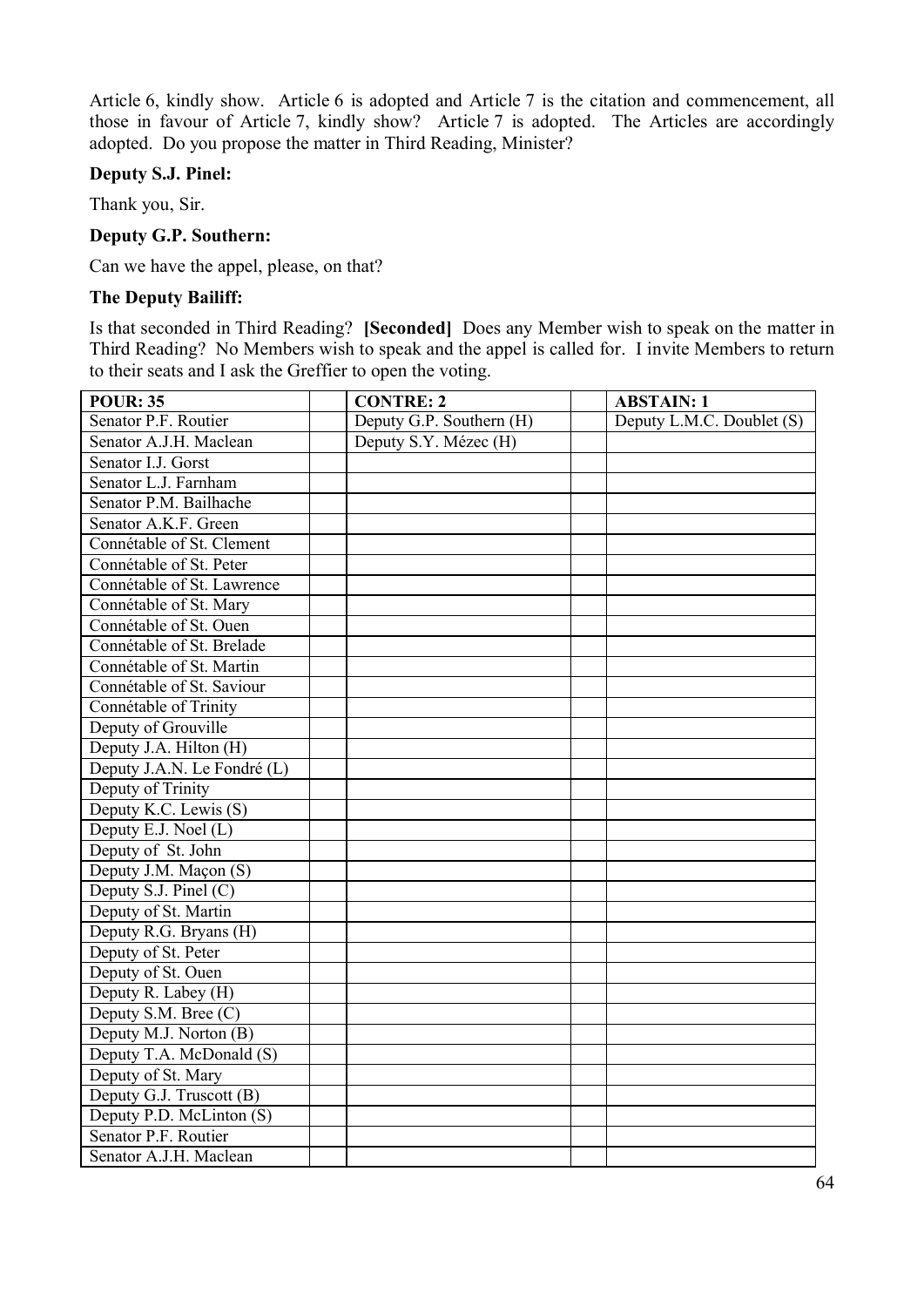| Senator I.J. Gorst     |  |  |
|------------------------|--|--|
| Senator L.J. Farnham   |  |  |
| Senator P.M. Bailhache |  |  |

#### **13. Draft Income Support (Amendment of Law No. 2) (Jersey) Regulations 201- (P.51/2015)**

#### **The Bailiff:**

The next matter of public business is the Draft Income Support (Amendment No. 2) (Jersey) Regulations lodged by the Minister for Social Security, P.51/2015, and I ask the Greffier to read the citation.

[12:30]

#### **The Greffier of the States:**

The States, in pursuance of Article 3(3) of the Income Support (Jersey) Law 2007, have made the following Regulations.

#### **13.1 Deputy S.J. Pinel (The Minister for Social Security):**

I would now like to introduce proposition 51 which proposes the Draft Income Support (Amendment of Law No. 2) (Jersey) Regulations. This part of the proposed legislation is extremely brief. It only achieves one change, although I would say that this change represents the central part of what I am trying to achieve with this package of legislation. I have spoken about the important changes to the point at which parents of a young child are expected to engage with our Back-to-Work services. P.51 amends Article 3 of the Income Support (Jersey) Law 2007. This is the part of the law that lists the reasons that person can be become eligible for income support despite not being engaged in full-time remunerative work. At present the law allows for a complete exemption from work or looking for work if a person is responsible for the care of any child who has not reached their fifth birthday. The changes replace the child's fifth birthday with the start of the year immediately before the first year of school, taking effect from 1st September. In effect the parent would be required to engage with the department at the start of the school year in which their child has their fourth birthday. In other words, these children could be 3 years old in September at the start of the school year. This is the age at which they are old enough to take up a free nursery place provided by the Nursery Education Fund. As I have stated before, at this age virtually every child in Jersey is taking up a place at nursery. If these proposals are approved the same point at which the parents become eligible for a free nursery place will, very sensibly, be the point at which they are required to start to engage with Back-to-Work. We will expect them to engage on a part-time basis and will support them whether they require intensive help, special training or simply additional childcare hours to take up work. This support has always been available on a voluntary basis. What I am proposing is that for people who have no other reason not to work it becomes a condition of receiving income support. I hope that Members will see the strong merit of this proposal. The best way to help low income families, to help the children of those families, is to help their parents back into the workforce as soon as they are able to begin nursery. The best way to help is to make sure that funding exists for childcare that fits around the requirements of looking for work and for taking up work. We have the expert resources to help people prepare for work and we know that the jobs are out there. What we need is for the income support system to be changed so that our rules no longer allow parents to opt out of engaging with our services or taking up employment. I must also reiterate that the existing income support rules are out of line with the experience of many working parents in Jersey who support their families by returning to the workforce as soon as their child is regularly at nursery, often at the age of 6 or 12 months. Our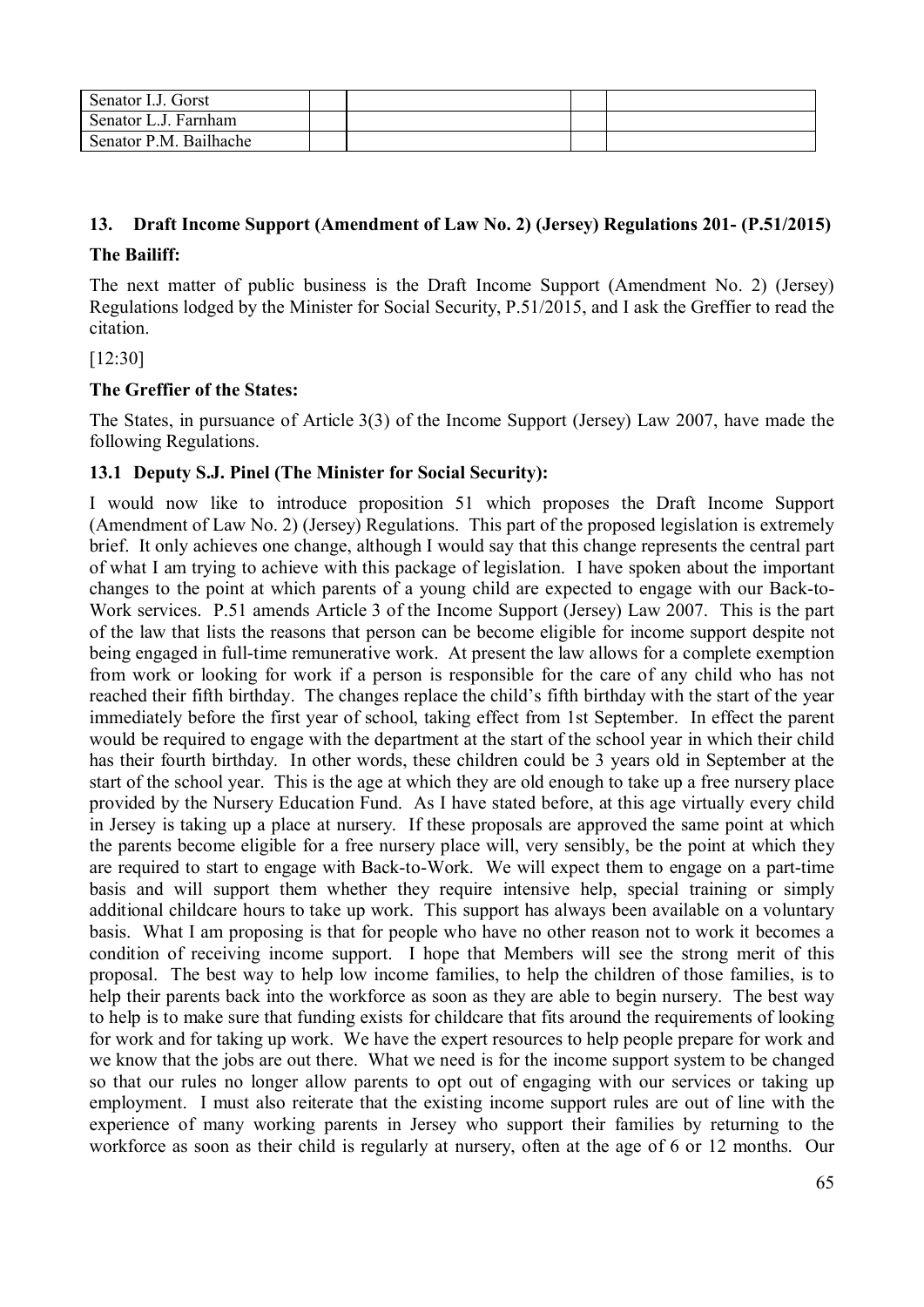benefit rules will also remain generous when compared to other jurisdictions. As a comparison, the rules in the U.K.'s universal credit require the parents attend interview to discuss work readiness after the child's first birthday and begin effectively actively preparing for work after the child's third birthday. I hope that Members will support this essential change to the income support rules. I maintain the principles.

# **The Deputy Bailiff:**

Are the principles seconded? **[Seconded]** The principles are seconded. Does any Member wish to speak on the principles? Deputy Southern?

# **13.1.1 Deputy G.P. Southern:**

Yes, this particular amendment introduces the concept of compulsion rather than negotiation, rather than what is reasonable, what the child is ready for. You know, we will make their mind up. The exemption, which is about to occur in P.52, will apply. So you are making it compulsory rather than a reasonable provision and talking about advice and guidance to parents as to how best they should cater for their children. Their children's needs, their family's needs. It has become one of... it is moving from one of choice to one of compulsion.

# **13.1.2 Deputy L.M.C. Doublet:**

I just want to share my thoughts on this and I have struggled on this one a little because I can see 2 opposing values here. I do think that there might be a discrepancy at the moment in what we offer as a society to different families in Jersey. At the moment if you are on a lower income then you are able to stay at home and care for your child at home whereas I think there are many, many families who could be described as middle-Jersey who would love to do that but because they are paying mortgages, *et cetera*, the parents that are working 2 jobs ... I think we are all aware of the statistics that we have the highest number of families where both parents work. So in one sense I am for this because I think there is a discrepancy there in terms of what we offer but I am going to vote against this because at the end of the day I think we should put children first and I do not think dragging everyone down is the best way to achieve equality. I think we should be offering more to those families that are middle-Jersey in terms of being able to be facilitated to care for their children at home, if that is what is best for the child.

# **The Deputy Bailiff:**

Does any other Member wish to speak on the principles? If no other Member wishes to speak I call on the Minister to reply. I am terribly sorry, Senator Cameron.

# **13.1.3 Senator Z.A. Cameron:**

I will also be voting against this proposition because I am not assured that we currently have proper assessments and thorough enough assessments of school readiness in place.

# **The Deputy Bailiff:**

Does any other Member wish to speak? If no other Member wishes to speak I call on the Minister to reply.

# **13.1.4 Deputy S.J. Pinel:**

Thank you. Deputy Southern talks about the principles of getting back to work and forcing people into doing something that they are not wishing to. I do believe that if people are being paid income support, part of which is an obligation to seek and hopefully obtain work and in conjunction with 23 hours of nursery spaces, there is very little reason why they should not be looking for work. Deputy Doublet mentioned middle-income families, I am not quite sure what income she is referring to but those on income support would not necessarily fall into that category and we are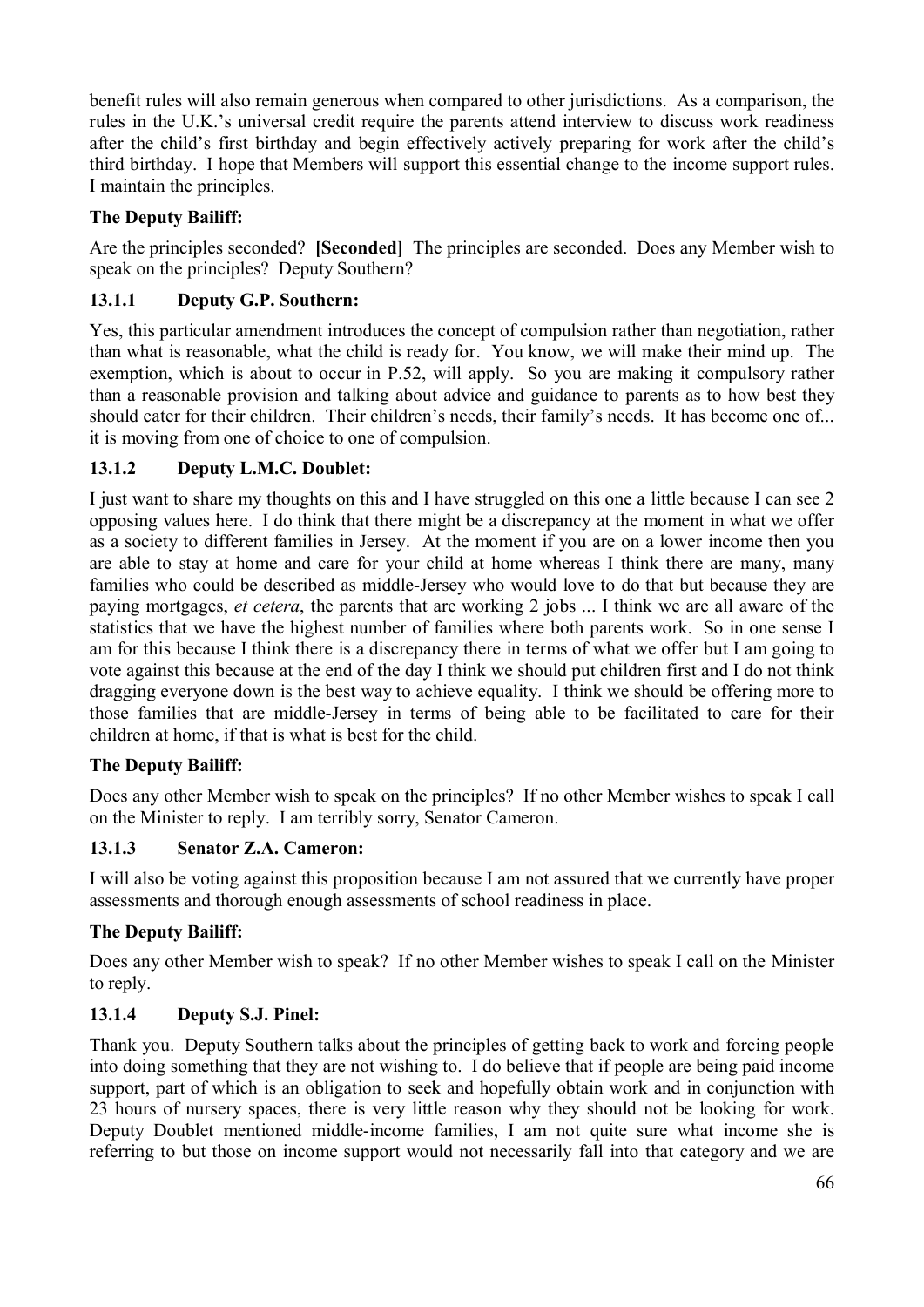just talking about income support here. Senator Cameron, not proper assessments. Well, the Backto-Work Department of Social Security assesses the wherewithal of the parents to go back to work, it is not a children's assessment, that would be done by Education or Brighter Futures or Talking Therapies, not by the Social Security Department. I maintain the principles.

#### **The Deputy Bailiff:**

The principles are maintained. So those Members in favour of the principles, kindly show? The appel is called for. I invite any Members to return to their seats if they are not in the Chamber and ask the Greffier to open the voting.

| <b>POUR: 33</b>             | <b>CONTRE: 7</b>          | <b>ABSTAIN: 0</b> |
|-----------------------------|---------------------------|-------------------|
| Senator P.F. Routier        | Senator Z.A. Cameron      |                   |
| Senator A.J.H. Maclean      | Deputy G.P. Southern (H)  |                   |
| Senator I.J. Gorst          | Deputy K.C. Lewis (S)     |                   |
| Senator L.J. Farnham        | Deputy J.M. Maçon (S)     |                   |
| Senator P.M. Bailhache      | Deputy S.Y. Mézec (H)     |                   |
| Senator A.K.F. Green        | Deputy L.M.C. Doublet (S) |                   |
| Connétable of St. Clement   | Deputy R. Labey (H)       |                   |
| Connétable of St. Peter     |                           |                   |
| Connétable of St. Lawrence  |                           |                   |
| Connétable of St. Mary      |                           |                   |
| Connétable of St. Ouen      |                           |                   |
| Connétable of St. Brelade   |                           |                   |
| Connétable of St. Martin    |                           |                   |
| Connétable of St. Saviour   |                           |                   |
| Connétable of St. John      |                           |                   |
| Connétable of Trinity       |                           |                   |
| Deputy of Grouville         |                           |                   |
| Deputy J.A. Hilton (H)      |                           |                   |
| Deputy J.A.N. Le Fondré (L) |                           |                   |
| Deputy of Trinity           |                           |                   |
| Deputy E.J. Noel (L)        |                           |                   |
| Deputy of St. John          |                           |                   |
| Deputy S.J. Pinel (C)       |                           |                   |
| Deputy of St. Martin        |                           |                   |
| Deputy R.G. Bryans (H)      |                           |                   |
| Deputy of St. Peter         |                           |                   |
| Deputy of St. Ouen          |                           |                   |
| Deputy S.M. Bree $(C)$      |                           |                   |
| Deputy M.J. Norton (B)      |                           |                   |
| Deputy T.A. McDonald (S)    |                           |                   |
| Deputy of St. Mary          |                           |                   |
| Deputy G.J. Truscott (B)    |                           |                   |
| Deputy P.D. McLinton (S)    |                           |                   |

# **The Deputy Bailiff:**

The Deputy of St. Ouen, it is a matter for your Scrutiny Panel, do you wish to call it in?

# **The Deputy of St. Ouen (Chairman, Health and Social Security Scrutiny Panel):**

No.

**The Deputy Bailiff:**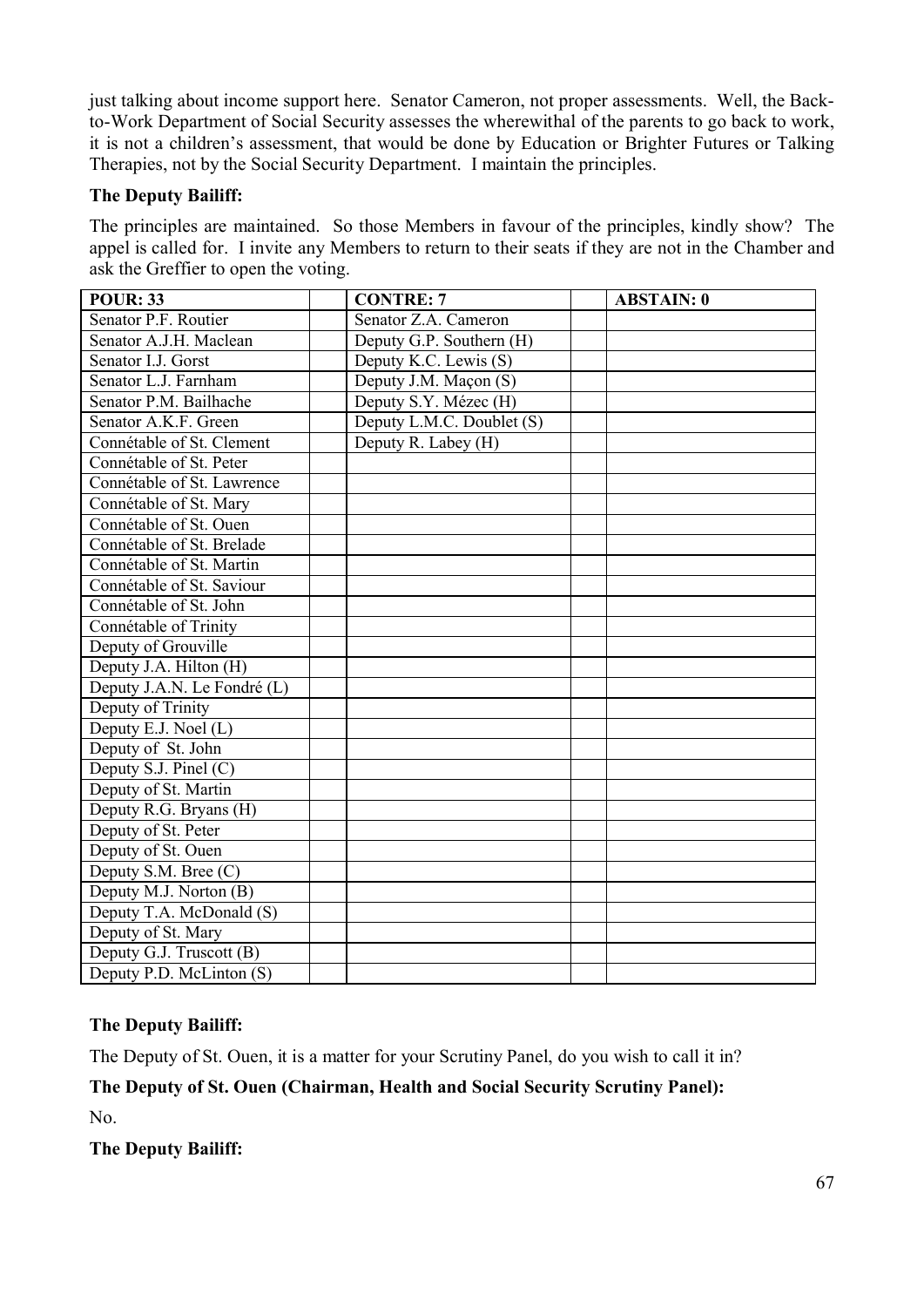Minister, how do you wish to deal with the Regulations?

# **13.2 Deputy S.J. Pinel:**

I propose them *en bloc*, please, Sir.

#### **The Deputy Bailiff:**

Are the Regulations seconded? **[Seconded]** Does any Member wish to speak on any of the Regulations? If no Member wishes to speak, the appel is called for. I now invite Member to return to their seats and ask the Greffier to open the voting.

| <b>POUR: 34</b>             | <b>CONTRE: 6</b>          | <b>ABSTAIN: 0</b> |
|-----------------------------|---------------------------|-------------------|
| Senator P.F. Routier        | Senator Z.A. Cameron      |                   |
| Senator A.J.H. Maclean      | Deputy G.P. Southern (H)  |                   |
| Senator I.J. Gorst          | Deputy K.C. Lewis (S)     |                   |
| Senator L.J. Farnham        | Deputy J.M. Maçon (S)     |                   |
| Senator P.M. Bailhache      | Deputy S.Y. Mézec (H)     |                   |
| Senator A.K.F. Green        | Deputy L.M.C. Doublet (S) |                   |
| Connétable of St. Clement   |                           |                   |
| Connétable of St. Peter     |                           |                   |
| Connétable of St. Lawrence  |                           |                   |
| Connétable of St. Mary      |                           |                   |
| Connétable of St. Ouen      |                           |                   |
| Connétable of St. Brelade   |                           |                   |
| Connétable of St. Martin    |                           |                   |
| Connétable of St. Saviour   |                           |                   |
| Connétable of St. John      |                           |                   |
| Connétable of Trinity       |                           |                   |
| Deputy of Grouville         |                           |                   |
| Deputy J.A. Hilton (H)      |                           |                   |
| Deputy J.A.N. Le Fondré (L) |                           |                   |
| Deputy of Trinity           |                           |                   |
| Deputy E.J. Noel (L)        |                           |                   |
| Deputy of St. John          |                           |                   |
| Deputy S.J. Pinel (C)       |                           |                   |
| Deputy of St. Martin        |                           |                   |
| Deputy R.G. Bryans (H)      |                           |                   |
| Deputy of St. Peter         |                           |                   |
| Deputy of St. Ouen          |                           |                   |
| Deputy R. Labey (H)         |                           |                   |
| Deputy S.M. Bree (C)        |                           |                   |
| Deputy M.J. Norton (B)      |                           |                   |
| Deputy T.A. McDonald (S)    |                           |                   |
| Deputy of St. Mary          |                           |                   |
| Deputy G.J. Truscott (B)    |                           |                   |
| Deputy P.D. McLinton (S)    |                           |                   |

#### **The Deputy Bailiff:**

Do you wish to propose the matter in Third Reading, Minister?

#### **13.3 Deputy S.J. Pinel:**

Yes, please.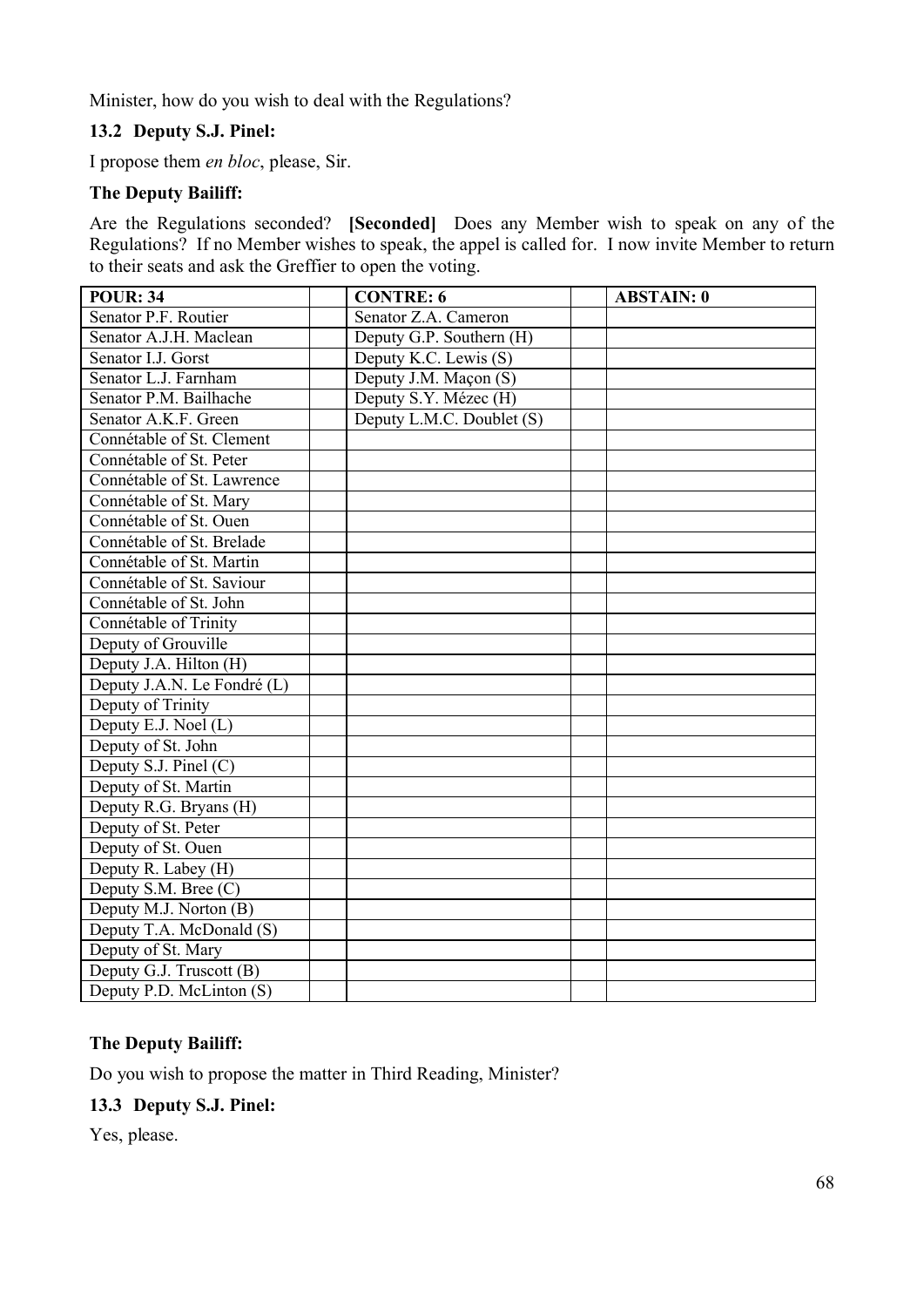# **The Deputy Bailiff:**

Is it seconded? **[Seconded]** Does any Member wish to speak in Third Reading? Senator Routier.

#### **13.3.1 Senator P.F. Routier:**

Very briefly. There has been some mention about some assessments being made by the staff at Social Security. I would just like to say that it is a very, very difficult job that they have to do and we should be ... in any of the comments that we make we should, I do not think, be implying any criticism of them because they have a very difficult job to do and I am sure they do it to their best ability and I hope we will give them as much support as we possibly can. **[Approbation]**

#### **The Deputy Bailiff:**

Does any Member wish to speak in Third Reading? No other Member wishes to speak, Minister, do you wish to reply?

#### **Deputy S.J. Pinel:**

No, Sir.

#### **The Deputy Bailiff:**

All Members in favour of adopting the Regulations ... the appel has been called for. I invite Members to return to their seats and ask the Greffier to open the voting.

| <b>POUR: 33</b>             | <b>CONTRE: 7</b>          | <b>ABSTAIN: 0</b> |
|-----------------------------|---------------------------|-------------------|
| Senator P.F. Routier        | Senator Z.A. Cameron      |                   |
| Senator A.J.H. Maclean      | Deputy G.P. Southern (H)  |                   |
| Senator I.J. Gorst          | Deputy K.C. Lewis (S)     |                   |
| Senator L.J. Farnham        | Deputy J.M. Maçon (S)     |                   |
| Senator P.M. Bailhache      | Deputy S.Y. Mézec (H)     |                   |
| Senator A.K.F. Green        | Deputy L.M.C. Doublet (S) |                   |
| Connétable of St. Clement   | Deputy R. Labey (H)       |                   |
| Connétable of St. Peter     |                           |                   |
| Connétable of St. Lawrence  |                           |                   |
| Connétable of St. Mary      |                           |                   |
| Connétable of St. Ouen      |                           |                   |
| Connétable of St. Brelade   |                           |                   |
| Connétable of St. Martin    |                           |                   |
| Connétable of St. Saviour   |                           |                   |
| Connétable of St. John      |                           |                   |
| Connétable of Trinity       |                           |                   |
| Deputy of Grouville         |                           |                   |
| Deputy J.A. Hilton (H)      |                           |                   |
| Deputy J.A.N. Le Fondré (L) |                           |                   |
| Deputy of Trinity           |                           |                   |
| Deputy E.J. Noel (L)        |                           |                   |
| Deputy of St. John          |                           |                   |
| Deputy S.J. Pinel $(C)$     |                           |                   |
| Deputy of St. Martin        |                           |                   |
| Deputy R.G. Bryans (H)      |                           |                   |
| Deputy of St. Peter         |                           |                   |
| Deputy of St. Ouen          |                           |                   |
| Deputy S.M. Bree (C)        |                           |                   |
| Deputy M.J. Norton (B)      |                           |                   |
| Deputy T.A. McDonald (S)    |                           |                   |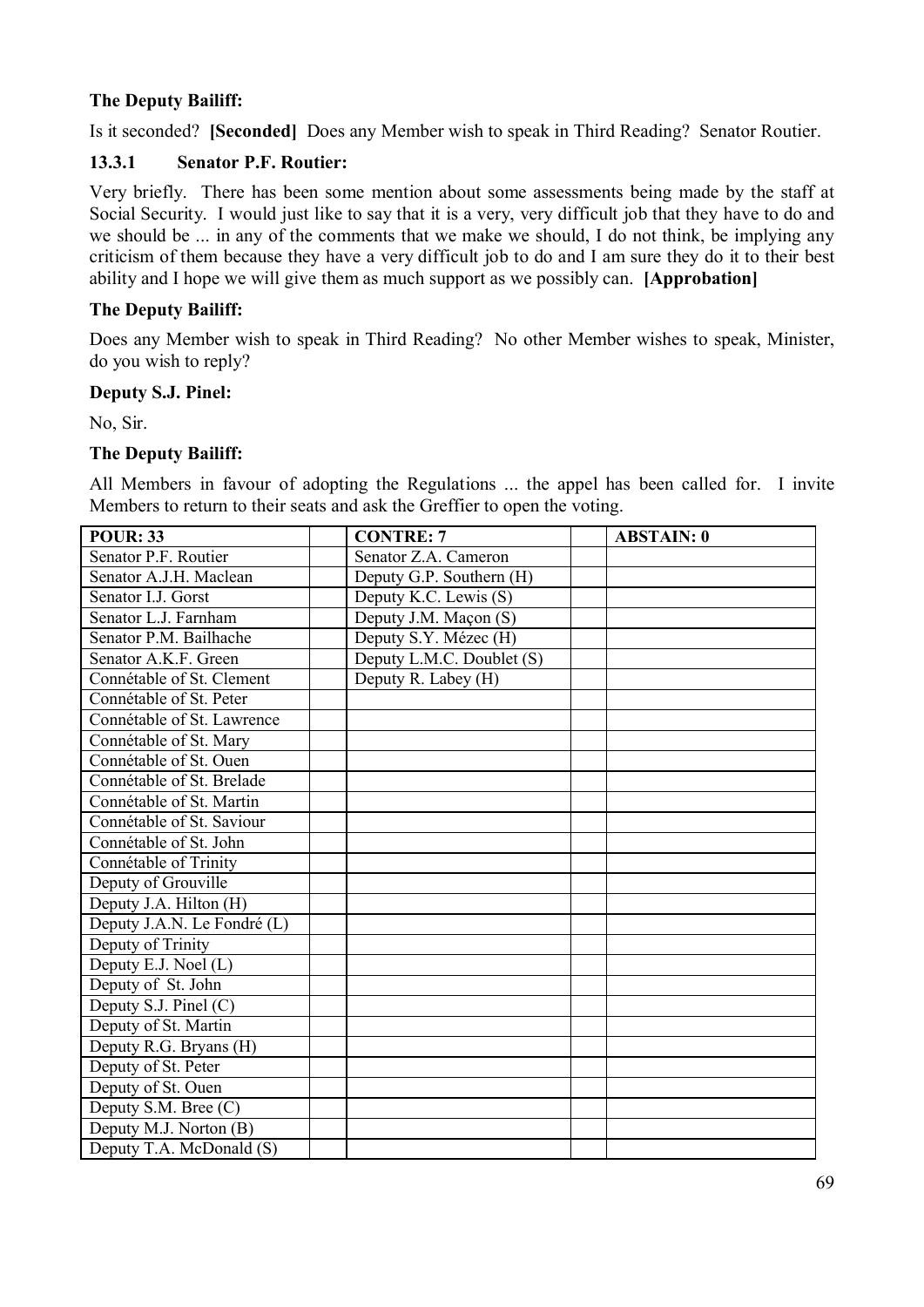| Deputy of St. Mary         |  |  |
|----------------------------|--|--|
| Deputy G.J. Truscott (B)   |  |  |
| Deputy P.D. McLinton $(S)$ |  |  |

# **The Deputy Bailiff:**

The next item of public business is the ... well, before we move to the next item of public business perhaps I can announce that a proposition in connection with the Keppel Tower petition has been lodged by the Deputy of Grouville today.

# **14. Draft Income Support (Amendment No. 13) (Jersey) Regulations 201- (P.52/2015)**

#### **The Deputy Bailiff:**

The next item of public business is the Draft Income Support (Amendment No. 13) (Jersey) Regulations lodged by the Minister for Social Security, P.52/2015. I ask the Greffier to read the citation.

#### **The Greffier of the States:**

The States, in pursuance of Articles 3(3)(b), 5 and 18 of the Income Support (Jersey) Law 2007, have made the following Regulations.

#### **14.1 Deputy S.J. Pinel (The Minister for Social Security):**

I would now like to introduce proposition 52, which proposes the Draft Income Support (Amendment No. 13) (Jersey) Regulations. This is the final piece of the package of legislation presented for approval today. I would like to thank Members for bearing with me through a lengthy series of speeches. Proposition 52 contains a number of separate Regulations which I will explain in groups together for reasons of clarity. Firstly, returning to the main theme, these Regulations support our desire to help working parents by increasing the hourly rate of childcare component. This is achieved by Regulation 5 which increases the hourly rate and simplifies the categories that determine which hourly rate can be paid according to the age of the child. The remaining Regulations address a range of other improvements to the income support system. First, in terms of increases to the components of income support Regulation 5 also increases the rate that can be paid in respect of people living in hostel accommodation. This increase reflects the growth in costs faced by those valuable partner organisations who care for some of the most vulnerable members of our community. They provide a comprehensive service that is extremely valuable to income support and I am glad to be able to propose an increase that helps them meet their ongoing costs. The second area that is dealt with by these Regulations is very important but simply involves modernising and updating some of the language that deals with the impairment component of income support. This is the dedicated component of income support that supports people with long-term illnesses or disabilities. It provides for situations where people require extra financial assistance as a result of serious conditions that affect their everyday life. The nature of these changes is more technical as they involve updating the specific medical terminology that is used to determine eligibility to this component. Medical terminology and medical understanding evolves constantly and so these changes are introduced to ensure the language used in income support better reflects the way the effects of long-term illness are described and understood today. Regulations 4, 7 and 8 modernise certain terms used in the legislation and ensure that assessment for this component is carried out according to current understanding of disability and its effects. They update certain terms that are used to describe the effects of disabling conditions and modernise the pre-existing principle that these assessments are carried out in reference to any aid or prosthesis that a person commonly uses. I would like to reassure Members that these changes do not represent a major change to the rules around the impairment component. They are not designed to remove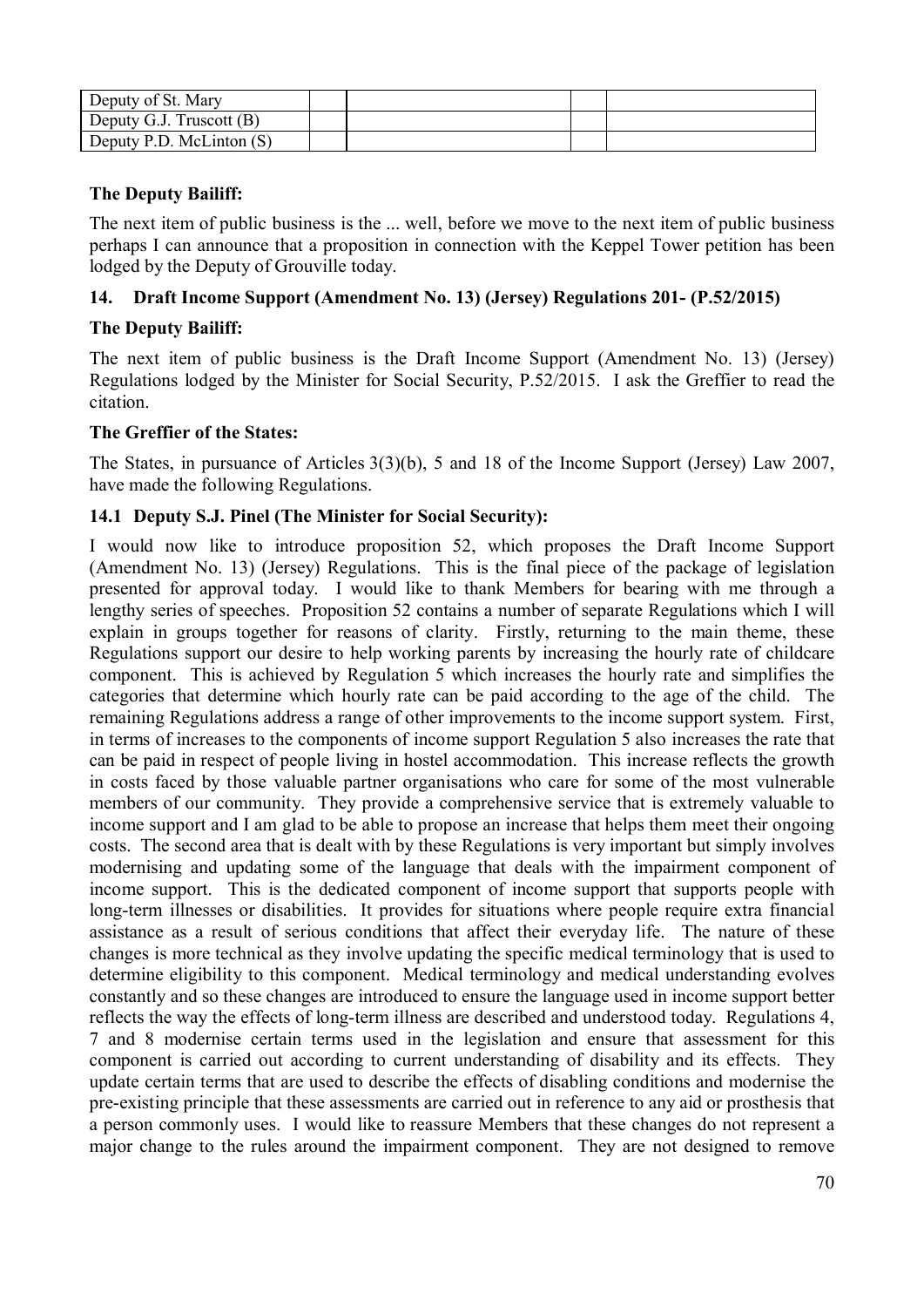large groups of people from the benefit or award it to great numbers of people who would not have previously qualified. They simply remove anomalies in the wording and address situations where people might be assessed inappropriately due to the limitations of the existing wording.

#### [12:45]

One further minor change, including in Regulation 6, updates the carer's component, the dedicated component for people who care for a very sick or disabled person. The component is at present only available in respect of somebody who receives the highest level of income support impairment award. The change simply extends this eligibility in respect of people who are now able to receive the new long-term care benefit in their home instead of the impairment award. In effect these are individuals who would meet every qualification for the highest level of the impairment award that are receiving the long-term care benefit instead. A final administration change is achieved by Regulation 2 which simplifies the functioning of the financial sanctions that affect people who have lost all entitlement to income support through repeated breaches of a warning issued for failure to look for work. As part of P.101/2013 the States strongly endorsed enhanced powers brought in to effect, those powers required by the Income Support Law to be actively seeking work. These powers introduced the system where people failing in their responsibilities would first receive a written warning and that any subsequent failure to seek work would be treated as a breach of that warning as long as it remains in force. Any breach of a warning in force attracts a financial penalty and an automatic extension of the warning period with the third and subsequent breach of the warning resulting in the loss of all household entitlement to income support for a fixed period. These powers have proved very successful in reinforcing the message the benefit is conditional upon a reasonable effort to look for work. Most people required to look for work do so without any incident and even those who make mistakes and receive a written warning usually go on to change their behaviour and continue looking for work without further problems. However, there will always be a small minority who choose to ignore the support and advice given through Back-to-Work, ignore written warnings and receive a financial penalty. An even smaller number will eventually lose all entitlement to income support. The Regulations improve and simplify the expectations on anybody who has lost all entitlement to income support through repeated failures to look for work. Should that person try to claim again they will first be required to demonstrate that they have been actively seeking work for an unbroken period of 42 days at some point prior to making a fresh claim. Without demonstrating this period of compliance, no fresh claim will be allowed until the original written warning expires a year after it was issued. This does not have the effect of making the sanction period longer or more difficult to overcome but clarifies that the requirement to demonstrate a solid period of compliance applies even if a person chooses to cease all contact with the department. Regulation 1 simply provides for the construction of references to regulations and schedules in these Regulations. Article 9 provides for the citation and commencement of these Regulations. I maintain the principles.

#### **The Deputy Bailiff:**

Are the principles seconded? **[Seconded]** We have now reached 12.50 p.m. so I am to ask Members whether they wish to adjourn now until 2.15 p.m.

#### **Senator P.F. Routier:**

I propose we carry on, Sir.

#### **The Deputy Bailiff:**

The proposition is that we carry on to conclude this item or to conclude business?

#### **Senator P.F. Routier:**

All items, Sir. I think the next one is very simple so I think we might be able to keep going.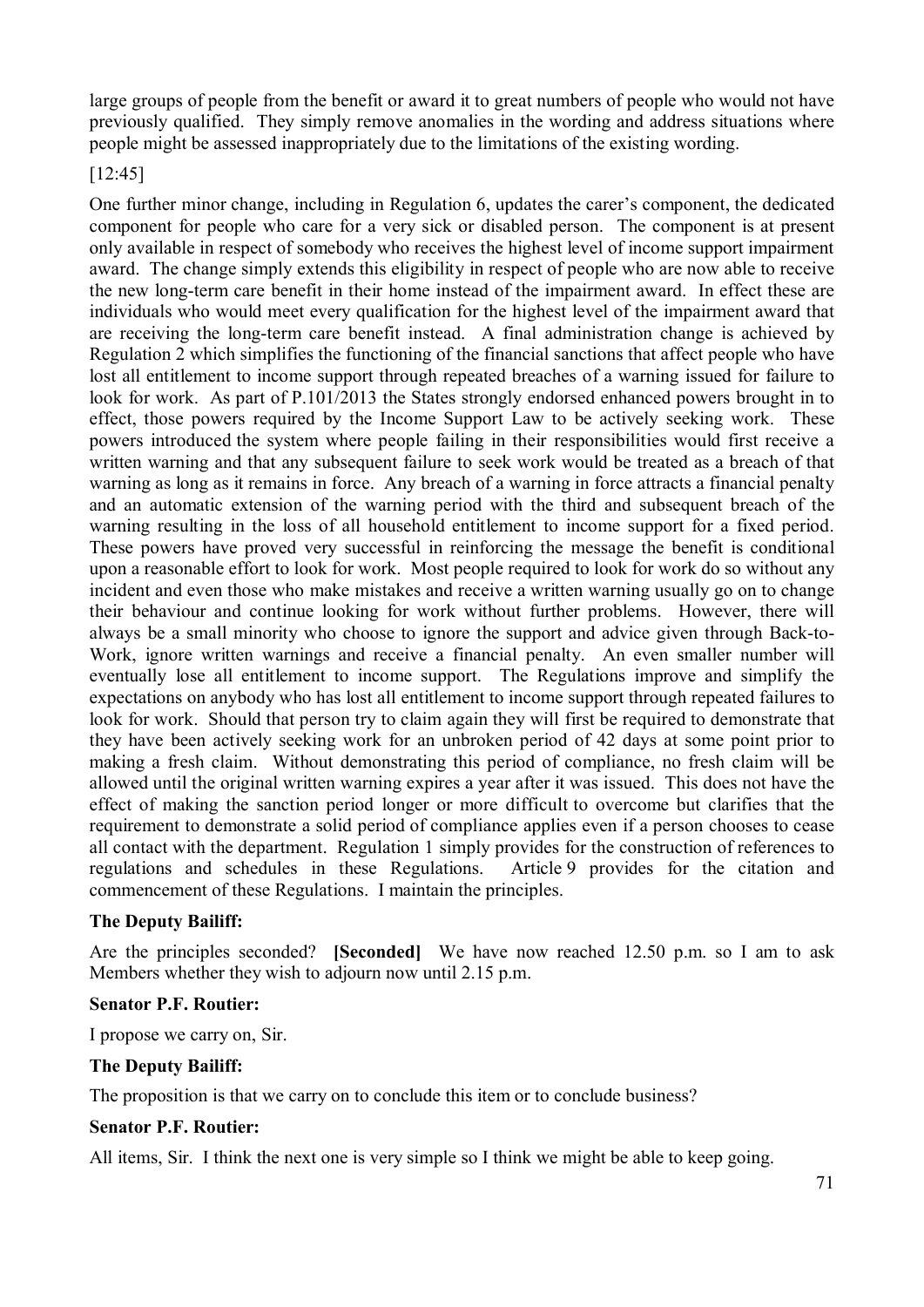# **The Deputy Bailiff:**

Seconded? **[Seconded]** Members in favour of continuing to conclude the Order Paper, kindly show? Right, we will move on. Does any Member wish to speak on the principles? Deputy Southern.

# **14.1.1 Deputy G.P. Southern:**

Now we see the full force of what this Government can do for poor people seeking a way to support themselves and their families and the stick, the big stick, I referred to earlier, gets bigger. Further conditions placed on receiving any benefit in order that we may make, coerce, members in our society into behaving and doing exactly what we say. No scope for choice, no scope for negotiating what would be a reasonable packet given the scope, the nature of the family unit and the problems associated with that family unit. When push comes to shove we will employ a sanction, we will stop your benefit or a part of your benefit until we decide that you are behaving properly. Now, that is the step we should not be taking. As we have heard, we have got 98 per cent of children in nursery education or thereabouts, so the system is working well with cooperation. We are taking a giant big stick, sanctions, in order to crack a very, very tiny little nut. We should not be doing it. We should not be doing it in cases where we are talking about the overall benefit and condition of the family. We are talking about is this child ready for this length of care away from its parents? What does the parent think? Does the parent have the ability to negotiate what it sees as a reasonable position, as reasonable hours, as reasonable attendance? Yes, I could do that but, no, I cannot do that. No, ultimately we are saying: "Well you will do that because we say it is good for you." Now, that should not be happening.

#### **The Deputy Bailiff:**

Does any other Member wish to speak on the principles? I call upon the Minister to reply.

#### **14.1.2 Deputy S.J. Pinel:**

Once again I think Deputy Southern has misunderstood. This is not a new condition being introduced whatsoever. The 42 days that I mentioned earlier in my introduction, which is already in existence… all this is doing is just making it easier to administer. The Deputy says that children should not be forced into nursery, 98 per cent of them are already in nursery, all we are asking the parents to do is to look for work, hopefully achieve part-time work while their child is being paid for through the Education system to attend nursery, which I do not think is unreasonable.

#### **The Deputy Bailiff:**

Those Members in favour of adopting ...

#### **Deputy G.P. Southern:**

Can we have the appel, please?

#### **The Deputy Bailiff:**

The appel is called for. I invite Members to ...

#### **Deputy L.M.C. Doublet:**

Is it possible to take one of the Regulations separately?

#### **The Deputy Bailiff:**

Yes, it is possible to take one of them, which Regulation?

#### **Deputy L.M.C. Doublet:**

Number 2, please.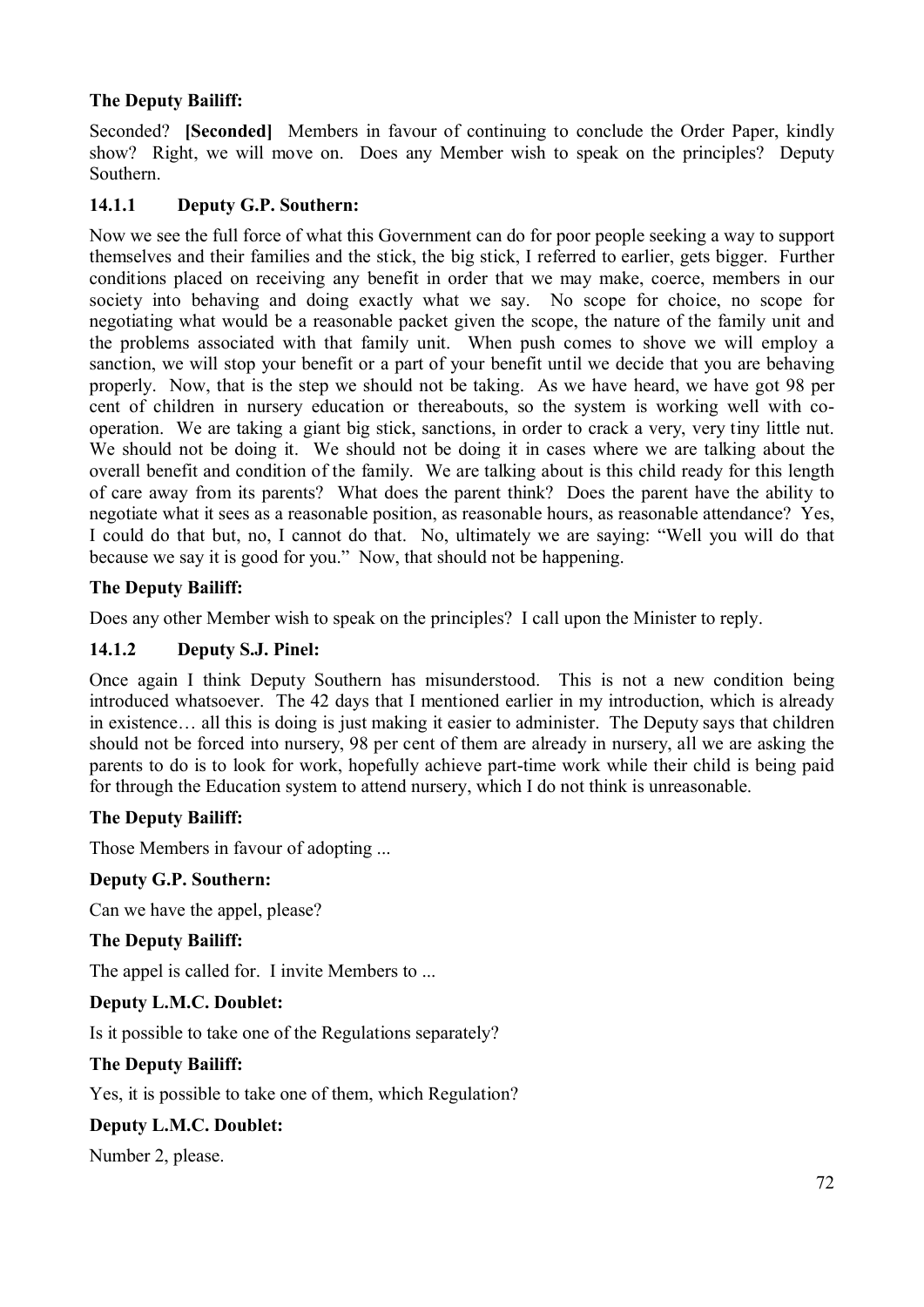# **The Deputy Bailiff:**

I am sorry, I beg your pardon, of course we are on the principles at the moment, we have not come on to the individual Regulations and that will be the time for that, I apologise. The appel has been called for. I invite Members to return to their seats and I ask the Greffier to open the voting.

| <b>POUR: 34</b>             | <b>CONTRE: 2</b>         | <b>ABSTAIN: 1</b>    |
|-----------------------------|--------------------------|----------------------|
| Senator P.F. Routier        | Deputy G.P. Southern (H) | Senator Z.A. Cameron |
| Senator I.J. Gorst          | Deputy S.Y. Mézec (H)    |                      |
| Senator L.J. Farnham        |                          |                      |
| Senator P.M. Bailhache      |                          |                      |
| Senator A.K.F. Green        |                          |                      |
| Connétable of St. Clement   |                          |                      |
| Connétable of St. Peter     |                          |                      |
| Connétable of St. Lawrence  |                          |                      |
| Connétable of St. Mary      |                          |                      |
| Connétable of St. Ouen      |                          |                      |
| Connétable of St. Martin    |                          |                      |
| Connétable of St. Saviour   |                          |                      |
| Connétable of St. John      |                          |                      |
| Connétable of Trinity       |                          |                      |
| Deputy of Grouville         |                          |                      |
| Deputy J.A. Hilton (H)      |                          |                      |
| Deputy J.A.N. Le Fondré (L) |                          |                      |
| Deputy of Trinity           |                          |                      |
| Deputy E.J. Noel (L)        |                          |                      |
| Deputy of St. John          |                          |                      |
| Deputy J.M. Maçon (S)       |                          |                      |
| Deputy S.J. Pinel (C)       |                          |                      |
| Deputy of St. Martin        |                          |                      |
| Deputy R.G. Bryans (H)      |                          |                      |
| Deputy of St. Peter         |                          |                      |
| Deputy of St. Ouen          |                          |                      |
| Deputy L.M.C. Doublet (S)   |                          |                      |
| Deputy R. Labey (H)         |                          |                      |
| Deputy S.M. Bree (C)        |                          |                      |
| Deputy M.J. Norton (B)      |                          |                      |
| Deputy T.A. McDonald (S)    |                          |                      |
| Deputy of St. Mary          |                          |                      |
| Deputy G.J. Truscott (B)    |                          |                      |
| Deputy P.D. McLinton (S)    |                          |                      |

# **The Deputy Bailiff:**

Chairman, this is a matter for your Scrutiny Panel, do you wish to call it in?

**The Deputy of St. Ouen (Chairman, Health and Social Security Scrutiny Panel):**

No, Sir.

# **The Deputy Bailiff:**

Minister, how do you wish to deal with the matter in Second Reading?

**14.2 Deputy S.J. Pinel:**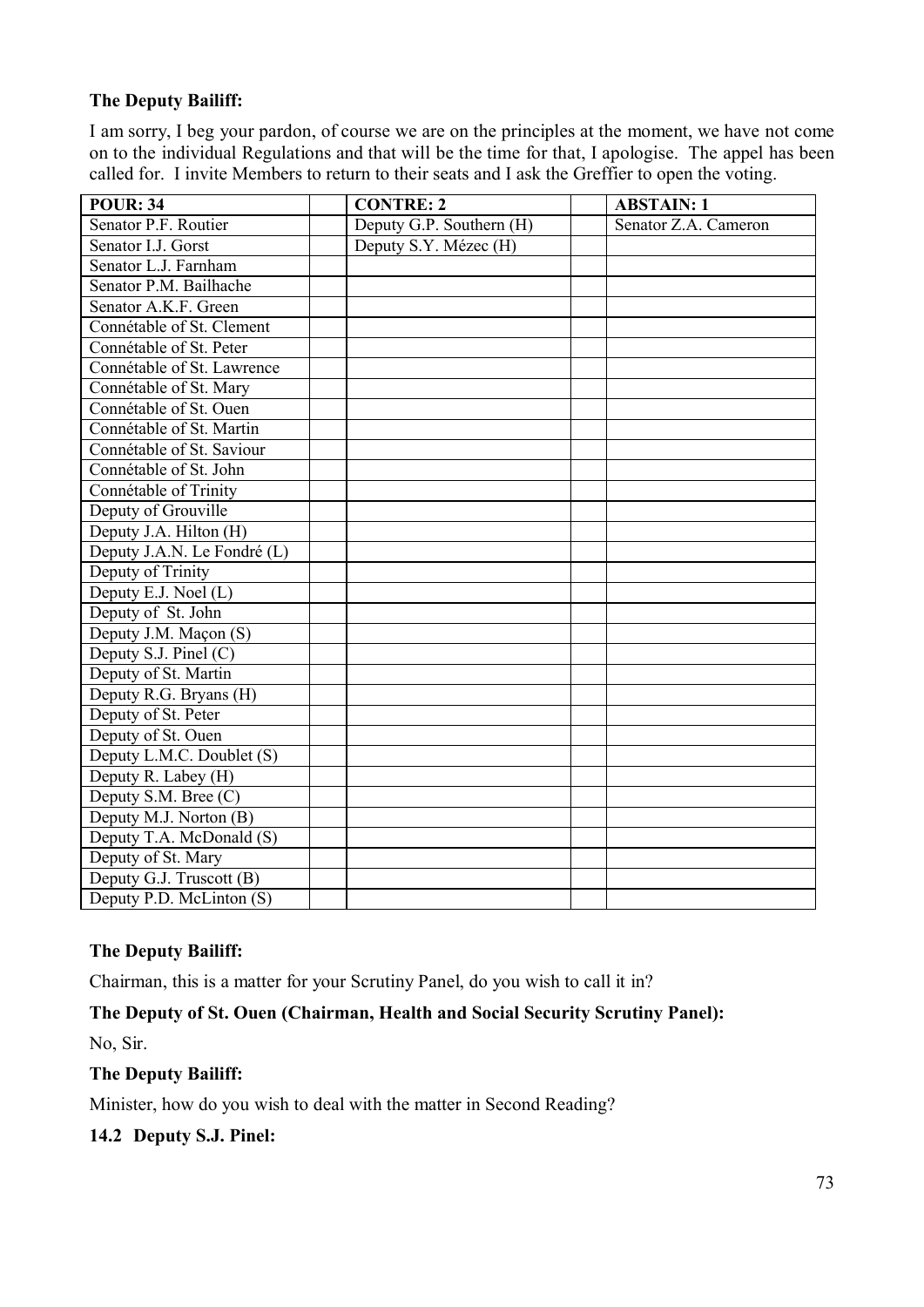I would like to take them *en bloc* but if Deputy Doublet wishes to take them separately or Regulation 2 separately that is fine.

## **The Deputy Bailiff:**

You can propose them *en bloc* but of course when it comes to the vote it is open to Deputy Doublet to ask for. Are the Regulations seconded? **[Seconded]** Does any Member wish to speak on the Regulations? If no Member wishes to speak then which is the Regulation you wish to take separately, Deputy?

### **Deputy L.M.C. Doublet:**

Regulation 2, please, or section 2.

#### **The Deputy Bailiff:**

Then I think the right thing for us to do is to take Regulation 1, then Regulation 2 and then unless Members wish any other separate vote to take the remainder of the Regulations *en bloc*. All Members in favour of adopting Regulation 1, kindly show? Those against? Regulation 1 is adopted. All Members in favour of adoption Regulation 2 ...

### **Deputy L.M.C. Doublet:**

Can we have the appel, please?

#### **The Deputy Bailiff:**

The appel is called for. I invite Members to return to their seats and I ask the Greffier to open the voting.

| <b>POUR: 35</b>             | <b>CONTRE: 5</b>          | <b>ABSTAIN: 0</b> |
|-----------------------------|---------------------------|-------------------|
| Senator P.F. Routier        | Senator Z.A. Cameron      |                   |
| Senator P.F.C. Ozouf        | Deputy G.P. Southern (H)  |                   |
| Senator A.J.H. Maclean      | Deputy of St. John        |                   |
| Senator I.J. Gorst          | Deputy S.Y. Mézec (H)     |                   |
| Senator L.J. Farnham        | Deputy L.M.C. Doublet (S) |                   |
| Senator P.M. Bailhache      |                           |                   |
| Senator A.K.F. Green        |                           |                   |
| Connétable of St. Clement   |                           |                   |
| Connétable of St. Peter     |                           |                   |
| Connétable of St. Lawrence  |                           |                   |
| Connétable of St. Mary      |                           |                   |
| Connétable of St. Ouen      |                           |                   |
| Connétable of St. Martin    |                           |                   |
| Connétable of St. Saviour   |                           |                   |
| Connétable of St. John      |                           |                   |
| Connétable of Trinity       |                           |                   |
| Deputy of Grouville         |                           |                   |
| Deputy J.A. Hilton (H)      |                           |                   |
| Deputy J.A.N. Le Fondré (L) |                           |                   |
| Deputy of Trinity           |                           |                   |
| Deputy K.C. Lewis (S)       |                           |                   |
| Deputy E.J. Noel (L)        |                           |                   |
| Deputy J.M. Maçon (S)       |                           |                   |
| Deputy S.J. Pinel $(C)$     |                           |                   |
| Deputy of St. Martin        |                           |                   |
| Deputy R.G. Bryans (H)      |                           |                   |
| Deputy of St. Peter         |                           |                   |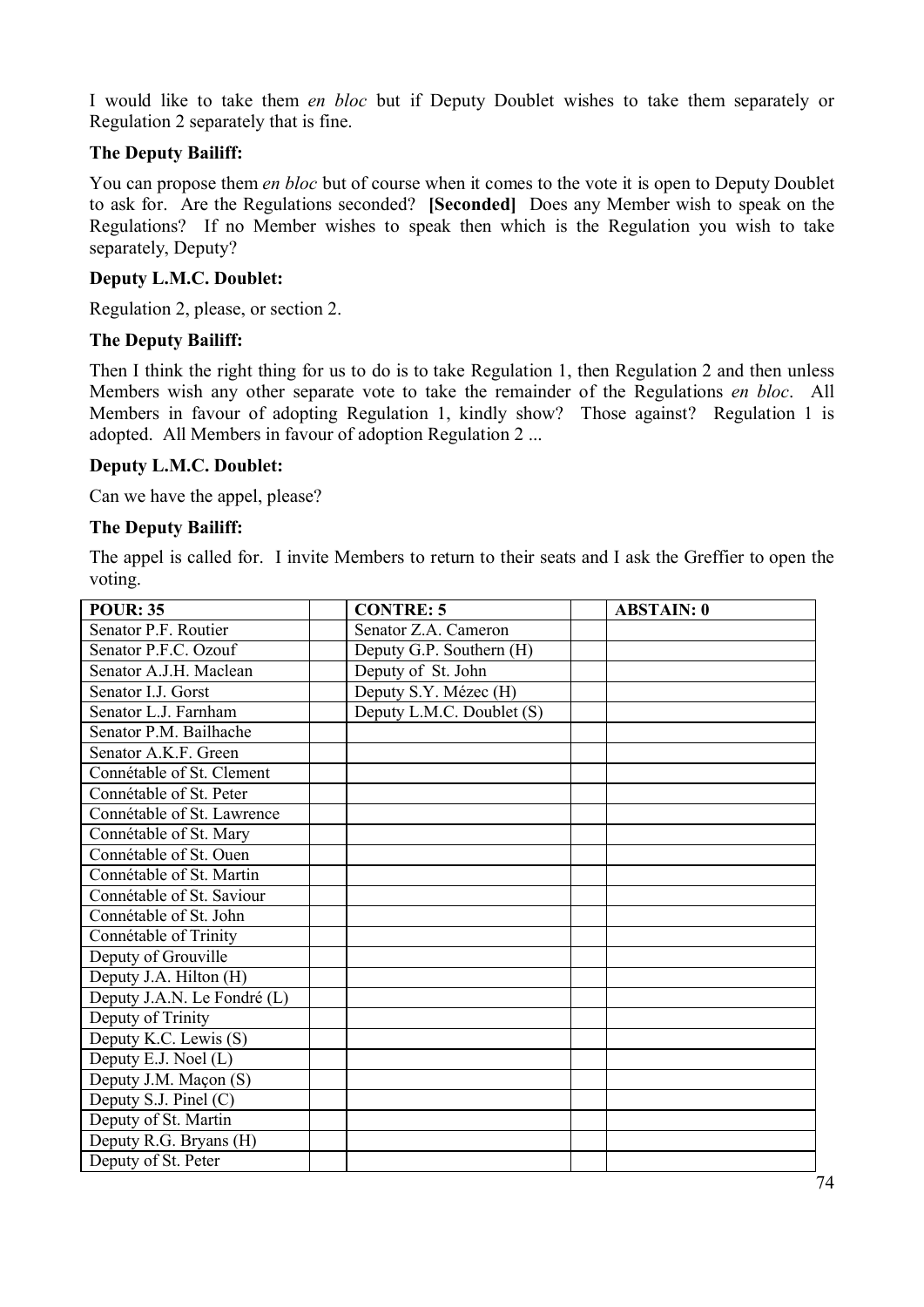| Deputy of St. Ouen       |  |  |
|--------------------------|--|--|
| Deputy R. Labey (H)      |  |  |
| Deputy S.M. Bree (C)     |  |  |
| Deputy M.J. Norton (B)   |  |  |
| Deputy T.A. McDonald (S) |  |  |
| Deputy of St. Mary       |  |  |
| Deputy G.J. Truscott (B) |  |  |
| Deputy P.D. McLinton (S) |  |  |

#### **The Deputy Bailiff:**

The vote is now on Regulations 3 through to 9 inclusive. Members in favour of adopting those Regulations, kindly show? Those against? The Regulations are adopted. Minister, how do you wish to deal with the matter? Do you propose it in Third Reading, Minister?

#### **Deputy S.J. Pinel:**

Yes, please, Sir.

#### **The Deputy Bailiff:**

Is that seconded in Third Reading? **[Seconded]** Does any Member wish to speak on the Regulations in Third Reading? The appel is called for. I ask Members to return to their seats and invite the Greffier to open the voting.

| <b>POUR: 38</b>             | <b>CONTRE: 2</b>         | <b>ABSTAIN: 0</b> |
|-----------------------------|--------------------------|-------------------|
| Senator P.F. Routier        | Deputy G.P. Southern (H) |                   |
| Senator P.F.C. Ozouf        | Deputy S.Y. Mézec (H)    |                   |
| Senator A.J.H. Maclean      |                          |                   |
| Senator I.J. Gorst          |                          |                   |
| Senator L.J. Farnham        |                          |                   |
| Senator P.M. Bailhache      |                          |                   |
| Senator A.K.F. Green        |                          |                   |
| Senator Z.A. Cameron        |                          |                   |
| Connétable of St. Clement   |                          |                   |
| Connétable of St. Peter     |                          |                   |
| Connétable of St. Lawrence  |                          |                   |
| Connétable of St. Mary      |                          |                   |
| Connétable of St. Ouen      |                          |                   |
| Connétable of St. Martin    |                          |                   |
| Connétable of St. Saviour   |                          |                   |
| Connétable of St. John      |                          |                   |
| Connétable of Trinity       |                          |                   |
| Deputy of Grouville         |                          |                   |
| Deputy J.A. Hilton (H)      |                          |                   |
| Deputy J.A.N. Le Fondré (L) |                          |                   |
| Deputy of Trinity           |                          |                   |
| Deputy K.C. Lewis (S)       |                          |                   |
| Deputy E.J. Noel (L)        |                          |                   |
| Deputy of St. John          |                          |                   |
| Deputy J.M. Maçon (S)       |                          |                   |
| Deputy S.J. Pinel (C)       |                          |                   |
| Deputy of St. Martin        |                          |                   |
| Deputy R.G. Bryans (H)      |                          |                   |
| Deputy of St. Peter         |                          |                   |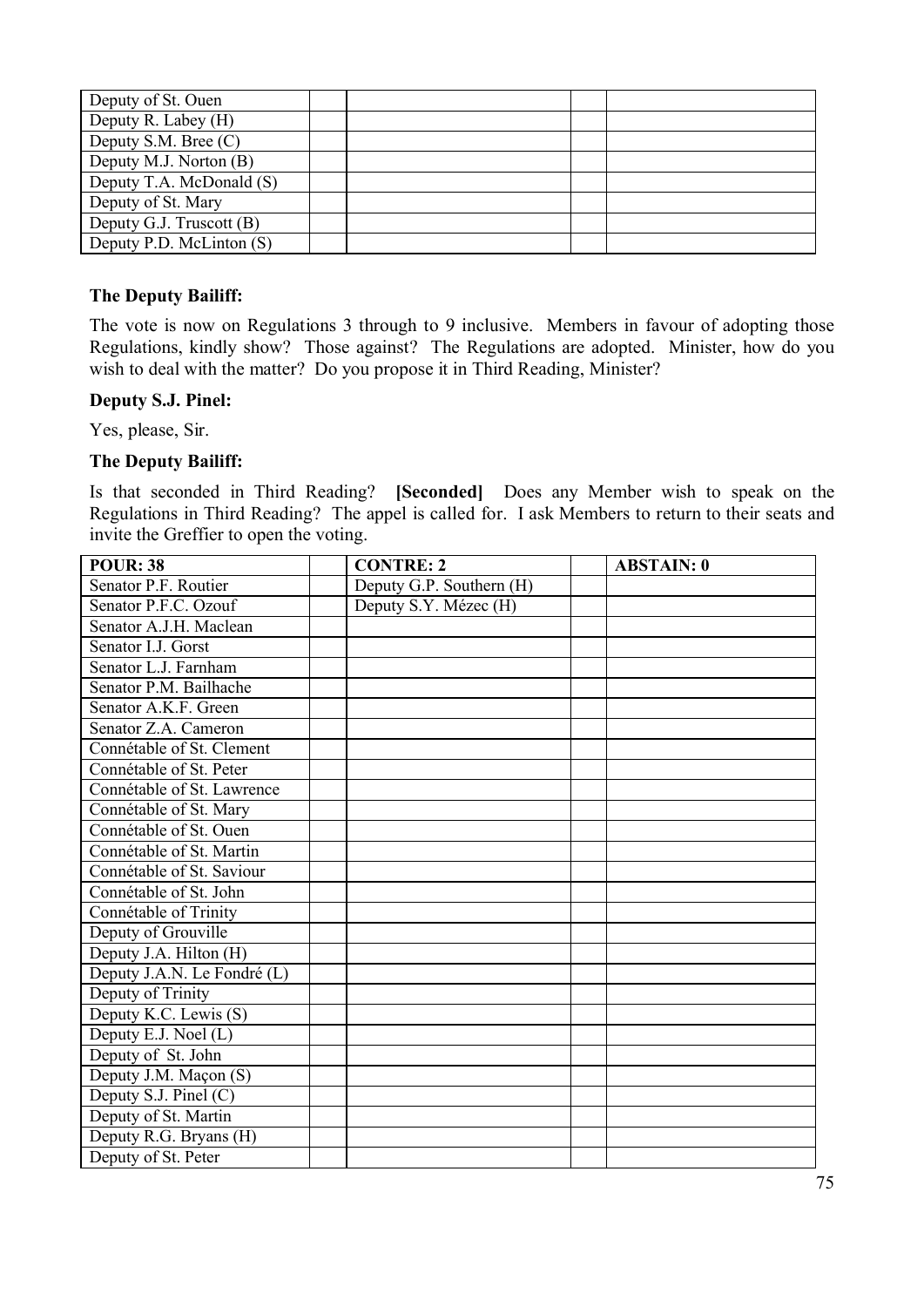| Deputy of St. Ouen        |  |  |
|---------------------------|--|--|
| Deputy L.M.C. Doublet (S) |  |  |
| Deputy R. Labey (H)       |  |  |
| Deputy S.M. Brée (C)      |  |  |
| Deputy M.J. Norton (B)    |  |  |
| Deputy T.A. McDonald (S)  |  |  |
| Deputy of St. Mary        |  |  |
| Deputy G.J. Truscott (B)  |  |  |
| Deputy P.D. McLinton (S)  |  |  |

### **15. Draft Adoption (Amendment No. 7) (Jersey) Law 201- (P.53/2015)**

#### **The Deputy Bailiff:**

The next item of public business - the final item of public business - is the Draft Adoption (Amendment No. 7) (Jersey) Law, lodged by the Minister for Health and Social Services, P.53/2015 and I ask the Greffier to read the citation.

#### **The Greffier of the States:**

Draft Adoption (Amendment No. 7) (Jersey) Law 201-. A law to amend further the Adoption (Jersey) Law 1961. The States, subject to the sanction of Her Most Excellent Majesty in Council, have adopted the following law.

#### **15.1 Senator A.K.F. Green (The Minister for Health and Social Services):**

I am pleased to present this proposition to amend the Adoption (Jersey) Law 1961. Nothing can be more important to a child than a secure and loving family. Adoption is a second chance for children who, for whatever reason, cannot remain with their birth family. The purpose of the amendment is to modernise adoption practice in Jersey - the world has changed a lot since 1961 – to ensure continuing compliance with the European Convention on Human Rights, enabling the extension to Jersey of the 2008 European Convention on the Adoption of Children, and the last purpose, that is moving Jersey towards compliance with the 2008 Convention is a central aspect of this amending law. The 2008 Convention, which was prepared by the Council of Europe, reflects changes that have taken place in adoption practice since the preceding 1967 Convention. These conventions set the standards for the adoption arrangement for the Council of Europe Member States, however the 1967 Convention, which still applies to Jersey, has become outdated. In particular in the 1967 Convention does not permit joint adoption by couples, be they heterosexual or same sex, who are not married or not in a civil partnership. A position which is clearly outdated, which does not accord with the enactment of civil partnership legislation in Jersey. This amendment law will, however, introduce key changes which will enable Jersey to comply with that 2008 Convention and will, in time, enable the U.K.'s anticipated ratification of the 2008 Convention to be extended to Jersey. In addition, that process will enable Jersey to join the U.K. in renouncing the now outdated 1967 Convention. In this proposition I am proposing to make the following amendments. I must say again, first, that the welfare of the child is paramount consideration of the Court, of the Minister and of the Adoption Service. This amendment will make the Adoption (Jersey) Law consistent with the child welfare provisions in the Children's (Jersey) Law 2002 and the overarching principles of the U.N. (United Nations) Convention on the Rights of the Child. Secondly, that a child aged 14 or over must give his or her agreement to the granting of an adoption order. This is a specific requirement of the 2008 Convention. Thirdly, to permit joint adoption by unmarried couples, whether heterosexual or same sex. The 1961 law does not allow unmarried couples to adopt a child together. Currently to adopt one partner has to adopt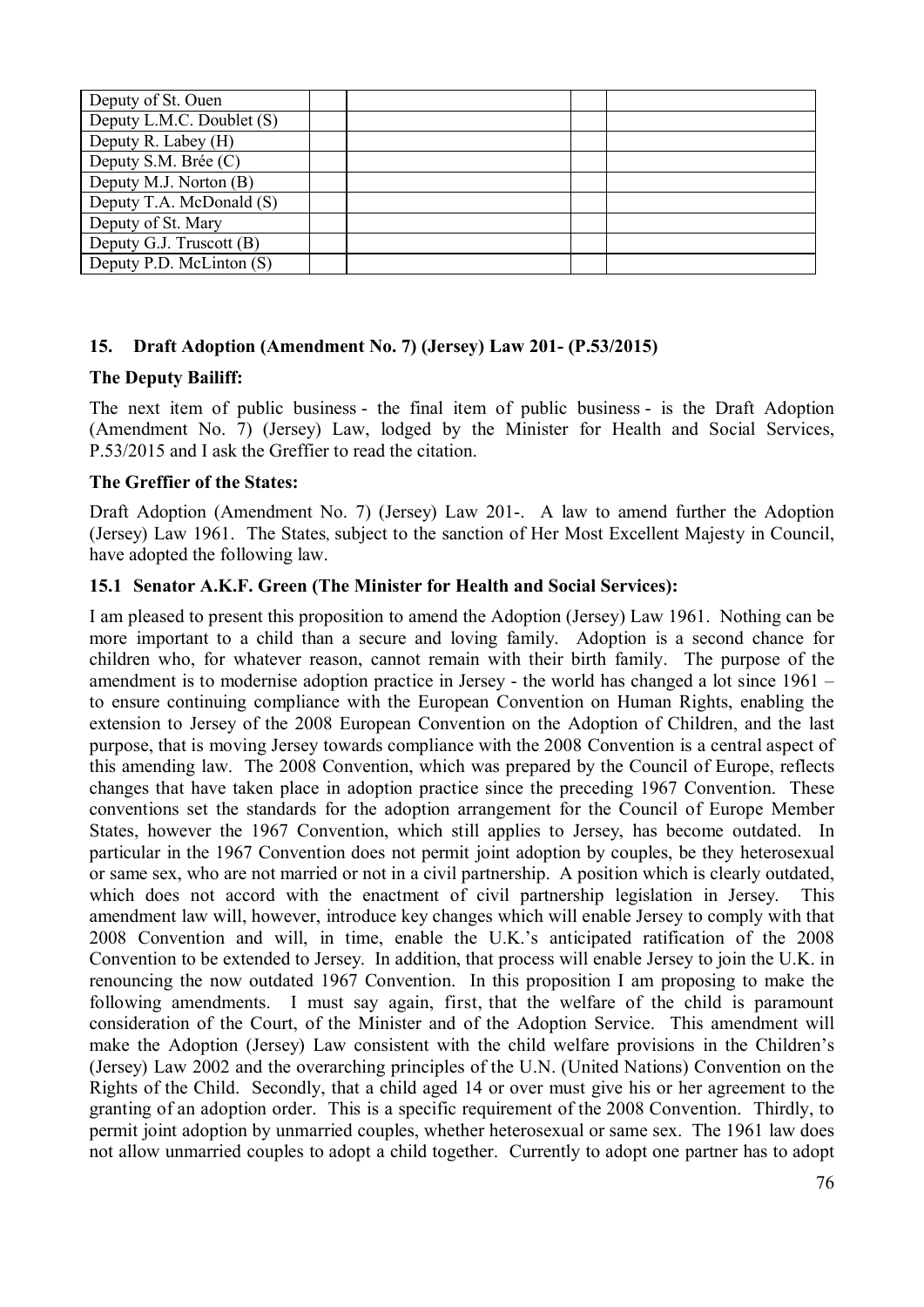and the other has to seek a residence order under the Children's (Jersey) Law 2002 in respect of that adopted child. Enabling unmarried couples to adopt is not an amendment demanded by compliance with the 2008 Convention. But under that convention it is a decision for each Member State as to whether to afford the right to jointly adopt to unmarried couples. However, if we are to grant such a right then we must afford the right to both heterosexual and same sex couples. The amendment to the 1961 law in this regard is required to comply with anti-discrimination principles within the European Convention on Human Rights. An absolute bar on joint adoption by unmarried couples as exists in Jersey law has been found recently in U.K. law to be disproportionate.

#### [13:00]

It prevents the adoption by unmarried couples, even when it is in the best interests of the child. In practice, notwithstanding the questions of married, unmarried, same sex, heterosexual, the decision on which potential adopters are selected must - and always must - be on what is in the best interest and welfare of the child. Fourthly, where an individual makes an adoption application, the court must be satisfied that the agreement of the applicant's spouse or civil partner to the adoption order has been given freely and in writing. Fifthly, the amendment removes the mandatory requirements for an interview with a counsellor for those adopted since 2007 before they can receive a copy of their birth record. The requirement for a mandatory interview with a counsellor has historically been considered necessary in all cases. This is because in older adoption cases information about the adopted person's family of origin will have been withheld from the family into which the person is adopted. Meaning that the adopted person may be less well informed as to what they may discover about their origins. However, since the introduction of the child permanence reports in Jersey 2007 this now makes the process much more open and information about the history of the family much more available. To that extent counselling is no longer considered necessary as a mandatory requirement in every case. Counselling will still be made available if requested. A similar approach to this was taken in both England and in Wales. Finally, the amendment introduces a framework for the disclosure of information held on adoption services files to enable, among other things, an adoptive person to find out about their origins. This is a requirement under the 2008 Convention and the amendment will set out the procedure to be followed where a person makes a request to the adoption services for disclosure of restricted information. The introduction of enhanced procedures for the disclosure of adoption related information that balances the rights of all parties involved. It will also address the right to private and family life under the principles of the European Convention on Human Rights. The Adoption Service currently receives about 30 requests for such information a year. In the case where the Adoption Service has limited records, an application to the court will allow persons to access information held in other official records. There are no anticipated financial or staffing implications in these amendments. The amendment may lead to an increased interest in seeking information but I am advised that the current resourcing in the Adoption Service is sufficient for the purpose. I conclude by summarising. The proposition is designed to update the existing law, ensuring that Jersey has an adoption law fit for purpose, compliant with our own equalities legislation and developments due. But at the heart of our law and the amendments that are proposed here is the welfare of the child. The welfare of the child and the right to a lovely secure home must be paramount in consideration of all adoption matters. I make the principles.

#### **The Deputy Bailiff:**

Are the principles seconded? **[Seconded]** Does any Member wish to speak on the principles? If no Member wishes to speak then all those Members in favour of the principles, kindly show. Those against. The principles are adopted. Again, Chairman, this is a matter for your Scrutiny Panel. Do you wish to call it in for Scrutiny?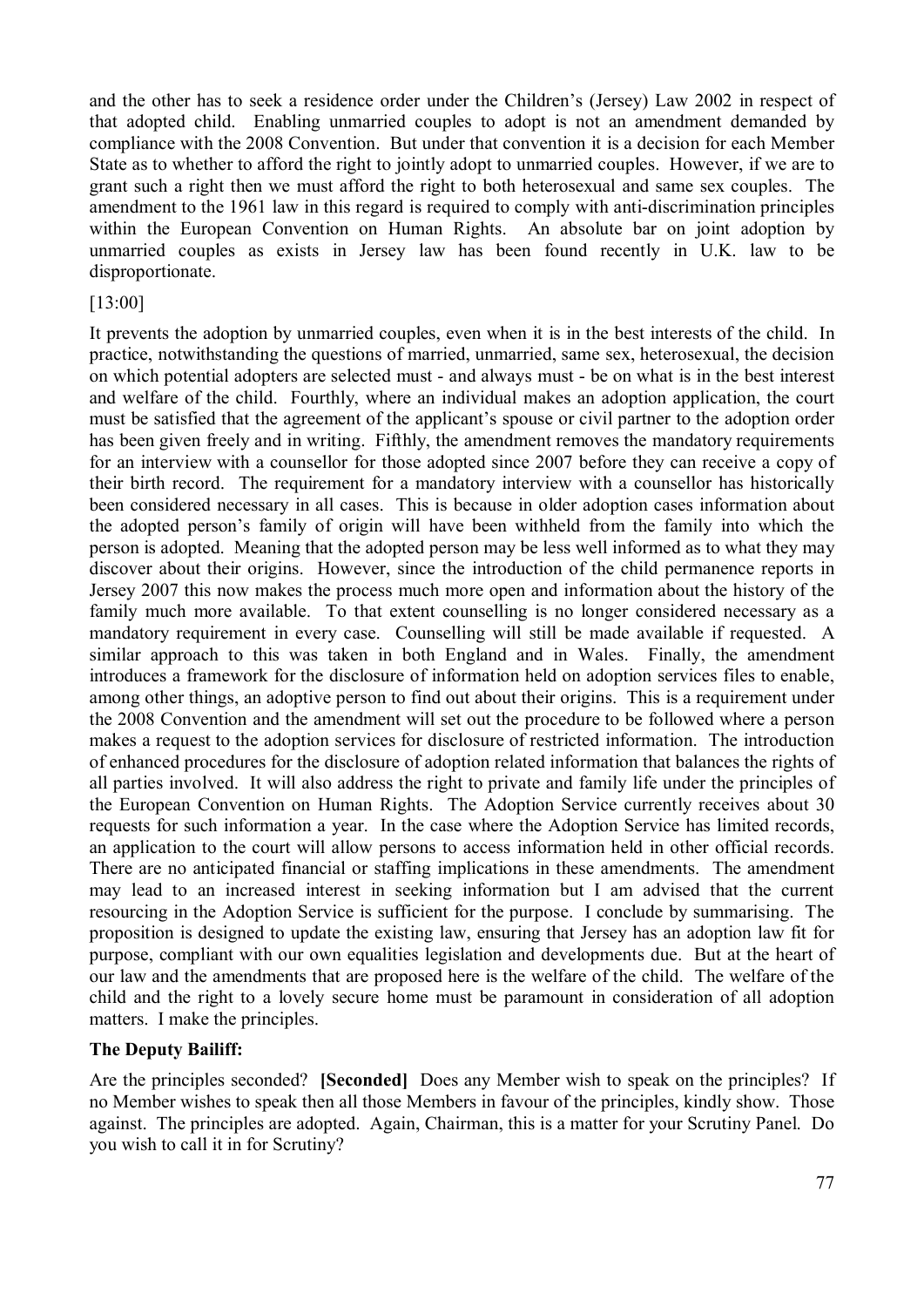# **The Deputy of St. Ouen (Chairman, Health and Social Security Scrutiny Panel):**

No.

## **The Deputy Bailiff:**

Minister, how do you wish to deal with the ...

#### **15.2 Senator A.K.F. Green**

Shall I propose the Articles 1 to 9 *en bloc*?

#### **The Deputy Bailiff:**

Are the Articles seconded? **[Seconded]** Does any Member wish to speak on any of the Articles? If no Member wishes to speak then all Members in favour of adopting Articles 1 to 9, kindly show? The appel is called for. I invite Members to return to their seats.

#### **The Connétable of St. Martin:**

Can we take Article 4 separately?

#### **The Deputy Bailiff:**

Article 4 separately. Very well, we will take Articles 1 through 3. Is the appel called for in respect to Articles 1 through to 3? All those in favour of adopting Articles 1 to 3 inclusive, kindly show? Those against? Articles 1 to 3 are adopted. Article 4, those in favour of adopting Article 4, kindly show? The appel is called for that. I invite Members to return to their seats and I invite the Greffier to open the voting.

| <b>POUR: 33</b>            | <b>CONTRE: 1</b>         | <b>ABSTAIN: 0</b> |
|----------------------------|--------------------------|-------------------|
| Senator P.F. Routier       | Connétable of St. Martin |                   |
| Senator P.F.C. Ozouf       |                          |                   |
| Senator I.J. Gorst         |                          |                   |
| Senator P.M. Bailhache     |                          |                   |
| Senator A.K.F. Green       |                          |                   |
| Connétable of St. Clement  |                          |                   |
| Connétable of St. Peter    |                          |                   |
| Connétable of St. Lawrence |                          |                   |
| Connétable of St. Mary     |                          |                   |
| Connétable of St. Saviour  |                          |                   |
| Connétable of Trinity      |                          |                   |
| Deputy G.P. Southern (H)   |                          |                   |
| Deputy of Grouville        |                          |                   |
| Deputy J.A. Hilton (H)     |                          |                   |
| Deputy of Trinity          |                          |                   |
| Deputy K.C. Lewis (S)      |                          |                   |
| Deputy E.J. Noel (L)       |                          |                   |
| Deputy of St. John         |                          |                   |
| Deputy J.M. Maçon (S)      |                          |                   |
| Deputy S.J. Pinel (C)      |                          |                   |
| Deputy of St. Martin       |                          |                   |
| Deputy R.G. Bryans (H)     |                          |                   |
| Deputy of St. Peter        |                          |                   |
| Deputy S.Y. Mézec (H)      |                          |                   |
| Deputy of St. Ouen         |                          |                   |
| Deputy L.M.C. Doublet (S)  |                          |                   |
| Deputy R. Labey (H)        |                          |                   |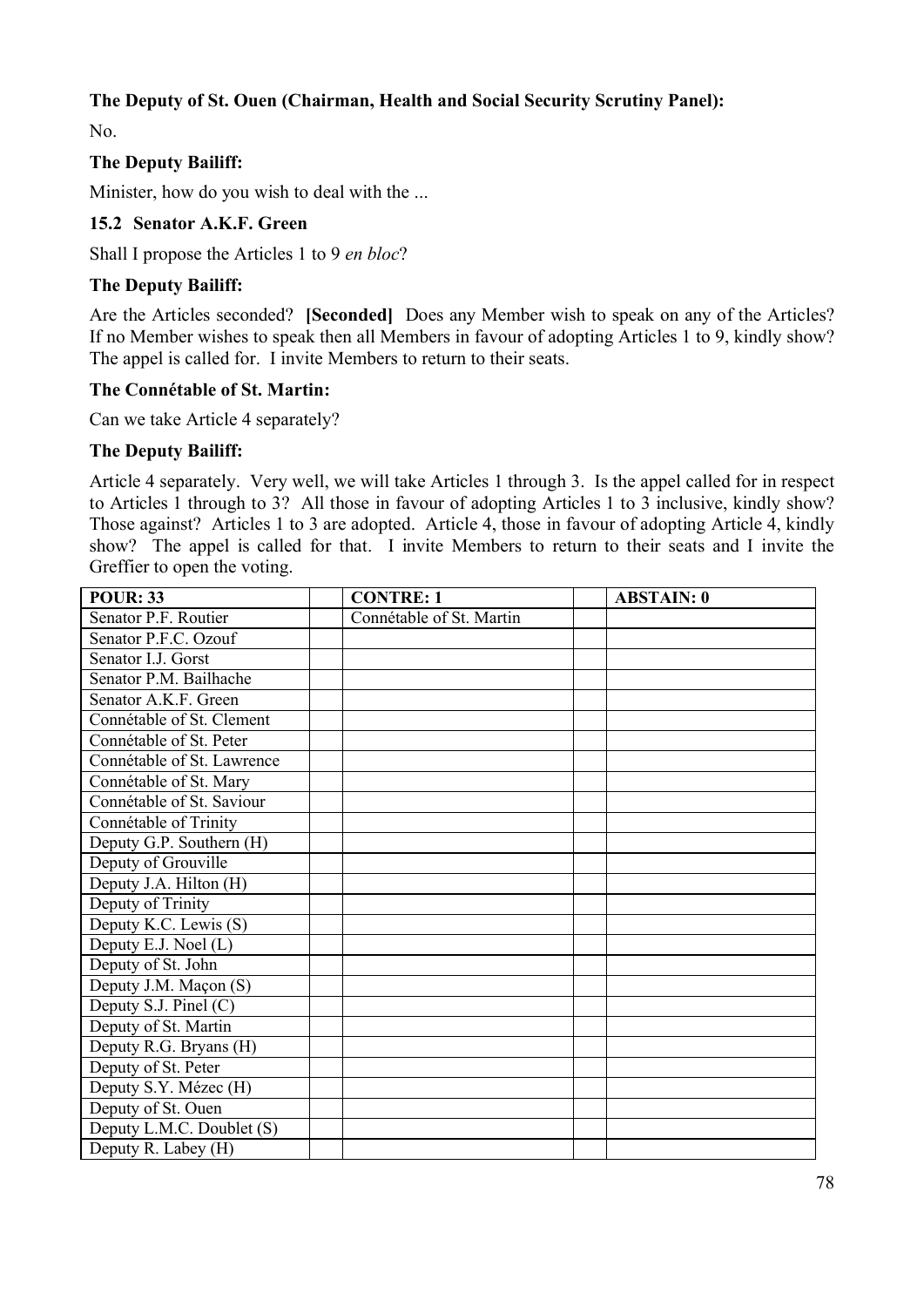| Deputy S.M. Brée (C)     |  |  |
|--------------------------|--|--|
| Deputy M.J. Norton (B)   |  |  |
| Deputy T.A. McDonald (S) |  |  |
| Deputy of St. Mary       |  |  |
| Deputy G.J. Truscott (B) |  |  |
| Deputy P.D. McLinton (S) |  |  |
| Senator P.F. Routier     |  |  |
| Senator P.F.C. Ozouf     |  |  |
| Senator I.J. Gorst       |  |  |
| Senator P.M. Bailhache   |  |  |
| Senator A.K.F. Green     |  |  |

### **The Deputy Bailiff:**

The remaining Articles 5 through to 9. All Members in favour of adopting Articles 5 through to 9, kindly show. Those against. Those Articles are adopted. Do you move the matter in Third Reading, Minister?

### **15.3 Senator A.K.F. Green:**

Yes, please.

## **The Deputy Bailiff:**

Is the matter seconded? **[Seconded]** Does any Member wish to speak on the matter in Third Reading?

### **15.3.1 Senator P.F.C. Ozouf:**

Very briefly. While congratulating the Minister and being very pleased with the outcome of this amendment, because it clearly is the right thing to do and Members have agreed, I wonder whether the Minister in concluding in the Third Reading would also say that while agreeing these amendments there is also a need to speed up the speed of adoption in Jersey?

# **The Deputy Bailiff:**

Does any other Member wish to speak on the matter in Third Reading? Then I call upon the Minister to reply.

### **15.3.2 Senator A.K.F. Green:**

I thank the Senator for his comments. As I said at the beginning, while we have done a lot of tidying-up here and improved the situation, the whole emphasis behind what we are trying to do is about the welfare of the child. Clearly it must be in the welfare and the best interests of the child if we can speed up and find suitable homes - quality homes, loving homes - for children who need adoption.

### **The Deputy Bailiff:**

Those Members in favour of adopting the law in Third Reading, kindly show? Those against? The law is adopted in Third Reading. That concludes public business and I would invite the Chairman of P.P.C. (Privileges and Procedures) to propose the arrangement for public business for future meetings.

# **ARRANGEMENT OF PUBLIC BUSINESS FOR FUTURE MEETINGS**

### **16. The Connétable of St. Clement (Chairman, Privileges and Procedures Committee):**